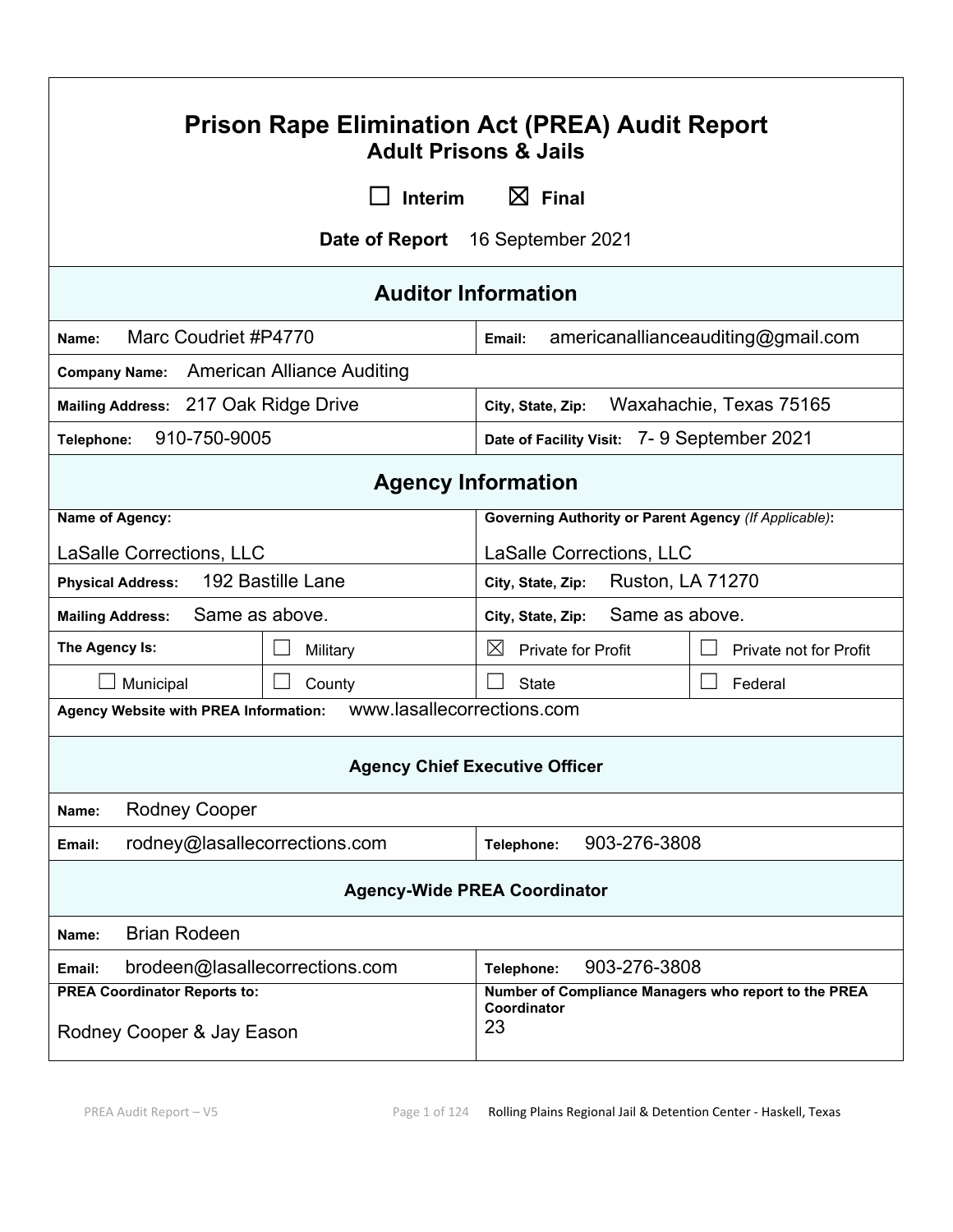| <b>Facility Information</b>                                                                                                                                                                           |                            |                   |                |                      |                        |  |
|-------------------------------------------------------------------------------------------------------------------------------------------------------------------------------------------------------|----------------------------|-------------------|----------------|----------------------|------------------------|--|
| Rolling Plains Regional Jail & Detention Center<br><b>Name of Facility:</b>                                                                                                                           |                            |                   |                |                      |                        |  |
| Physical Address: 118 CR 206                                                                                                                                                                          |                            | City, State, Zip: |                | Haskell, Texas 79521 |                        |  |
| Mailing Address (if different from above):<br>P.O. Box 877                                                                                                                                            |                            | City, State, Zip: |                | Haskell, Texas 79521 |                        |  |
| The Facility Is:                                                                                                                                                                                      | Military                   |                   | $\boxtimes$    | Private for Profit   | Private not for Profit |  |
| Municipal                                                                                                                                                                                             | County                     |                   | <b>State</b>   |                      | Federal                |  |
| <b>Facility Type:</b>                                                                                                                                                                                 |                            | Prison            |                | $\boxtimes$          | Jail                   |  |
| <b>Facility Website with PREA Information:</b>                                                                                                                                                        | www.lasallecorrections.com |                   |                |                      |                        |  |
| Has the facility been accredited within the past 3 years?                                                                                                                                             |                            | Yes               | $\boxtimes$ No |                      |                        |  |
| If the facility has been accredited within the past 3 years, select the accrediting organization(s) - select all that apply (N/A if<br>the facility has not been accredited within the past 3 years): |                            |                   |                |                      |                        |  |
| <b>ACA</b>                                                                                                                                                                                            |                            |                   |                |                      |                        |  |
| <b>NCCHC</b>                                                                                                                                                                                          |                            |                   |                |                      |                        |  |
| <b>CALEA</b>                                                                                                                                                                                          |                            |                   |                |                      |                        |  |
| Other (please name or describe:                                                                                                                                                                       |                            |                   |                |                      |                        |  |
| $\times$ N/A                                                                                                                                                                                          |                            |                   |                |                      |                        |  |
| If the facility has completed any internal or external audits other than those that resulted in accreditation, please describe:<br><b>Operational Audit Reviews and Security Audits</b>               |                            |                   |                |                      |                        |  |
| Warden/Jail Administrator/Sheriff/Director                                                                                                                                                            |                            |                   |                |                      |                        |  |
| <b>Judith Bennett</b><br>Name:                                                                                                                                                                        |                            |                   |                |                      |                        |  |
| judith@lasallecorrections.com<br>Email:                                                                                                                                                               |                            | Telephone:        |                | 940-864-6200         |                        |  |
| <b>Facility PREA Compliance Manager</b>                                                                                                                                                               |                            |                   |                |                      |                        |  |
| <b>Belen Olivera</b><br>Name:                                                                                                                                                                         |                            |                   |                |                      |                        |  |
| Email:<br>belen.olivara@lasallecorrections.com                                                                                                                                                        |                            | Telephone:        |                | 940-864-6200         |                        |  |
| Facility Health Service Administrator L N/A                                                                                                                                                           |                            |                   |                |                      |                        |  |
| <b>Kelsey Shaginaw</b><br>Name:                                                                                                                                                                       |                            |                   |                |                      |                        |  |
| Email:<br>940-864-6200<br>Telephone:<br>kelsey.shaginaw@lasallecorrections.com                                                                                                                        |                            |                   |                |                      |                        |  |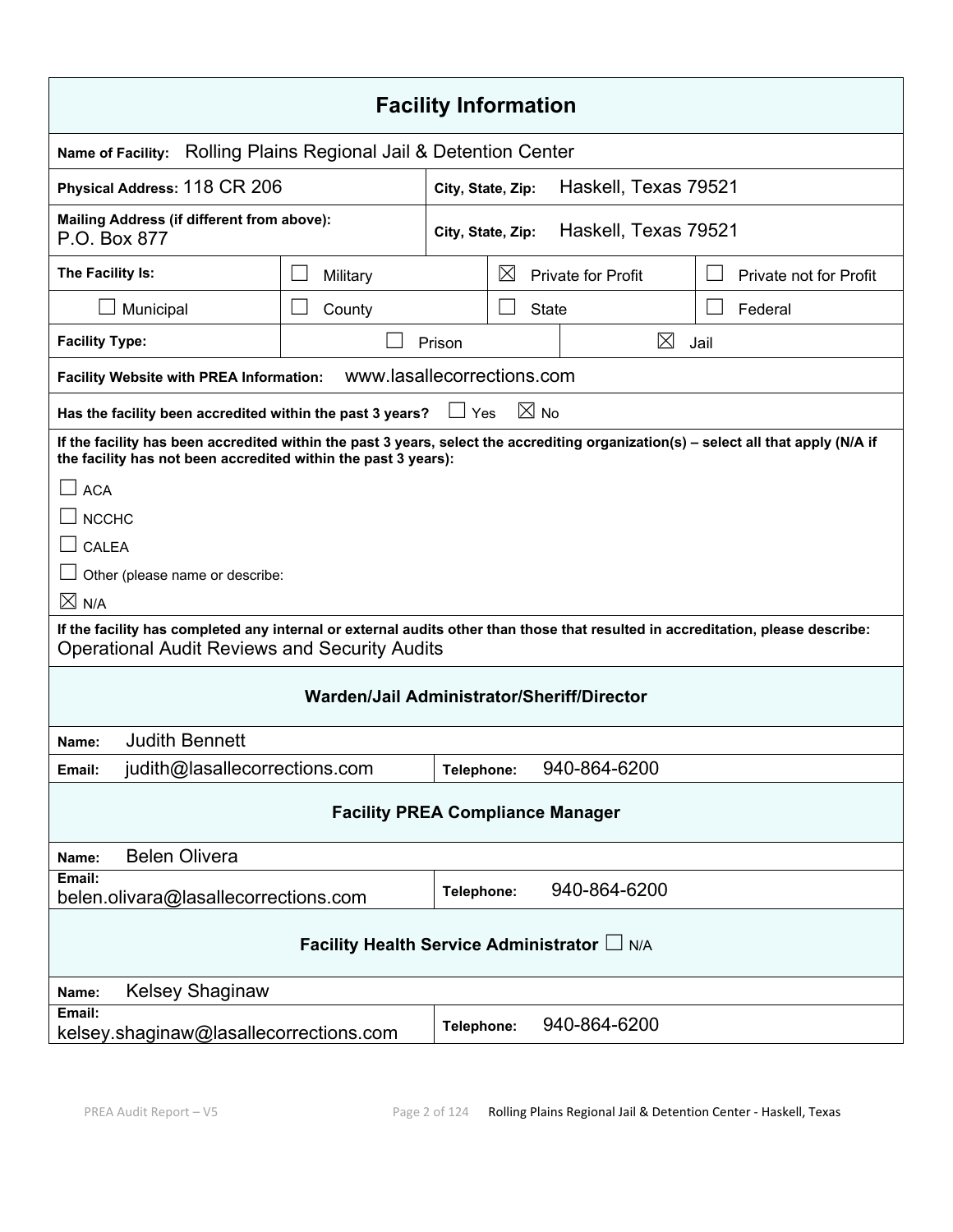| <b>Facility Characteristics</b>                                                                                                                                                                            |                                                                                           |                                                      |  |  |
|------------------------------------------------------------------------------------------------------------------------------------------------------------------------------------------------------------|-------------------------------------------------------------------------------------------|------------------------------------------------------|--|--|
| <b>Designated Facility Capacity:</b>                                                                                                                                                                       | 547                                                                                       |                                                      |  |  |
| <b>Current Population of Facility:</b>                                                                                                                                                                     | 294                                                                                       |                                                      |  |  |
| Average daily population for the past 12 months:                                                                                                                                                           | 336                                                                                       |                                                      |  |  |
| Has the facility been over capacity at any point in the<br>past 12 months?                                                                                                                                 | $\boxtimes$ No<br>$\vert \ \ \vert$<br>Yes                                                |                                                      |  |  |
| Which population(s) does the facility hold?                                                                                                                                                                | Females<br>Males                                                                          | $\boxtimes$ Both Females and Males                   |  |  |
| Age range of population:                                                                                                                                                                                   | 18-78                                                                                     |                                                      |  |  |
| Average length of stay or time under supervision:                                                                                                                                                          | 60 Days                                                                                   |                                                      |  |  |
| Facility security levels/inmate custody levels:                                                                                                                                                            | Low, Medium, High                                                                         |                                                      |  |  |
| Number of inmates admitted to facility during the past 12 months:                                                                                                                                          |                                                                                           | 2188                                                 |  |  |
| Number of inmates admitted to facility during the past 12 months whose length of stay<br>in the facility was for 72 hours or more:                                                                         |                                                                                           | 2079                                                 |  |  |
| Number of inmates admitted to facility during the past 12 months whose length of stay<br>in the facility was for 30 days or more:                                                                          |                                                                                           | 1925                                                 |  |  |
| $\boxtimes$ No<br>Does the facility hold youthful inmates?<br>$\Box$<br>Yes                                                                                                                                |                                                                                           |                                                      |  |  |
| Number of youthful inmates held in the facility during the past 12 months: (N/A if the<br>facility never holds youthful inmates)                                                                           |                                                                                           | $\boxtimes$ N/A                                      |  |  |
| Does the audited facility hold inmates for one or more other agencies (e.g. a State<br>correctional agency, U.S. Marshals Service, Bureau of Prisons, U.S. Immigration and<br><b>Customs Enforcement)?</b> |                                                                                           | $\boxtimes$ Yes<br><b>No</b>                         |  |  |
|                                                                                                                                                                                                            | $\boxtimes$ Federal Bureau of Prisons                                                     |                                                      |  |  |
|                                                                                                                                                                                                            | $\boxtimes$ U.S. Marshals Service                                                         |                                                      |  |  |
|                                                                                                                                                                                                            |                                                                                           | $\boxtimes$ U.S. Immigration and Customs Enforcement |  |  |
|                                                                                                                                                                                                            | <b>Bureau of Indian Affairs</b>                                                           |                                                      |  |  |
| Select all other agencies for which the audited                                                                                                                                                            | U.S. Military branch                                                                      |                                                      |  |  |
| facility holds inmates: Select all that apply (N/A if the                                                                                                                                                  | State or Territorial correctional agency                                                  |                                                      |  |  |
| audited facility does not hold inmates for any other<br>agency or agencies):                                                                                                                               | $\boxtimes$ County correctional or detention agency                                       |                                                      |  |  |
|                                                                                                                                                                                                            | Judicial district correctional or detention facility                                      |                                                      |  |  |
|                                                                                                                                                                                                            | City or municipal correctional or detention facility (e.g. police lockup or<br>city jail) |                                                      |  |  |
|                                                                                                                                                                                                            | Private corrections or detention provider                                                 |                                                      |  |  |
|                                                                                                                                                                                                            | Other - please name or describe:                                                          |                                                      |  |  |
|                                                                                                                                                                                                            | N/A                                                                                       |                                                      |  |  |
| Number of staff currently employed by the facility who may have contact with inmates:                                                                                                                      |                                                                                           | 181                                                  |  |  |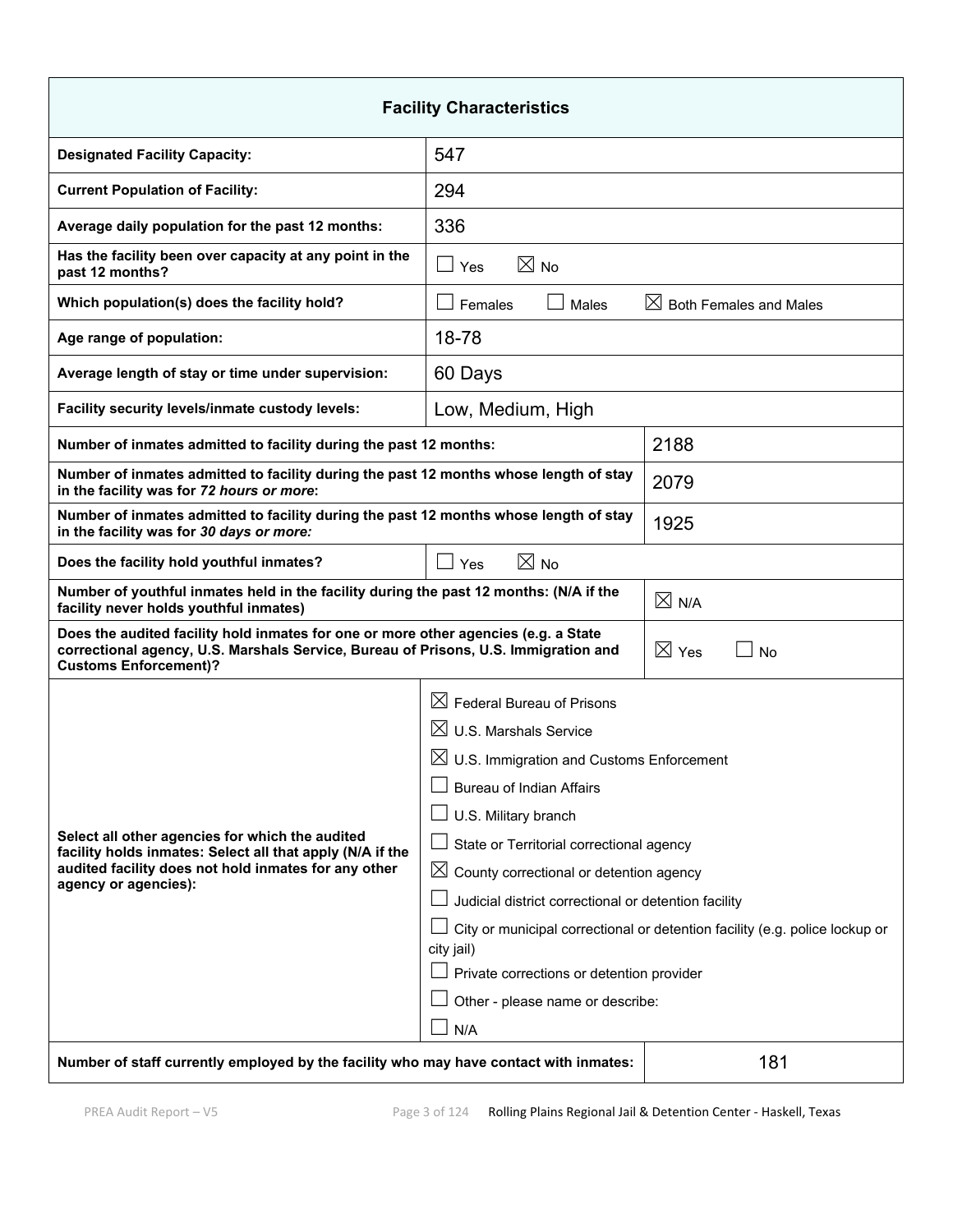| Number of staff hired by the facility during the past 12 months who may have contact<br>with inmates:                                                                                                                                                                                                                                                                                                                                                                                                                                                                                                                                                                                                                                                                                                                                                                                                                                                                                                                                                                                                                                                                                                                                                                                                                                                                                                                                                                                                                                                                                                                                                                                                                                                                                         |                 | 86             |                 |
|-----------------------------------------------------------------------------------------------------------------------------------------------------------------------------------------------------------------------------------------------------------------------------------------------------------------------------------------------------------------------------------------------------------------------------------------------------------------------------------------------------------------------------------------------------------------------------------------------------------------------------------------------------------------------------------------------------------------------------------------------------------------------------------------------------------------------------------------------------------------------------------------------------------------------------------------------------------------------------------------------------------------------------------------------------------------------------------------------------------------------------------------------------------------------------------------------------------------------------------------------------------------------------------------------------------------------------------------------------------------------------------------------------------------------------------------------------------------------------------------------------------------------------------------------------------------------------------------------------------------------------------------------------------------------------------------------------------------------------------------------------------------------------------------------|-----------------|----------------|-----------------|
| Number of contracts in the past 12 months for services with contractors who may<br>have contact with inmates:                                                                                                                                                                                                                                                                                                                                                                                                                                                                                                                                                                                                                                                                                                                                                                                                                                                                                                                                                                                                                                                                                                                                                                                                                                                                                                                                                                                                                                                                                                                                                                                                                                                                                 |                 | $\overline{0}$ |                 |
| Number of individual contractors who have contact with inmates, currently authorized<br>to enter the facility:                                                                                                                                                                                                                                                                                                                                                                                                                                                                                                                                                                                                                                                                                                                                                                                                                                                                                                                                                                                                                                                                                                                                                                                                                                                                                                                                                                                                                                                                                                                                                                                                                                                                                |                 | 0              |                 |
| Number of volunteers who have contact with inmates, currently authorized to enter the<br>facility:                                                                                                                                                                                                                                                                                                                                                                                                                                                                                                                                                                                                                                                                                                                                                                                                                                                                                                                                                                                                                                                                                                                                                                                                                                                                                                                                                                                                                                                                                                                                                                                                                                                                                            |                 | 0              |                 |
| <b>Physical Plant</b>                                                                                                                                                                                                                                                                                                                                                                                                                                                                                                                                                                                                                                                                                                                                                                                                                                                                                                                                                                                                                                                                                                                                                                                                                                                                                                                                                                                                                                                                                                                                                                                                                                                                                                                                                                         |                 |                |                 |
| <b>Number of buildings:</b>                                                                                                                                                                                                                                                                                                                                                                                                                                                                                                                                                                                                                                                                                                                                                                                                                                                                                                                                                                                                                                                                                                                                                                                                                                                                                                                                                                                                                                                                                                                                                                                                                                                                                                                                                                   |                 |                |                 |
| Auditors should count all buildings that are part of the facility, whether inmates are<br>formally allowed to enter them or not. In situations where temporary structures have<br>been erected (e.g., tents) the auditor should use their discretion to determine whether<br>to include the structure in the overall count of buildings. As a general rule, if a<br>temporary structure is regularly or routinely used to hold or house inmates, or if the<br>temporary structure is used to house or support operational functions for more than a<br>short period of time (e.g., an emergency situation), it should be included in the overall<br>count of buildings.                                                                                                                                                                                                                                                                                                                                                                                                                                                                                                                                                                                                                                                                                                                                                                                                                                                                                                                                                                                                                                                                                                                       | $\overline{7}$  |                |                 |
| Number of inmate housing units:                                                                                                                                                                                                                                                                                                                                                                                                                                                                                                                                                                                                                                                                                                                                                                                                                                                                                                                                                                                                                                                                                                                                                                                                                                                                                                                                                                                                                                                                                                                                                                                                                                                                                                                                                               |                 |                |                 |
| Enter 0 if the facility does not have discrete housing units. DOJ PREA Working Group<br>FAQ on the definition of a housing unit: How is a "housing unit" defined for the<br>purposes of the PREA Standards? The question has been raised in particular as it<br>relates to facilities that have adjacent or interconnected units. The most common<br>concept of a housing unit is architectural. The generally agreed-upon definition is a<br>space that is enclosed by physical barriers accessed through one or more doors of<br>various types, including commercial-grade swing doors, steel sliding doors,<br>interlocking sally port doors, etc. In addition to the primary entrance and exit,<br>additional doors are often included to meet life safety codes. The unit contains<br>sleeping space, sanitary facilities (including toilets, lavatories, and showers), and a<br>dayroom or leisure space in differing configurations. Many facilities are designed with<br>modules or pods clustered around a control room. This multiple-pod design provides<br>the facility with certain staff efficiencies and economies of scale. At the same time, the<br>design affords the flexibility to separately house inmates of differing security levels, or<br>who are grouped by some other operational or service scheme. Generally, the control<br>room is enclosed by security glass, and in some cases, this allows inmates to see into<br>neighboring pods. However, observation from one unit to another is usually limited by<br>angled site lines. In some cases, the facility has prevented this entirely by installing<br>one-way glass. Both the architectural design and functional use of these multiple pods<br>indicate that they are managed as distinct housing units. | 56              |                |                 |
| Number of single cell housing units:                                                                                                                                                                                                                                                                                                                                                                                                                                                                                                                                                                                                                                                                                                                                                                                                                                                                                                                                                                                                                                                                                                                                                                                                                                                                                                                                                                                                                                                                                                                                                                                                                                                                                                                                                          | 5               |                |                 |
| Number of multiple occupancy cell housing units:                                                                                                                                                                                                                                                                                                                                                                                                                                                                                                                                                                                                                                                                                                                                                                                                                                                                                                                                                                                                                                                                                                                                                                                                                                                                                                                                                                                                                                                                                                                                                                                                                                                                                                                                              | 51              |                |                 |
| Number of open bay/dorm housing units:                                                                                                                                                                                                                                                                                                                                                                                                                                                                                                                                                                                                                                                                                                                                                                                                                                                                                                                                                                                                                                                                                                                                                                                                                                                                                                                                                                                                                                                                                                                                                                                                                                                                                                                                                        | 0               |                |                 |
| Number of segregation cells (for example, administrative, disciplinary, protective<br>custody, etc.):                                                                                                                                                                                                                                                                                                                                                                                                                                                                                                                                                                                                                                                                                                                                                                                                                                                                                                                                                                                                                                                                                                                                                                                                                                                                                                                                                                                                                                                                                                                                                                                                                                                                                         | 64              |                |                 |
| In housing units, does the facility maintain sight and sound separation between<br>youthful inmates and adult inmates? (N/A if the facility never holds youthful inmates)                                                                                                                                                                                                                                                                                                                                                                                                                                                                                                                                                                                                                                                                                                                                                                                                                                                                                                                                                                                                                                                                                                                                                                                                                                                                                                                                                                                                                                                                                                                                                                                                                     | Yes             | No             | $\boxtimes$ N/A |
| Does the facility have a video monitoring system, electronic surveillance system, or<br>other monitoring technology (e.g. cameras, etc.)?                                                                                                                                                                                                                                                                                                                                                                                                                                                                                                                                                                                                                                                                                                                                                                                                                                                                                                                                                                                                                                                                                                                                                                                                                                                                                                                                                                                                                                                                                                                                                                                                                                                     | $\boxtimes$ Yes | No             |                 |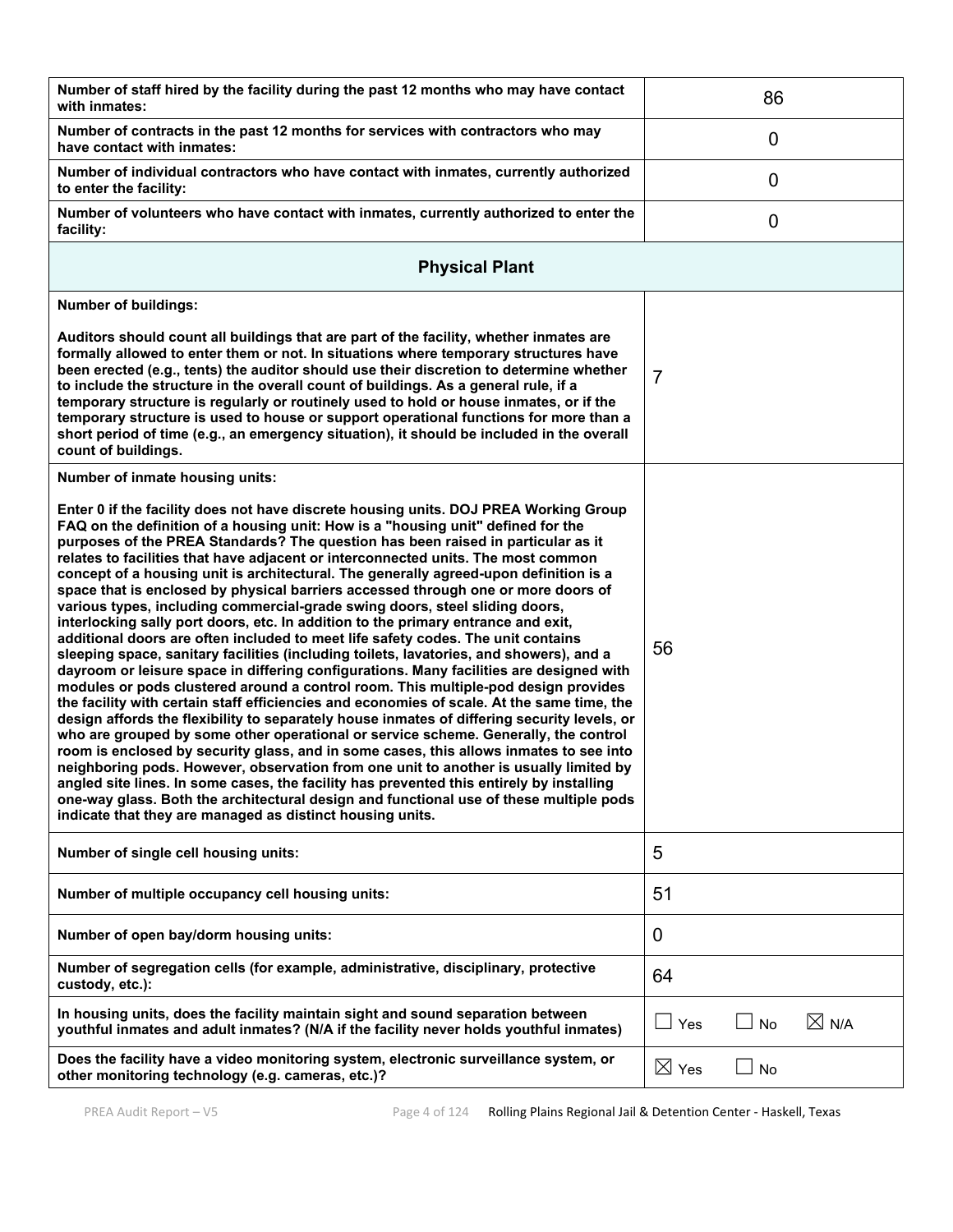| Has the facility installed or updated a video monitoring system, electronic surveillance<br>system, or other monitoring technology in the past 12 months?                                                                                                                                                                                               |                                                                                                                                                                                                                                 | $\boxtimes$ Yes<br>No                                                                                         |  |  |
|---------------------------------------------------------------------------------------------------------------------------------------------------------------------------------------------------------------------------------------------------------------------------------------------------------------------------------------------------------|---------------------------------------------------------------------------------------------------------------------------------------------------------------------------------------------------------------------------------|---------------------------------------------------------------------------------------------------------------|--|--|
| <b>Medical and Mental Health Services and Forensic Medical Exams</b>                                                                                                                                                                                                                                                                                    |                                                                                                                                                                                                                                 |                                                                                                               |  |  |
| Are medical services provided on-site?                                                                                                                                                                                                                                                                                                                  | $\boxtimes$ Yes<br>No                                                                                                                                                                                                           |                                                                                                               |  |  |
| Are mental health services provided on-site?                                                                                                                                                                                                                                                                                                            | $\boxtimes$ Yes<br>No                                                                                                                                                                                                           |                                                                                                               |  |  |
| Where are sexual assault forensic medical exams<br>provided? Select all that apply.                                                                                                                                                                                                                                                                     | $\Box$<br>On-site<br>$\boxtimes$ Local hospital/clinic<br>Rape Crisis Center<br>Other (please name or describe:                                                                                                                 |                                                                                                               |  |  |
|                                                                                                                                                                                                                                                                                                                                                         | Investigations                                                                                                                                                                                                                  |                                                                                                               |  |  |
|                                                                                                                                                                                                                                                                                                                                                         | <b>Criminal Investigations</b>                                                                                                                                                                                                  |                                                                                                               |  |  |
| Number of investigators employed by the agency and/or facility who are responsible<br>for conducting CRIMINAL investigations into allegations of sexual abuse or sexual<br>harassment:                                                                                                                                                                  |                                                                                                                                                                                                                                 | 0                                                                                                             |  |  |
| When the facility received allegations of sexual abuse or sexual harassment (whether<br>staff-on-inmate or inmate-on-inmate), CRIMINAL INVESTIGATIONS are conducted by:<br>Select all that apply.                                                                                                                                                       |                                                                                                                                                                                                                                 | Facility investigators<br>Agency investigators<br>$\boxtimes$ An external investigative entity                |  |  |
| Select all external entities responsible for CRIMINAL<br>INVESTIGATIONS: Select all that apply (N/A if no<br>external entities are responsible for criminal<br>investigations)                                                                                                                                                                          | $\boxtimes$ Local police department<br>$\boxtimes$ Local sheriff's department<br>State police<br>$\boxtimes$ A U.S. Department of Justice component<br>$\boxtimes$ Other (please name or describe:) U.S. Marshal Service<br>N/A |                                                                                                               |  |  |
| <b>Administrative Investigations</b>                                                                                                                                                                                                                                                                                                                    |                                                                                                                                                                                                                                 |                                                                                                               |  |  |
| Number of investigators employed by the agency and/or facility who are responsible<br>13<br>for conducting ADMINISTRATIVE investigations into allegations of sexual abuse or<br>sexual harassment?                                                                                                                                                      |                                                                                                                                                                                                                                 |                                                                                                               |  |  |
| When the facility receives allegations of sexual abuse or sexual harassment (whether<br>staff-on-inmate or inmate-on-inmate), ADMINISTRATIVE INVESTIGATIONS are<br>conducted by: Select all that apply                                                                                                                                                  |                                                                                                                                                                                                                                 | $\boxtimes$ Facility investigators<br>$\boxtimes$<br>Agency investigators<br>An external investigative entity |  |  |
| Local police department<br>Select all external entities responsible for<br><b>ADMINISTRATIVE INVESTIGATIONS: Select all that</b><br>Local sheriff's department<br>apply (N/A if no external entities are responsible for<br>State police<br>administrative investigations)<br>A U.S. Department of Justice component<br>Other (please name or describe: |                                                                                                                                                                                                                                 |                                                                                                               |  |  |
|                                                                                                                                                                                                                                                                                                                                                         | $\boxtimes$ N/A                                                                                                                                                                                                                 |                                                                                                               |  |  |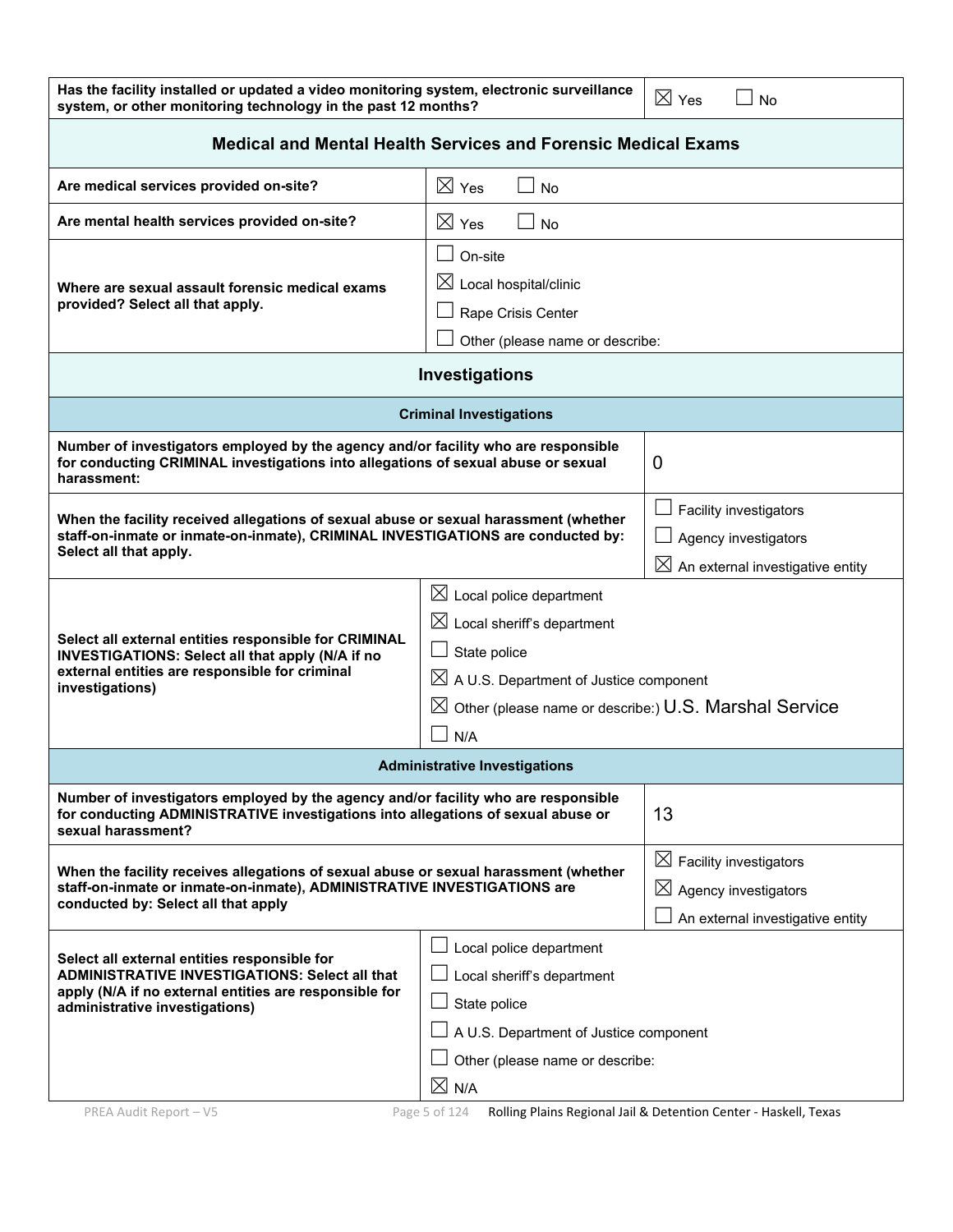# **Audit Findings**

# **Audit Narrative**

The Prison Rape Elimination Act (PREA) onsite audit of the Rolling Plains Regional Jail & Detention Center in Haskell, Texas, was conducted on September 7 - 9, 2021, by Marc L. Coudriet, Auditor # P4770, American Alliance Auditing. The facility is under the jurisdiction of LaSalle Corrections, LLC. The purpose of the onsite audit is to assess and verify the implementation of all PREA policies and procedures. The onsite audit reflected the proper policies and procedures has been implemented. During the onsite audit, Mr. Coudriet walked through all available areas of the facility reviewing the facility structure, inmate monitoring, inmate housing and operational areas, including common areas shared with multiple inmates. COVID-19 safety precautions and Personal Protective Equipment (PPE) were continuously used by the Auditor and all staff and inmates throughout the audit process. All inmate interviews were conducted while using COVID-19 safety precautions and Personal Protective Equipment (PPE).

The pre-audit preparation phase included a review of all documentation, materials, and data submitted by the agency in the completed Pre-Audit Questionnaire (PAQ). The documentation reviewed included agency policies and procedures; forms; organizational charts; PREA related posters, brochures; training documentation for staff, and interagency collaborative agreements. In preparation for the onsite audit, the facility posted the required PREA Audit Notices on June 1, 2021. The agency provided emailed documentation, including pictures, to demonstrate the notices were posted in accordance with PREA Audit requirements.

During the onsite audit, the Auditor noted the notices were posted in the following areas: All common areas, Medical Units, Public Visitation, Staff Break Room, and each Housing Unit. The notices were printed in contrasting colors (black print on white background). The agency agreed to maintain the posted notices a minimum of six weeks after the onsite audit. The Auditor did receive correspondence as a result of the posted notices.

This Auditor was scheduled to audit one facility located in Haskell, Texas, the entrance interview was conducted with key staff which included Warden Judith Bennett, Administration Lieutenant, Donna McBay, Health Services Administrator, Dr. Kelsey Shaginaw, Chief of Classification/Unit PREA Manager Belen Olivera, and Mr. Brian Rodeen, Regional Warden/ Agency PREA Coordinator. The audit process was explained with the staff, daily out briefs were conducted with the key staff upon completion of the audit review in their respective areas of responsibility. An exit interview was conducted the following personnel were in attendance; Warden Judith Bennett, Administration Lieutenant, Donna McBay, Health Services Administrator, Dr. Kelsey Shaginaw, Chief of Classification/Unit PREA Manager Belen Olivera, and Mr. Brian Rodeen, Regional Warden/ Agency PREA Coordinator.

During the onsite audit phase, the Auditor was provided a meeting space to conduct confidential interviews with staff. The Auditor was provided with private rooms to conduct confidential interviews with inmates. Formal interviews were conducted with facility staff, inmates, contractors, investigative personnel, and onsite and offsite medical staff.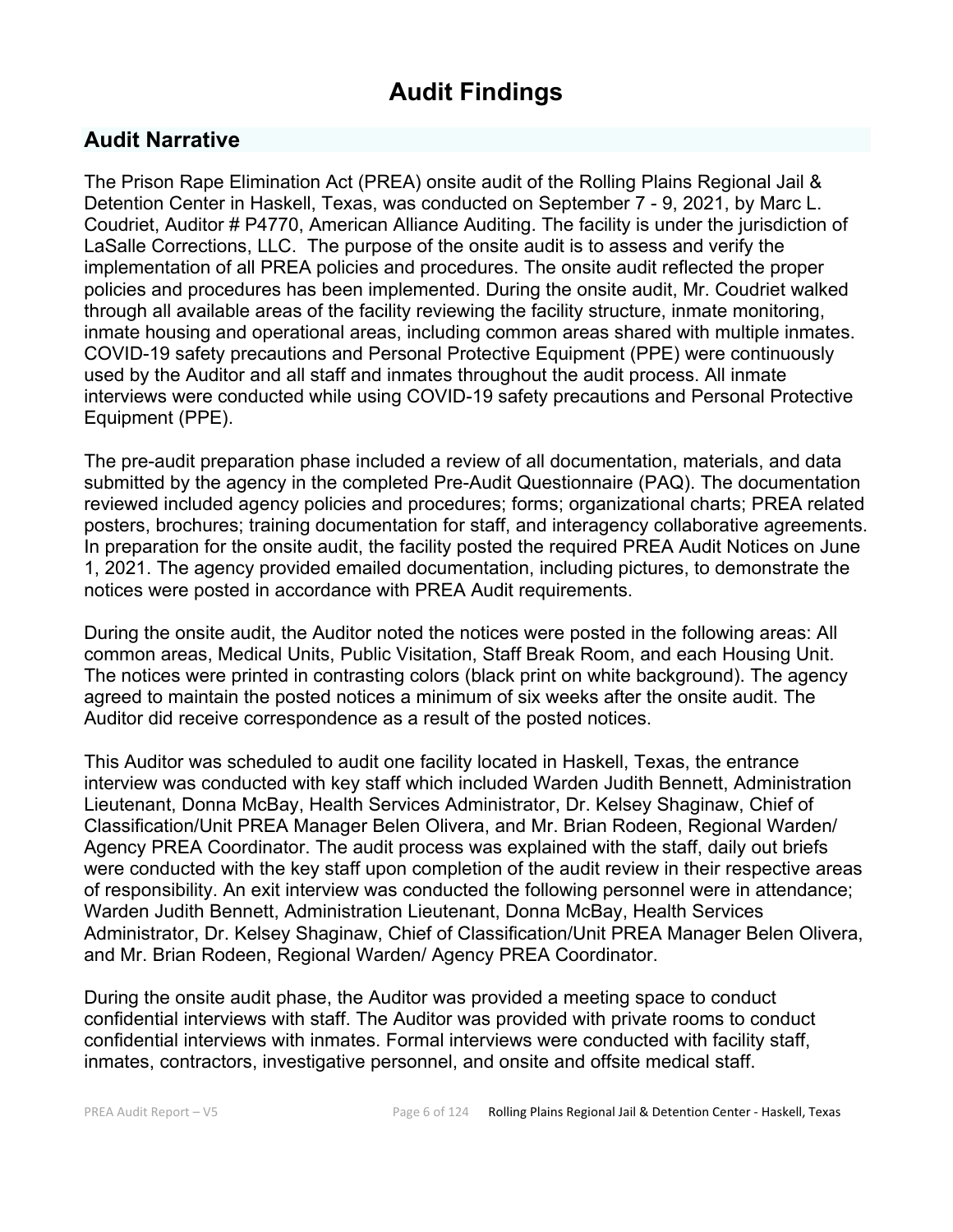The Auditor conducted the following inmate interviews:

Random Inmate Interviews: 20 Youthful Inmate Interviews: 0 Inmates with a Physical Disability: 1 Inmates who are Blind, Deaf, or Hard of Hearing: 1 Inmates who are limited in English Proficiency: 1 Inmates with a Cognitive Disability: 1 Inmates who identify as Gay, Lesbian or Bisexual: 1 Inmates who identify as Transgender or Intersex: 0 Inmates in Restrictive Housing for High Risk of Sexual Victimization: 0 Inmates who reported Sexual Abuse: 0 Inmates who reported Sexual Abuse during Risk Screening: 1

The Auditor conducted the following staff/agency/contractor interviews:

Random Security Staff: 12 Agency Contract Administrator: 1 Intermediate or higher-level facility staff: 2 Line Staff who supervise youthful inmates: 0 Education and Program Staff who work with youthful inmates: 0 Medical and Mental Health Staff: 2 Volunteers and Contractors who have contact with inmates: 0 Administrative/Human Resources staff: 1 SAFE/SANE Staff: 1 Investigative Staff: 2 Staff who performs screening for risk of victimization and abusiveness: 1 Staff who supervises inmates in Restrictive Housing: 1 Staff on the incident Review Team: 1 Designated Staff charged with monitoring retaliation: 1 First Responders, both security and non-security: 1 Intake Staff: 2

Inmates were selected from all the occupied housing units in this facility. The Auditor utilized the PREA Resource Center Interview Protocols while formally interviewing staff and inmates. Staff interviews included, but were not limited to, the following topics: their knowledge of the PREA zero tolerance policy on sexual abuse and sexual harassment; PREA related training received; reporting requirements, including reporting mechanisms available to inmates and staff; their general knowledge of detection and protective measures related to sexual abuse and sexual harassment; and response/first responder protocols.

Inmate interviews included, but were not limited to, the following topics: their knowledge of the PREA zero tolerance policy on sexual abuse and sexual harassment; their rights not to be sexually abused or sexually harassed, prohibited conduct and discipline; PREA related education received; their knowledge on reporting options available to them; proper protection and response to allegations of sexual abuse or sexual harassment; not fearing retaliation for reporting; access to an outside reporting agency and access to services.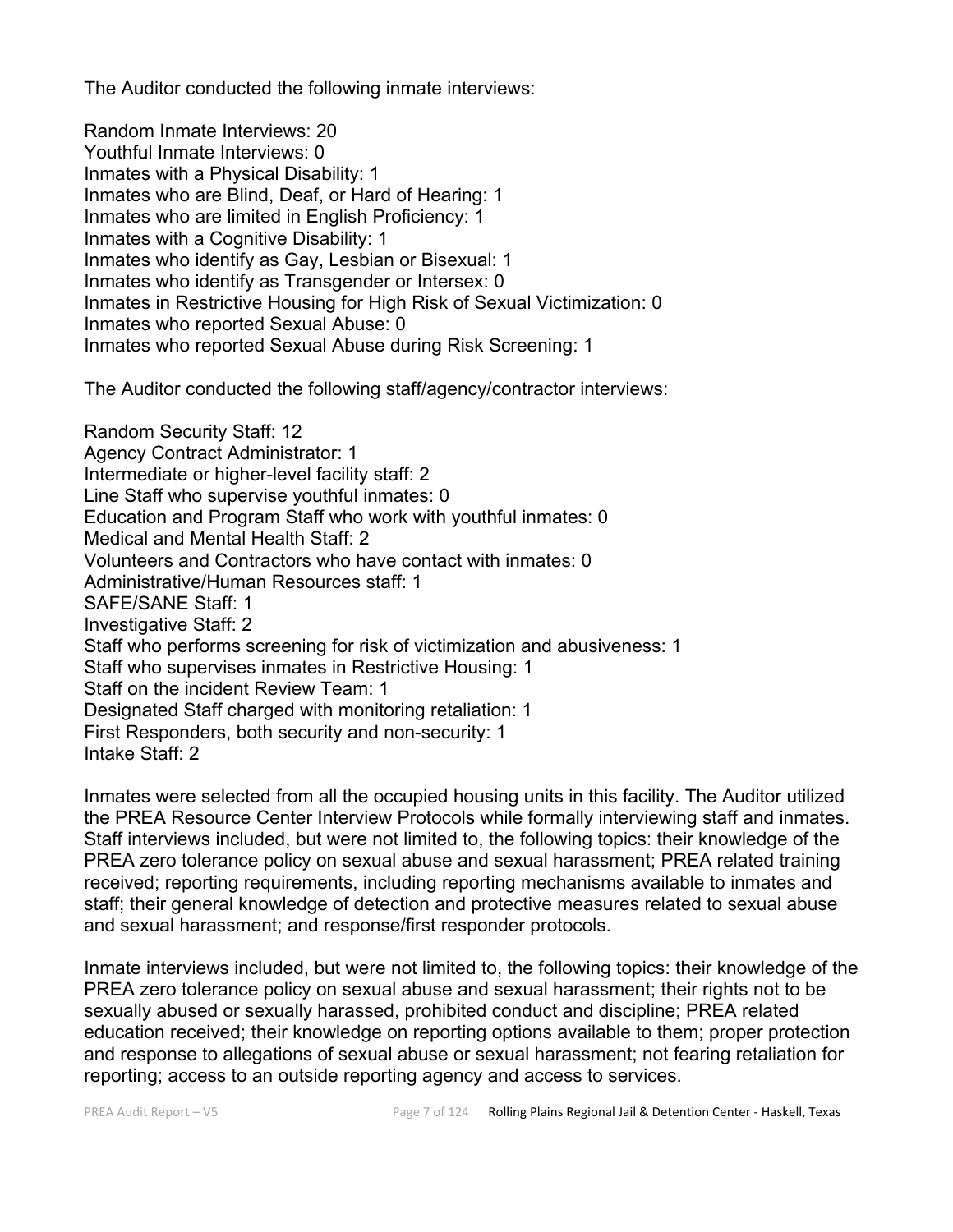The Auditor reviewed all units within this facility and observed the following: the facility's configuration; location of cameras; staff to inmate ratios; housing unit layout including the shower areas; placement of PREA related information; inmate receiving/intake, search procedures; inmate programming; and areas designated for staff support/operational activities. The Auditor noted that shower areas allow inmates to shower one at a time. At a minimum, each dormitory housing unit is equipped with at least one central shower/restroom area, each area has an individual shower stall with privacy shower curtains. Inmates are only allowed to shower one at a time per available shower stall. In the housing areas with multiple occupancy rooms, each room has toilets and sinks inside the room that is partitioned and single stall shower area with privacy curtains. Only one inmate is allowed to shower at a time, per available shower.

# **Facility Characteristics**

The Rolling Plains Regional Jail & Detention Center located in the City of Haskell, Texas is a facility operated by LaSalle Corrections, LLC. The Rolling Plains Regional Jail & Detention Center, located in Haskell, Texas, is a facility operated by LaSalle Corrections, LLC. The facility has previously operated as a local detention facility for ICE detainees and was operated by Emerald Corrections. ICE closed this facility approximately four years ago. LaSalle Corrections, LLC, reopened this facility in 2018 to receive inmates from Haskell County Jail and other agencies to house inmates from other areas. Rolling Plains Regional Jail & Detention Center is a minimum/medium security facility with 547 beds. Medical services are provided by LaSalle Corrections, LLC medical staff. The entrance to the facility is through the administration building which houses offices for administrative staff. All personnel and visitors are subject to screening and search upon entry into the facility. Personnel in the control center monitor access to the secure compound through a pedestrian sally port. The area is enclosed by a single 13-foot wire fence with razor wire barriers. There are no observation towers on the perimeter. There is one additional entry point through a vehicular sally port. Video surveillance is available throughout the facility monitored by personnel in the central control center.

The facility has a zero-tolerance policy regarding sexual abuse of any inmate. The PREA information is provided to all inmates upon arrival at the facility. Posters and signs are available in all housing, hallways and visitation areas reminding them of how to report incidents of sexual abuse. Additionally, this information is on the inmate's communication tablets that are located in the housing areas and are available 24/7.

During the onsite audit, the current facility population was at 294 inmates. The agency reported 2188 inmates had been admitted to the facility in the past 12 months, with 2079 inmates admitted to the facility whose length of stay in the facility was for 72 or more hours and 1925 inmates whose length of stay in the facility was for 30 or more day. The agency reported 86 hired staff at the facility during the past 12 months.

The agency reported zero contracts with vendors who might have contact with inmates, 0 volunteers and 0 contractors currently authorized to enter the facility.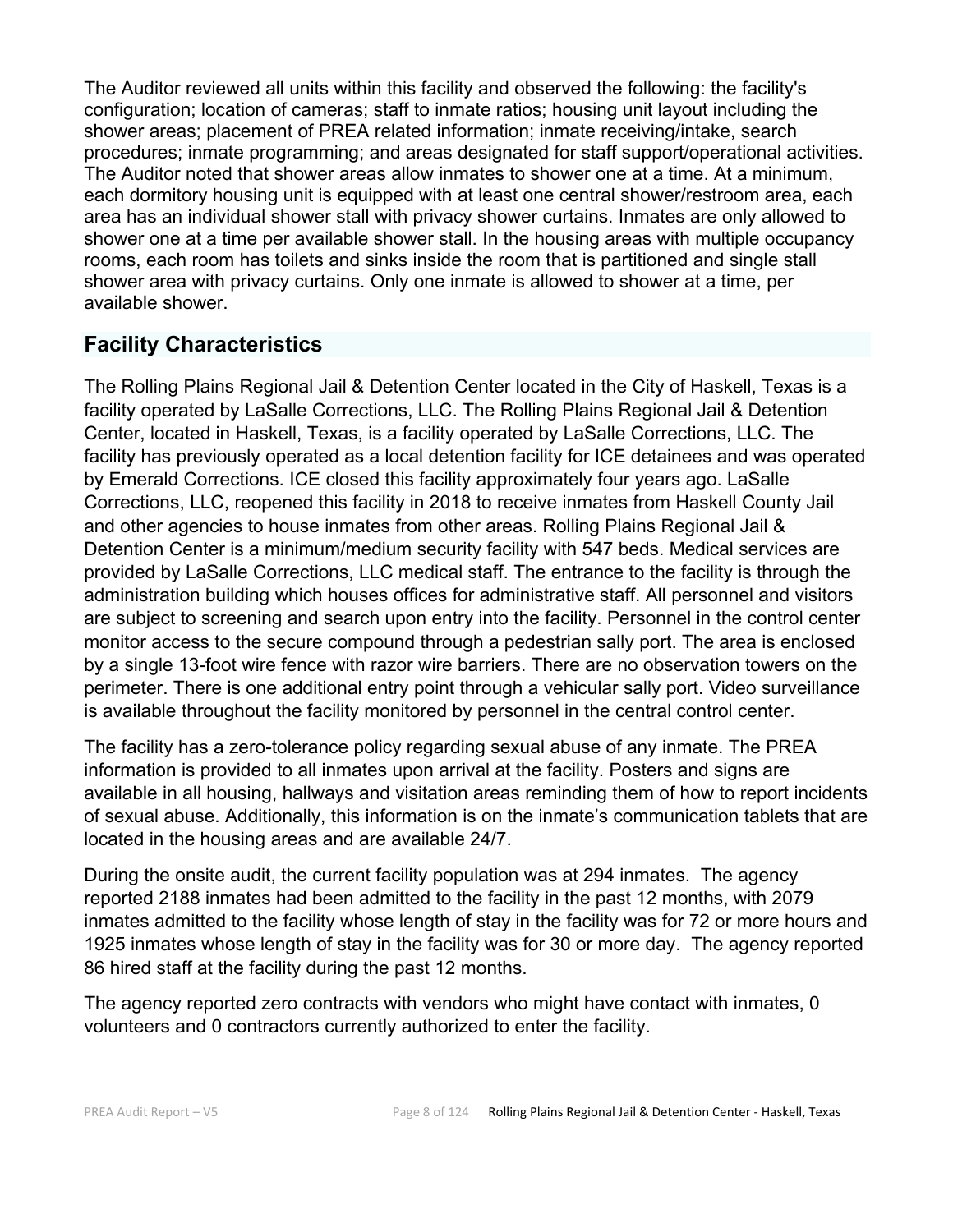# **Summary of Audit Findings**

During the past 12 months, the Rolling Plains Regional Jail & Detention Center reported zero allegations of sexual abuse which resulted in a criminal investigation. There were (6) PREA allegations that resulted in an administrative investigation. An incident review was conducted for each of these cases as well as all serious incidents. The agency is policy driven and has developed and implemented a policy for nearly every provision of each standard. The Auditor made an effort to accurately reflect the applicable agency policies for each provision of each standard. In reviewing each provision and the applicable policy, the Auditor reviewed applicable documentation and/or interviewed staff to confirm the policy had been implemented. Based on staff and inmate interviews, there was a strong indication the PREA standards are implemented as required and in accordance with the agency's policies.

The interviews of inmates reflected they were aware of PREA and acknowledged familiarity with how they could report allegations of sexual abuse and sexual harassment. All inmates interviewed reported feeling safe at the facility. The Auditor noted that inmates receive the PREA information verbally, in written format (Inmate Handbook, PREA Brochures) during intake, as well as internal television with the PREA video. The inmates interviewed indicated that they were aware of and understood the agency's Zero Tolerance Policy and what it meant for their protection. All received the information at intake and understood the multiple ways to report sexual abuse and harassment and how to protect themselves.

At each housing unit within Rolling Plains Regional Jail & Detention Center inmates were able to describe how to report and what they would do if they were abused or threatened with abuse. They indicated that they felt safe and there was an open communication line between themselves and the correctional officers. All staff, including specialized staff who were interviewed indicated they were knowledgeable of PREA and of their roles and responsibilities related to reporting requirements as well as awareness of the procedures to follow if they are the first responders to any PREA related allegation. Documentation reviewed, reflected the agency's implementation of policies and procedures to meet the PREA standards.

The Auditor interviewed the SAFE/SANE nurse in charge of that program telephonically to confirm the LaSalle Corrections, LLC, agreement as it correlates to services rendered for Rolling Plains Regional Jail & Detention Center and to verify that the service would be available if needed. No contractors or volunteers were available to be interviewed during this on-site review.

In summary, after review of all documentation, the results of the interview process and the observations during the on-site facility review, the Auditor believes the Rolling Plains Regional Jail & Detention Center Warden and facility staff have a strong commitment to the PREA process. It was clear to the Auditor that LaSalle Corrections, LLC, and the Rolling Plains Regional Jail & Detention Center policies and practices address the requirements of all PREA Standards.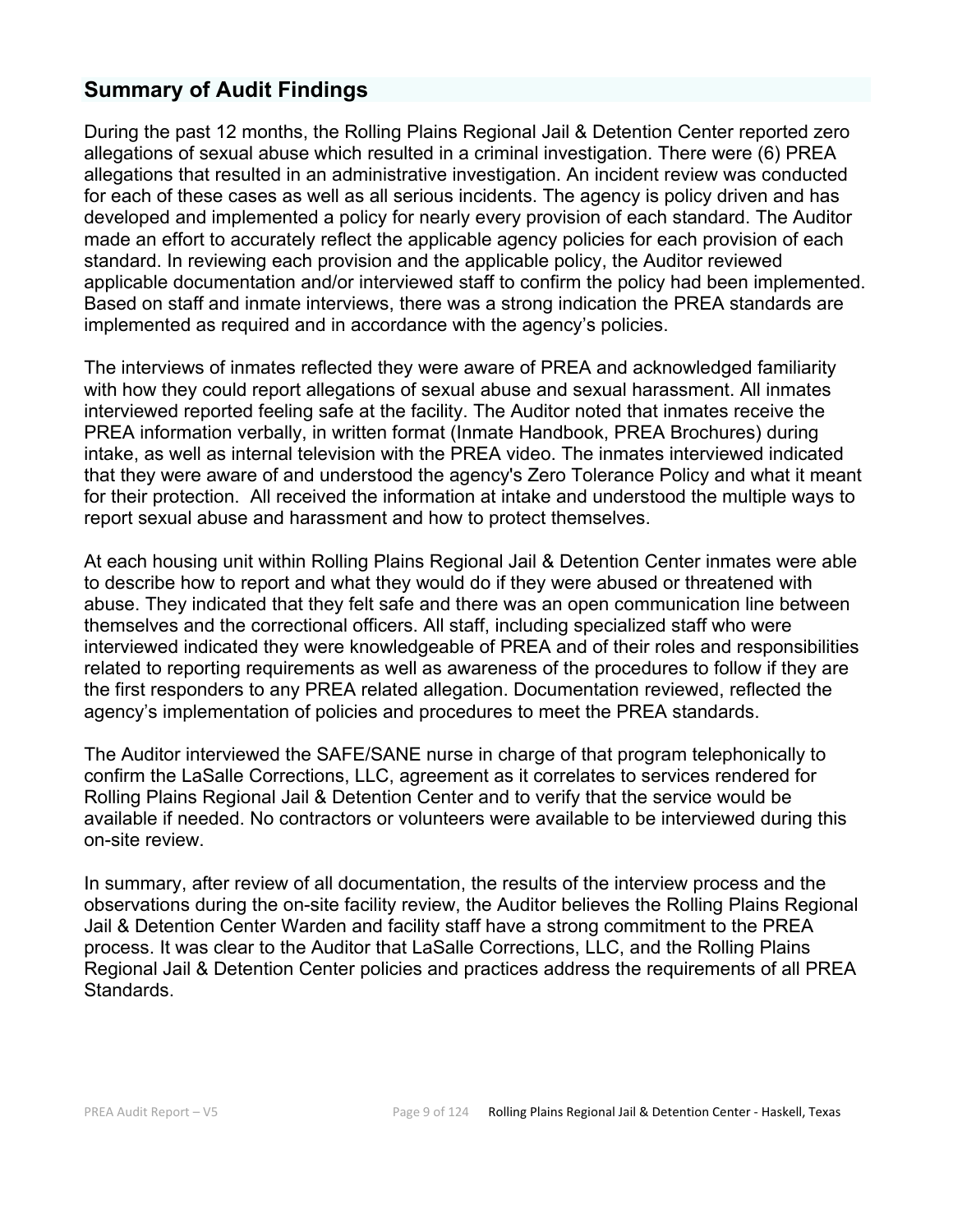#### **Standards Exceeded**

#### **Number of Standards Exceeded:** 3

**List of Standards Exceeded:** Standard 115.13: Supervision and monitoring; Standard 115.31: Employee training. Standard 115.33: Inmate Education.

#### **Standards Met**

**Number of Standards Met:** 42

#### **Standards Not Met**

**Number of Standards Not Met: 0 List of Standards Not Met:** 0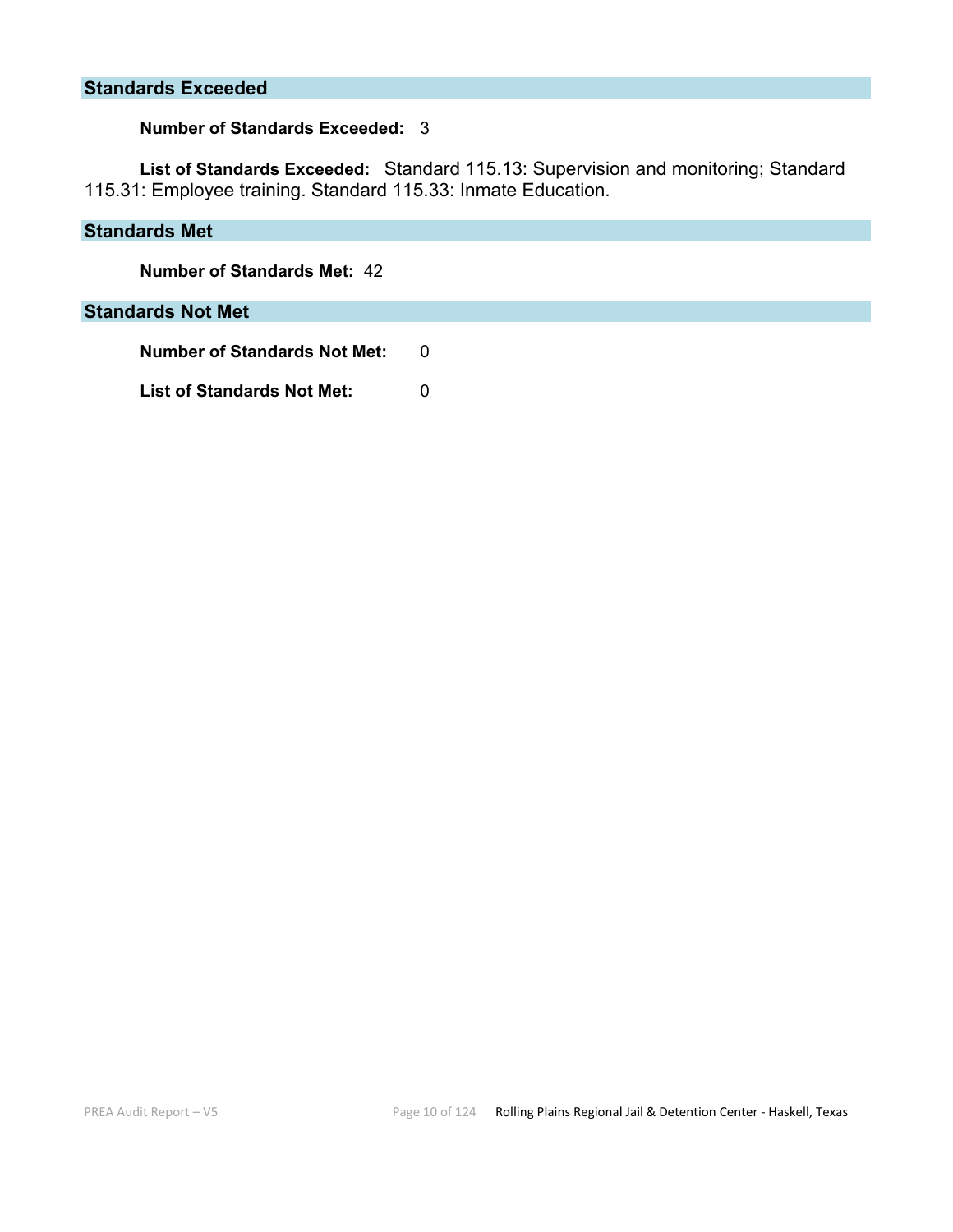# **PREVENTION PLANNING**

# **Standard 115.11: Zero tolerance of sexual abuse and sexual harassment; PREA coordinator**

#### **115.11 (a)**

- Does the agency have a written policy mandating zero tolerance toward all forms of sexual abuse and sexual harassment?  $\boxtimes$  Yes  $\Box$  No
- **Does the written policy outline the agency's approach to preventing, detecting, and responding** to sexual abuse and sexual harassment?  $\boxtimes$  Yes  $\Box$  No

#### **115.11 (b)**

- Has the agency employed or designated an agency-wide PREA Coordinator?  $\boxtimes$  Yes  $\Box$  No
- Is the PREA Coordinator position in the upper-level of the agency hierarchy?  $\boxtimes$  Yes  $\Box$  No
- Does the PREA Coordinator have sufficient time and authority to develop, implement, and oversee agency efforts to comply with the PREA standards in all of its facilities? ☒ Yes ☐ No

#### **115.11 (c)**

- If this agency operates more than one facility, has each facility designated a PREA compliance manager? (N/A if agency operates only one facility.)  $\boxtimes$  Yes  $\Box$  No  $\Box$  NA
- Does the PREA compliance manager have sufficient time and authority to coordinate the facility's efforts to comply with the PREA standards? (N/A if agency operates only one facility.)  $\boxtimes$  Yes  $\Box$  No  $\Box$  NA

#### **Auditor Overall Compliance Determination**

- ☐ **Exceeds Standard** (*Substantially exceeds requirement of standards*)
- ☒ **Meets Standard** (*Substantial compliance; complies in all material ways with the standard for the relevant review period*)
- ☐ **Does Not Meet Standard** (*Requires Corrective Action*)

### 115.11(a)

### POLICY AND DOCUMENT REVIEW:

### Pre-Audit Questionnaire.

### LSC 2.11.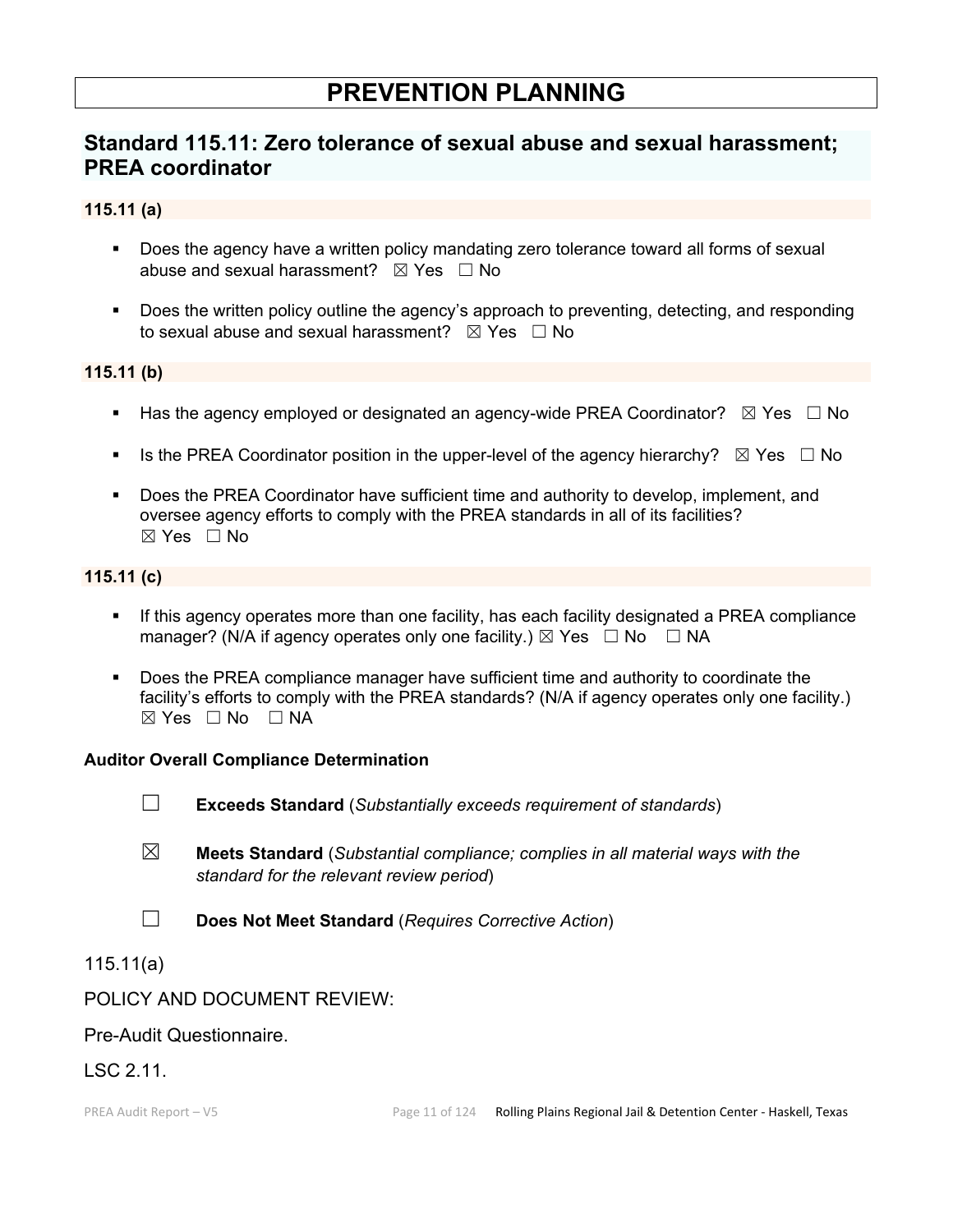RPRJDC Policy 3.5.3.

Zero Tolerance statement.

Organizational charts, interviews, and memos.

FINDINGS:

LaSalle Corrections Policy 2.11 and RPRJDC Policy 3.5.3 addresses the requirements of this provision. The agency mandates a zero-tolerance policy towards all forms of sexual abuse and sexual harassment and outlines the agency's strategies on preventing, detecting, and responding to such conduct. Agency polices addressed "Preventing" sexual abuse and sexual harassment through the designation of a PREA Coordinator and PREA Compliance Manager, Criminal History Background Checks (Staff, Contractors, and Volunteers, as applicable), Training (Staff, Volunteers, and Contractors), Staffing, Intake Screening, Classification, Inmate Education, Posting of Signage (PREA Posters, etc.…), and Contract Monitoring. The policies addressed "Detecting" sexual abuse and sexual harassment through Training (Staff, Volunteers, and Contractors), and Intake Screening.

The polices addressed "Responding" to allegations of sexual abuse and sexual harassment through Reporting, Investigations, Victim Services, Medical and Mental Health Services, Disciplinary Sanctions for Staff (including notification of licensing agencies), Incident Review Teams, and Data Collections and Analysis.

The Auditor noted the Inmate Handbook, PREA Posters, and PREA Brochure do address sexual abuse by another Inmate, and the Inmate Handbook does address disciplinary sanctions for Inmates when involved in such conduct.

Based on staff interviews and a review of practices, it was noted staff closely monitor for Inmate-on-Inmate sexual misconduct in accordance with PREA, allegations are reported and investigated, and Inmates are held accountable.

115.11(b)

POLICY AND DOCUMENT REVIEW:

Agency Policy LSC 2.11.

RPRJDC Policy 3.5.3.

Agency's organizational chart.

INTERVIEWS:

PREA Coordinator.

ONSITE REVIEW:

No on-site observations were required for this provision.

FINDINGS: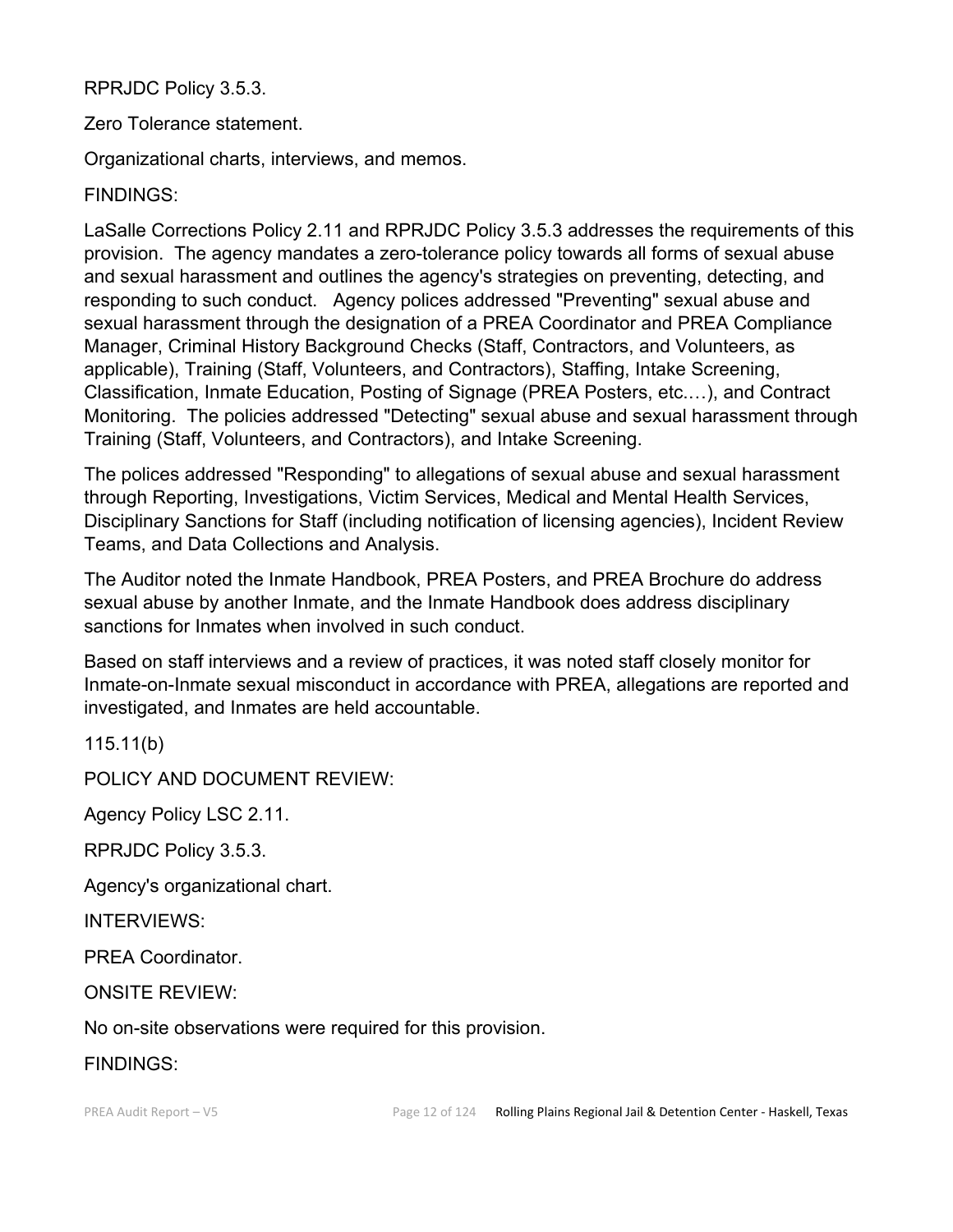Agency Policy LSC 2.11, addresses the position of the PREA Coordinator, which outlines the roles and responsibilities of the position and calls for the position being allowed enough time and authority to develop, implement, and oversee Agency efforts to comply with the PREA standards in each facility. The agency's organizational chart reflects that the PREA Coordinator position is an upper-level position and is agency-wide. The PREA Coordinator position reports to the agency's Chief Executive Officer. The PREA Coordinator was interviewed, he reported having enough time to focus on the PREA standards and the freedom to divert responsibilities to other staff as needed to focus on the audit. A review of the agency policy, agency's organization chart, and based on the interview, the designated agency's PREA Coordinator, the Auditor determined the agency demonstrates it meets the requirements of this provision of this standard.

115.11(c)

POLICY AND DOCUMENT REVIEW:

Agency Policy, Definitions. Agency's organizational chart.

INTERVIEWS:

PREA Compliance Manager.

ONSITE REVIEW:

No on-site observations were required for this provision.

FINDINGS:

Agency Policy LSC 2.11, addresses the position of the PREA Compliance Manager, which outlines the roles and responsibilities of the position and calls for the position being allowed enough time and authority to develop, implement, and oversee Department efforts to comply with the PREA standards in each facility.

The agency's organizational chart reflects that the PREA Compliance Manager position reports to the Deputy Warden who reports directly to the Warden. The PREA Compliance Manager was interviewed. They reported having enough time to focus on PREA related activities and that this is a priority. The PREA Compliance Manager reported they have 100% support from their supervisor and the PREA Coordinator. A review of the agency policy, agency's organization chart, and based on the interview, the designated facility's PREA Compliance Manager, the Auditor determined the agency demonstrates it meets the requirements of this provision of this standard.

# **Standard 115.12: Contracting with other entities for the confinement of inmates**

**115.12 (a)**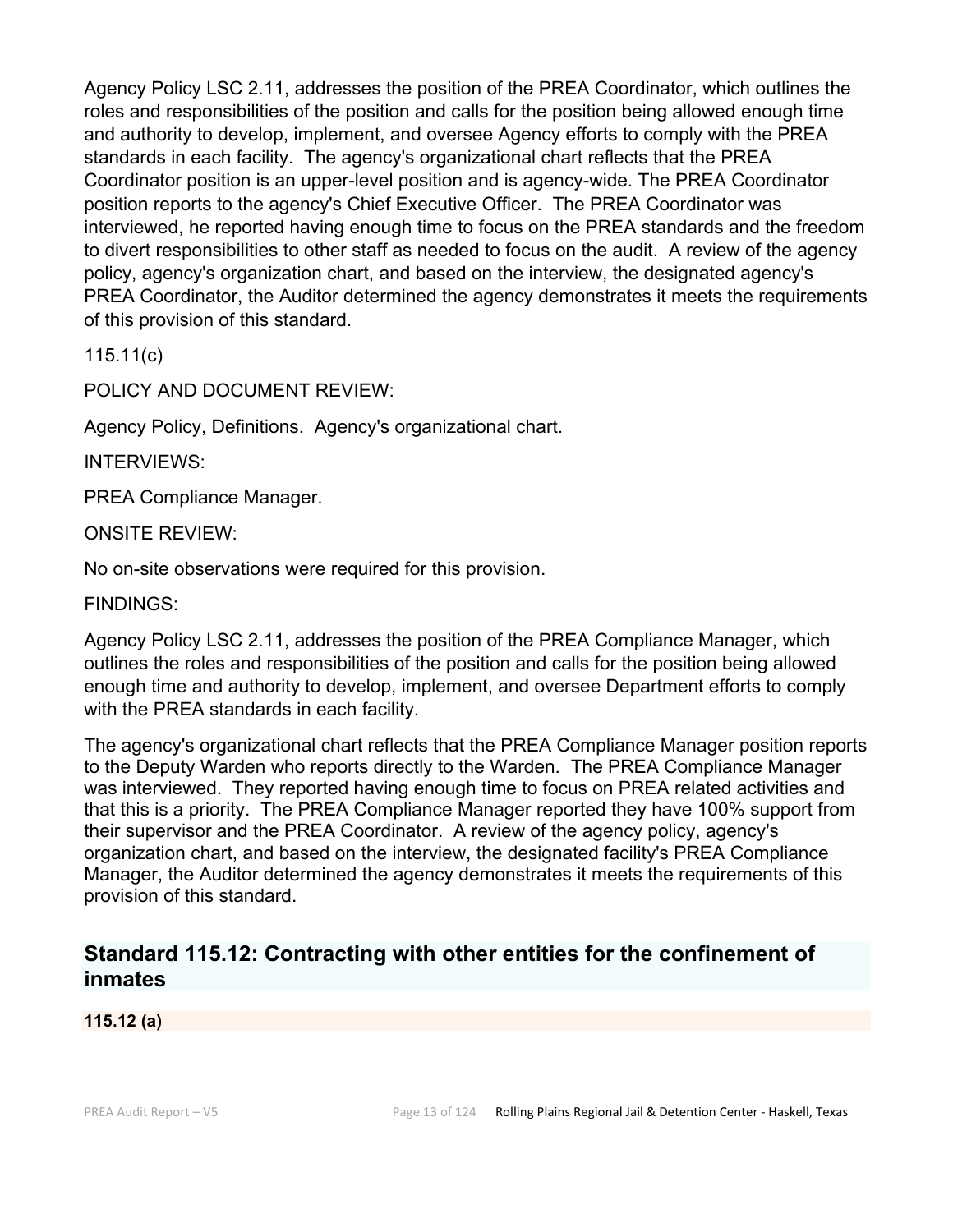If this agency is public and it contracts for the confinement of its inmates with private agencies or other entities including other government agencies, has the agency included the entity's obligation to comply with the PREA standards in any new contract or contract renewal signed on or after August 20, 2012? (N/A if the agency does not contract with private agencies or other entities for the confinement of inmates.)  $\boxtimes$  Yes  $\Box$  No  $\Box$  NA

#### **115.12 (b)**

 Does any new contract or contract renewal signed on or after August 20, 2012 provide for agency contract monitoring to ensure that the contractor is complying with the PREA standards? (N/A if the agency does not contract with private agencies or other entities for the confinement of inmates.) ⊠ Yes □ No □ NA

#### **Auditor Overall Compliance Determination**

- ☐ **Exceeds Standard** (*Substantially exceeds requirement of standards*)
- ☒ **Meets Standard** (*Substantial compliance; complies in all material ways with the standard for the relevant review period*)
- ☐ **Does Not Meet Standard** (*Requires Corrective Action*)

# POLICY AND DOCUMENT REVIEW:

Policies are found in LSC 2.11.

Pre-Audit Questionnaire.

115.12(a)

POLICY AND DOCUMENT REVIEW:

Agency Policy LSC 2.11.

FINDINGS:

Agency Policy LSC 2.11, addresses this provision. The agency reported there were zero contracts for the confinement of inmates that the agency had entered into or renewed with private entities or other government agencies.

115.12(b)

POLICY AND DOCUMENT REVIEW:

Agency Policy LSC 2.11.

INTERVIEWS:

Contract Administrator.

FINDINGS: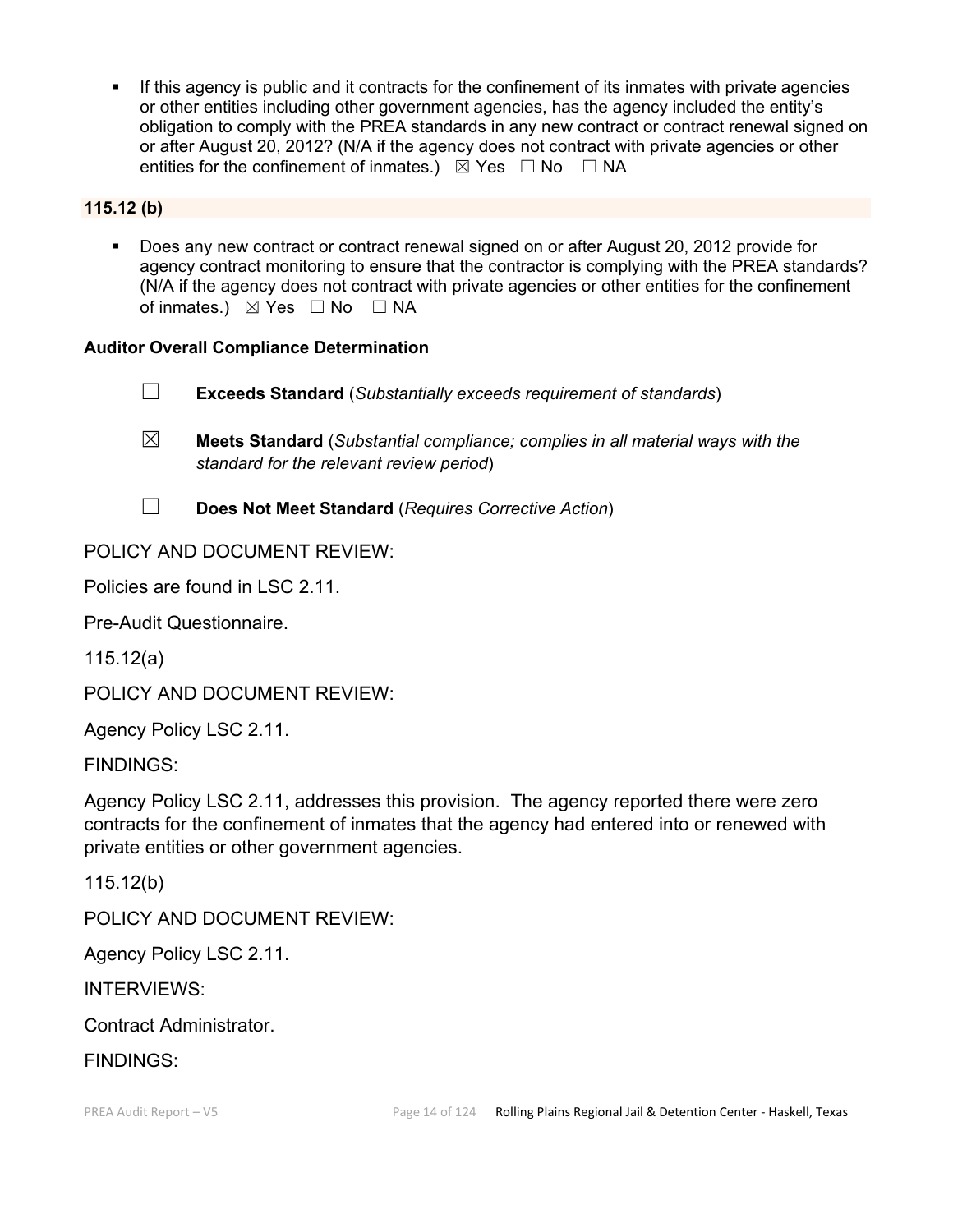Agency Policy LSC 2.11, addresses this provision. The agency reported there were zero contracts for the confinement of inmates that the agency had entered into or renewed with private entities or other government agencies. The agency's Contract Administrator was interviewed and reported they are required to maintain regular contact with every inmate placed in a contracting facility.

If there are concerns, agency protocol requires the inmate be removed from the facility and the facility allowed time to make corrective action and address the concerns.

Corrective actions are addressed before the facility is reconsidered. Notification would also be made to law enforcement. The Contract Administrator annually collects credentialing documentation for each facility: facility license; staff licenses or certifications; daily schedule; and monitoring reports or the licensing agency's website regarding the facility's status; and onsite reviews the facility.

New facilities being considered for contracting purposes follow a vetting process, including reference checks with other counties, with all information being presented to the agency's leadership for review and approval. All placements involve the input of the inmate being considered for placement in the facility. The Contract Administrator reported PREA compliance results are completed and that the PREA Coordinator has implemented a tracking process for this. A review of the agency policy and interview with the contract administrator and PREA Coordinator demonstrated the agency meets the requirements of this provision and this standard.

# **Standard 115.13: Supervision and monitoring**

#### **115.13 (a)**

- Does the facility have a documented staffing plan that provides for adequate levels of staffing and, where applicable, video monitoring, to protect inmates against sexual abuse?  $\boxtimes$  Yes  $\Box$  No
- In calculating adequate staffing levels and determining the need for video monitoring, does the staffing plan take into consideration: Generally accepted detention and correctional practices?  $\boxtimes$  Yes  $\Box$  No
- In calculating adequate staffing levels and determining the need for video monitoring, does the staffing plan take into consideration: Any judicial findings of inadequacy?  $\boxtimes$  Yes  $\Box$  No
- In calculating adequate staffing levels and determining the need for video monitoring, does the staffing plan take into consideration: Any findings of inadequacy from Federal investigative agencies? ⊠ Yes □ No
- In calculating adequate staffing levels and determining the need for video monitoring, does the staffing plan take into consideration: Any findings of inadequacy from internal or external oversight bodies? ⊠ Yes □ No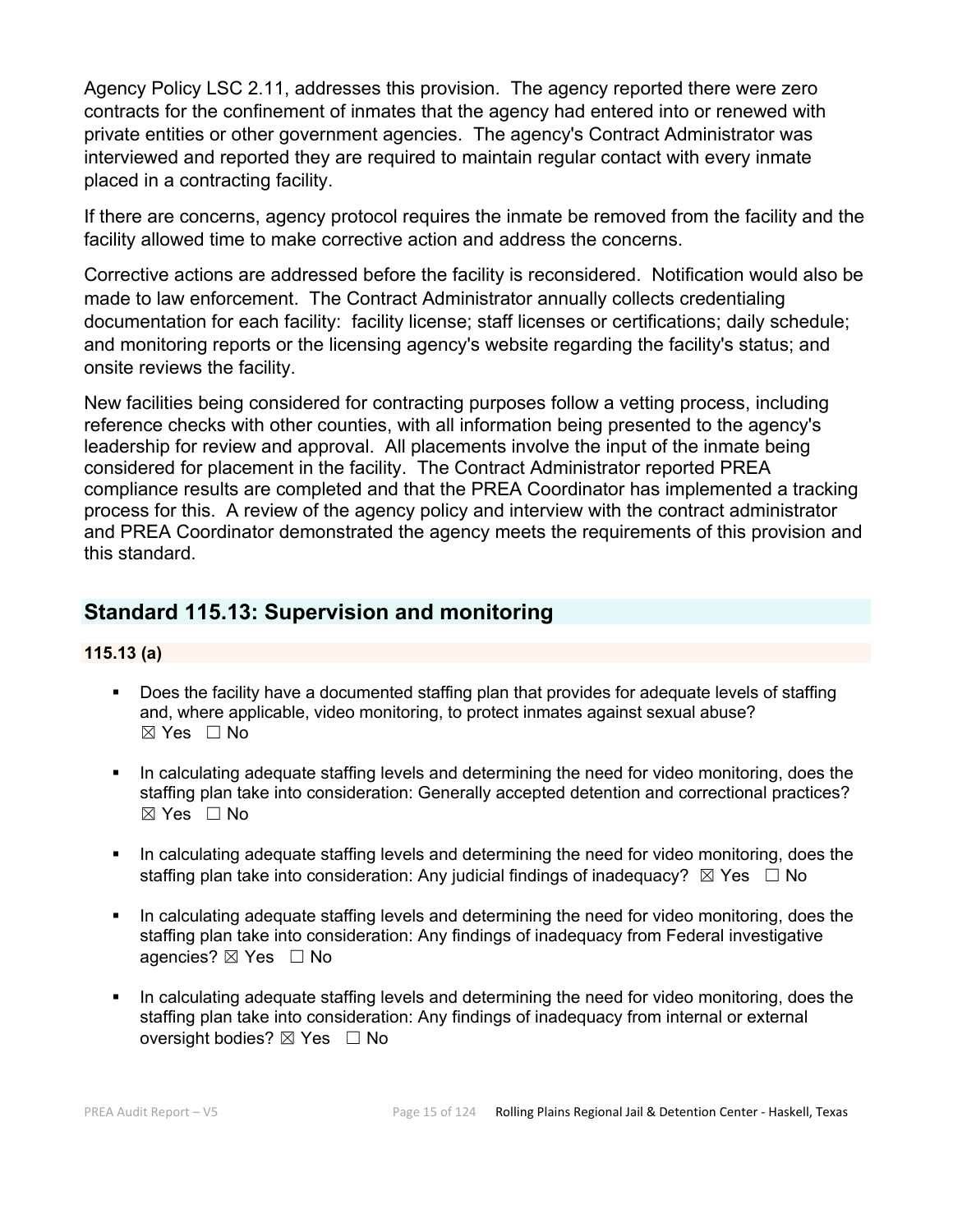- In calculating adequate staffing levels and determining the need for video monitoring, does the staffing plan take into consideration: All components of the facility's physical plant (including "blind-spots" or areas where staff or inmates may be isolated)?  $\boxtimes$  Yes  $\Box$  No
- In calculating adequate staffing levels and determining the need for video monitoring, does the staffing plan take into consideration: The composition of the inmate population?  $\boxtimes$  Yes  $\Box$  No
- In calculating adequate staffing levels and determining the need for video monitoring, does the staffing plan take into consideration: The number and placement of supervisory staff? ☒ Yes ☐ No
- In calculating adequate staffing levels and determining the need for video monitoring, does the staffing plan take into consideration: The institution programs occurring on a particular shift? ☒ Yes ☐ No ☐ NA
- In calculating adequate staffing levels and determining the need for video monitoring, does the staffing plan take into consideration: Any applicable State or local laws, regulations, or standards? ⊠ Yes □ No
- In calculating adequate staffing levels and determining the need for video monitoring, does the staffing plan take into consideration: The prevalence of substantiated and unsubstantiated incidents of sexual abuse?  $\boxtimes$  Yes  $\Box$  No
- In calculating adequate staffing levels and determining the need for video monitoring, does the staffing plan take into consideration: Any other relevant factors?  $\boxtimes$  Yes  $\Box$  No

#### **115.13 (b)**

 In circumstances where the staffing plan is not complied with, does the facility document and justify all deviations from the plan? (N/A if no deviations from staffing plan.) ☐ Yes ☐ No ☒ NA

#### **115.13 (c)**

- In the past 12 months, has the facility, in consultation with the agency PREA Coordinator, assessed, determined, and documented whether adjustments are needed to: The staffing plan established pursuant to paragraph (a) of this section?  $\boxtimes$  Yes  $\Box$  No
- In the past 12 months, has the facility, in consultation with the agency PREA Coordinator, assessed, determined, and documented whether adjustments are needed to: The facility's deployment of video monitoring systems and other monitoring technologies?  $\boxtimes$  Yes  $\Box$  No
- In the past 12 months, has the facility, in consultation with the agency PREA Coordinator, assessed, determined, and documented whether adjustments are needed to: The resources the facility has available to commit to ensure adherence to the staffing plan?  $\boxtimes$  Yes  $\Box$  No

#### **115.13 (d)**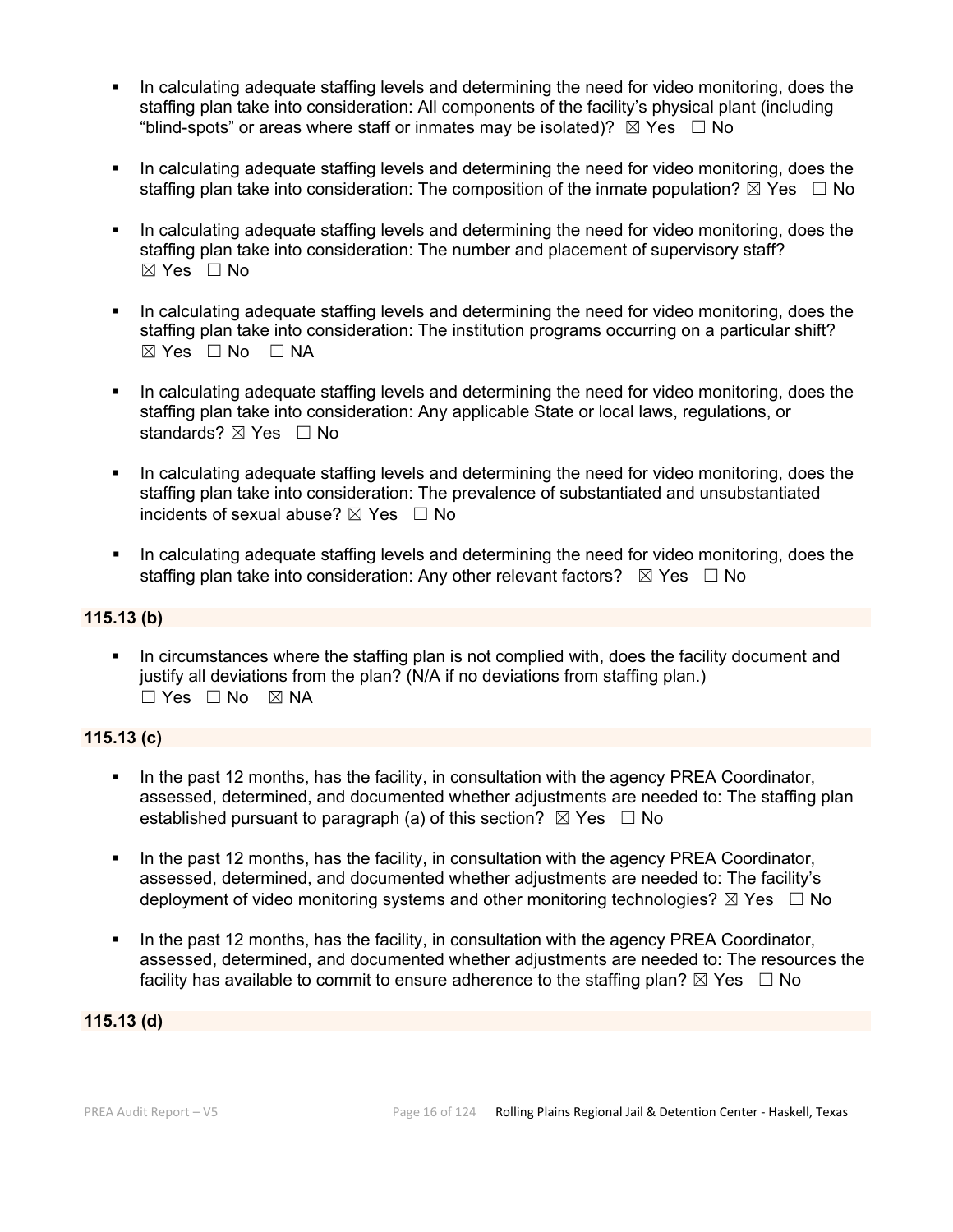- Has the facility/agency implemented a policy and practice of having intermediate-level or higherlevel supervisors conduct and document unannounced rounds to identify and deter staff sexual abuse and sexual harassment?  $\boxtimes$  Yes  $\Box$  No
- Is this policy and practice implemented for night shifts as well as day shifts?  $\boxtimes$  Yes  $\Box$  No
- Does the facility/agency have a policy prohibiting staff from alerting other staff members that these supervisory rounds are occurring, unless such announcement is related to the legitimate operational functions of the facility?  $\boxtimes$  Yes  $\Box$  No

#### **Auditor Overall Compliance Determination**

- ☒ **Exceeds Standard** (*Substantially exceeds requirement of standards*)
- ☐ **Meets Standard** (*Substantial compliance; complies in all material ways with the standard for the relevant review period*)
- ☐ **Does Not Meet Standard** (*Requires Corrective Action*)

115.13(a)

POLICY AND DOCUMENT REVIEW:

Agency Policy LSC 2.11.

RPRJDC Policy 3.5.3.

Security Staffing Plan

INTERVIEWS:

Warden, PREA Coordinator and PREA Compliance Manager.

FINDINGS:

LaSalle Corrections Policy 2.11, RPRJDC Policy 3.5.3 and Security Staffing Plan, addresses this provision. The facility submits a weekly and monthly staffing plan/report to the agency. The facility has developed a staffing plan to safely meet the PREA and security needs, the facility fills the mandatory positions to meet the necessary post staffing requirements when vacancies occur. The facility uses overtime/comp time or collapsing non-security positions to meet a safe staffing mandate required LaSalle Corrections, LLC. as written on their annual staffing plan. The facility reported no deviations from the security staffing plan for the past 12 months. The average daily population since and to which the staffing plan is based is 547 inmates.

Unannounced rounds are conducted for all shifts and are recorded by senior management staff. Post logbooks were reviewed by the Auditor for verification.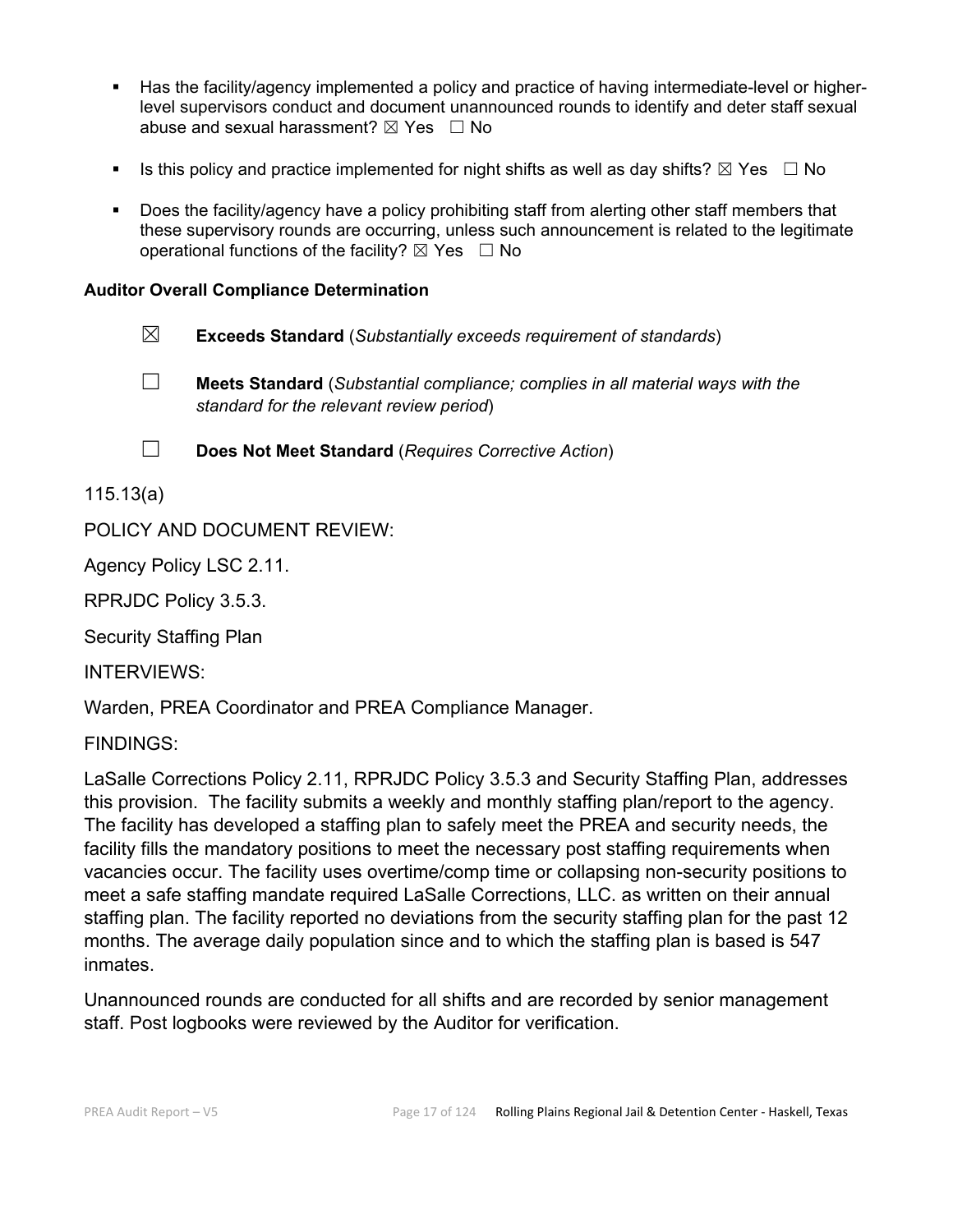Staff reported the inmate to staff ratios are followed and sometimes mandatory overtime is implemented. Staff reported blind spots have been identified and mitigated and a staffing plan is in place.

Staff reported they follow the agency policies and PREA standards, take into consideration the composition of the inmate population and their needs, scheduled programming, and staff placement. Additionally, staff reported other relevant factors considered include the needs of the LGBTI inmates and incidents of substantiated and unsubstantiated sexual abuse. Staff reported, to ensure compliance with the staffing plan, they monitor during shifts, review folders, check-in sheets, documentation, inmate files, thoroughly review serious incident reports, and audit sheets. During the onsite audit, a review of the agency policy, staff interviews, and the agency's staffing plan indicated all the elements are addressed.

115.13(b)

POLICY AND DOCUMENT REVIEW:

The agency reported no deviations with the staffing plan in place, therefore there was no documentation provided to review.

INTERVIEWS:

Warden

FINDINGS:

The auditor interviewed the Warden, who reported an ongoing challenge is keeping all positions filled and that priority is given to the critical posts as listed in the staffing plan. Based on the staff interview, there was no indication there had been any deviation from the staffing plan.

115.13(c)

POLICY AND DOCUMENT REVIEW:

Facility staffing ratios.

INTERVIEWS:

Warden

FINDINGS:

Currently, the audited facility complies with the mandated supervision ratios throughout the facility.

115.13(d)

POLICY AND DOCUMENT REVIEW:

Agency Policy LSC 2.11. Staffing Plan.

INTERVIEWS: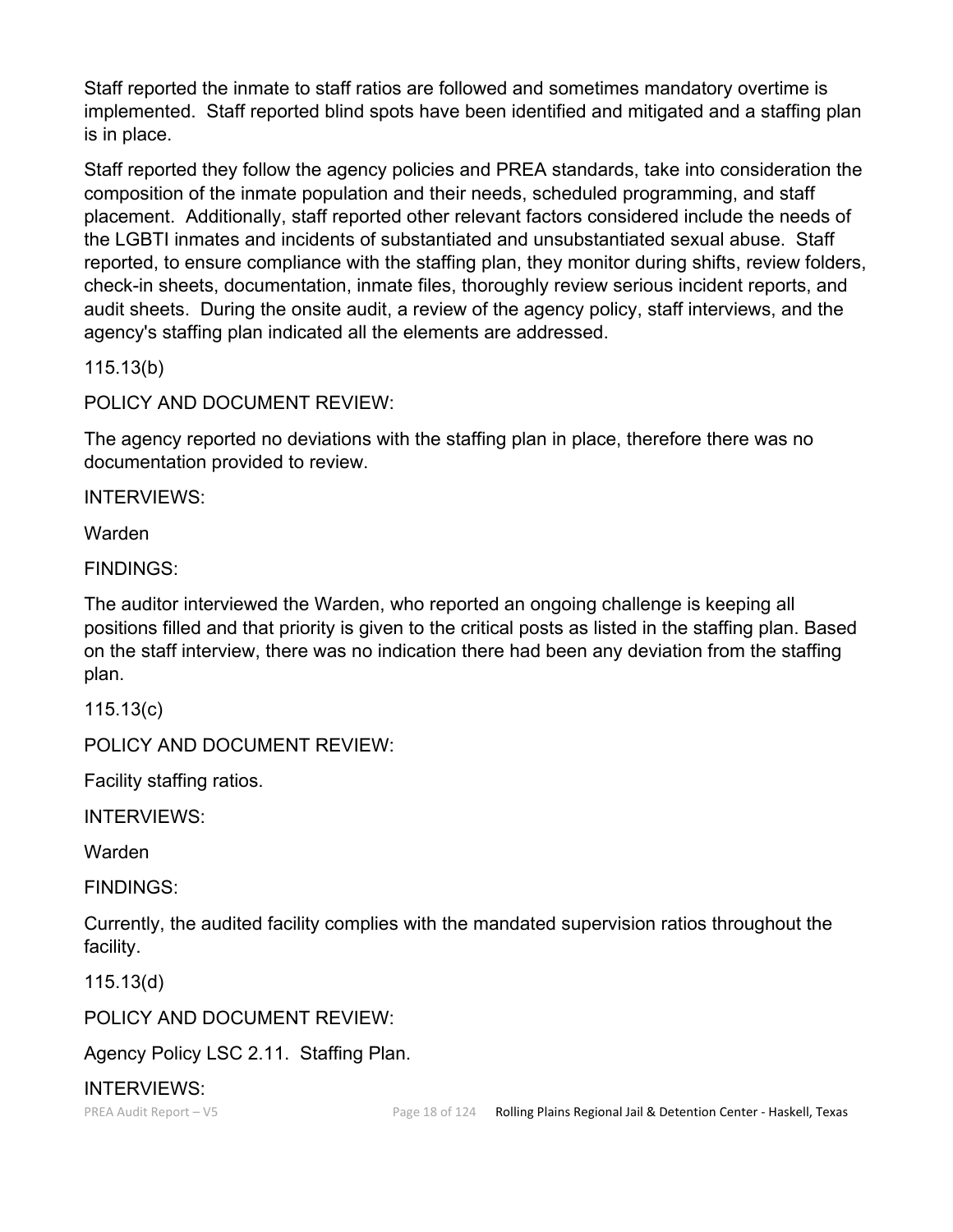PREA Coordinator.

FINDINGS:

Agency Policy LSC 2.11, addresses this provision. The agency reported no deviations with the staffing plan in place, therefore there was no documentation to review. The report was generated by the agency in response to its commitment in instituting the intent and requirements of the Prison Rape Elimination Act and requesting mirrors and/or video surveillance upgrades. The auditor interviewed the PREA Coordinator, who reported they are consulted regarding any assessments of, or adjustments to, the staffing plan, which occur annually. When needed, the agency authorizes overtime.

During the onsite audit, a review of the agency policy, staff interview, and the agency's current staffing plan indicate all the elements are in place.

115.13(e)

POLICY AND DOCUMENT REVIEW:

Agency Policy LSC 2.11.

INTERVIEWS:

Intermediate and Higher-Level Facility Staff

ONSITE REVIEW:

A review of a log entries indicated the upper management unannounced rounds, which are separately documented, are documented and provide additional supporting documentation.

FINDINGS:

Agency Policy LSC 2.11, addresses this provision. Logbooks are used to document unannounced rounds, which are the responsibility of the Control Center Officer to maintain. Intermediate and Higher-Level Facility Staff were interviewed by the auditor. Staff reported different strategies utilized to prevent staff from alerting other staff that an unannounced round was being conducted. A review of the agency policy and staff interviews indicate multiple levels of management conducting unannounced rounds on all shifts. The senior management rounds are also documented in the logbook entries within the Control Centers, which the auditor determined the facility demonstrates meets the requirements of this provision. Overall, this facility has multiple layer monitoring in the forms of 1) video surveillance, 2) mirrors, 3) electronic tablets where inmates can privately report issues and 4) Staff presence in all the occupied areas who can view and hear inmates through windows from the hallway. There are no high-risk blind spots in the multiple housing units, this facility exceeds this standard.

# **Standard 115.14: Youthful inmates**

### **115.14 (a)**

 Does the facility place all youthful inmates in housing units that separate them from sight, sound, and physical contact with any adult inmates through use of a shared dayroom or other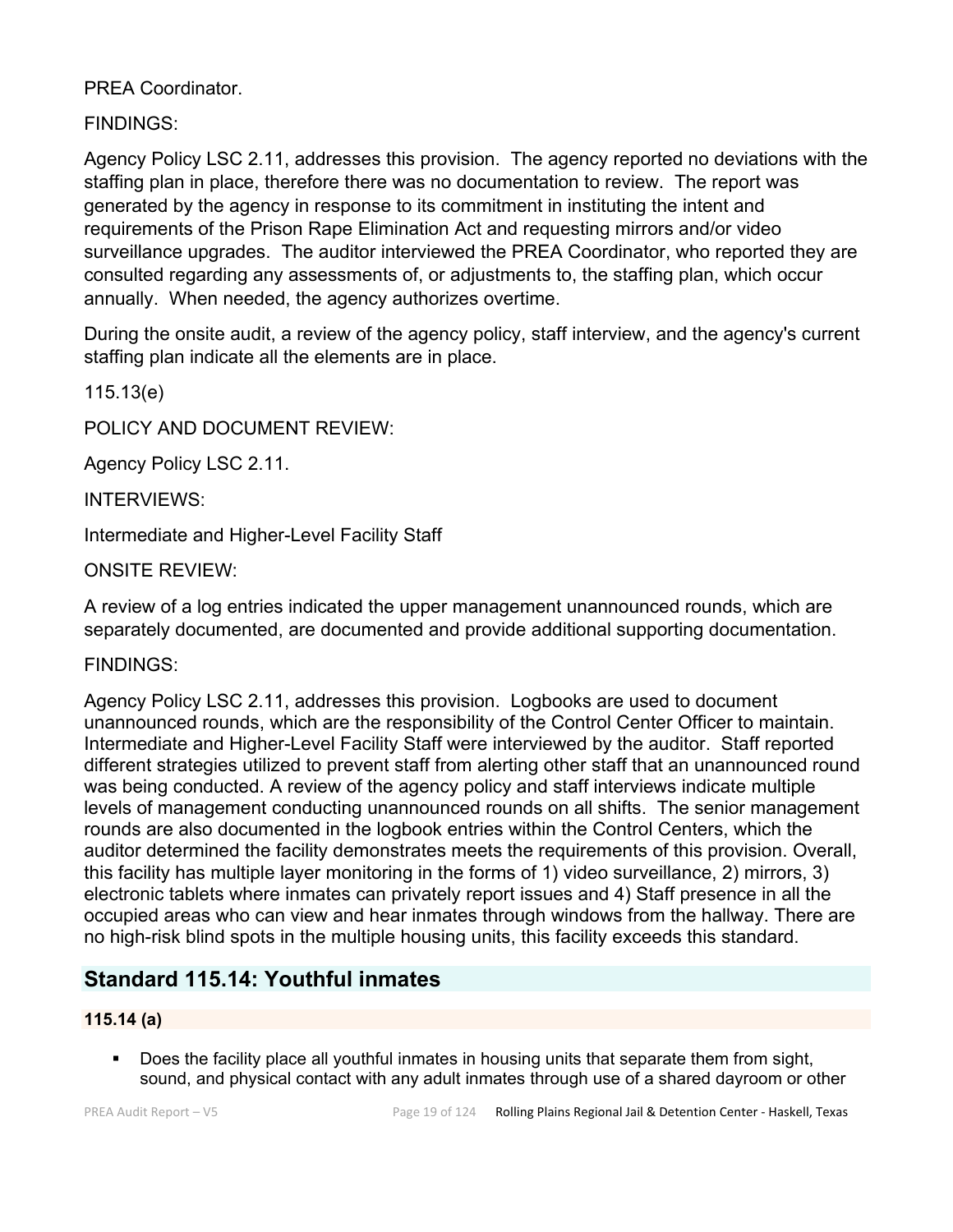common space, shower area, or sleeping quarters? (N/A if facility does not have youthful inmates [inmates <18 years old].)  $\Box$  Yes  $\Box$  No  $\boxtimes$  NA

#### **115.14 (b)**

- In areas outside of housing units does the agency maintain sight and sound separation between youthful inmates and adult inmates? (N/A if facility does not have youthful inmates [inmates <18 years old].)  $\Box$  Yes  $\Box$  No  $\boxtimes$  NA
- In areas outside of housing units does the agency provide direct staff supervision when youthful inmates and adult inmates have sight, sound, or physical contact? (N/A if facility does not have youthful inmates [inmates <18 years old].)  $\Box$  Yes  $\Box$  No  $\boxtimes$  NA

#### **115.14 (c)**

- Does the agency make its best efforts to avoid placing youthful inmates in isolation to comply with this provision? (N/A if facility does not have youthful inmates [inmates <18 years old].) ☐ Yes ☐ No ☒ NA
- Does the agency, while complying with this provision, allow youthful inmates daily large-muscle exercise and legally required special education services, except in exigent circumstances? (N/A if facility does not have youthful inmates [inmates <18 years old].)  $\Box$  Yes  $\Box$  No  $\boxtimes$  NA
- Do youthful inmates have access to other programs and work opportunities to the extent possible? (N/A if facility does not have youthful inmates [inmates <18 years old].)  $\square$  Yes  $\square$  No  $\square$  NA

#### **Auditor Overall Compliance Determination**

- ☐ **Exceeds Standard** (*Substantially exceeds requirement of standards*)
- ☒ **Meets Standard** (*Substantial compliance; complies in all material ways with the standard for the relevant review period*)
- 
- ☐ **Does Not Meet Standard** (*Requires Corrective Action*)

115.14(a)

POLICY AND DOCUMENT REVIEW:

Agency Policy LSC 2.11, addresses this provision.

#### INTERVIEWS:

PREA Coordinator and PREA Compliance Manager.

Youthful Inmates.

#### FINDINGS: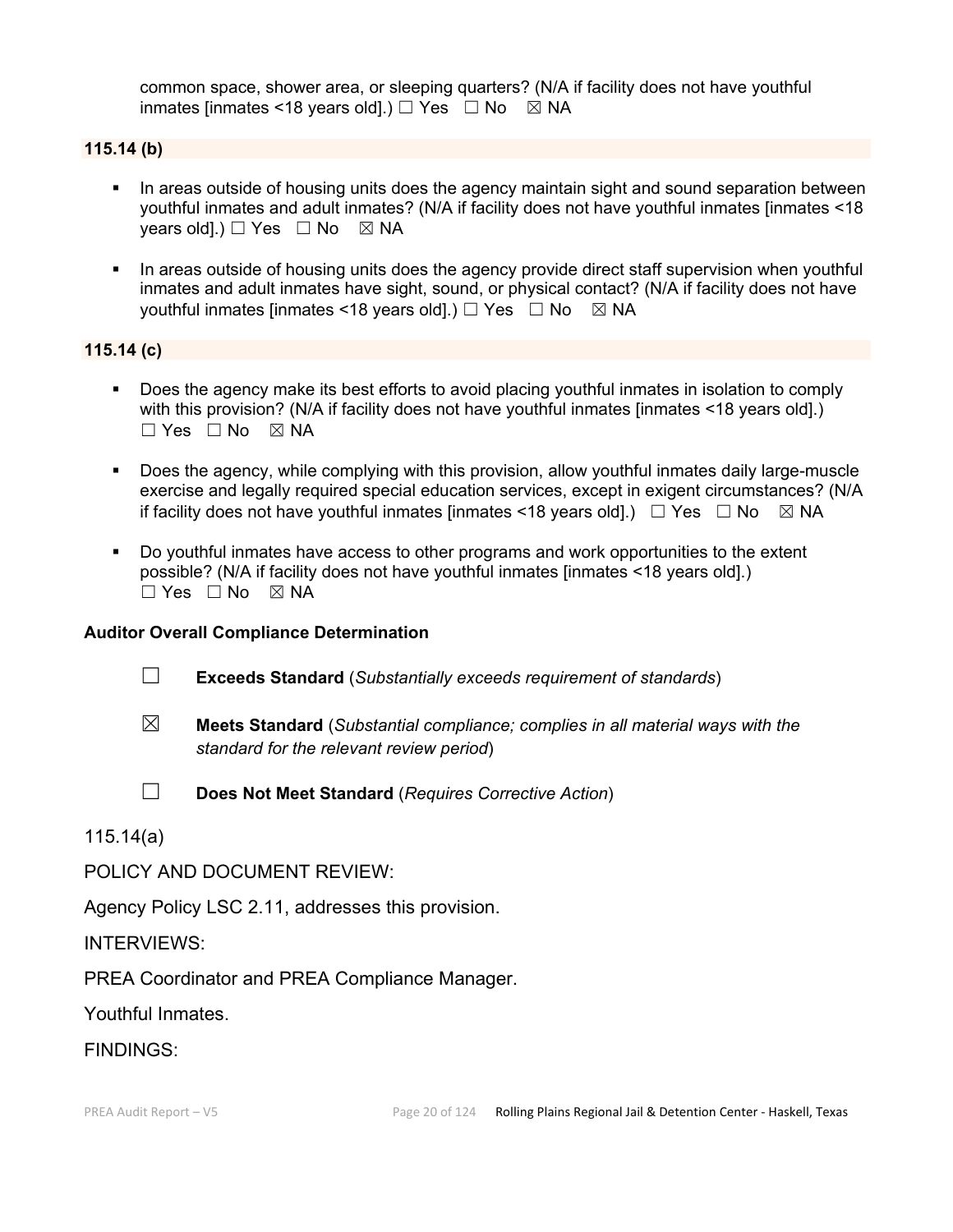The audited facility does not house youthful inmates, Lasalle Corrections, LLC., does have a policy which complies with this standard.

# **Standard 115.15: Limits to cross-gender viewing and searches**

#### **115.15 (a)**

 Does the facility always refrain from conducting any cross-gender strip or cross-gender visual body cavity searches, except in exigent circumstances or by medical practitioners?  $\boxtimes$  Yes  $\Box$  No

#### **115.15 (b)**

- **Does the facility always refrain from conducting cross-gender pat-down searches of female** inmates, except in exigent circumstances? (N/A if the facility does not have female inmates.)  $\boxtimes$  Yes  $\Box$  No  $\Box$  NA
- Does the facility always refrain from restricting female inmates' access to regularly available programming or other out-of-cell opportunities in order to comply with this provision? (N/A if the facility does not have female inmates.)  $\boxtimes$  Yes  $\Box$  No  $\Box$  NA

#### **115.15 (c)**

- Does the facility document all cross-gender strip searches and cross-gender visual body cavity searches? ⊠ Yes □ No
- Does the facility document all cross-gender pat-down searches of female inmates? (N/A if the facility does not have female inmates.)  $\boxtimes$  Yes  $\Box$  No  $\Box$  NA

### **115.15 (d)**

- Does the facility have policies that enables inmates to shower, perform bodily functions, and change clothing without nonmedical staff of the opposite gender viewing their breasts, buttocks, or genitalia, except in exigent circumstances or when such viewing is incidental to routine cell checks? ☒ Yes ☐ No
- Does the facility have procedures that enables inmates to shower, perform bodily functions, and change clothing without nonmedical staff of the opposite gender viewing their breasts, buttocks, or genitalia, except in exigent circumstances or when such viewing is incidental to routine cell checks?  $\boxtimes$  Yes  $\Box$  No
- Does the facility require staff of the opposite gender to announce their presence when entering an inmate housing unit?  $\boxtimes$  Yes  $\Box$  No

#### **115.15 (e)**

**Does the facility always refrain from searching or physically examining transgender or intersex** inmates for the sole purpose of determining the inmate's genital status?  $\boxtimes$  Yes  $\Box$  No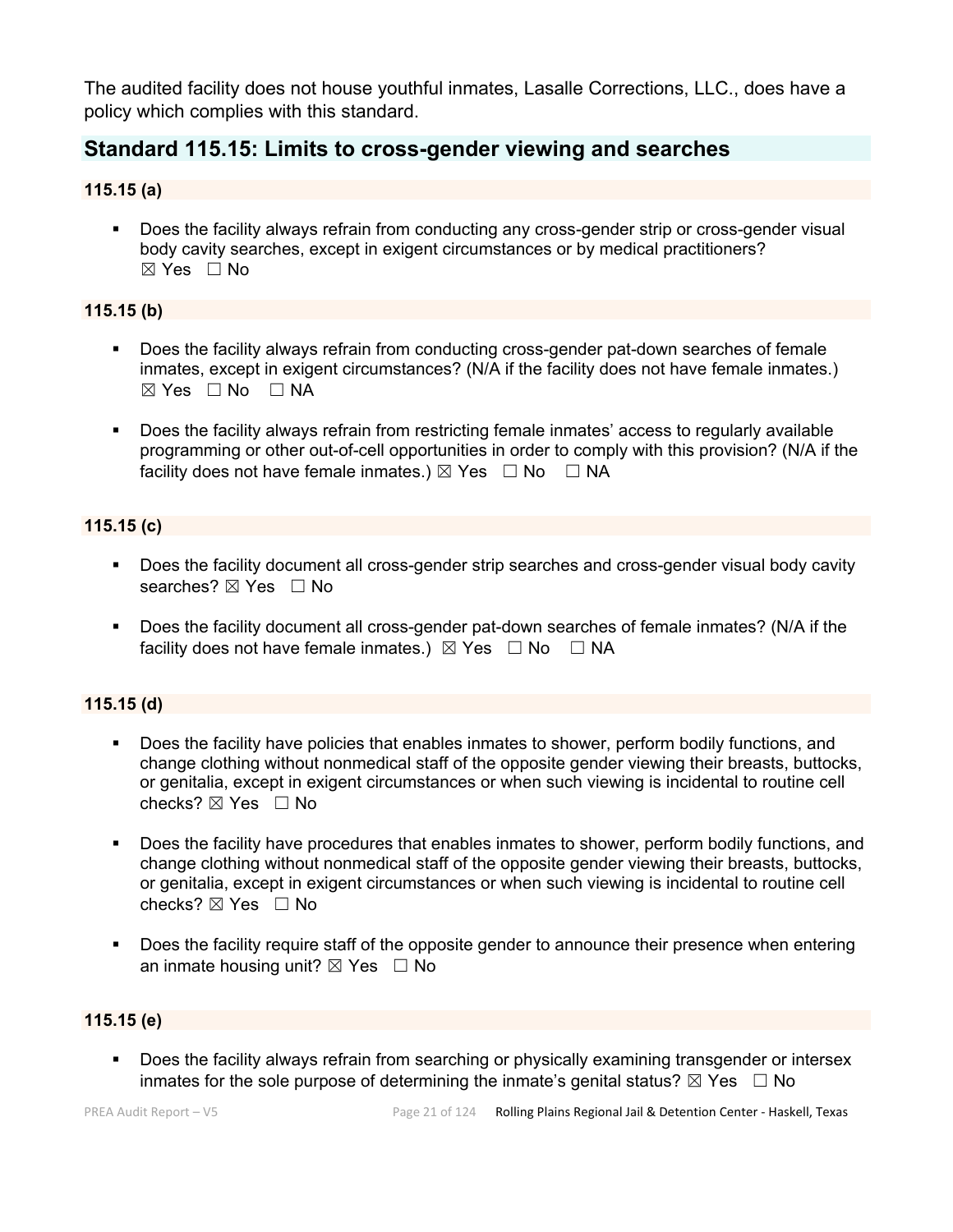If an inmate's genital status is unknown, does the facility determine genital status during conversations with the inmate, by reviewing medical records, or, if necessary, by learning that information as part of a broader medical examination conducted in private by a medical practitioner? ⊠ Yes □ No

#### **115.15 (f)**

- Does the facility/agency train security staff in how to conduct cross-gender pat down searches in a professional and respectful manner, and in the least intrusive manner possible, consistent with security needs?  $\boxtimes$  Yes  $\Box$  No
- Does the facility/agency train security staff in how to conduct searches of transgender and intersex inmates in a professional and respectful manner, and in the least intrusive manner possible, consistent with security needs?  $\boxtimes$  Yes  $\Box$  No

#### **Auditor Overall Compliance Determination**

- ☐ **Exceeds Standard** (*Substantially exceeds requirement of standards*)
- ☒ **Meets Standard** (*Substantial compliance; complies in all material ways with the standard for the relevant review period*)
- ☐ **Does Not Meet Standard** (*Requires Corrective Action*)

115.15(a)

POLICY AND DOCUMENT REVIEW:

Agency Policy LSC 2.11

INTERVIEWS:

PREA Coordinator.

FINDINGS:

Agency Policy LSC 2.11, addresses this provision. Agency policy requires strip searches are conducted by staff of the same gender as the inmate. The agency reported there have been no incidents of cross-gender strip or cross-gender visual body cavity searches of inmates. An informal interview with the PREA Coordinator confirmed this practice.

A review of the agency policy and staff interviews indicate no cross-gender strip searches or cross-gender visual body cavity searches are conducted.

115.15(b)

POLICY AND DOCUMENT REVIEW:

Agency Policy LSC 2.11.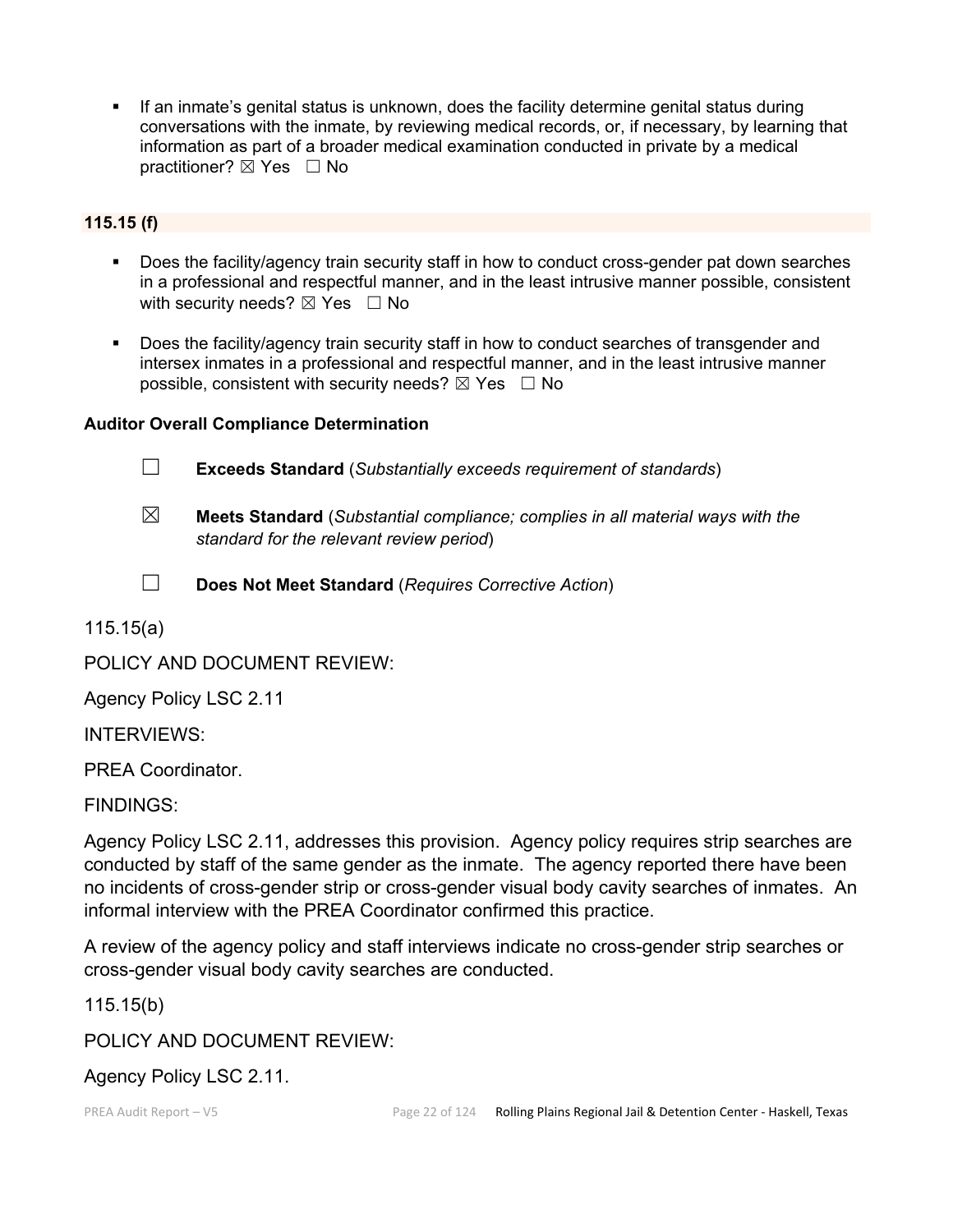## INTERVIEWS:

Random Selection of Staff, and Random Selection of Inmates.

## FINDINGS:

Agency Policy LSC 2.11, addresses this provision. Agency policy requires strip searches are conducted by staff of the same gender as the inmate. The agency reported there have been no incidents of cross-gender strip or cross-gender visual body cavity searches of inmates. The Auditor interviewed a random selection of staff and random selection of inmates. Staff reported they are prohibited from conducting cross-gender searches but are trained to conduct cross-gender pat-down searches in the event of an emergency or exigent circumstance.

Staff reported there is always adequate levels of staffing to ensure cross-gender searches do not occur. All staff reported they had not conducted a cross-gender search or heard of one taking place since their employment with the agency. All inmates interviewed reported they have been searched only by same-gender staff at all times. Staff interviews reflected staff are not allowed to conduct cross-gender pat-down searches and inmate interviews reflected only same gender staff have conducted pat-down searches on them. A review of the agency policy and staff interviews indicates no cross-gender pat-down searches are conducted. Inmate interviews confirmed no cross-gender searches are conducted.

The auditor noted, although agency policy prohibits cross-gender searches, staff are trained to conduct cross-gender pat-down searches in the event of an emergency or exigent circumstance.

115.15(c)

POLICY AND DOCUMENT REVIEW:

Agency Policy LSC 2.11.

FINDINGS:

Agency Policy LSC 2.11, addresses this provision. Agency policy requires strip searches are conducted by staff of the same gender as the inmate. The agency reported there have been no incidents of cross-gender strip cross-gender visual body cavity searches of inmates, therefore, there was no documentation to review.

115.15(d)

POLICY AND DOCUMENT REVIEW:

Agency Policy LSC 2.11.

INTERVIEWS:

Random Selection of Staff, and Random Selection of Inmates.

ONSITE REVIEW: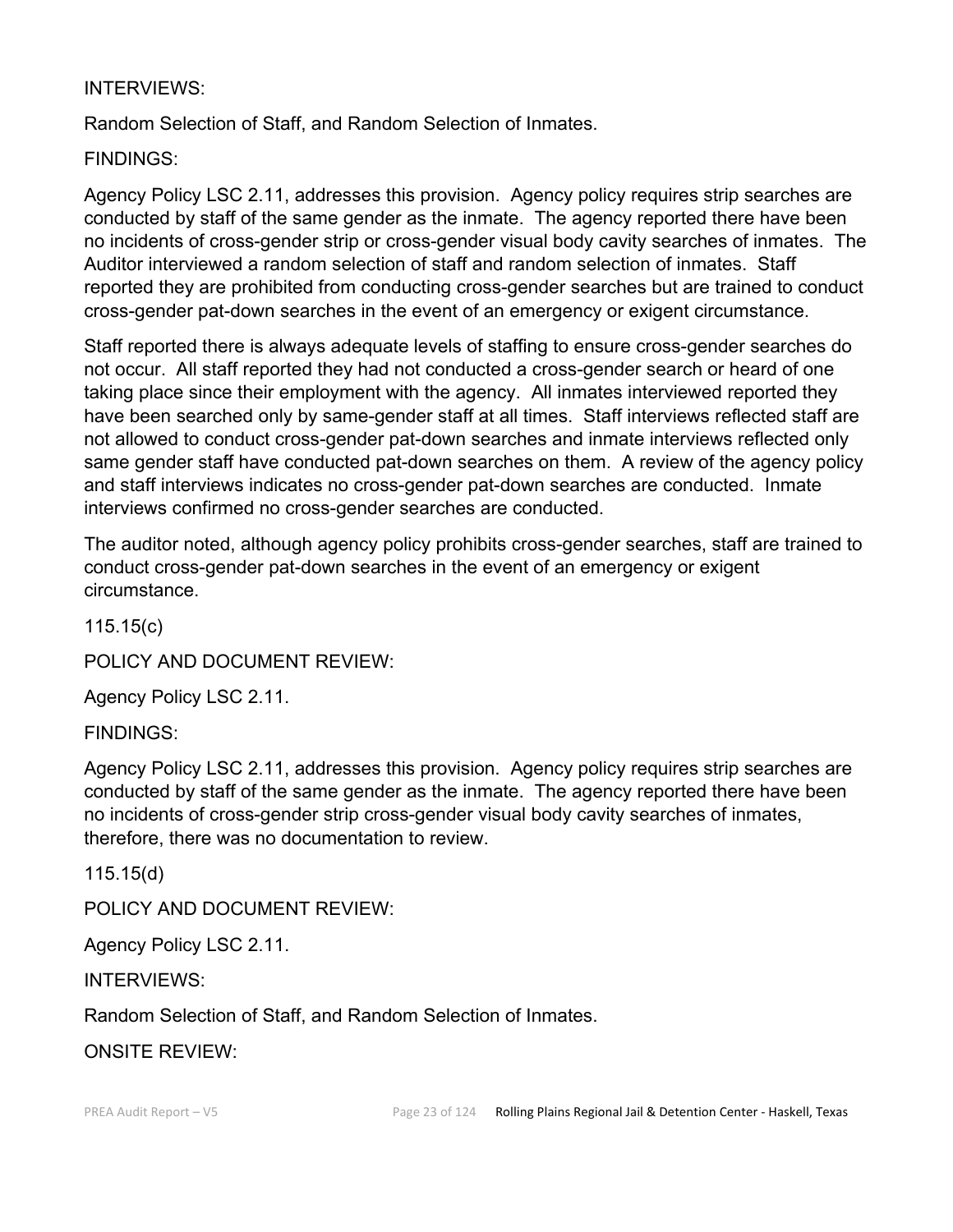During the onsite review of the facility, the auditor noted every time staff of the opposite gender entered a housing unit, the staff would announce themselves accordingly.

# FINDINGS:

Agency Policy LSC 2.11, addresses this provision. During the onsite audit, the Auditor observed there is no opportunity for staff of the opposite gender to view inmates while performing bodily functions.

Staff interviews reflected staff are aware of this standard and are required to announce themselves when entering a housing unit with inmates of the opposite gender and inmate interviews reflected staff of the opposite gender consistently announce themselves upon entering their housing units.

Inmates interviewed reported staff of the opposite gender do announce themselves and that they would never be in a state of undress in front of opposite gender staff.

A review of the agency policy, staff and inmate interviews, and observations of staff announcing themselves when entering a housing unit with inmates of the opposite gender has demonstrated every precaution is made to ensure inmates are afforded privacy when using the toilet, showering, and changing clothes.

115.15(e)

POLICY AND DOCUMENT REVIEW:

Agency Policy LSC 2.11.

INTERVIEWS:

Random Sample of Staff.

Inmate interviews.

FINDINGS:

Agency Policy LSC 2.11, address this provision. Staff interviews reflected staff are prohibited from searching or physically examining a transgender or intersex inmate for the sole purpose of determining the inmate's genital status. Staff also reported the determination of the inmate's genital status would be made by medical staff. The inmates interviewed revealed the same.

115.15(f)

POLICY AND DOCUMENT REVIEW:

Training Curricula and Agency Policy LSC 2.11.

INTERVIEWS:

Random Sample of Staff.

FINDINGS: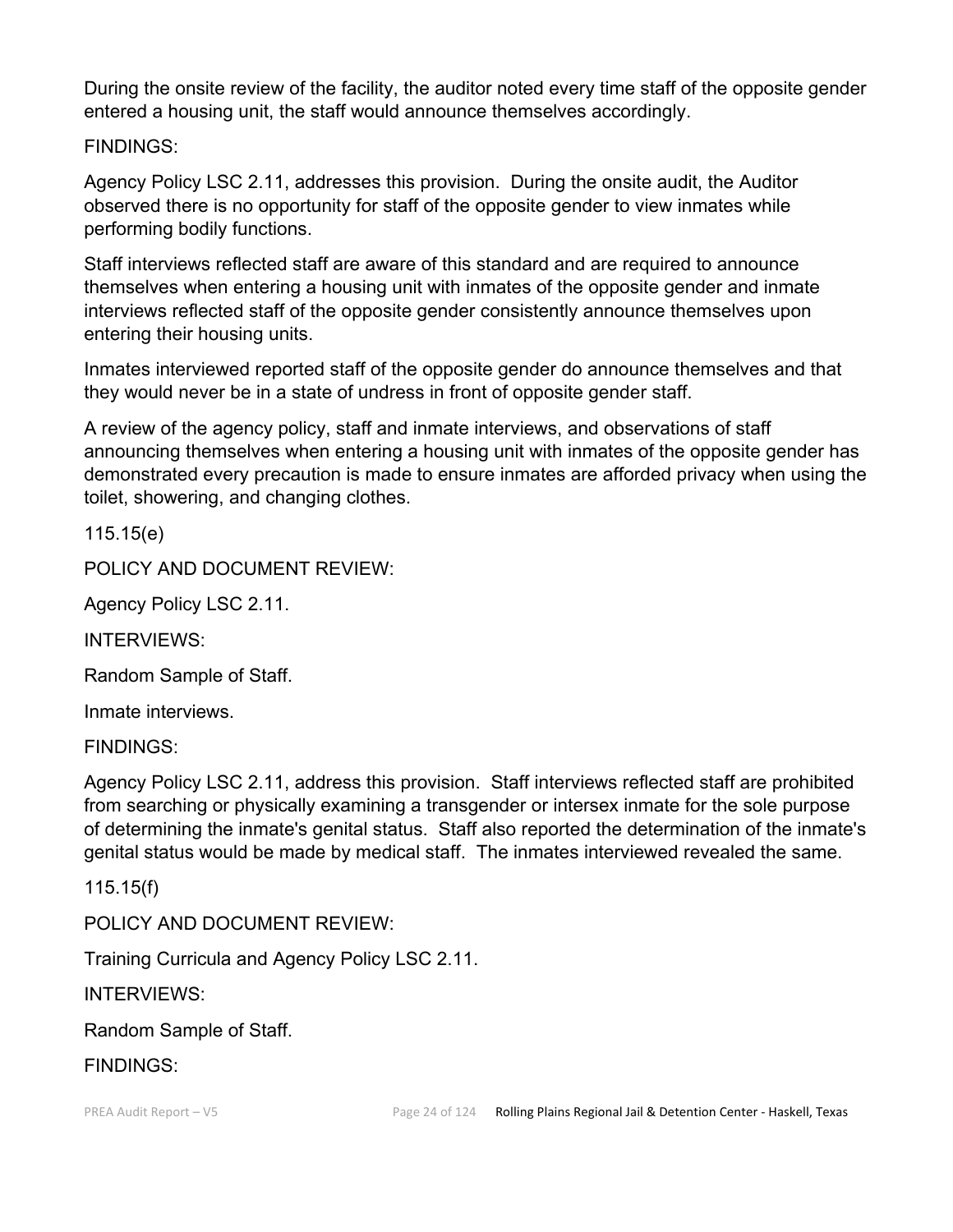Staff interviewed reported they are only permitted to conduct pat-down searches on same gender inmates.

Training documentation reflected staff attended and participated in "Cross-Gender and Transgender Pat Searches" training during pre-service and refresher training is available online. A review of the agency policy, training documentation, and staff interviews indicate staff are prohibited from conducting cross-gender pat-down searches, however, they are trained on how to conduct cross-gender pat-down searches if exigent circumstances, exists, which meets the requirements of this provision.

# **Standard 115.16: Inmates with disabilities and inmates who are limited English proficient**

#### **115.16 (a)**

- Does the agency take appropriate steps to ensure that inmates with disabilities have an equal opportunity to participate in or benefit from all aspects of the agency's efforts to prevent, detect, and respond to sexual abuse and sexual harassment, including: inmates who are deaf or hard of hearing?  $\boxtimes$  Yes  $\Box$  No
- Does the agency take appropriate steps to ensure that inmates with disabilities have an equal opportunity to participate in or benefit from all aspects of the agency's efforts to prevent, detect, and respond to sexual abuse and sexual harassment, including: inmates who are blind or have low vision?  $\boxtimes$  Yes  $\Box$  No
- Does the agency take appropriate steps to ensure that inmates with disabilities have an equal opportunity to participate in or benefit from all aspects of the agency's efforts to prevent, detect, and respond to sexual abuse and sexual harassment, including: inmates who have intellectual disabilities?  $\boxtimes$  Yes  $\Box$  No
- Does the agency take appropriate steps to ensure that inmates with disabilities have an equal opportunity to participate in or benefit from all aspects of the agency's efforts to prevent, detect, and respond to sexual abuse and sexual harassment, including: inmates who have psychiatric disabilities?  $\boxtimes$  Yes  $\Box$  No
- Does the agency take appropriate steps to ensure that inmates with disabilities have an equal opportunity to participate in or benefit from all aspects of the agency's efforts to prevent, detect, and respond to sexual abuse and sexual harassment, including: inmates who have speech disabilities?  $\boxtimes$  Yes  $\Box$  No
- Does the agency take appropriate steps to ensure that inmates with disabilities have an equal opportunity to participate in or benefit from all aspects of the agency's efforts to prevent, detect, and respond to sexual abuse and sexual harassment, including: Other (if "other," please explain in overall determination notes)?  $\boxtimes$  Yes  $\Box$  No
- Do such steps include, when necessary, ensuring effective communication with inmates who are deaf or hard of hearing?  $\boxtimes$  Yes  $\Box$  No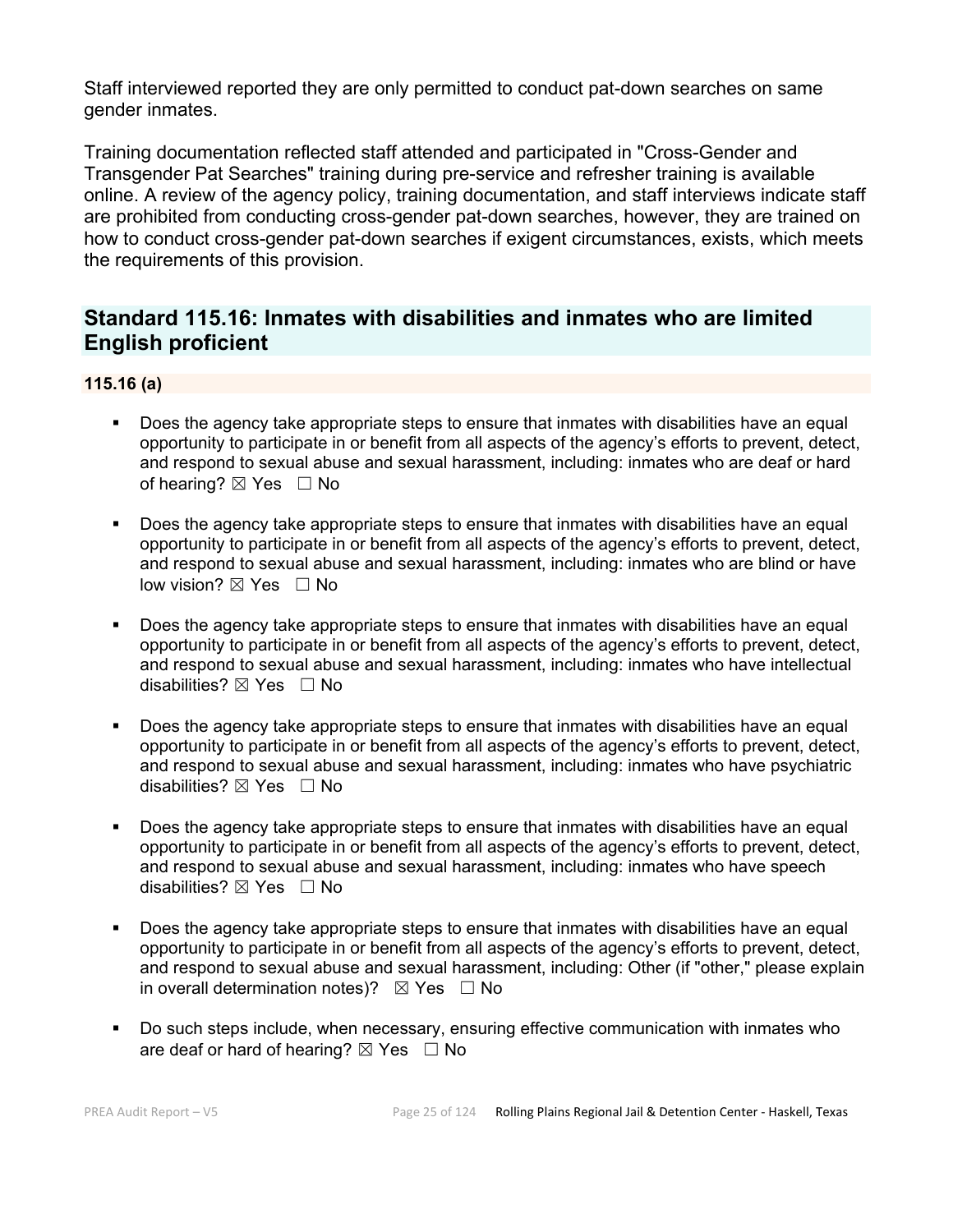- Do such steps include, when necessary, providing access to interpreters who can interpret effectively, accurately, and impartially, both receptively and expressively, using any necessary specialized vocabulary?  $\boxtimes$  Yes  $\Box$  No
- Does the agency ensure that written materials are provided in formats or through methods that ensure effective communication with inmates with disabilities including inmates who: Have intellectual disabilities?  $\boxtimes$  Yes  $\Box$  No
- Does the agency ensure that written materials are provided in formats or through methods that ensure effective communication with inmates with disabilities including inmates who: Have limited reading skills?  $\boxtimes$  Yes  $\Box$  No
- **Does the agency ensure that written materials are provided in formats or through methods that** ensure effective communication with inmates with disabilities including inmates who: Are blind or have low vision?  $\boxtimes$  Yes  $\Box$  No

#### **115.16 (b)**

- Does the agency take reasonable steps to ensure meaningful access to all aspects of the agency's efforts to prevent, detect, and respond to sexual abuse and sexual harassment to inmates who are limited English proficient?  $\boxtimes$  Yes  $\Box$  No
- Do these steps include providing interpreters who can interpret effectively, accurately, and impartially, both receptively and expressively, using any necessary specialized vocabulary? ☒ Yes ☐ No

#### **115.16 (c)**

 Does the agency always refrain from relying on inmate interpreters, inmate readers, or other types of inmate assistance except in limited circumstances where an extended delay in obtaining an effective interpreter could compromise the inmate's safety, the performance of firstresponse duties under §115.64, or the investigation of the inmate's allegations?  $\boxtimes$  Yes  $\Box$  No

#### **Auditor Overall Compliance Determination**

- ☐ **Exceeds Standard** (*Substantially exceeds requirement of standards*)
- ☒ **Meets Standard** (*Substantial compliance; complies in all material ways with the standard for the relevant review period*)
- ☐ **Does Not Meet Standard** (*Requires Corrective Action*)

115.16(a)

#### POLICY AND DOCUMENT REVIEW:

Agency Policy LSC 2.11.

Posters, inmate handbooks, training certificates.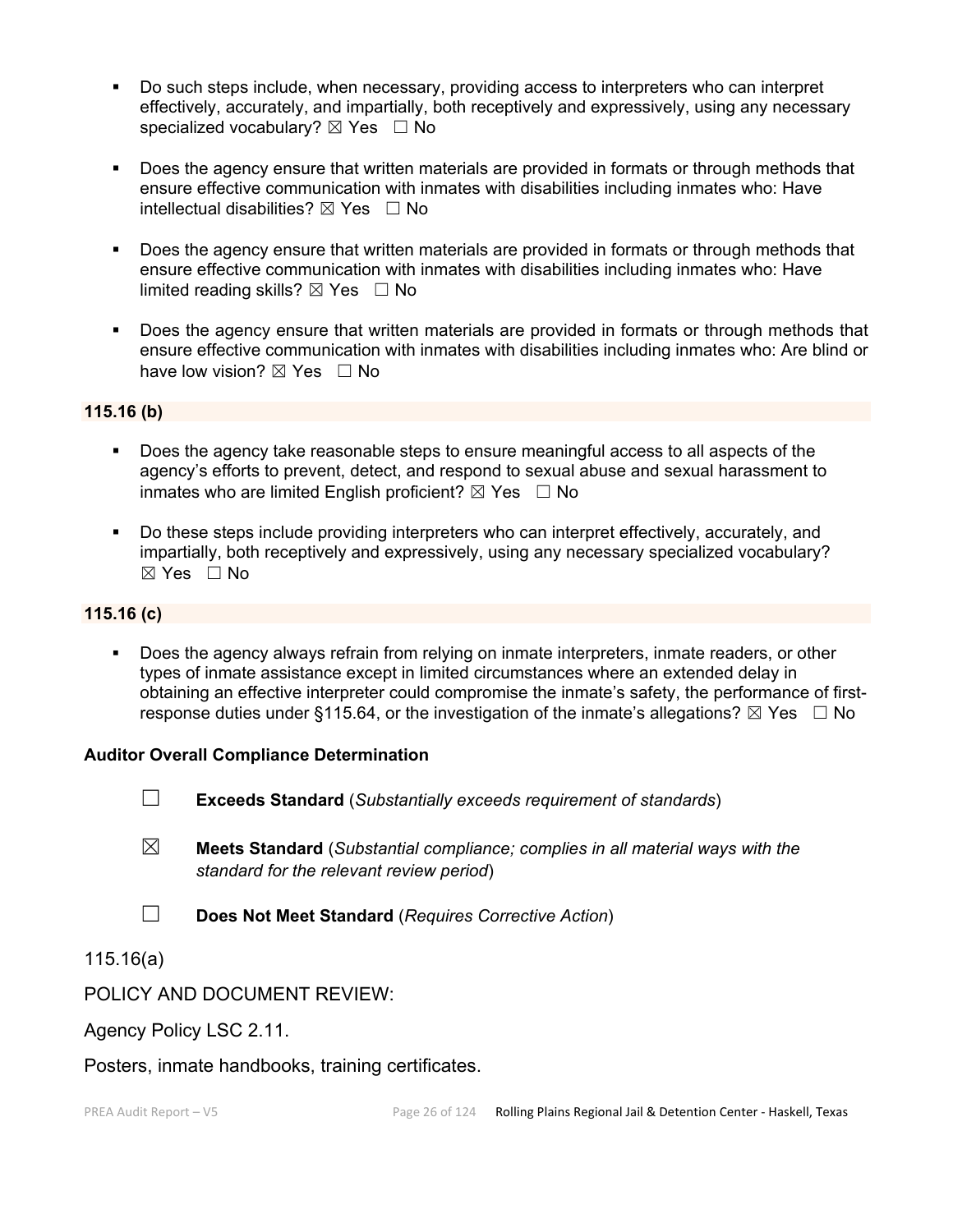# INTERVIEWS:

LEP inmate (Spanish only)

Random Staff

FINDINGS:

Agency Policy LSC 2.11 and review of posters, inmate handbooks, training certificates, address this provision. The PREA Brochure, PREA Posters, and Inmate Handbook are also available in Spanish.

The facility has a language line for verbal translation services in all know languages. The inmates are also able to contact their country's consulate if they are under immigration jurisdiction. At the time of the audit, (1) LEP inmate was interviewed. The inmate reported getting the PREA related information verbally in Spanish. Materials are available in Spanish and additional interpreter services can be secured as needed. Bilingual staff have been identified in response to the language needs of the inmates.

115.16(b)

POLICY AND DOCUMENT REVIEW:

Agency policy LSC 2.11, Training Report and Roster of Spanish Interpreters. Multiple staff have been identified as bilingual and are available as needed. If addition, staff has portable multilingual translation devices for quick commination access.

INTERVIEWS:

LEP inmate (Spanish only).

FINDINGS:

Agency policy LSC 2.11, Training Report and Roster of Spanish Interpreters, addresses this provision. At the time of the audit, (1) LEP inmate was interviewed. The inmates reported getting the PREA related information in Spanish and the posters are translated correctly.

115.16(c)

POLICY AND DOCUMENT REVIEW:

Agency Policy LSC 2.11 and review of posters, inmate handbooks, training certificates,

INTERVIEWS:

Random Sample of Staff. At the time of the audit, there was (1) LEP inmate (Spanish only) interviewed.

# FINDINGS:

Agency policy LSC 2.11 and review of posters, inmate handbooks, training certificates, address this provision. Multiple staff have been identified and can translate in Spanish.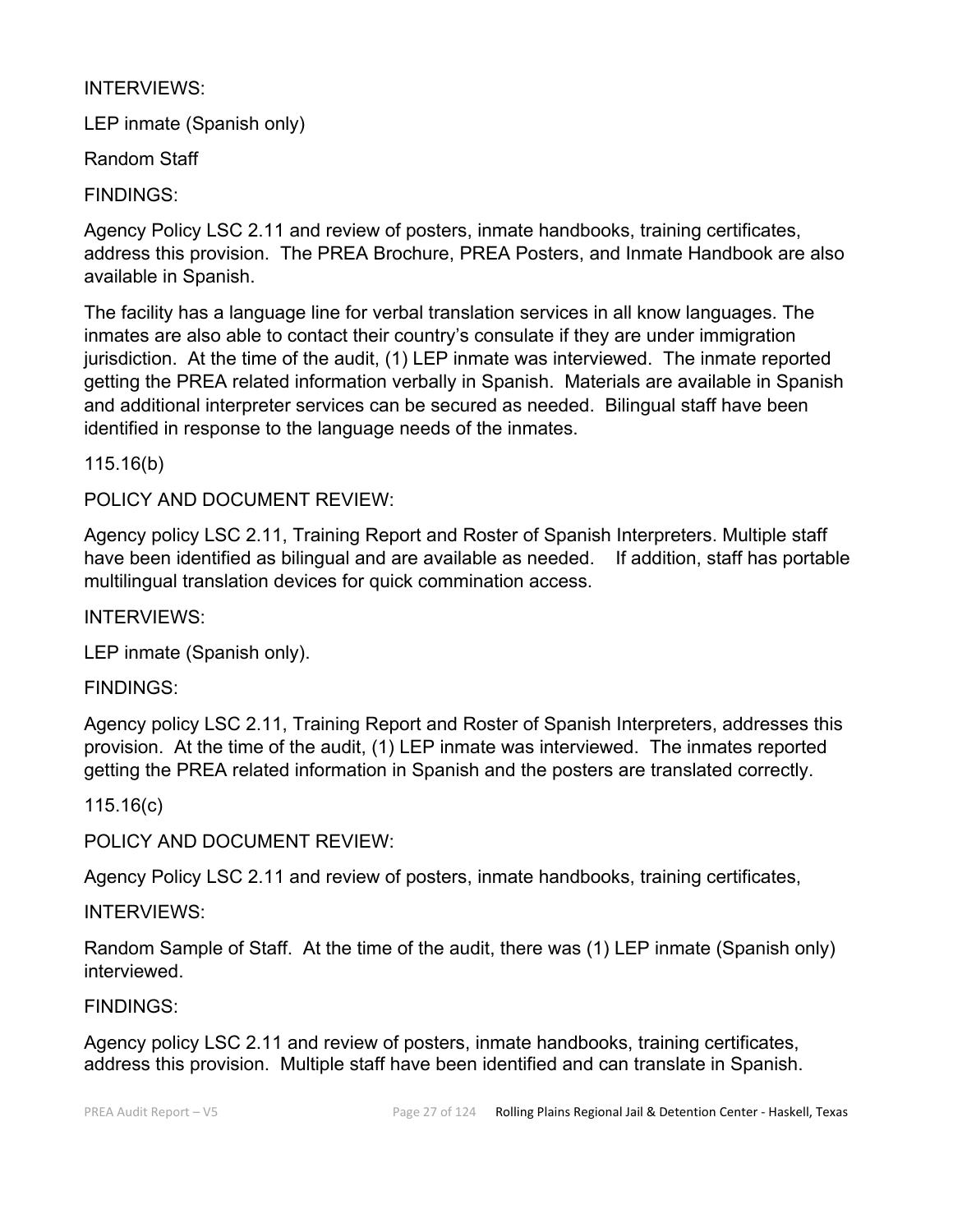Staff interviewed reported they would never use inmates to interpret for another inmate and that there was always enough staff to interpret. The LEP inmate interviewed reported being provided PREA related information verbally from staff and understanding their rights as it pertained to PREA and had an understanding on how to report an allegation.

# **Standard 115.17: Hiring and promotion decisions**

#### **115.17 (a)**

- Does the agency prohibit the hiring or promotion of anyone who may have contact with inmates who has engaged in sexual abuse in a prison, jail, lockup, community confinement facility, juvenile facility, or other institution (as defined in 42 U.S.C. 1997)?  $\boxtimes$  Yes  $\Box$  No
- Does the agency prohibit the hiring or promotion of anyone who may have contact with inmates who has been convicted of engaging or attempting to engage in sexual activity in the community facilitated by force, overt or implied threats of force, or coercion, or if the victim did not consent or was unable to consent or refuse?  $\boxtimes$  Yes  $\Box$  No
- Does the agency prohibit the hiring or promotion of anyone who may have contact with inmates who has been civilly or administratively adjudicated to have engaged in the activity described in the question immediately above?  $\boxtimes$  Yes  $\Box$  No
- Does the agency prohibit the enlistment of services of any contractor who may have contact with inmates who has engaged in sexual abuse in a prison, jail, lockup, community confinement facility, juvenile facility, or other institution (as defined in 42 U.S.C. 1997)?  $\boxtimes$  Yes  $\Box$  No
- Does the agency prohibit the enlistment of services of any contractor who may have contact with inmates who has been convicted of engaging or attempting to engage in sexual activity in the community facilitated by force, overt or implied threats of force, or coercion, or if the victim did not consent or was unable to consent or refuse?  $\boxtimes$  Yes  $\Box$  No
- Does the agency prohibit the enlistment of services of any contractor who may have contact with inmates who has been civilly or administratively adjudicated to have engaged in the activity described in the question immediately above?  $\boxtimes$  Yes  $\Box$  No

#### **115.17 (b)**

- Does the agency consider any incidents of sexual harassment in determining whether to hire or promote anyone who may have contact with inmates?  $\boxtimes$  Yes  $\Box$  No
- **Does the agency consider any incidents of sexual harassment in determining whether to enlist** the services of any contractor who may have contact with inmates?  $\boxtimes$  Yes  $\Box$  No

#### **115.17 (c)**

 Before hiring new employees, who may have contact with inmates, does the agency perform a criminal background records check?  $\boxtimes$  Yes  $\Box$  No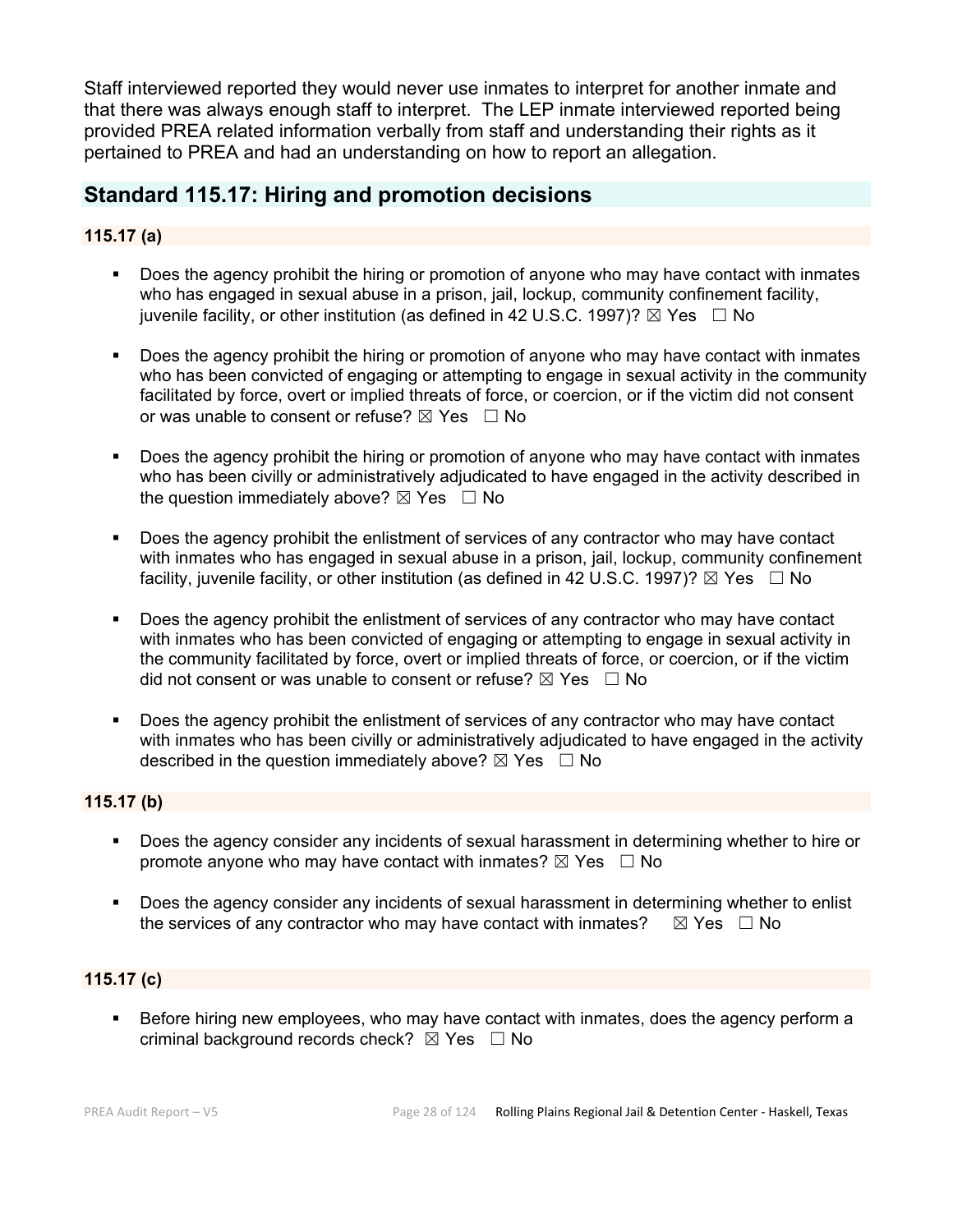Before hiring new employees who may have contact with inmates, does the agency, consistent with Federal, State, and local law, make its best efforts to contact all prior institutional employers for information on substantiated allegations of sexual abuse or any resignation during a pending investigation of an allegation of sexual abuse?  $\boxtimes$  Yes  $\Box$  No

#### **115.17 (d)**

Does the agency perform a criminal background records check before enlisting the services of any contractor who may have contact with inmates?  $\boxtimes$  Yes  $\Box$  No

#### **115.17 (e)**

 Does the agency either conduct criminal background records checks at least every five years of current employees and contractors who may have contact with inmates or have in place a system for otherwise capturing such information for current employees?  $\boxtimes$  Yes  $\Box$  No

#### **115.17 (f)**

- Does the agency ask all applicants and employees who may have contact with inmates directly about previous misconduct described in paragraph (a) of this section in written applications or interviews for hiring or promotions?  $\boxtimes$  Yes  $\Box$  No
- Does the agency ask all applicants and employees who may have contact with inmates directly about previous misconduct described in paragraph (a) of this section in any interviews or written self-evaluations conducted as part of reviews of current employees?  $\boxtimes$  Yes  $\Box$  No
- Does the agency impose upon employees a continuing affirmative duty to disclose any such misconduct?  $\boxtimes$  Yes  $\Box$  No

#### **115.17 (g)**

 Does the agency consider material omissions regarding such misconduct, or the provision of materially false information, grounds for termination?  $\boxtimes$  Yes  $\Box$  No

#### **115.17 (h)**

 Does the agency provide information on substantiated allegations of sexual abuse or sexual harassment involving a former employee upon receiving a request from an institutional employer for whom such employee has applied to work? (N/A if providing information on substantiated allegations of sexual abuse or sexual harassment involving a former employee is prohibited by law.)  $\boxtimes$  Yes  $\Box$  No  $\Box$  NA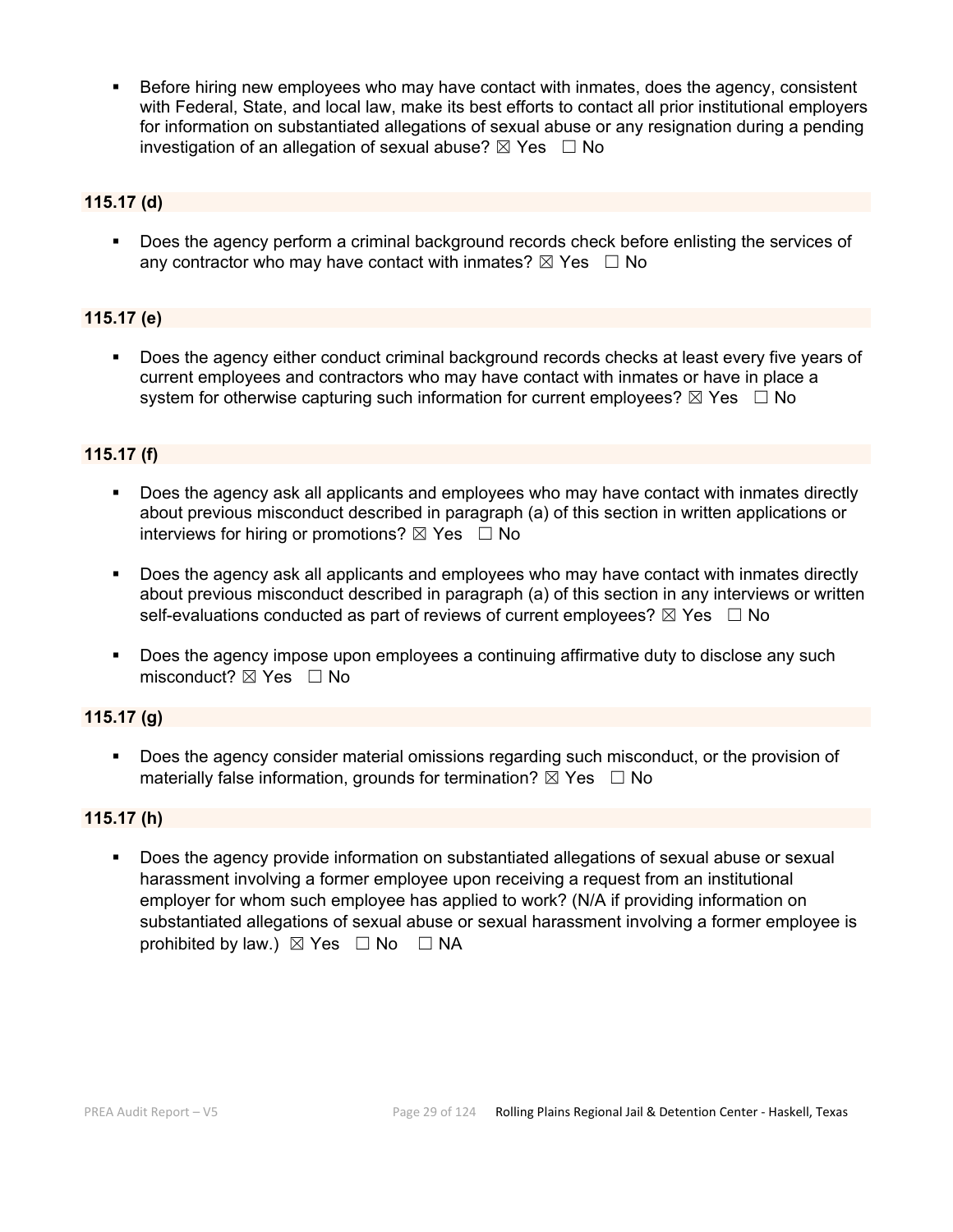#### **Auditor Overall Compliance Determination**

- ☐ **Exceeds Standard** (*Substantially exceeds requirement of standards*)
- ☒ **Meets Standard** (*Substantial compliance; complies in all material ways with the standard for the relevant review period*)
- 
- ☐ **Does Not Meet Standard** (*Requires Corrective Action*)

## 115.17(a)

POLICY AND DOCUMENT REVIEW:

Agency Policy LSC 2.11.

List of background checks on current employees.

FINDINGS:

Agency Policy LSC 2.11 and a list of background checks on current employees, address this provision. Agency policy defines staff to include interns, volunteer, or contracted program services staff. The agency contractors and volunteers are all subjected to a criminal background check. Interviews of 12 randomly selected staff confirmed they went through an extensive background check. (10) employee files were reviewed, and HR employee files indicated timely criminal background checks were completed. All files reflected the three required questions in this provision are included and staff affirmed by signing the form.

The audited facility has an on-site HR position that manages the recruitment files and hiring process. The agency policies require job applicants to have background checks completed and looking into any issue of prior sexual misconduct. All contractors are screened by using the same process. The facility reported 86 (100%) new employees/applicants background checks were completed in the past 12 months. Documentation and files were reviewed by the auditor to confirm the process. Agency policies also require an annual re-check of all employees and contractors. The agency policy does indicate that any employee/contractor misconduct or false reporting is subject to the possibility of termination of employment. The HR Manager also indicated that the agency would respond to any request for information from an institutional employer seeking information on a former employee.

115.17(b)

POLICY AND DOCUMENT REVIEW:

Agency Policy LSC 2.11.

INTERVIEWS:

Administrative (Human Resources) Staff.

FINDINGS: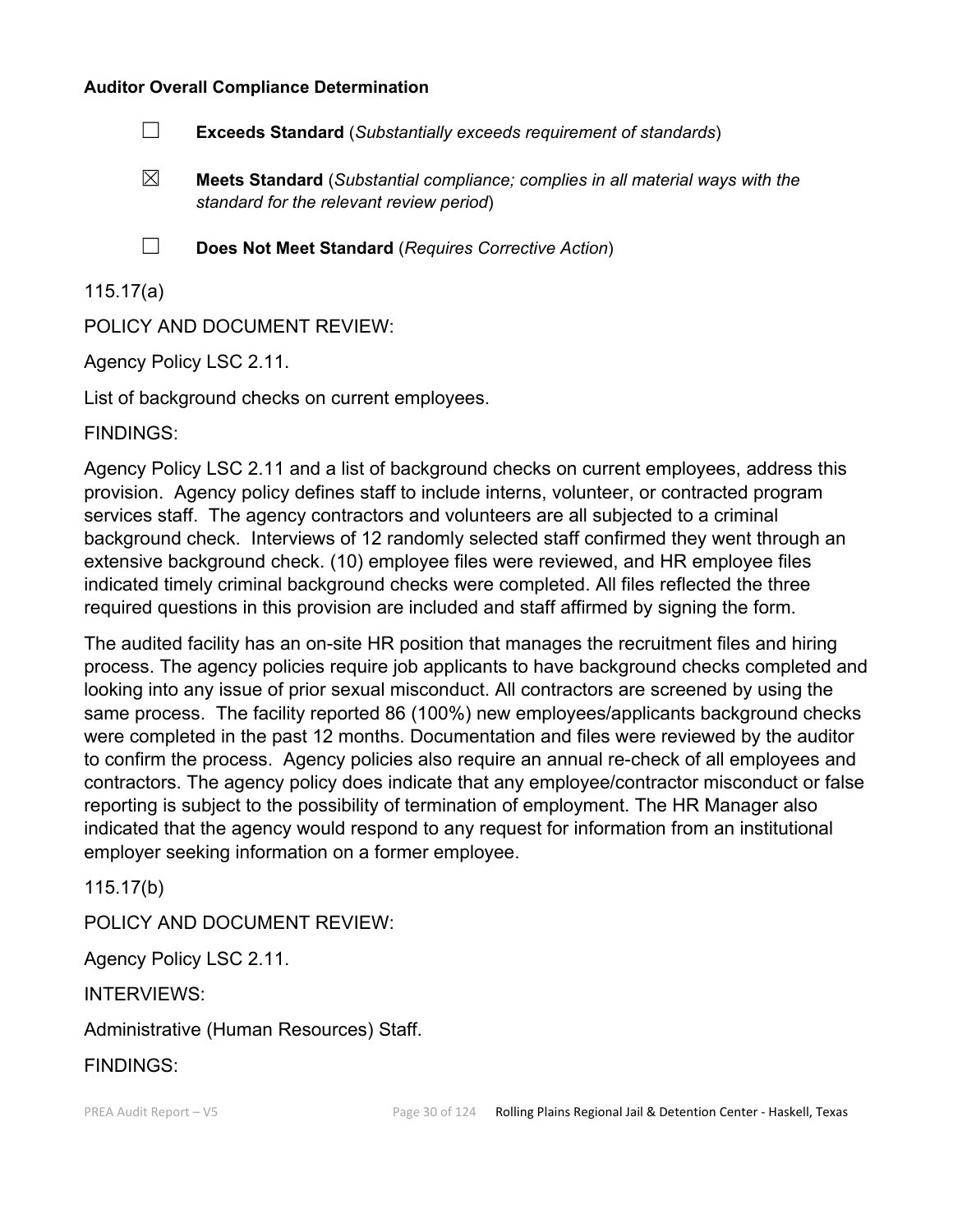Agency Policy LSC 2.11, address this provision. The auditor interviewed the Administrative (Human Resources) Staff. Staff reported, the agency has incorporated and implemented the "Affirmative Duty to Disclose," which all staff were required to affirm and sign. The form provides for a "material omissions" clause.

115.17(c)

POLICY AND DOCUMENT REVIEW:

Agency Policy LSC 2.11.

INTERVIEWS:

Administrative (Human Resources) Staff.

FINDINGS:

Agency Policy LSC 2.11, address this provision. The agency policy requires job applicants to have background checks completed looking at any issue of prior sexual misconduct. The background checks are completed prior to any inmate contact. All contractors are screened by using the same process. The auditor interviewed the Administrative (Human Resources) Staff. Staff reported criminal background records checks are conducted on all new hires. Additionally, reference checks are conducted by contacting prior institutional employers.

115.17(d)

POLICY AND DOCUMENT REVIEW:

Agency Policy LSC 2.11.

INTERVIEWS:

The auditor interviewed the Administrative (Human Resources) Staff. Staff reported criminal background records checks are conducted on all new hires and contractors.

### FINDINGS:

Agency Policy LSC 2.11, addresses the elements of this provision. Agency policy defines staff to include interns, volunteer, or contracted program services staff. All staff are also subjected to a criminal history background check.

All contract staff are subjected to a criminal background check. Staff reported criminal background records checks are conducted on all new hires and contractors.

115.17(e)

POLICY AND DOCUMENT REVIEW:

Agency Policy LSC 2.11 and supporting documentation.

INTERVIEWS:

Administrative (Human Resources) Staff.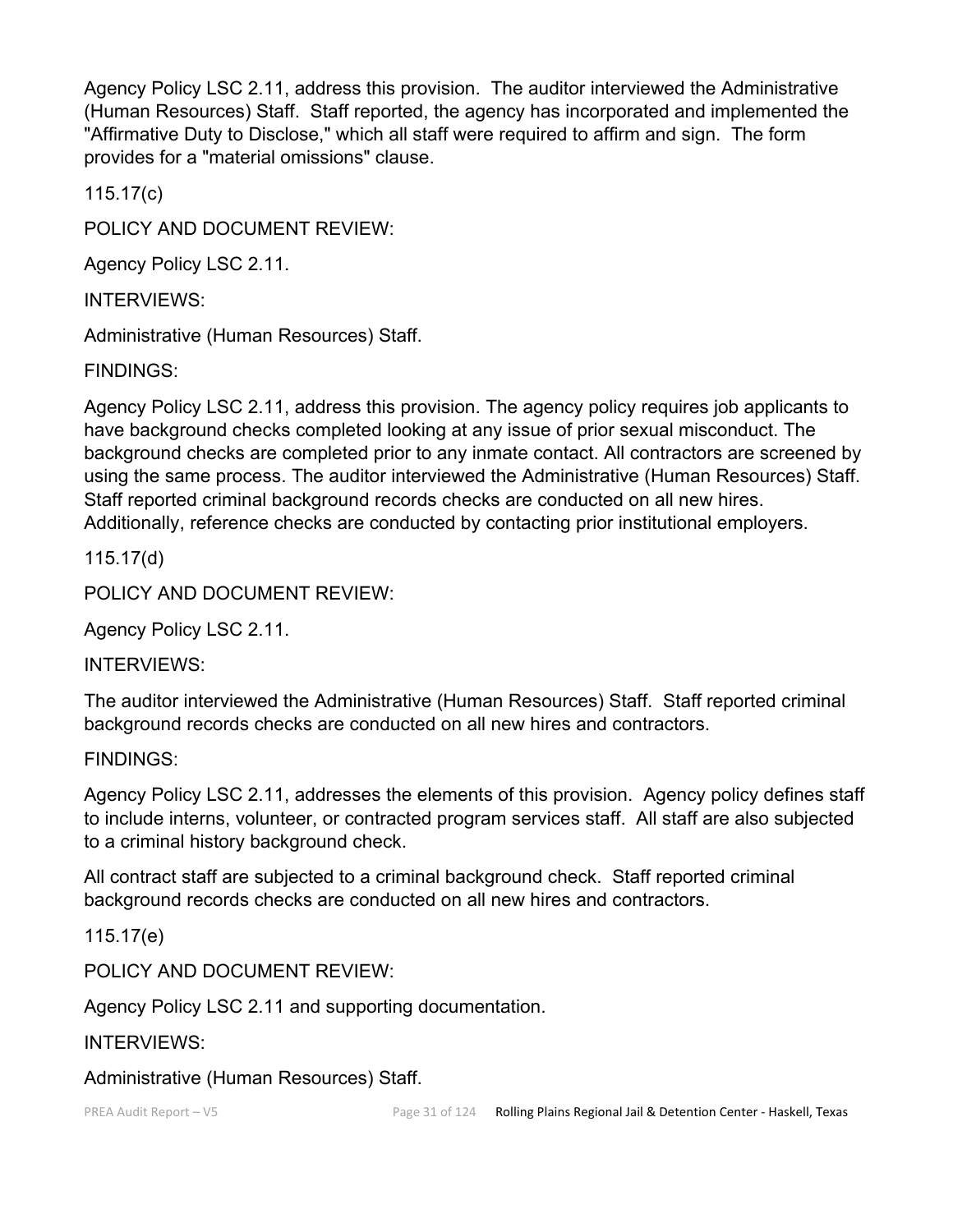## FINDINGS:

Agency Policy addresses this provision. Agency policy requires criminal history checks will be conducted at least annually for staff, contractors, interns, and volunteers.

All staff are provided the opportunity to self-disclose their arrest or history prior to the agency completing the background check. The auditor interviewed the Administrative (Human Resources) Staff.

Staff reported, criminal background records checks are subsequently conducted on all new hires and annually for staff, contract employees, volunteers, and interns.

A review of the agency policy and HR files, and staff interview indicate the agency has conducted criminal background records checks on all staff annually as required by this provision of this standard.

115.17(f)

POLICY AND DOCUMENT REVIEW:

Agency Policy LSC 2.11. HR Files.

INTERVIEWS:

Administrative (Human Resources) Staff.

FINDINGS:

Agency Policy LSC 2.11, addresses this provision. The application process includes the "Affirmative Duty to Disclose" form, for new hires, volunteers and contractors, and a review of the HR files indicated this process was being implemented. All staff HR files reviewed indicated the forms had been signed in accordance with policy. A review of agency policy and HR files, and staff interview, indicate the practice is in place and meets the requirements of this provision.

115.17(g)

POLICY AND DOCUMENT REVIEW:

Agency Policy LSC 2.11.

FINDINGS:

Agency Policy LSC 2.11, address this provision. Agency policy defines staff to include interns, volunteer, or contracted program services staff.

115.17(h)

POLICY AND DOCUMENT REVIEW:

Agency Policy LSC 2.11.

### INTERVIEWS: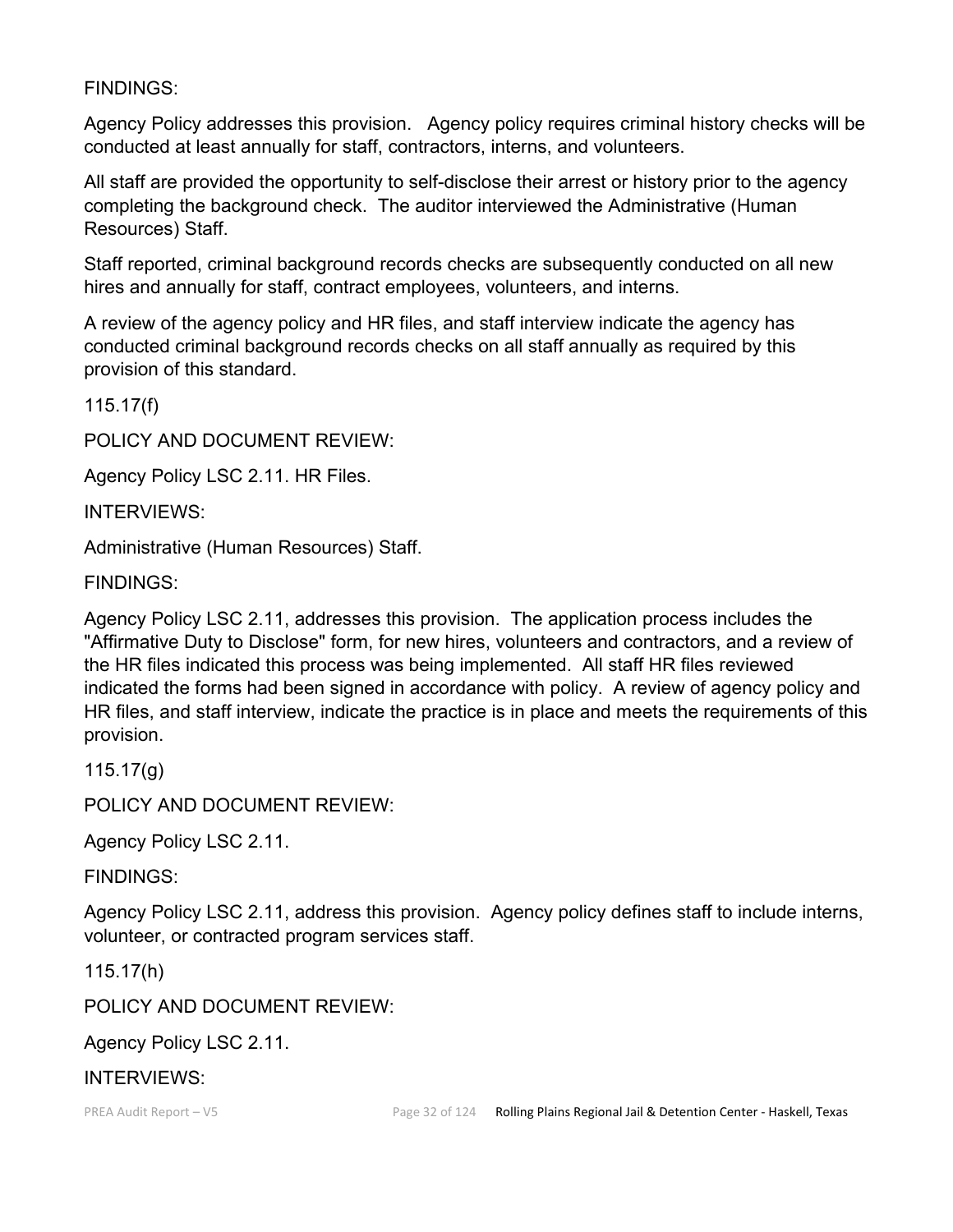Administrative (Human Resources) Staff.

FINDINGS:

Agency Policy LSC 2.11, address this provision. The auditor interviewed the Administrative (Human Resources) Staff.

Staff reported if the new potential employer secures a release form from the former employee, then the information will be released. Staff reported without the release form, HR will not disclose the information.

# **Standard 115.18: Upgrades to facilities and technologies**

#### **115.18 (a)**

 If the agency designed or acquired any new facility or planned any substantial expansion or modification of existing facilities, did the agency consider the effect of the design, acquisition, expansion, or modification upon the agency's ability to protect inmates from sexual abuse? (N/A if agency/facility has not acquired a new facility or made a substantial expansion to existing facilities since August 20, 2012, or since the last PREA audit, whichever is later.)  $\Box$  Yes  $\Box$  No  $\boxtimes$  NA

### **115.18 (b)**

 If the agency installed or updated a video monitoring system, electronic surveillance system, or other monitoring technology, did the agency consider how such technology may enhance the agency's ability to protect inmates from sexual abuse? (N/A if agency/facility has not installed or updated a video monitoring system, electronic surveillance system, or other monitoring technology since August 20, 2012, or since the last PREA audit, whichever is later.)  $\square$  Yes  $\square$  No  $\square$  NA

#### **Auditor Overall Compliance Determination**

- ☐ **Exceeds Standard** (*Substantially exceeds requirement of standards*)
- ☒ **Meets Standard** (*Substantial compliance; complies in all material ways with the standard for the relevant review period*)
- ☐ **Does Not Meet Standard** (*Requires Corrective Action*)

### 115.18(a)

POLICY AND DOCUMENT REVIEW:

Video Surveillance Schematic.

### INTERVIEWS: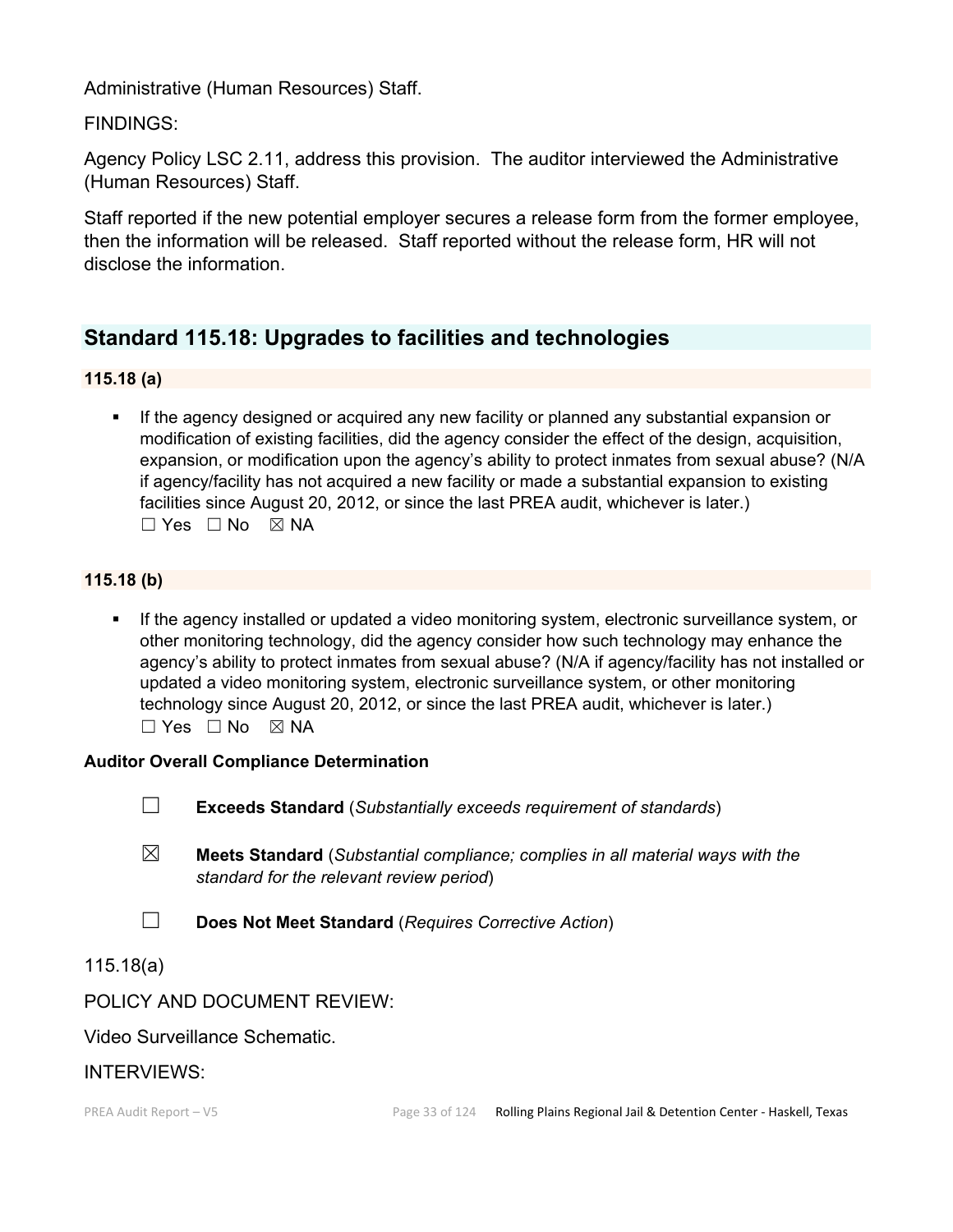Interviews of the Agency Head and Warden confirm that the standard is being met.

FINDINGS:

The Rolling Plains Regional Jail & Detention Center's video surveillance system has received upgrades since the installation of the original system.

Currently the Rolling Plains Regional Jail & Detention Center uses well placed cameras and effectively placed mirrors, see through wall partitions/windows and security staffing to enhance the monitoring and safety surveillance.

Interviews revealed the agency and facility Warden did consider how such technology may enhance the agency's ability to protect inmates from sexual abuse prior to implementing any video enhancements/upgrades.

115.18(b)

POLICY AND DOCUMENT REVIEW:

Video Surveillance Schematic.

#### INTERVIEWS:

Interviews of the Agency Head and Warden confirm that the standard is being met.

FINDINGS:

Interviews revealed the agency and facility Warden did consider how such technology may enhance the agency's ability to protect inmates from sexual abuse prior to implementing any video enhancements/upgrades.

# **RESPONSIVE PLANNING**

# **Standard 115.21: Evidence protocol and forensic medical examinations**

#### **115.21 (a)**

If the agency is responsible for investigating allegations of sexual abuse, does the agency follow a uniform evidence protocol that maximizes the potential for obtaining usable physical evidence for administrative proceedings and criminal prosecutions? (N/A if the agency/facility is not responsible for conducting any form of criminal OR administrative sexual abuse investigations.) ☒ Yes ☐ No ☐ NA

### **115.21 (b)**

 $\blacksquare$  Is this protocol developmentally appropriate for youth where applicable? (N/A if the agency/facility is not responsible for conducting any form of criminal OR administrative sexual abuse investigations.)  $\boxtimes$  Yes  $\Box$  No  $\Box$  NA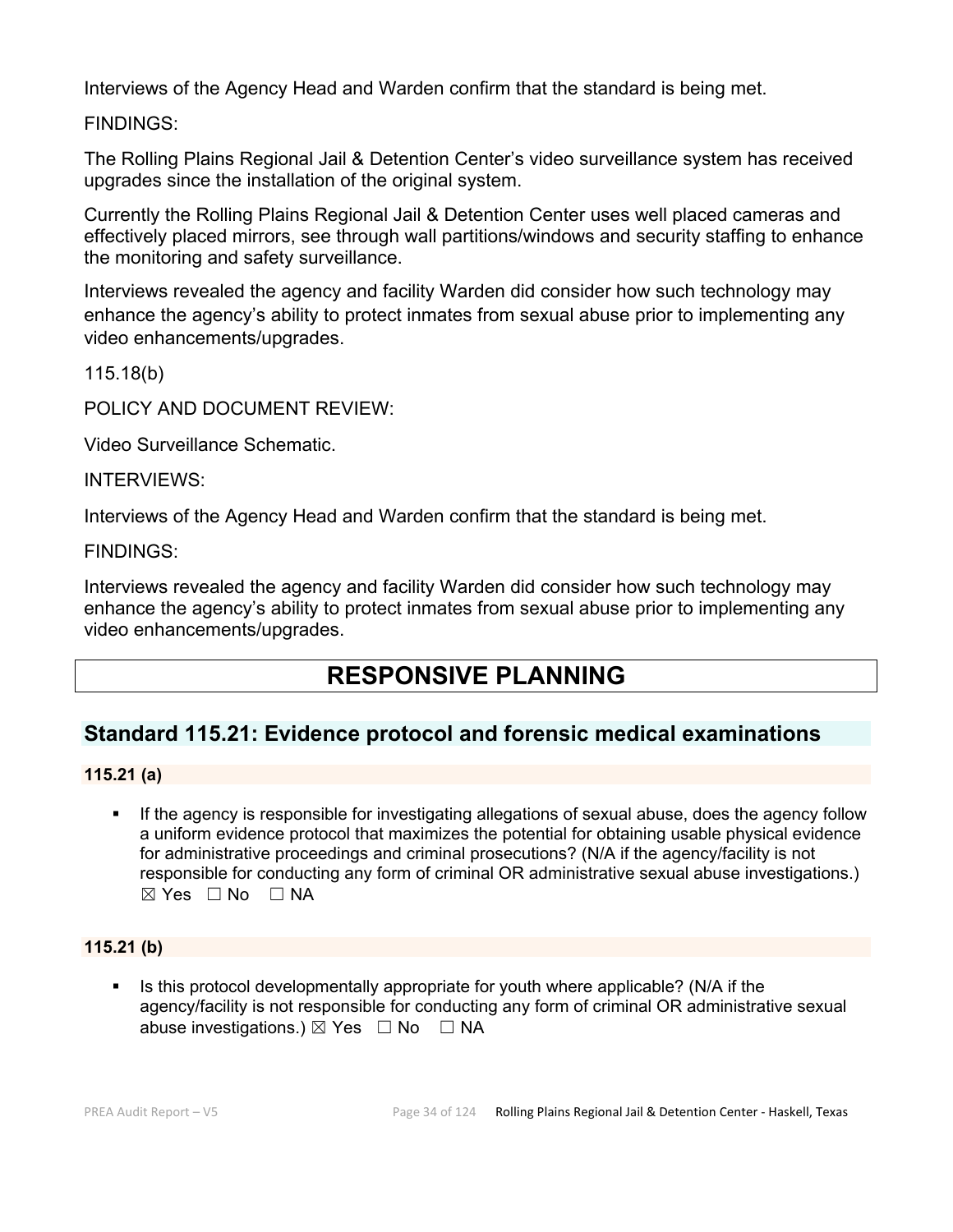Is this protocol, as appropriate, adapted from or otherwise based on the most recent edition of the U.S. Department of Justice's Office on Violence Against Women publication, "A National Protocol for Sexual Assault Medical Forensic Examinations, Adults/Adolescents," or similarly comprehensive and authoritative protocols developed after 2011? (N/A if the agency/facility is not responsible for conducting any form of criminal OR administrative sexual abuse investigations.)  $\boxtimes$  Yes  $\Box$  No  $\Box$  NA

### **115.21 (c)**

- Does the agency offer all victims of sexual abuse access to forensic medical examinations, whether on-site or at an outside facility, without financial cost, where evidentiarily or medically appropriate? ⊠ Yes □ No
- Are such examinations performed by Sexual Assault Forensic Examiners (SAFEs) or Sexual Assault Nurse Examiners (SANEs) where possible?  $\boxtimes$  Yes  $\Box$  No
- If SAFEs or SANEs cannot be made available, is the examination performed by other qualified medical practitioners (they must have been specifically trained to conduct sexual assault forensic exams)?  $\boxtimes$  Yes  $\Box$  No
- Has the agency documented its efforts to provide SAFEs or SANEs?  $\boxtimes$  Yes  $\Box$  No

#### **115.21 (d)**

- Does the agency attempt to make available to the victim a victim advocate from a rape crisis center? ⊠ Yes □ No
- If a rape crisis center is not available to provide victim advocate services, does the agency make available to provide these services a qualified staff member from a community-based organization, or a qualified agency staff member? (N/A if the agency *always* makes a victim advocate from a rape crisis center available to victims.)  $\boxtimes$  Yes  $\Box$  No  $\Box$  NA
- Has the agency documented its efforts to secure services from rape crisis centers? ☒ Yes ☐ No

### **115.21 (e)**

- As requested by the victim, does the victim advocate, qualified agency staff member, or qualified community-based organization staff member accompany and support the victim through the forensic medical examination process and investigatory interviews?  $\boxtimes$  Yes  $\Box$  No
- As requested by the victim, does this person provide emotional support, crisis intervention, information, and referrals?  $\boxtimes$  Yes  $\Box$  No

#### **115.21 (f)**

 If the agency itself is not responsible for investigating allegations of sexual abuse, has the agency requested that the investigating agency follow the requirements of paragraphs (a) through (e) of this section? (N/A if the agency/facility is responsible for conducting criminal AND administrative sexual abuse investigations.)  $\boxtimes$  Yes  $\Box$  No  $\Box$  NA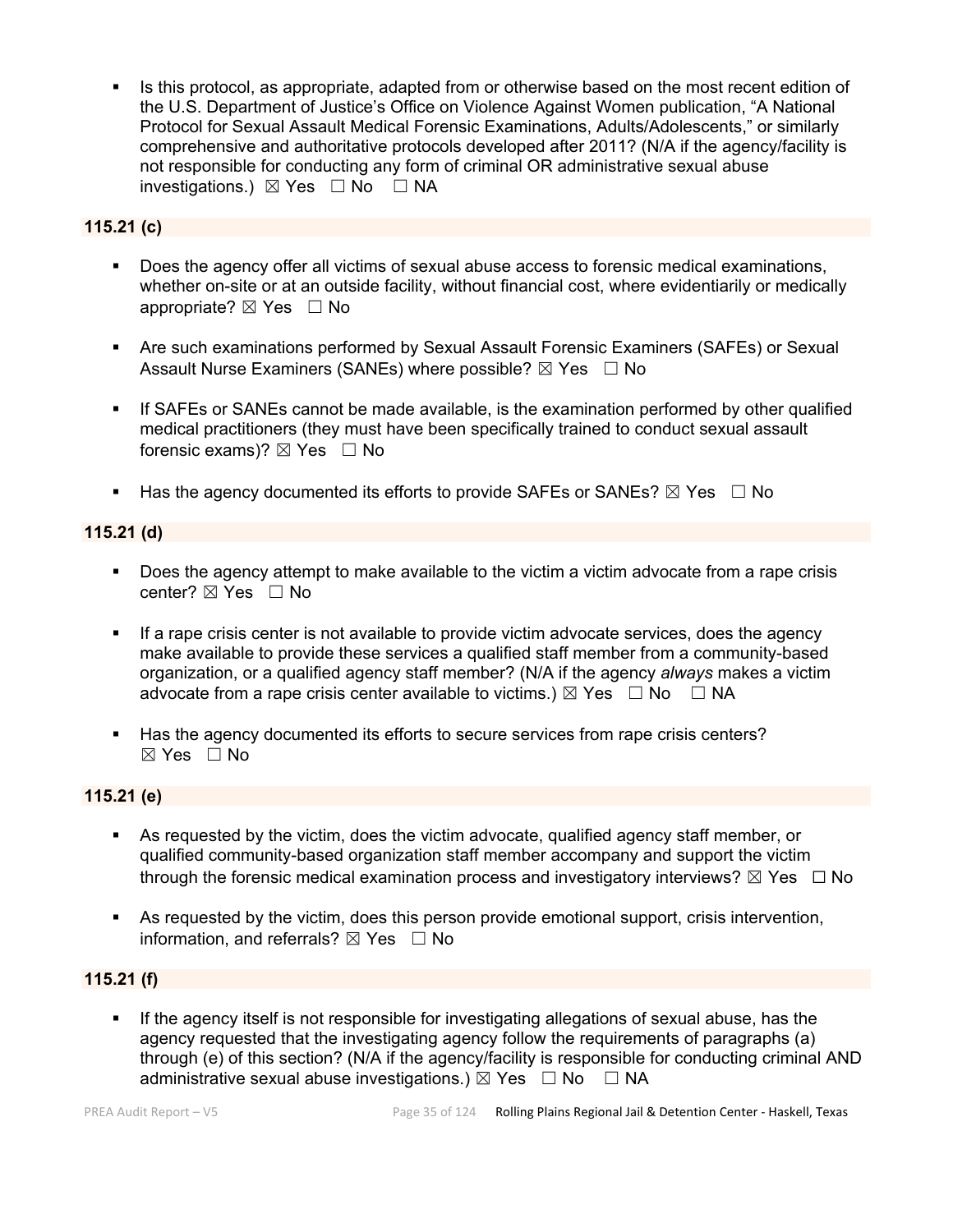#### **115.21 (g)**

Auditor is not required to audit this provision.

#### **115.21 (h)**

 If the agency uses a qualified agency staff member or a qualified community-based staff member for the purposes of this section, has the individual been screened for appropriateness to serve in this role and received education concerning sexual assault and forensic examination issues in general? (N/A if agency *always* makes a victim advocate from a rape crisis center available to victims.)  $\boxtimes$  Yes  $\Box$  No  $\Box$  NA

#### **Auditor Overall Compliance Determination**

- ☐ **Exceeds Standard** (*Substantially exceeds requirement of standards*)
- ☒ **Meets Standard** (*Substantial compliance; complies in all material ways with the standard for the relevant review period*)
- 
- ☐ **Does Not Meet Standard** (*Requires Corrective Action*)

115.21(a)

POLICY AND DOCUMENT REVIEW:

Agency Policy LSC 2.11.

Memos, employee certificate.

INTERVIEWS:

Random Sample of Staff.

Interviews of the Agency Head and Warden confirm that the standard is being met.

FINDINGS:

Agency Policy LSC 2.11, address this provision. Staff interviewed indicated a clear knowledge of their responsibilities as potential first responders and knowledge of agency policy and staff roles and responsibilities pertaining to investigations of allegations of sexual abuse.

115.21(b)

POLICY AND DOCUMENT REVIEW:

Agency Policy LSC 2.11.

Pre-audit questionnaire.

Memos, employee certificate.

#### FINDINGS: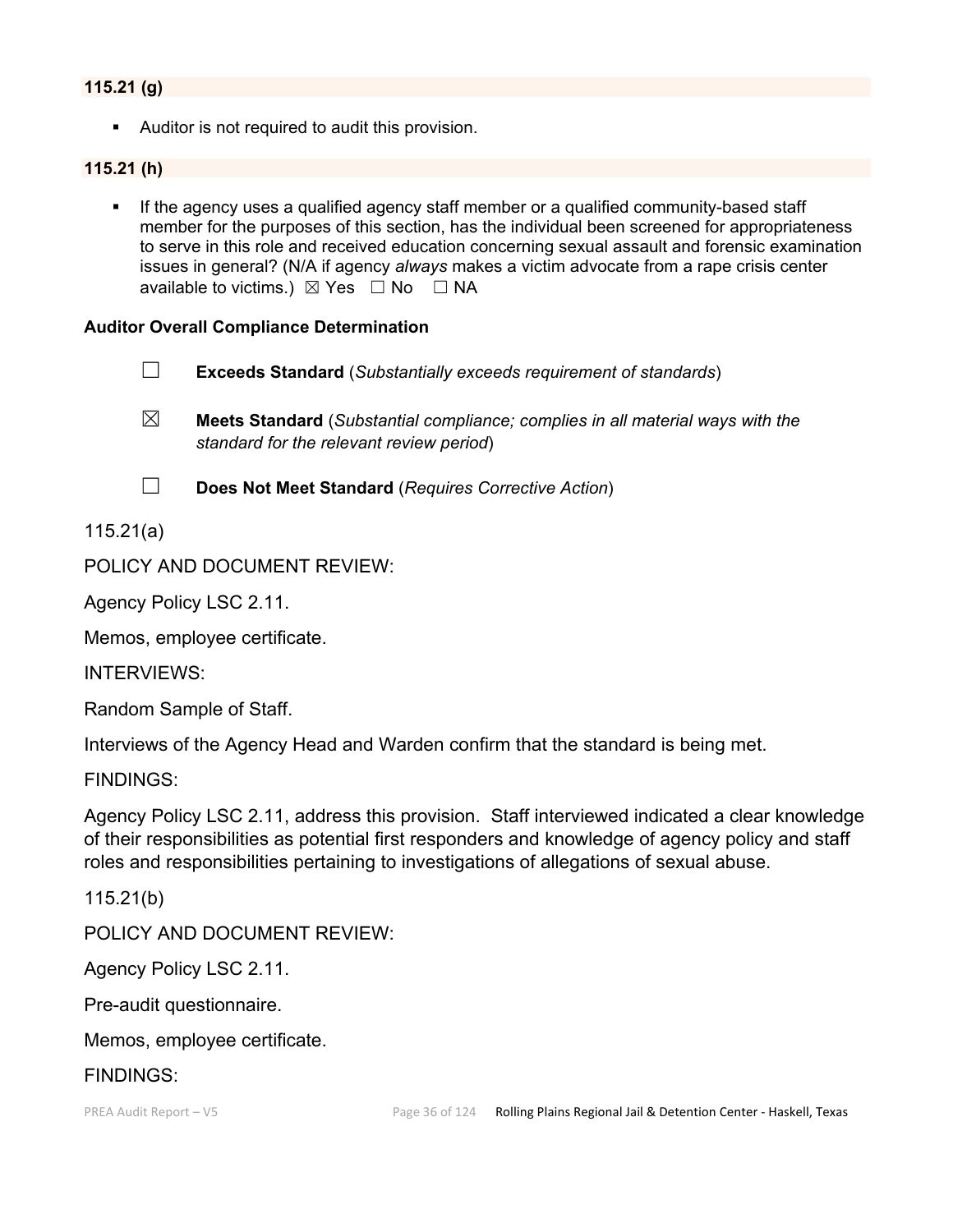Agency Policy LSC 2.11, addresses this provision. The audited facility offers all inmates a forensic examination if sexually abused.

The facility has an MOU with SAFE and SANE examiners using an outside health care provider (Hendrick Medical Center - Abilene).

The facility conducted zero SAFE/SANE examinations during the last 12 months. These exams are at no cost to the inmate and are available at any time. Victim advocates to provide outside services are provided by Hendrick Medical Center while at the hospital. Follow on support is provided by the LaSalle mental health staff.

A review of the agency policy and supporting documentation indicated the agency coordinates and ensures the protocol implemented is appropriate and in compliance with this provision.

115.21(c)

POLICY AND DOCUMENT REVIEW:

Agency Policy LSC 2.11.

The agency reported there has been zero forensic examinations conducted within the past 12 months.

INTERVIEWS:

SAFE/SANE Staff

FINDINGS:

Agency Policy LSC 2.11, addresses this provision. The Hendrick Medical Center, Abilene or qualified mental health staff will provide confidential victim advocacy services. A licensed Department counselor (LPC, LMSW, etc.) would be made available from the medical center to accompany the inmate through the forensic exam and investigative interviews only upon request from the inmate. The SANE/SAFE nurse interviewed, reported forensic exam nurses are available 24/7 and would triage a case and respond accordingly. A review of the agency policy and an interview with SANE/SAFE staff indicate the agency has secured local confidential victim advocacy resources needed in response to this provision.

115.21(d)

POLICY AND DOCUMENT REVIEW:

Agency Policy LSC 2.11.

INTERVIEWS:

PREA Compliance Manager.

FINDINGS:

Agency Policy LSC 2.11, addresses this provision. Hendrick Medical Center, Abilene or qualified mental health staff will provide confidential victim advocacy services.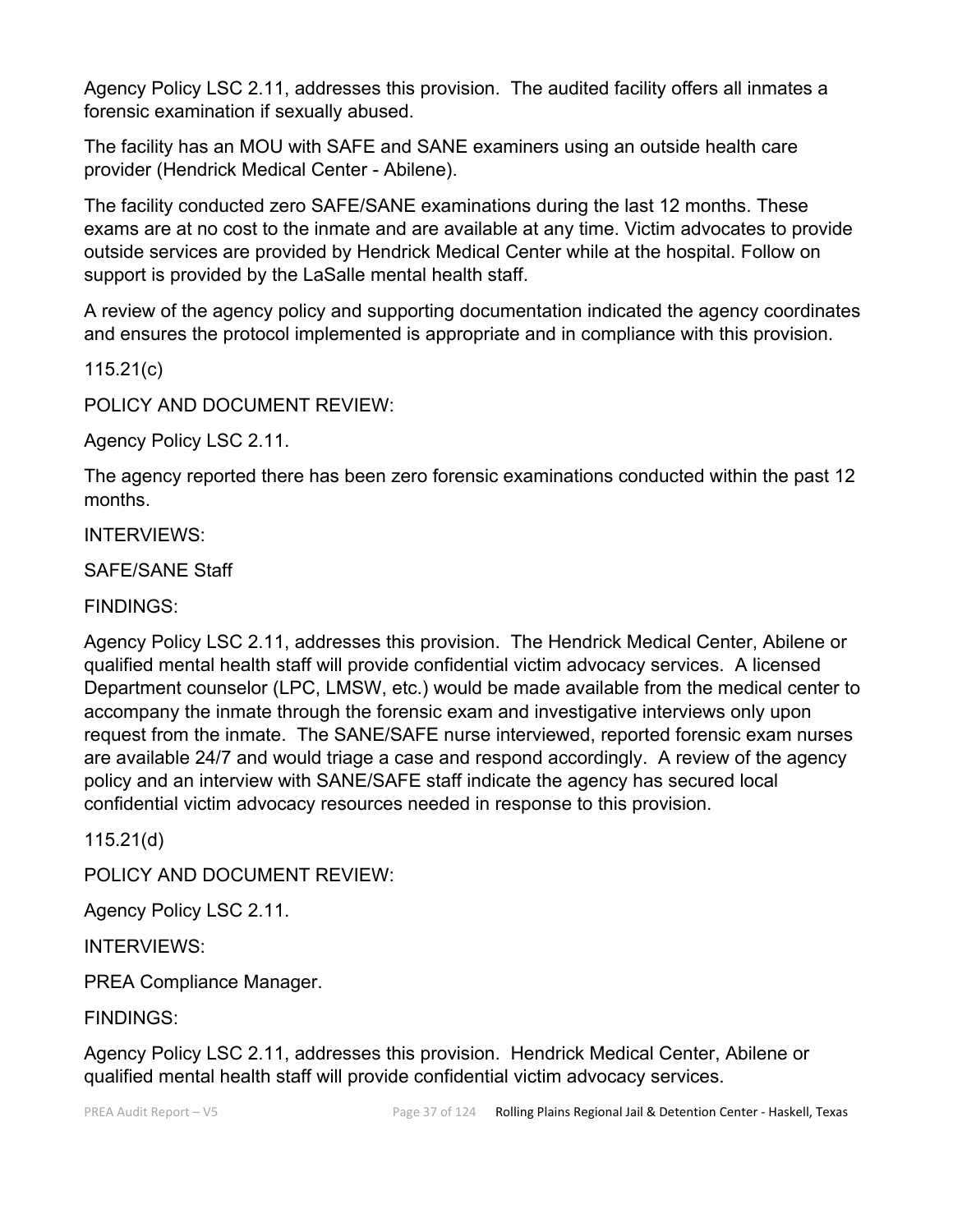A licensed Department counselor (LPC, LMSW, etc.) would be made available to accompany the inmate through the forensic exam and investigative interviews only upon request from the inmate.

115.21(e)

POLICY AND DOCUMENT REVIEW:

Agency Policy LSC 2.11.

The agency reported there has been zero forensic examinations conducted within the past 12 months.

INTERVIEWS:

PREA Compliance Manager.

FINDINGS:

Agency Policy LSC 2.11, addresses this provision. Hendrick Medical Center, Abilene will provide confidential victim advocacy services. A licensed Department counselor (LPC, LMSW, etc.) would be made available to accompany the inmate through the forensic exam and investigative interviews only upon request from the inmate.

115.21(f)

POLICY AND DOCUMENT REVIEW:

Case Files.

FINDINGS:

Per Agency Policy, the facility will contact the appropriate agency to conduct all PREA related allegations.

In accordance with agency policy, any allegation involving sexual abuse or criminal activity requires that the appropriate agency is to be notified immediately to assume control of the investigation. The investigator interviewed and the agency policy indicated they follow a uniform evidence protocol.

# **Standard 115.22: Policies to ensure referrals of allegations for investigations**

#### **115.22 (a)**

- **Does the agency ensure an administrative or criminal investigation is completed for all** allegations of sexual abuse?  $\boxtimes$  Yes  $\Box$  No
- Does the agency ensure an administrative or criminal investigation is completed for all allegations of sexual harassment?  $\boxtimes$  Yes  $\Box$  No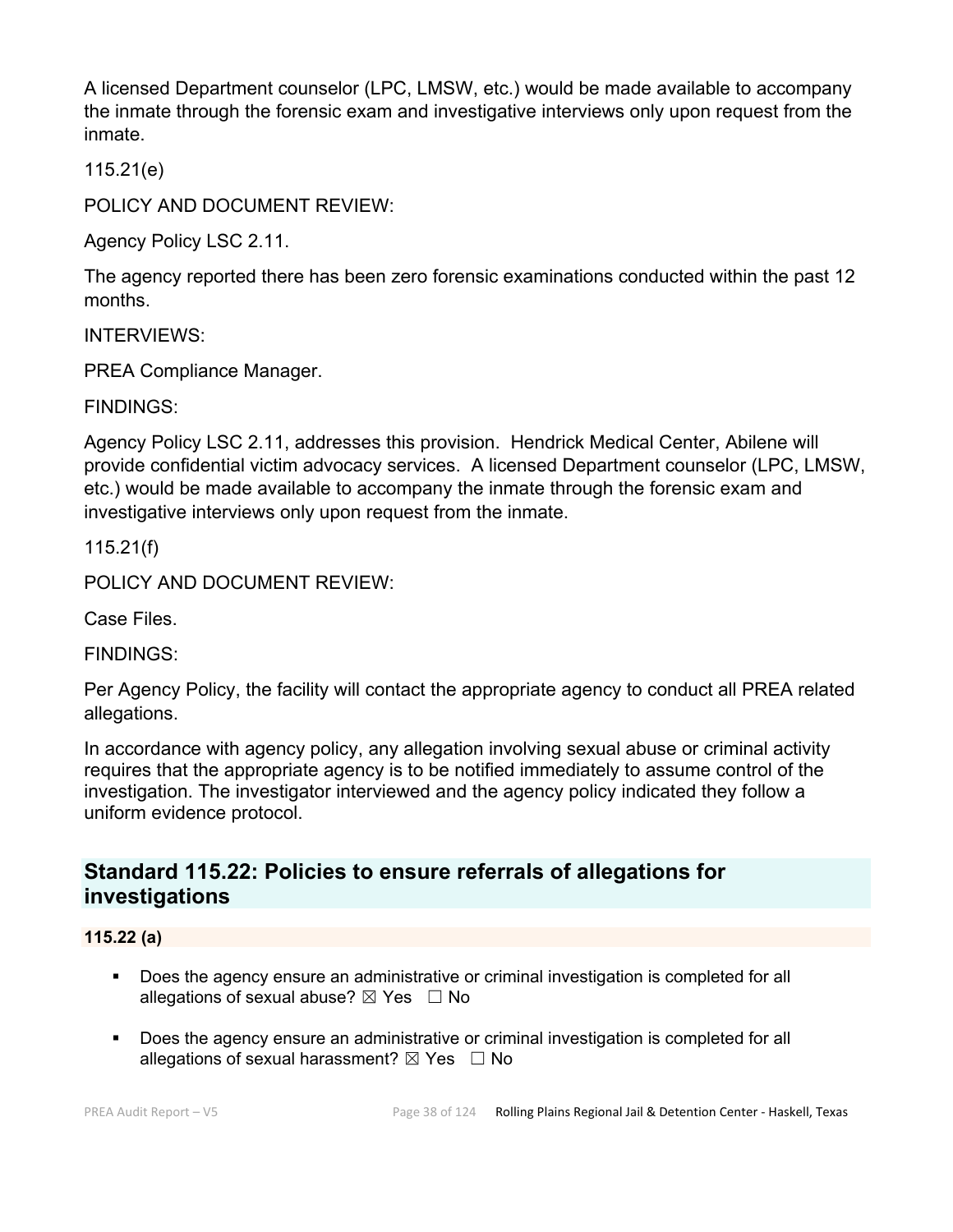### **115.22 (b)**

- Does the agency have a policy and practice in place to ensure that allegations of sexual abuse or sexual harassment are referred for investigation to an agency with the legal authority to conduct criminal investigations, unless the allegation does not involve potentially criminal behavior? **⊠** Yes □ No
- Has the agency published such policy on its website or, if it does not have one, made the policy available through other means?  $\boxtimes$  Yes  $\Box$  No
- Does the agency document all such referrals?  $\boxtimes$  Yes  $\Box$  No

#### **115.22 (c)**

 If a separate entity is responsible for conducting criminal investigations, does the policy describe the responsibilities of both the agency and the investigating entity? (N/A if the agency/facility is responsible for criminal investigations. See 115.21(a).)  $\boxtimes$  Yes  $\Box$  No  $\Box$  NA

#### **115.22 (d)**

Auditor is not required to audit this provision.

#### **115.22 (e)**

Auditor is not required to audit this provision.

#### **Auditor Overall Compliance Determination**

- ☐ **Exceeds Standard** (*Substantially exceeds requirement of standards*)
- ☒ **Meets Standard** (*Substantial compliance; complies in all material ways with the standard for the relevant review period*)
- 
- ☐ **Does Not Meet Standard** (*Requires Corrective Action*)

115.22(a)

POLICY AND DOCUMENT REVIEW:

Agency Policy LSC 2.11.

Investigation reports.

INTERVIEWS:

Interviews of the Agency Head, the investigator, the PREA Coordinator, and the PREA Compliance Manager.

FINDINGS: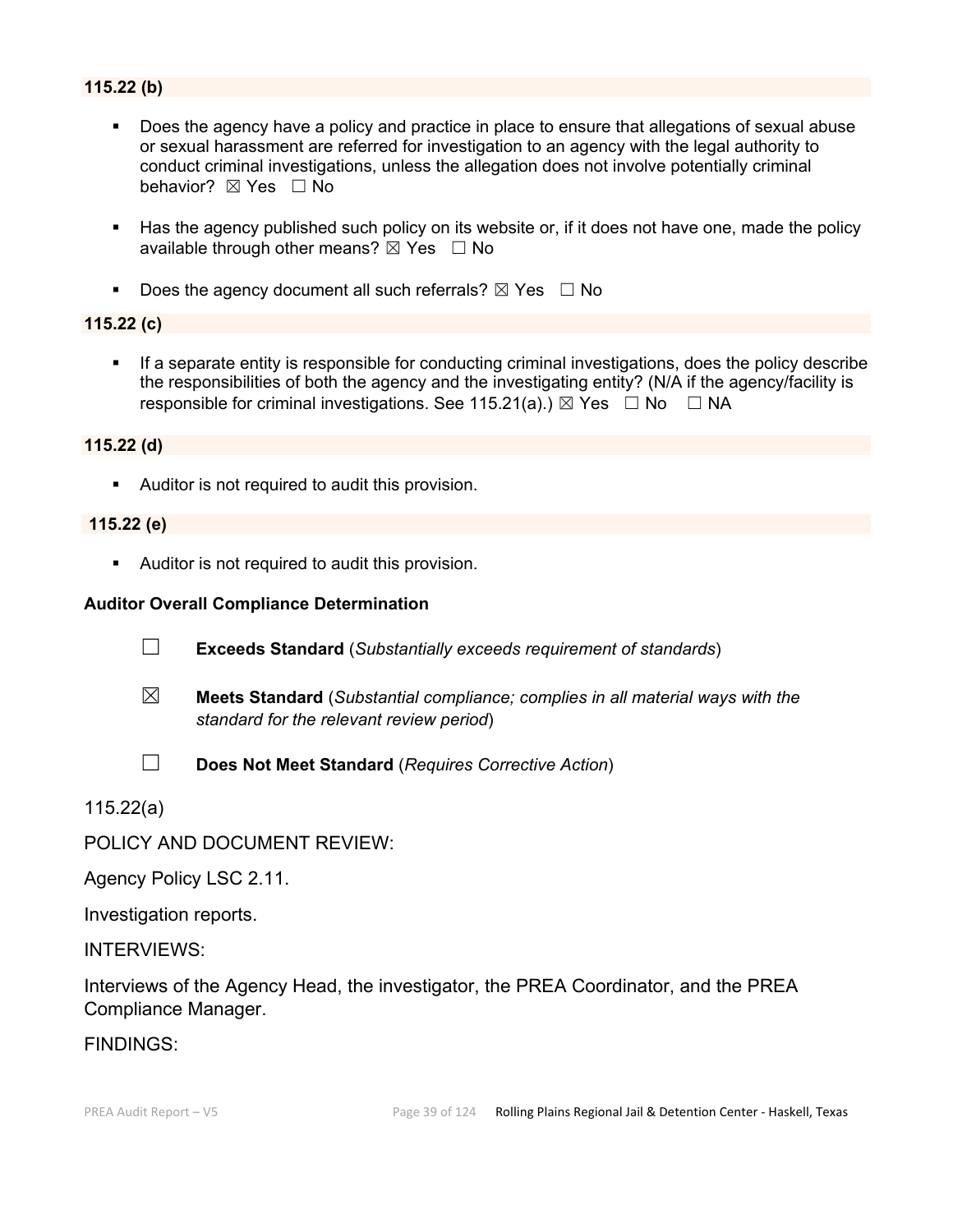Agency Policy LSC 2.11, address this provision. Per agency policy, the agency with the confining authority will conduct all criminal investigations, unless otherwise directed by the inmate/detainee's confining authority. In accordance with agency policy, any allegation involving sexual abuse or criminal activity requires that the appropriate agency is to be notified immediately to assume control of the investigation. The investigator interviewed and the agency policy indicated they follow a uniform evidence protocol. A review of the agency policies, investigative files, and staff interviews indicated investigations are completed for all allegations of sexual abuse and sexual harassment.

115.22(b)

POLICY AND DOCUMENT REVIEW:

Agency Policy LSC 2.11.

Investigation reports.

Agency's policy on the agency's website.

INTERVIEWS:

Investigative staff.

Random staff.

FINDINGS:

Agency Policy LSC 2.11, addresses this provision. A review of the agency policies, investigative files, and staff interviews indicated criminal investigations are conducted by the appropriate agency. In accordance with agency policy, any allegation involving sexual abuse or criminal activity requires that the appropriate agency is notified immediately to assume control of the investigation. The agency's policy in response to this provision are posted on the agency's website. A data base for tracking investigations is maintained. Any allegations reported activates an alert for the PREA Coordinator and senior staff.

During the 12-month period, (6) allegations of sexual abuse and/or sexual harassment were received, and all were investigated. (6) investigations were completed in compliance with this standard.

Of the (6) reports; (0) were investigated and determined to be unfounded. The statistical data of these reports were all documented and if completed are available on the agency website.

115.22(c)

POLICY AND DOCUMENT REVIEW:

Agency's policy posted on the agency's website.

FINDINGS:

The agency's policy is posted on the agency's website in accordance with this provision.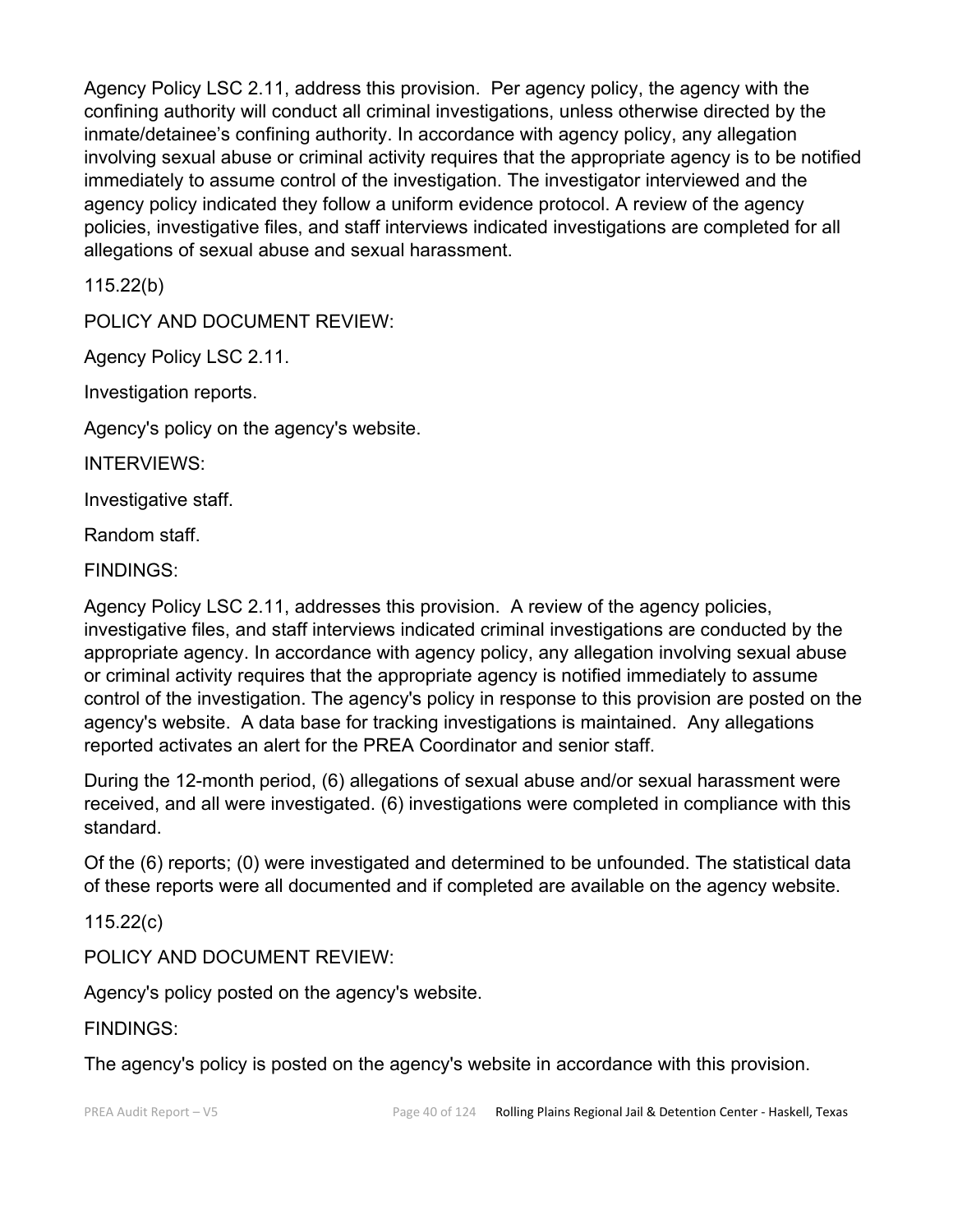115.22(d)

POLICY AND DOCUMENT REVIEW:

The agency is not required to respond to this provision.

FINDINGS:

This provision is not applicable as the agency is not required to respond to this provision.

115.22(e)

POLICY AND DOCUMENT REVIEW:

The agency is not required to respond to this provision.

FINDINGS:

This provision is not applicable as the agency is not required to respond to this provision.

# **TRAINING AND EDUCATION**

# **Standard 115.31: Employee training**

#### **115.31 (a)**

- Does the agency train all employees who may have contact with inmates on its zero-tolerance policy for sexual abuse and sexual harassment?  $\boxtimes$  Yes  $\Box$  No
- Does the agency train all employees who may have contact with inmates on how to fulfill their responsibilities under agency sexual abuse and sexual harassment prevention, detection, reporting, and response policies and procedures?  $\boxtimes$  Yes  $\Box$  No
- Does the agency train all employees who may have contact with inmates on inmates' right to be free from sexual abuse and sexual harassment  $\boxtimes$  Yes  $\Box$  No
- Does the agency train all employees who may have contact with inmates on the right of inmates and employees to be free from retaliation for reporting sexual abuse and sexual harassment?  $\boxtimes$  Yes  $\Box$  No
- Does the agency train all employees who may have contact with inmates on the dynamics of sexual abuse and sexual harassment in confinement?  $\boxtimes$  Yes  $\Box$  No
- **Does the agency train all employees who may have contact with inmates on the common** reactions of sexual abuse and sexual harassment victims?  $\boxtimes$  Yes  $\Box$  No
- Does the agency train all employees who may have contact with inmates on how to detect and respond to signs of threatened and actual sexual abuse?  $\boxtimes$  Yes  $\Box$  No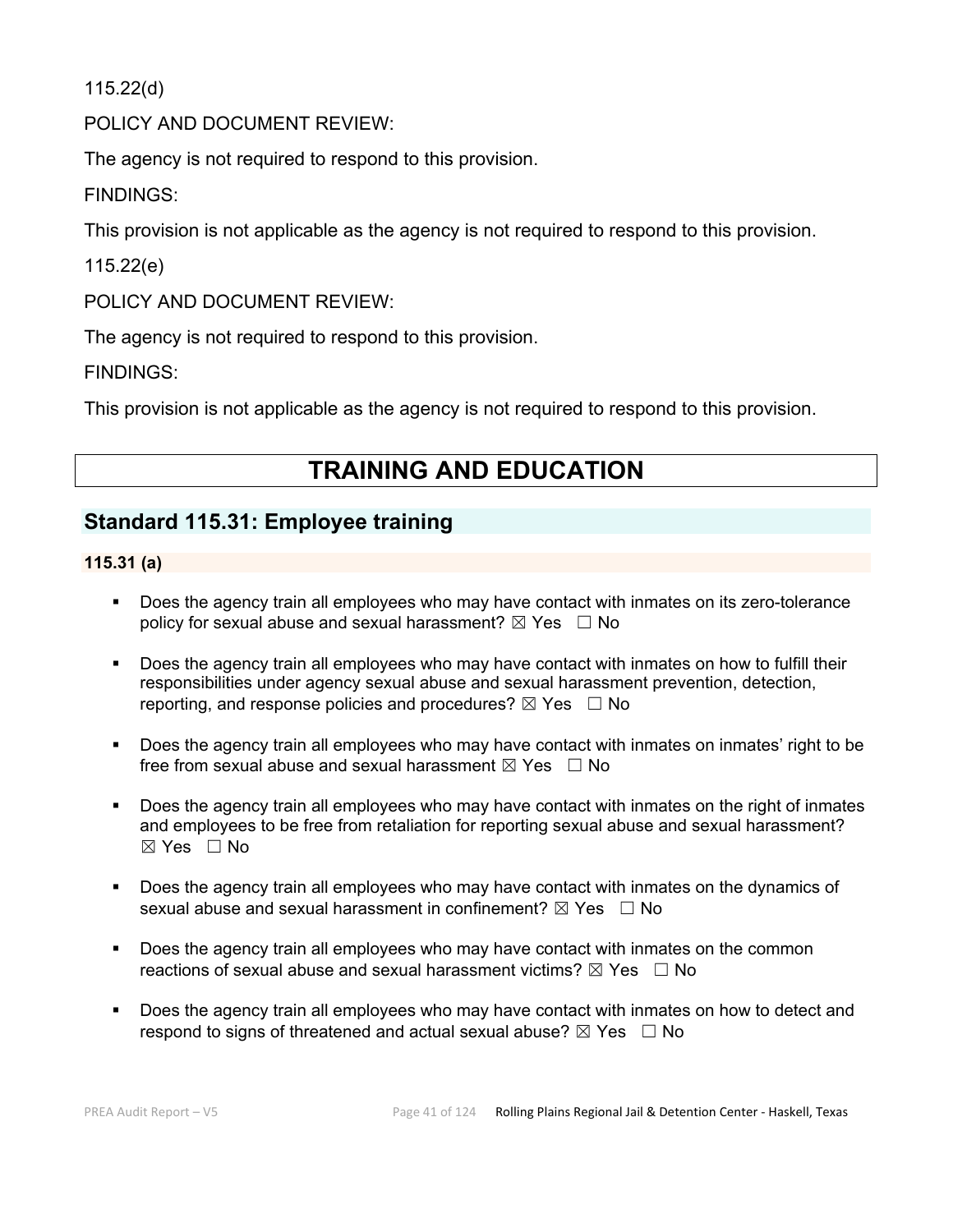- Does the agency train all employees who may have contact with inmates on how to avoid inappropriate relationships with inmates?  $\boxtimes$  Yes  $\Box$  No
- Does the agency train all employees who may have contact with inmates on how to communicate effectively and professionally with inmates, including lesbian, gay, bisexual, transgender, intersex, or gender nonconforming inmates?  $\boxtimes$  Yes  $\Box$  No
- Does the agency train all employees who may have contact with inmates on how to comply with relevant laws related to mandatory reporting of sexual abuse to outside authorities?  $\boxtimes$  Yes  $\Box$  No

# **115.31 (b)**

- Is such training tailored to the gender of the inmates at the employee's facility?  $\boxtimes$  Yes  $\Box$  No
- Have employees received additional training if reassigned from a facility that houses only male inmates to a facility that houses only female inmates, or vice versa?  $\boxtimes$  Yes  $\Box$  No

#### **115.31 (c)**

- Have all current employees who may have contact with inmates received such training?  $\boxtimes$  Yes  $\Box$  No
- Does the agency provide each employee with refresher training every two years to ensure that all employees know the agency's current sexual abuse and sexual harassment policies and procedures?  $\boxtimes$  Yes  $\Box$  No
- **IF** In years in which an employee does not receive refresher training, does the agency provide refresher information on current sexual abuse and sexual harassment policies?  $\boxtimes$  Yes  $\Box$  No

### **115.31 (d)**

 Does the agency document, through employee signature or electronic verification, that employees understand the training they have received?  $\boxtimes$  Yes  $\Box$  No

#### **Auditor Overall Compliance Determination**

- ☒ **Exceeds Standard** (*Substantially exceeds requirement of standards*)
- ☐ **Meets Standard** (*Substantial compliance; complies in all material ways with the standard for the relevant review period*)
- ☐ **Does Not Meet Standard** (*Requires Corrective Action*)
- 115.31(a)

#### POLICY AND DOCUMENT REVIEW:

#### Agency Policy LSC 2.11. Agency curriculum.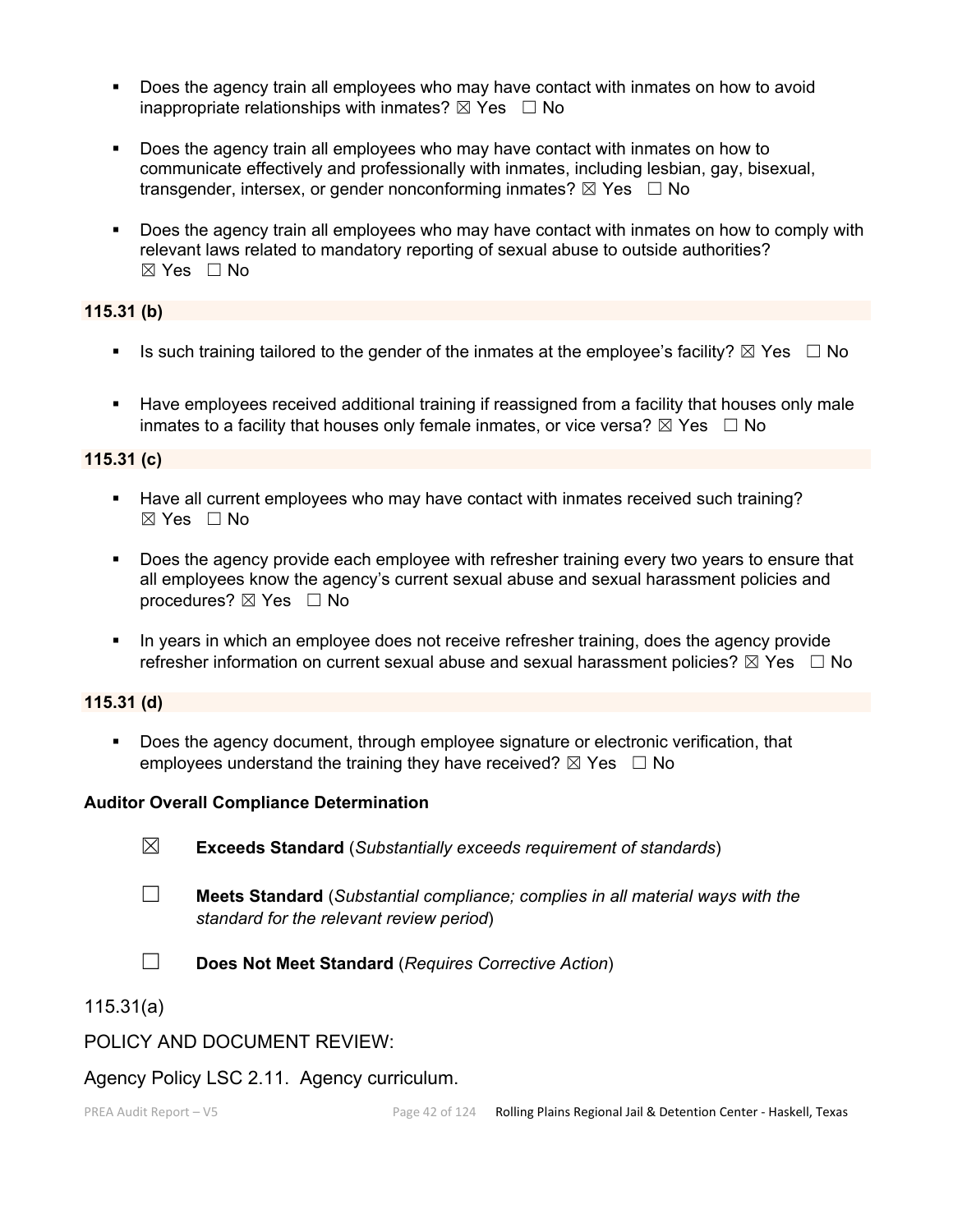10 randomly selected staff training documents.

INTERVIEWS:

Random Sample of Staff

FINDINGS:

Agency Policy LSC 2.11, address this provision. A review of the agency policy, training curriculum, various training documents, and staff interviews demonstrate PREA related training is conducted, and staff attend, participate, and complete the training. The agency policy and curriculum address all the required topics. The auditor interviewed a total of 12 randomly selected staff. Staff interviewed acknowledged attending and participating in the PREA training and confirmed the required topics were covered during the training. The staff interviewed reported receiving training in all the required topics within the past year.

115.31(b)

POLICY AND DOCUMENT REVIEW:

Agency Policy LSC 2.11.

Pre-service and In-service curriculum.

Pre-audit questionnaire.

First responder cards.

FINDINGS:

Agency Policy LSC 2.11, addresses this provision. All agency employees, contractors, and volunteers are trained to meet the PREA standards. In the past 12 months, 181 (100%) staff were trained. The agency has a comprehensive training program which includes pre-service and annual in-service training and is tailored to meet the gender needs of the facility. The training documentation includes a signature roster that indicates the trainees understand the training presented. The interview process also documented those employees understood the materials presented. Refresher information is available in the employee handbook and in shift briefings. Staff reported everyone gets the exact same training regardless of working with males or females in the agency. PREA training is conducted weekly as well as annually, this exceeds this standard.

115.31(c)

POLICY AND DOCUMENT REVIEW:

Agency Policy LSC 2.11

Pre-service and In-service curriculum.

Pre-audit questionnaire.

FINDINGS: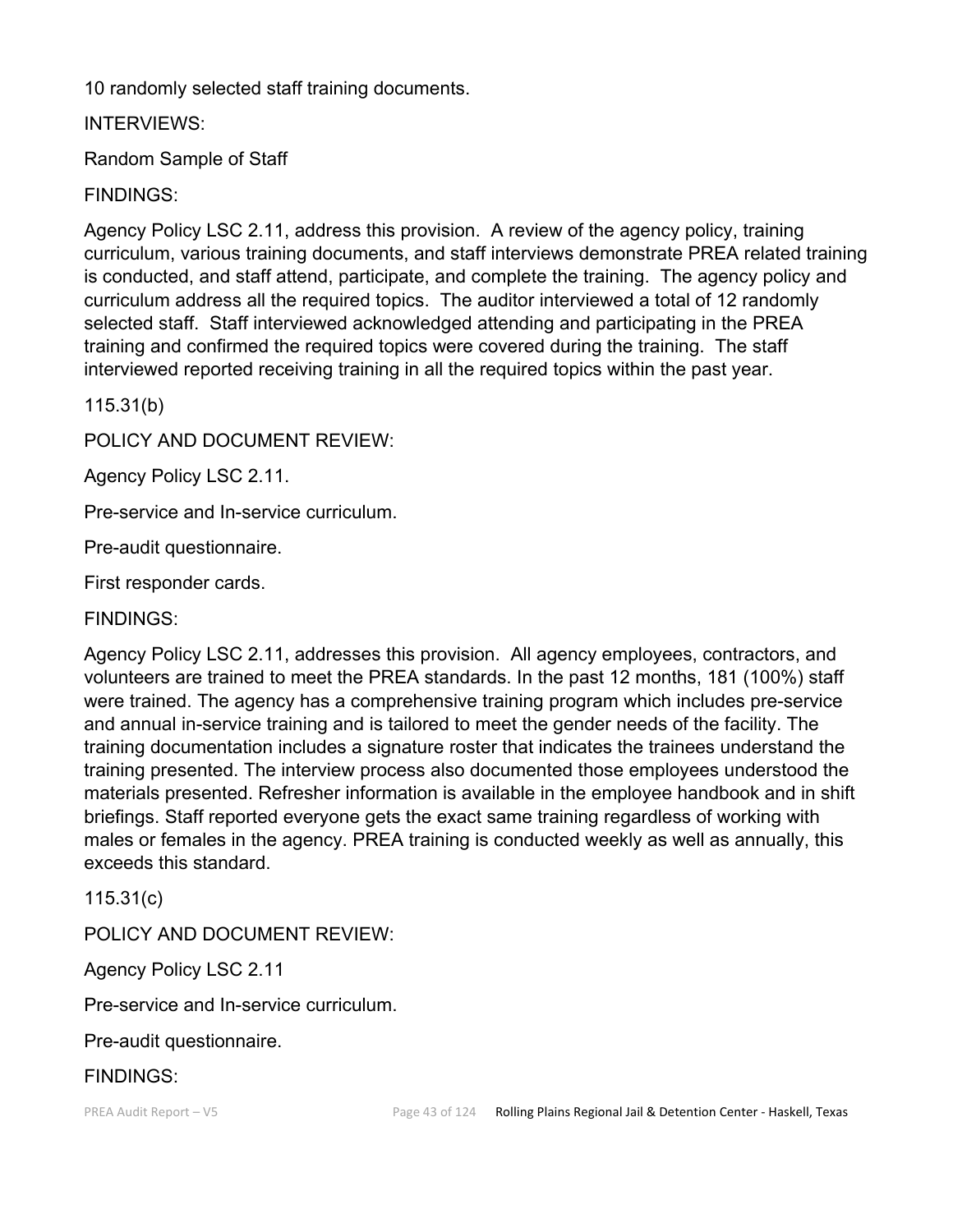Agency Policy LSC 2.11, addresses this provision. Agency policy requires staff receive PREA related training during orientation and on an annual basis. The auditor reviewed (10) randomly selected employee/contractor/volunteer training documents. A review of the randomly selected training documents reflected all had participated and completed the required PREA training. Training documentation reviewed supported the participation of security staff, as well as participation by management and administrative support staff, in the PREA training.

115.31(d)

POLICY AND DOCUMENT REVIEW:

Agency Policy LSC 2.11.

Pre-service and In-service curriculum.

Pre-audit questionnaire.

Training Acknowledgement Form.

#### FINDINGS:

Agency Policy LSC 2.11, addresses this provision. The agency maintains the signed acknowledgement forms which affirm the trainees understand the training they have received. Through staff interviews, it was made clear to the auditor that the staff understood the PREA training.

# **Standard 115.32: Volunteer and contractor training**

#### **115.32 (a)**

 Has the agency ensured that all volunteers and contractors who have contact with inmates have been trained on their responsibilities under the agency's sexual abuse and sexual harassment prevention, detection, and response policies and procedures?  $\boxtimes$  Yes  $\Box$  No

#### **115.32 (b)**

 Have all volunteers and contractors who have contact with inmates been notified of the agency's zero-tolerance policy regarding sexual abuse and sexual harassment and informed how to report such incidents (the level and type of training provided to volunteers and contractors shall be based on the services they provide and level of contact they have with inmates)?  $\boxtimes$  Yes  $\Box$  No

#### **115.32 (c)**

 Does the agency maintain documentation confirming that volunteers and contractors understand the training they have received?  $\boxtimes$  Yes  $\Box$  No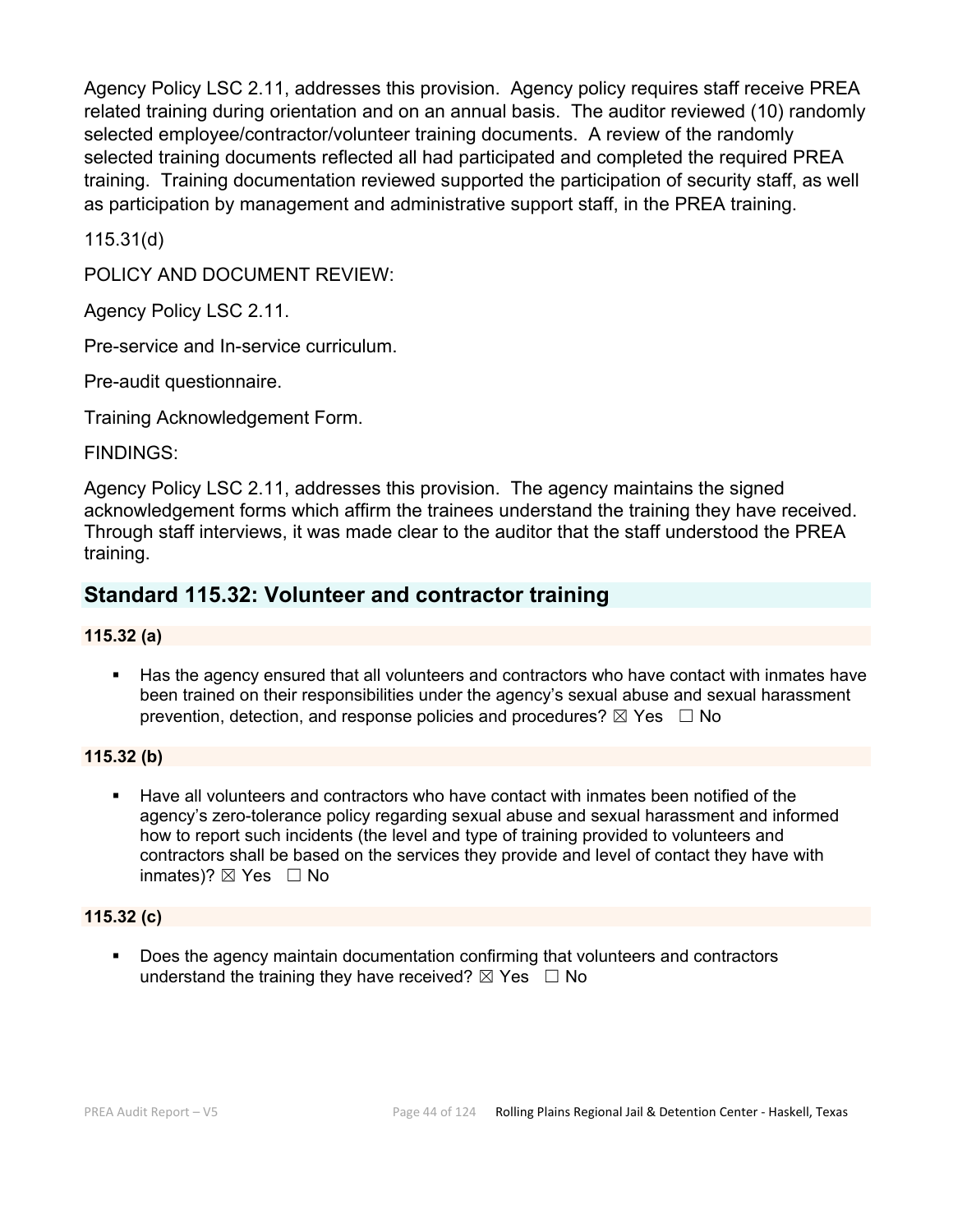#### **Auditor Overall Compliance Determination**

- ☐ **Exceeds Standard** (*Substantially exceeds requirement of standards*)
- ☒ **Meets Standard** (*Substantial compliance; complies in all material ways with the standard for the relevant review period*)
- 
- ☐ **Does Not Meet Standard** (*Requires Corrective Action*)

115.32(a)

POLICY AND DOCUMENT REVIEW:

Agency Policy LSC 2.11.

Volunteer/Contractor Training Plan.

Volunteer sign-in roster & application forms.

Pre-audit questionnaire.

Randomly selected training files, sign-in sheets, signed acknowledgement forms.

INTERVIEWS:

Training Staff.

FINDINGS:

Agency Policy LSC 2.11, addresses volunteer and intern training. In accordance with Agency Policy, all volunteers and contractors who have contact with inmates at this facility will be trained to understand the requirements of PREA and the zero-tolerance policy. Currently, this facility does not have any volunteers or contactors to be trained about PREA and correctional requirements during the last 12 months. The training that would be provided is based on the service level and inmate contact they provide. This was verified by examination of training documentation and the signatures sheets that document those participants understood the training presented.

115.32(b)

POLICY AND DOCUMENT REVIEW:

Agency Policy LSC 2.11.

Volunteer/Contractor Training Plan.

Volunteer sign-in roster & application forms.

Pre-audit questionnaire.

Volunteer and contract staff training documentation.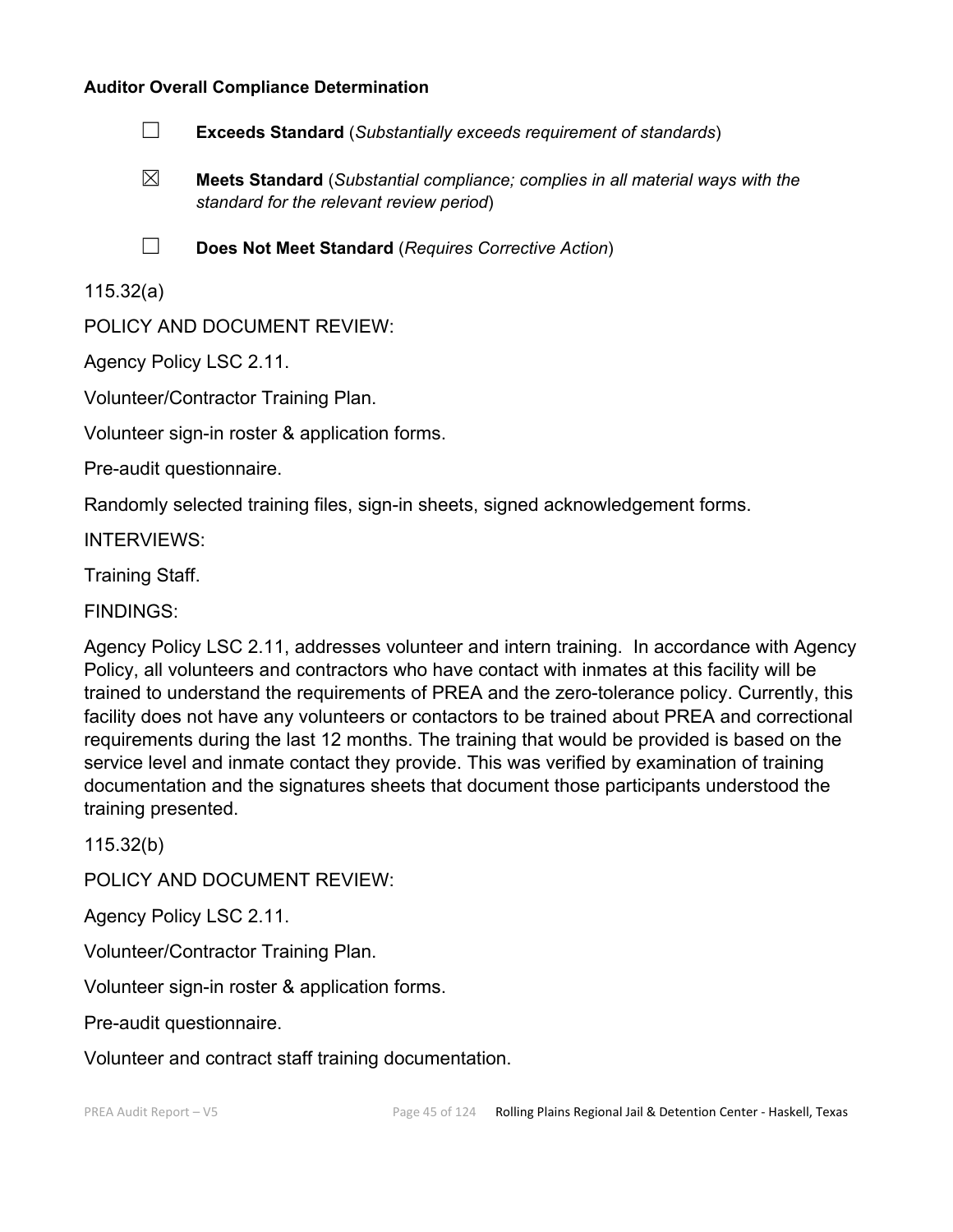Randomly selected training files, sign-in sheets, signed acknowledgement forms.

INTERVIEWS:

Training Staff.

FINDINGS:

Agency Policy LSC 2.11, addresses volunteer and intern training. The agency's PREA training addresses the zero-tolerance policy. Training documentation reflected training events are to be held specifically for contract staff and volunteers.

115.32(c)

POLICY AND DOCUMENT REVIEW:

Agency Policy LSC 2.11.

Signed Volunteer/Intern and Contractor Acknowledgement Forms.

FINDINGS:

Agency Policy LSC 2.11, addresses volunteer and contractor training. The acknowledgment forms contained the proper affirmation statement.

# **Standard 115.33: Inmate education**

#### **115.33 (a)**

- During intake, do inmates receive information explaining the agency's zero-tolerance policy regarding sexual abuse and sexual harassment?  $\boxtimes$  Yes  $\Box$  No
- During intake, do inmates receive information explaining how to report incidents or suspicions of sexual abuse or sexual harassment?  $\boxtimes$  Yes  $\Box$  No

#### **115.33 (b)**

- Within 30 days of intake, does the agency provide comprehensive education to inmates either in person or through video regarding: Their rights to be free from sexual abuse and sexual harassment? ⊠ Yes □ No
- Within 30 days of intake, does the agency provide comprehensive education to inmates either in person or through video regarding: Their rights to be free from retaliation for reporting such incidents? ⊠ Yes □ No
- Within 30 days of intake, does the agency provide comprehensive education to inmates either in person or through video regarding: Agency policies and procedures for responding to such incidents?  $\boxtimes$  Yes  $\Box$  No

#### **115.33 (c)**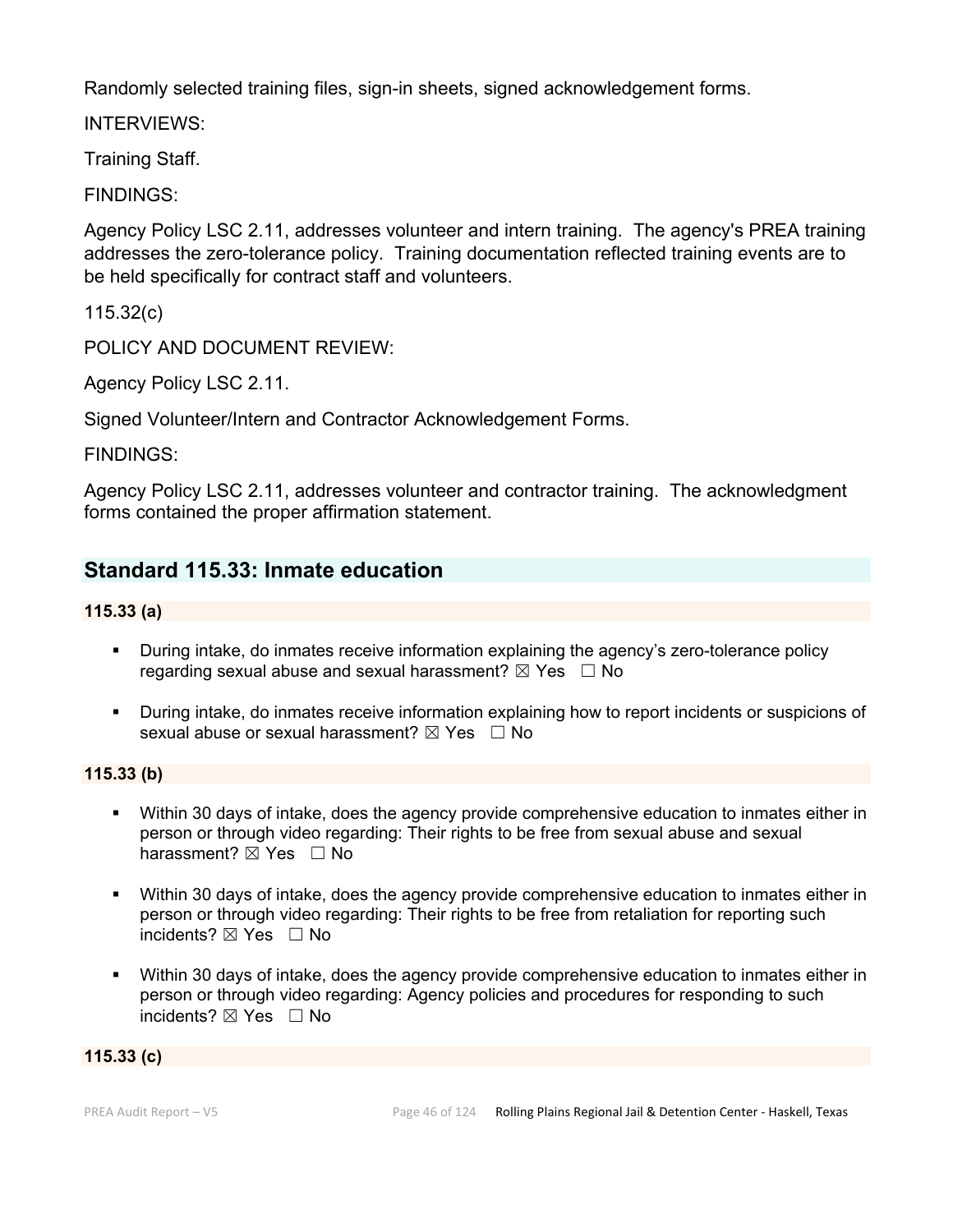- Have all inmates received the comprehensive education referenced in 115.33(b)? ☒ Yes ☐ No
- Do inmates receive education upon transfer to a different facility to the extent that the policies and procedures of the inmate's new facility differ from those of the previous facility? ☒ Yes ☐ No

#### **115.33 (d)**

- **Does the agency provide inmate education in formats accessible to all inmates including those** who are limited English proficient?  $\boxtimes$  Yes  $\Box$  No
- Does the agency provide inmate education in formats accessible to all inmates including those who are deaf?  $\boxtimes$  Yes  $\Box$  No
- Does the agency provide inmate education in formats accessible to all inmates including those who are visually impaired?  $\boxtimes$  Yes  $\Box$  No
- Does the agency provide inmate education in formats accessible to all inmates including those who are otherwise disabled?  $\boxtimes$  Yes  $\Box$  No
- **Does the agency provide inmate education in formats accessible to all inmates including those** who have limited reading skills?  $\boxtimes$  Yes  $\Box$  No

#### **115.33 (e)**

 Does the agency maintain documentation of inmate participation in these education sessions? ☒ Yes ☐ No

#### **115.33 (f)**

 In addition to providing such education, does the agency ensure that key information is continuously and readily available or visible to inmates through posters, inmate handbooks, or other written formats?  $\boxtimes$  Yes  $\Box$  No

#### **Auditor Overall Compliance Determination**

- ☒ **Exceeds Standard** (*Substantially exceeds requirement of standards*)
- ☐ **Meets Standard** (*Substantial compliance; complies in all material ways with the standard for the relevant review period*)



☐ **Does Not Meet Standard** (*Requires Corrective Action*)

115.33(a)

#### POLICY AND DOCUMENT REVIEW: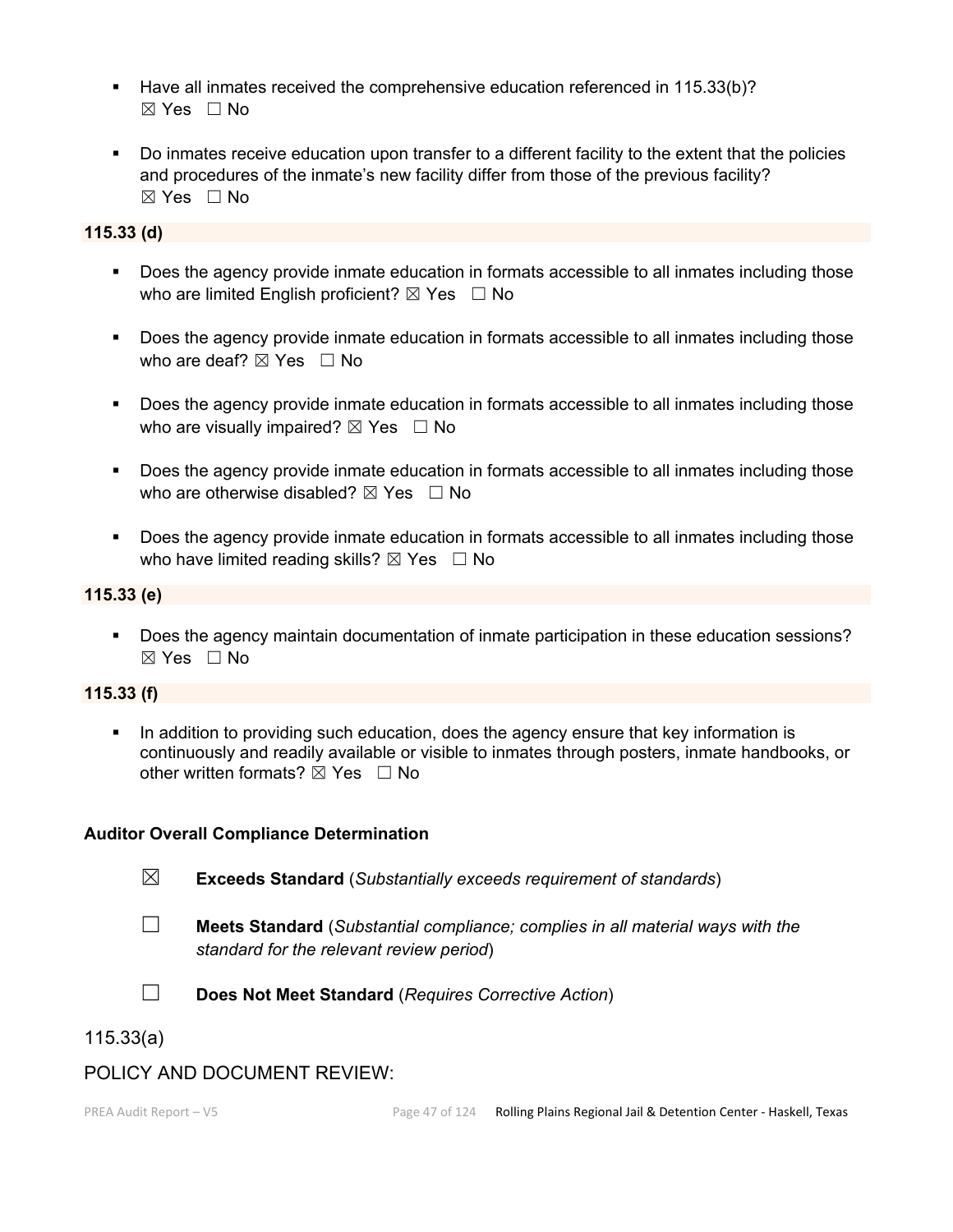Agency Policy LSC 2.11.

Inmate assessment forms.

Orientation schedule.

Training rosters.

Pre-audit questionnaire.

Bilingual Posters.

Inmate Handbook (English and Spanish).

Brochures (English and Spanish).

INTERVIEWS:

The auditor interviewed one randomly selected staff assigned to intake duties and 15 randomly selected inmates.

FINDINGS:

Agency Policy LSC 2.11, address this provision. A review of case files reflected all inmates were provided the initial education required on the same day during intake. The intake staff reported the orientation packet contains all the PREA related information which is provided to all the inmates during the intake process. Staff reported the information may be provided to the inmate in Spanish or it could be read out loud to the inmates to ensure they understand it and that inmates are asked if they have any questions before they are assigned to a housing unit.

Staff reported information on the zero-tolerance policy and how to report allegations are also contained on posters, which are posted throughout the facility, and that the PREA information is presented again on weekends to the groups in the housing units. Most of the inmates interviewed reported being provided the PREA information during intake.

115.33(b)

POLICY AND DOCUMENT REVIEW:

Agency Policy LSC 2.11.

Inmate assessment forms.

Orientation schedule.

Training rosters.

Pre-audit questionnaire.

Inmate Handbook (English and Spanish).

Brochures (English and Spanish).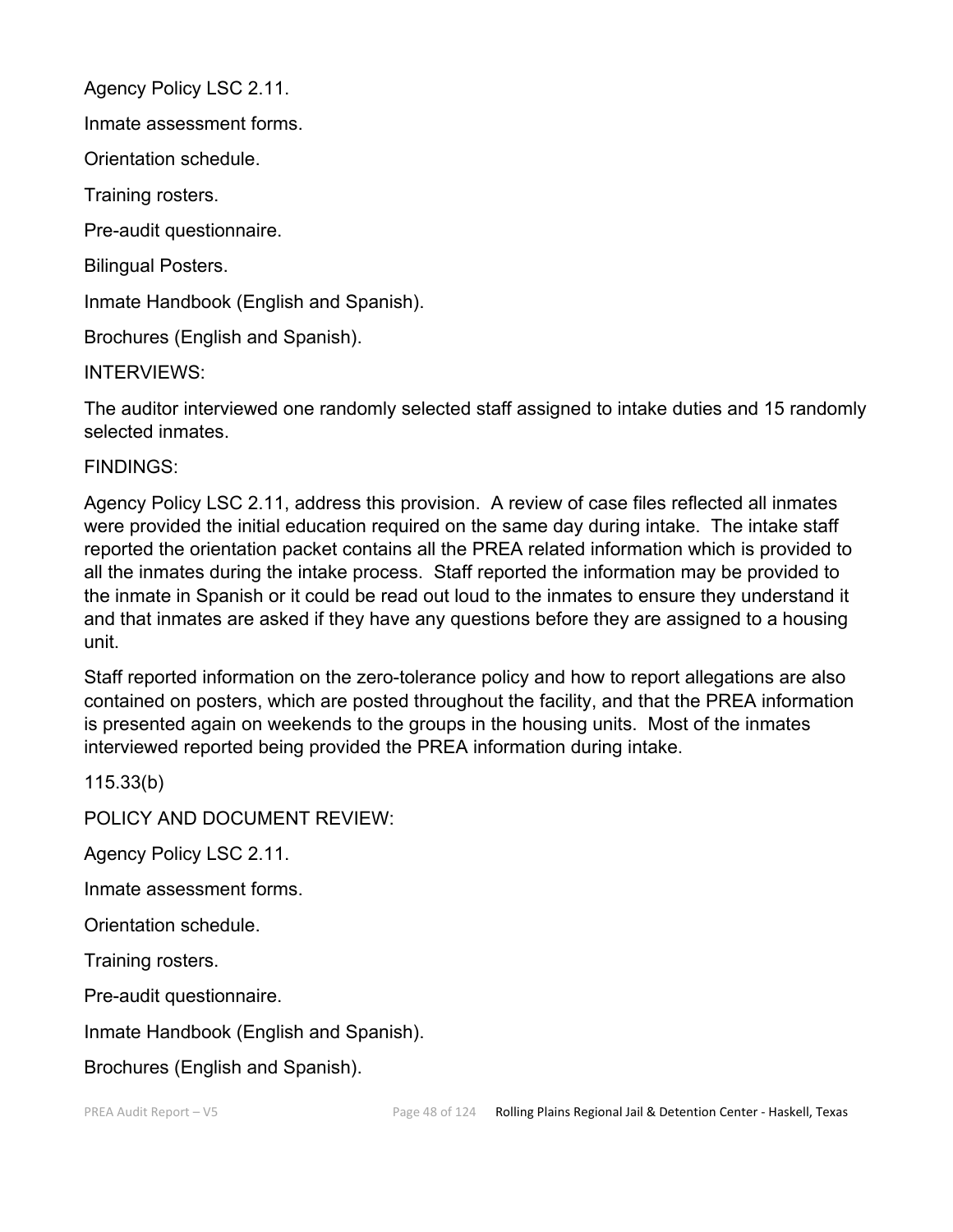# INTERVIEWS:

The auditor interviewed one randomly selected staff assigned to intake duties and 15 randomly selected inmates.

# FINDINGS:

Agency Policy LSC 2.11, addresses this provision. In the past 12 months, 2188 (100%) inmates admitted to the audited facility in the past 12 months were trained on the principals of PREA. Provisions are made to assist those inmates with disabilities or those not proficient in English to ensure their understanding of PREA. Orientation videos, posters, inmate handbooks, etc. are readily available to the population and are available in English and Spanish. Completed group sign-in sheets reflecting the names of all inmates are maintained for documentation purposes, and a staff person was assigned to oversee this specific task to ensure compliance is always maintained.

115.33(c)

POLICY AND DOCUMENT REVIEW:

Agency Policy LSC 2.11.

Case files.

INTERVIEWS:

The auditor interviewed two randomly selected staff assigned to intake duties.

FINDINGS:

Agency Policy LSC 2.11, addresses this provision.

A review of random case files reflected all inmates had been provided the required PREA related information and education. Staff interviewed reported the information is provided during intake.

115.33(d)

POLICY AND DOCUMENT REVIEW:

Agency Policy LSC 2.11. Inmate Handbook, PREA brochures, and PREA posters.

FINDINGS:

Agency Policy LSC 2.11, addresses this provision. PREA related information and education materials provided in English and Spanish include the Inmate Handbook, PREA brochures, and PREA posters. The Inmate Handbook is available to the inmates in each housing unit. PREA posters, English and Spanish, are posted throughout the facility and in each housing unit. Staff are equipped with information on how to secure interpretation services for deaf and hard of hearing inmates. Multiple staff can also translate in Spanish.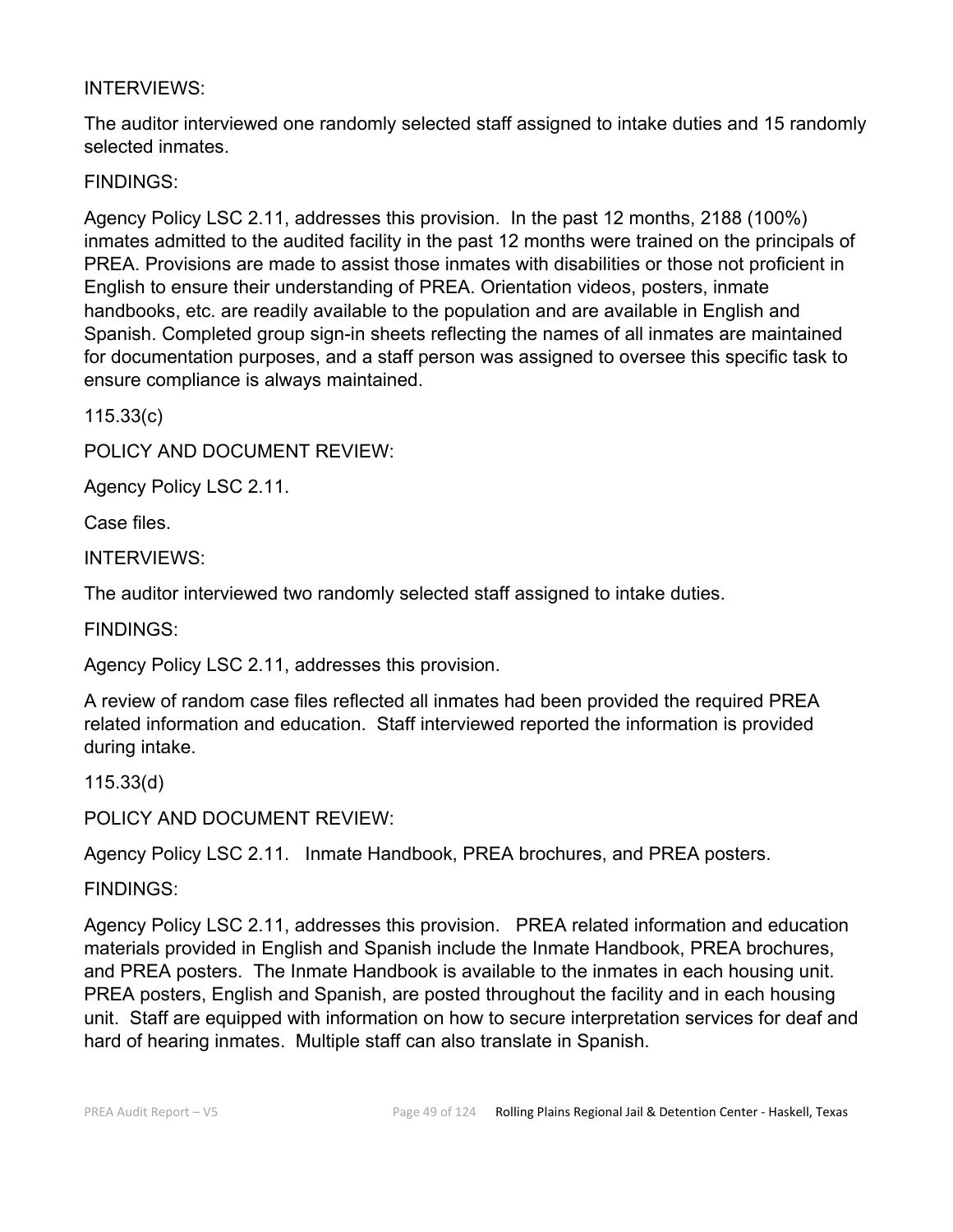115.33(e)

POLICY AND DOCUMENT REVIEW:

Agency Policy LSC 2.11.

Case files.

Acknowledgement Statement

FINDINGS:

Agency Policy LSC 2.11, addresses this provision. A review of case files reflected all inmates had been provided the required PREA related information and education.

The completed Acknowledgement Statement is used to document when inmates are provided the PREA information at intake. Inmates that participate in the subsequent PREA education has their participation entered into the inmate's record.

115.33(f)

POLICY AND DOCUMENT REVIEW:

Agency Policy LSC 2.11.

ONSITE REVIEW:

PREA educational and informational materials, including the Inmate Handbook and PREA posters are available in each respective housing unit.

FINDINGS:

Agency Policy LSC 2.11, addresses this provision. PREA educational and informational materials, including the Inmate Handbook and PREA posters are continuously available in each respective housing unit.

# **Standard 115.34: Specialized training: Investigations**

# **115.34 (a)**

 In addition to the general training provided to all employees pursuant to §115.31, does the agency ensure that, to the extent the agency itself conducts sexual abuse investigations, its investigators receive training in conducting such investigations in confinement settings? (N/A if the agency does not conduct any form of administrative or criminal sexual abuse investigations. See 115.21(a).)  $\boxtimes$  Yes  $\Box$  No  $\Box$  NA

#### **115.34 (b)**

 Does this specialized training include techniques for interviewing sexual abuse victims? (N/A if the agency does not conduct any form of administrative or criminal sexual abuse investigations. See 115.21(a).)  $\boxtimes$  Yes  $\Box$  No  $\Box$  NA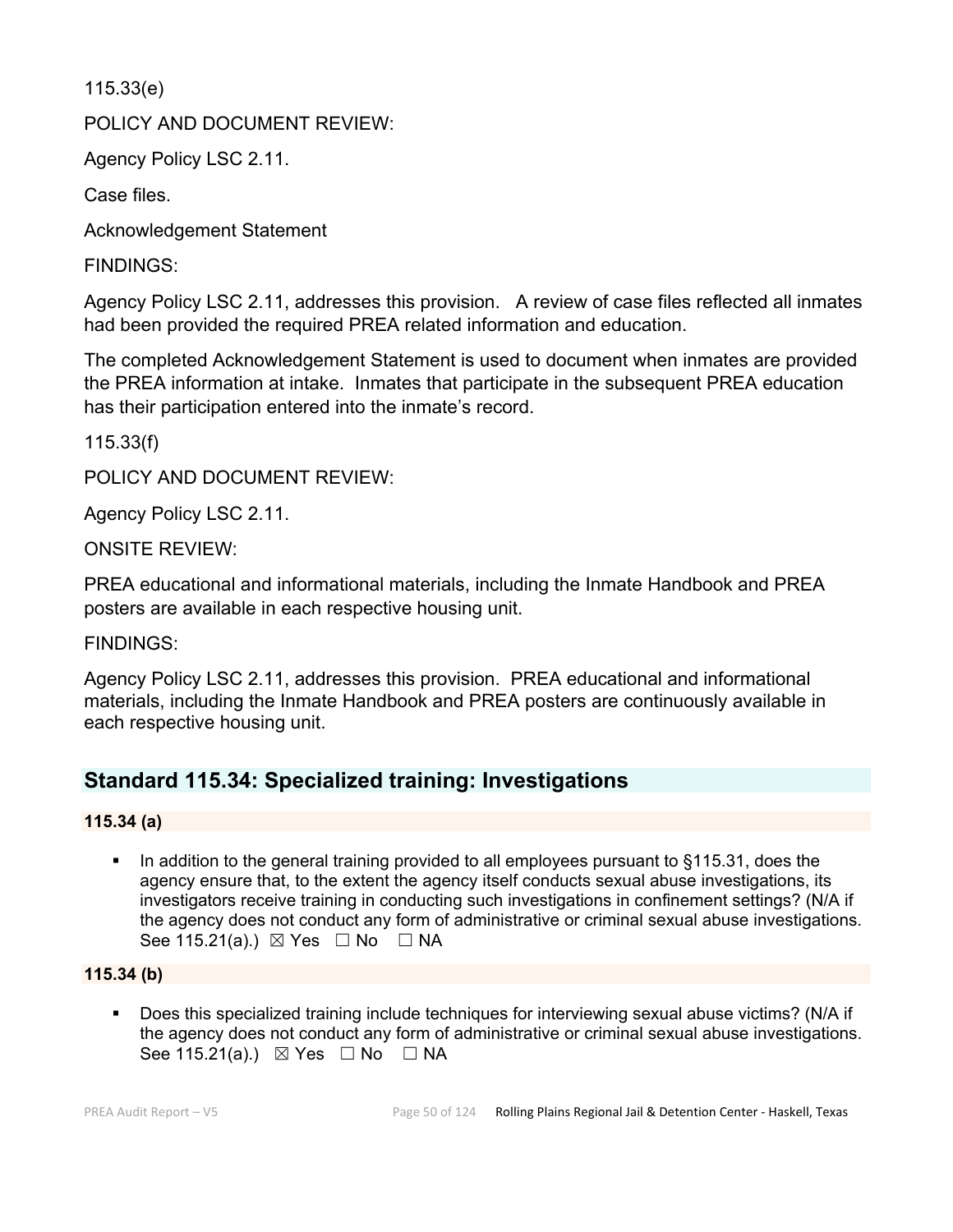- Does this specialized training include proper use of Miranda and Garrity warnings? (N/A if the agency does not conduct any form of administrative or criminal sexual abuse investigations. See 115.21(a).)  $\boxtimes$  Yes  $\Box$  No  $\Box$  NA
- Does this specialized training include sexual abuse evidence collection in confinement settings? (N/A if the agency does not conduct any form of administrative or criminal sexual abuse investigations. See 115.21(a).)  $\boxtimes$  Yes  $\Box$  No  $\Box$  NA
- Does this specialized training include the criteria and evidence required to substantiate a case for administrative action or prosecution referral? (N/A if the agency does not conduct any form of administrative or criminal sexual abuse investigations. See 115.21(a).)  $\boxtimes$  Yes  $\Box$  No  $\Box$  NA

#### **115.34 (c)**

 Does the agency maintain documentation that agency investigators have completed the required specialized training in conducting sexual abuse investigations? (N/A if the agency does not conduct any form of administrative or criminal sexual abuse investigations. See 115.21(a).)  $\boxtimes$  Yes  $\Box$  No  $\Box$  NA

#### **115.34 (d)**

**Auditor is not required to audit this provision.** 

#### **Auditor Overall Compliance Determination**

- ☐ **Exceeds Standard** (*Substantially exceeds requirement of standards*)
- ☒ **Meets Standard** (*Substantial compliance; complies in all material ways with the standard for the relevant review period*)
- 
- ☐ **Does Not Meet Standard** (*Requires Corrective Action*)

115.34(a)

POLICY AND DOCUMENT REVIEW:

Agency Policy LSC 2.11.

Pre-audit questionnaire.

Investigative staff training certificates.

INTERVIEWS:

Investigative Staff.

FINDINGS: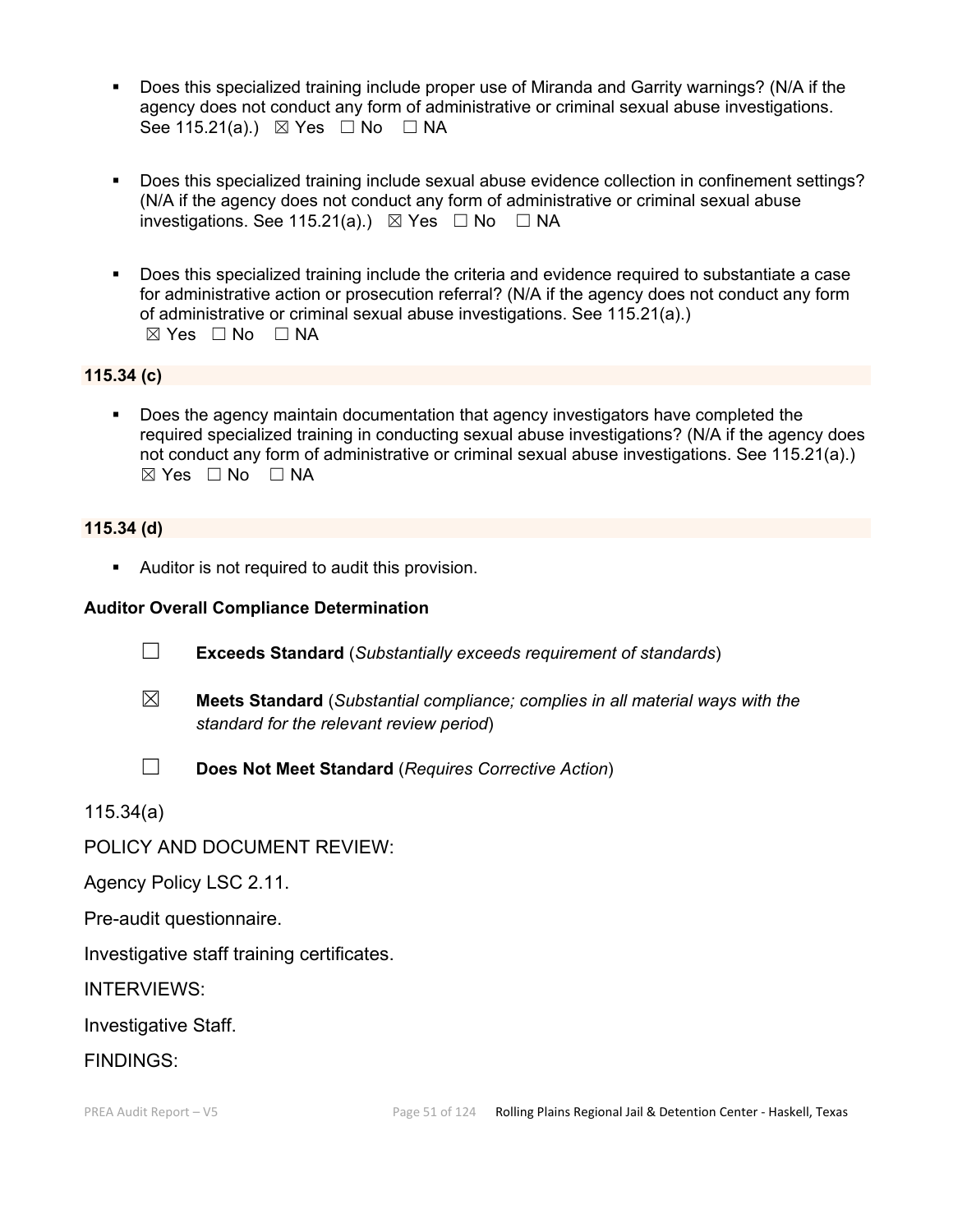Agency Policy LSC 2.11, addresses this provision. Staff interviewed reported receiving the required investigative training. Training documentation reflected the investigators had completed the general PREA training and the specialized investigator training.

115.34(b)

POLICY AND DOCUMENT REVIEW:

Agency Policy LSC 2.11.

Training Modules

INTERVIEWS:

Investigative Staff.

FINDINGS:

Agency Policy LSC 2.11, addresses this provision. The training module included all the required topics. Staff interviewed reported receiving training on each of the required topics.

115.34(c)

POLICY AND DOCUMENT REVIEW:

Agency Policy LSC 2.11.

Training records.

Investigation records.

FINDINGS:

Agency Policy LSC 2.11, addresses this provision. A review of the specialized training documents reflects all investigators had completed the required training. Training documentation reflected the investigators listed in the investigative files audited were trained on the specialized investigator training.

115.34(d)

POLICY AND DOCUMENT REVIEW:

The agency is not required to respond to this provision.

FINDINGS:

This provision is not applicable as the agency is not required to respond to this provision.

# **Standard 115.35: Specialized training: Medical and mental health care**

**115.35 (a)**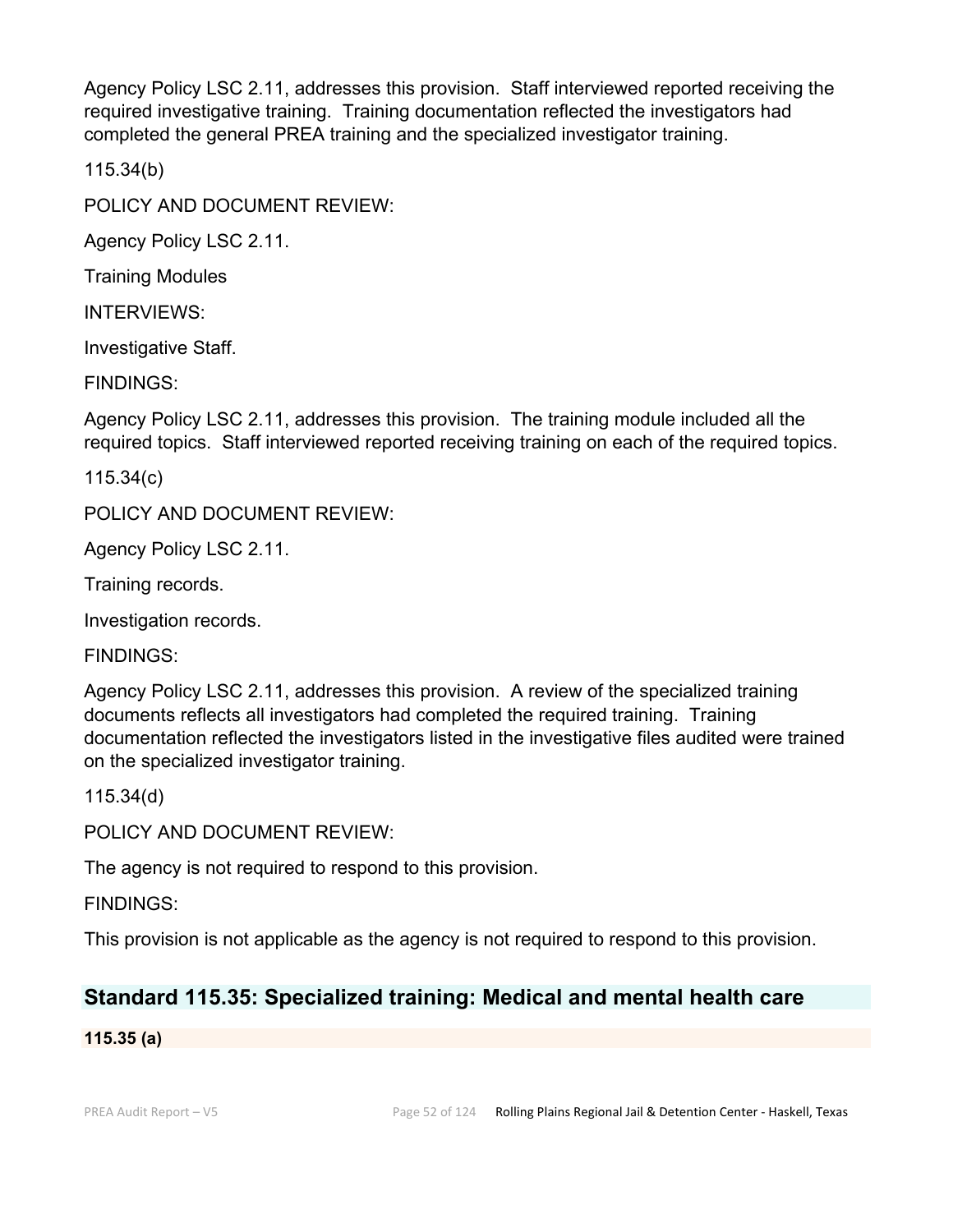- Does the agency ensure that all full- and part-time medical and mental health care practitioners who work regularly in its facilities have been trained in how to detect and assess signs of sexual abuse and sexual harassment? (N/A if the agency does not have any full- or part-time medical or mental health care practitioners who work regularly in its facilities.)  $\boxtimes$  Yes  $\Box$  No  $\Box$  NA
- Does the agency ensure that all full- and part-time medical and mental health care practitioners who work regularly in its facilities have been trained in how to preserve physical evidence of sexual abuse? (N/A if the agency does not have any full- or part-time medical or mental health care practitioners who work regularly in its facilities.)  $\boxtimes$  Yes  $\Box$  No  $\Box$  NA
- Does the agency ensure that all full- and part-time medical and mental health care practitioners who work regularly in its facilities have been trained in how to respond effectively and professionally to victims of sexual abuse and sexual harassment? (N/A if the agency does not have any full- or part-time medical or mental health care practitioners who work regularly in its facilities.) ⊠ Yes □ No □ NA
- Does the agency ensure that all full- and part-time medical and mental health care practitioners who work regularly in its facilities have been trained in how and to whom to report allegations or suspicions of sexual abuse and sexual harassment? (N/A if the agency does not have any fullor part-time medical or mental health care practitioners who work regularly in its facilities.)  $⊠ Yes ⊡ No ⊡ NA$

#### **115.35 (b)**

 If medical staff employed by the agency conduct forensic examinations, do such medical staff receive appropriate training to conduct such examinations? (N/A if agency medical staff at the facility do not conduct forensic exams *or* the agency does not employ medical staff.)  $\square$  Yes  $\square$  No  $\square$  NA

#### **115.35 (c)**

 Does the agency maintain documentation that medical and mental health practitioners have received the training referenced in this standard either from the agency or elsewhere? (N/A if the agency does not have any full- or part-time medical or mental health care practitioners who work regularly in its facilities.)  $\boxtimes$  Yes  $\Box$  No  $\Box$  NA

#### **115.35 (d)**

- Do medical and mental health care practitioners employed by the agency also receive training mandated for employees by §115.31? (N/A if the agency does not have any full- or part-time medical or mental health care practitioners employed by the agency.)  $⊠ Yes □ No □ NA$
- Do medical and mental health care practitioners contracted by or volunteering for the agency also receive training mandated for contractors and volunteers by §115.32? (N/A if the agency does not have any full- or part-time medical or mental health care practitioners contracted by or volunteering for the agency.)  $\boxtimes$  Yes  $\Box$  No  $\Box$  NA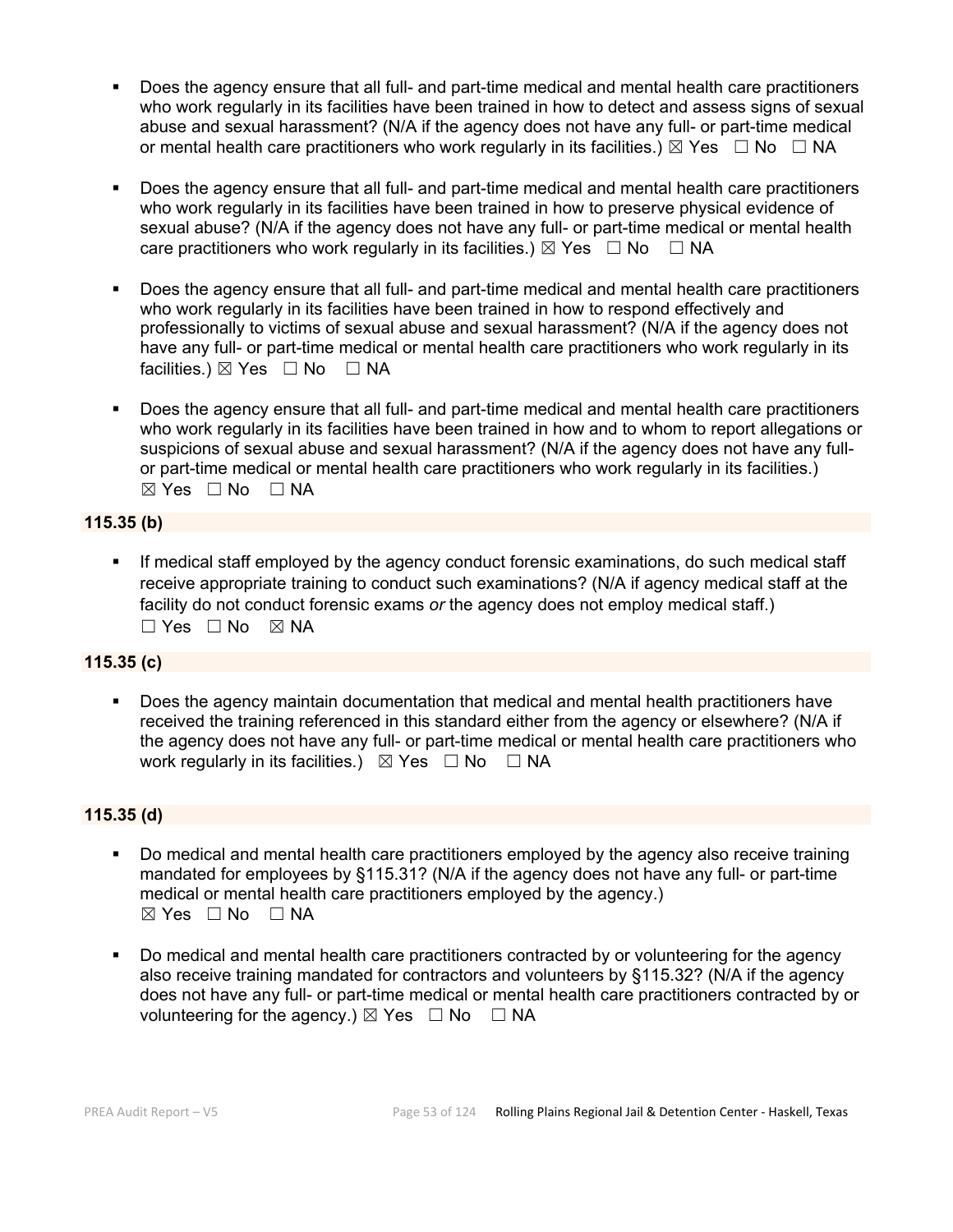#### **Auditor Overall Compliance Determination**

- ☐ **Exceeds Standard** (*Substantially exceeds requirement of standards*)
- ☒ **Meets Standard** (*Substantial compliance; complies in all material ways with the standard for the relevant review period*)
- 
- ☐ **Does Not Meet Standard** (*Requires Corrective Action*)

# 115.35(a)

POLICY AND DOCUMENT REVIEW:

Agency Policy LSC 2.11.

Training records: Randomly selected training files.

INTERVIEWS:

Medical and Mental Health Staff

FINDINGS:

Agency Policy LSC 2.11, addresses this provision. Training documentation reviewed indicated medical and mental health staff participated in the specialized medical and mental health PREA training.

115.35(b)

POLICY AND DOCUMENT REVIEW:

The agency reported the facility's medical staff do not conduct forensic exams; therefore, this provision is not applicable.

INTERVIEWS:

Medical Staff

FINDINGS:

The agency reported the facility's medical staff do not conduct forensic exams; therefore, this provision is not applicable. Medical staff interviewed confirmed they do not conduct forensic exams onsite and that Hendrick Medical Center, Abilene, provides that service if needed.

115.35(c)

POLICY AND DOCUMENT REVIEW:

Agency Policy LSC 2.11.

Training records.

Certificates of Completion.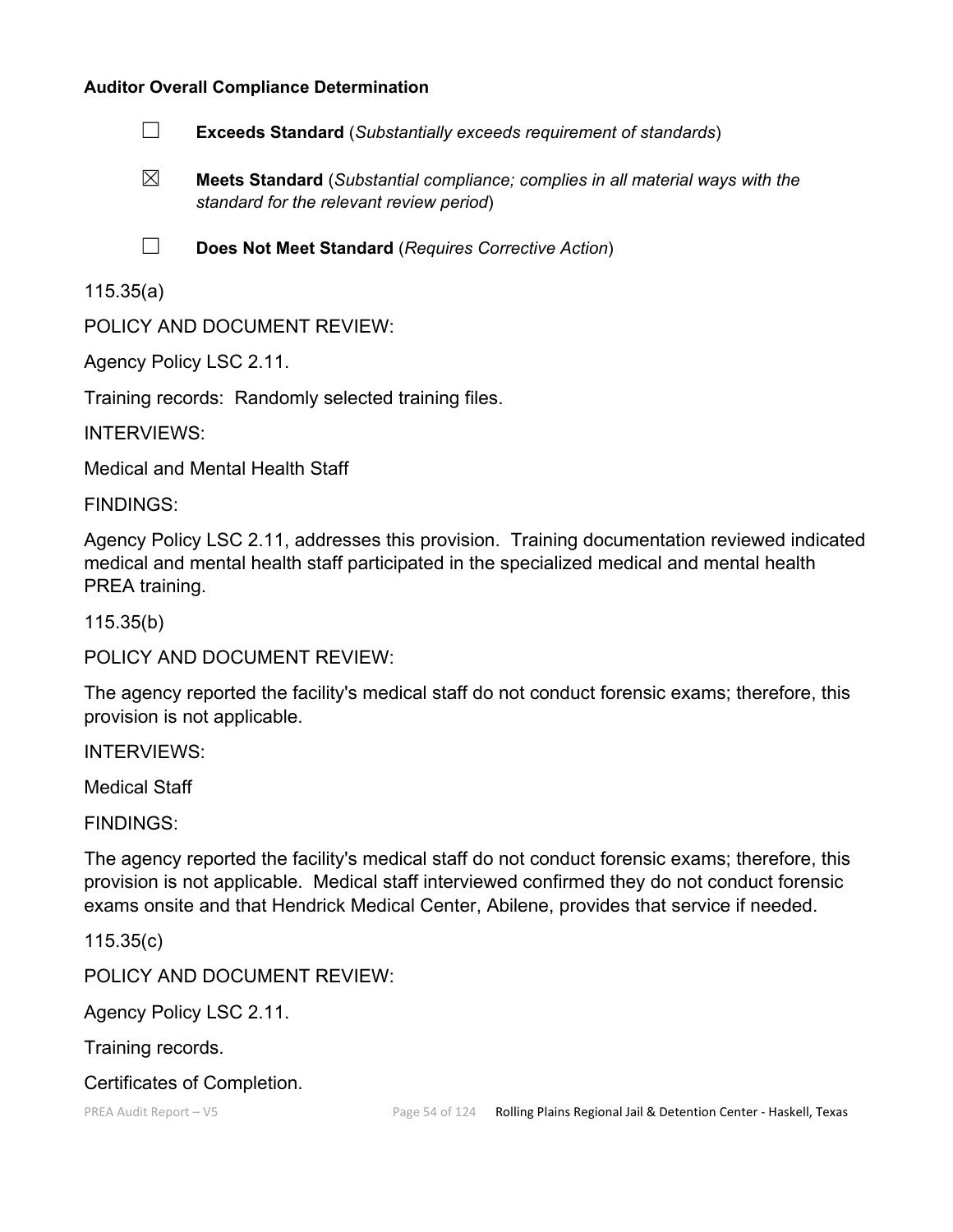# FINDINGS:

Agency Policy LSC 2.11, addresses this provision. Training documentation reviewed indicated medical and mental health staff, including contract staff, participated in the general and specialized PREA training. Training documentation reflected some of the training was secured in-house as well via online courses.

115.35(d)

POLICY AND DOCUMENT REVIEW:

Training records.

FINDINGS:

Training documentation reviewed reflected medical and mental health staff, including contract staff, participated in the general PREA training.

# **SCREENING FOR RISK OF SEXUAL VICTIMIZATION AND ABUSIVENESS**

# **Standard 115.41: Screening for risk of victimization and abusiveness**

**115.41 (a)**

- Are all inmates assessed during an intake screening for their risk of being sexually abused by other inmates or sexually abusive toward other inmates?  $\boxtimes$  Yes  $\Box$  No
- Are all inmates assessed upon transfer to another facility for their risk of being sexually abused by other inmates or sexually abusive toward other inmates?  $\boxtimes$  Yes  $\Box$  No

#### **115.41 (b)**

 Do intake screenings ordinarily take place within 72 hours of arrival at the facility? ☒ Yes ☐ No

#### **115.41 (c)**

 Are all PREA screening assessments conducted using an objective screening instrument?  $\boxtimes$  Yes  $\Box$  No

#### **115.41 (d)**

 Does the intake screening consider, at a minimum, the following criteria to assess inmates for risk of sexual victimization: (1) Whether the inmate has a mental, physical, or developmental disability? ⊠ Yes □ No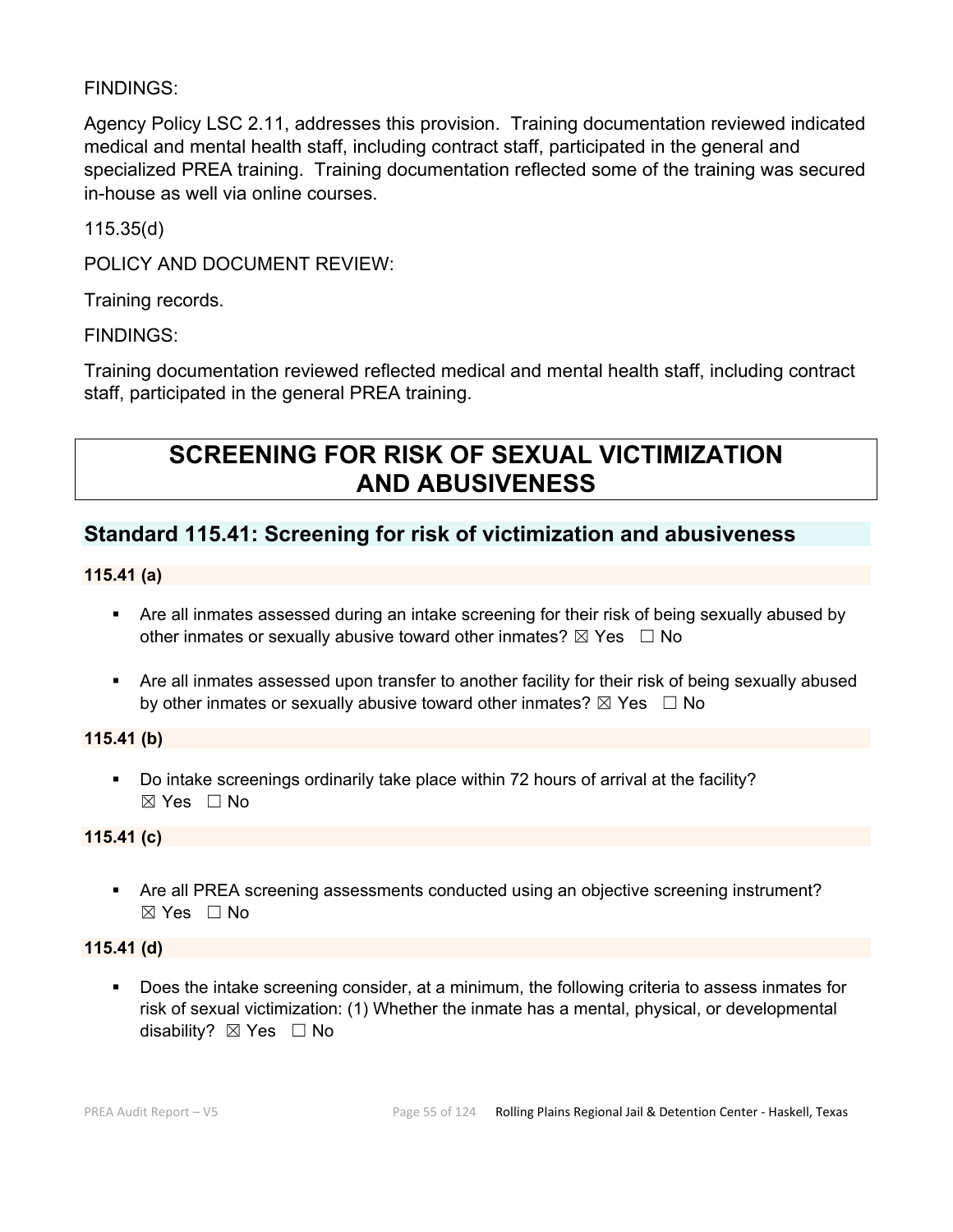- Does the intake screening consider, at a minimum, the following criteria to assess inmates for risk of sexual victimization: (2) The age of the inmate?  $\boxtimes$  Yes  $\Box$  No
- **Does the intake screening consider, at a minimum, the following criteria to assess inmates for** risk of sexual victimization: (3) The physical build of the inmate?  $\boxtimes$  Yes  $\Box$  No
- Does the intake screening consider, at a minimum, the following criteria to assess inmates for risk of sexual victimization: (4) Whether the inmate has previously been incarcerated?  $\boxtimes$  Yes  $\Box$  No
- Does the intake screening consider, at a minimum, the following criteria to assess inmates for risk of sexual victimization: (5) Whether the inmate's criminal history is exclusively nonviolent? ☒ Yes ☐ No
- Does the intake screening consider, at a minimum, the following criteria to assess inmates for risk of sexual victimization: (6) Whether the inmate has prior convictions for sex offenses against an adult or child?  $\boxtimes$  Yes  $\Box$  No
- Does the intake screening consider, at a minimum, the following criteria to assess inmates for risk of sexual victimization: (7) Whether the inmate is or is perceived to be gay, lesbian, bisexual, transgender, intersex, or gender nonconforming (the facility affirmatively asks the inmate about his/her sexual orientation and gender identity AND makes a subjective determination based on the screener's perception whether the inmate is gender non-conforming or otherwise may be perceived to be LGBTI)?  $\boxtimes$  Yes  $\Box$  No
- Does the intake screening consider, at a minimum, the following criteria to assess inmates for risk of sexual victimization: (8) Whether the inmate has previously experienced sexual victimization? **⊠** Yes □ No
- Does the intake screening consider, at a minimum, the following criteria to assess inmates for risk of sexual victimization: (9) The inmate's own perception of vulnerability?  $\boxtimes$  Yes  $\Box$  No
- Does the intake screening consider, at a minimum, the following criteria to assess inmates for risk of sexual victimization: (10) Whether the inmate is detained solely for civil immigration purposes? ⊠ Yes □ No

#### **115.41 (e)**

- In assessing inmates for risk of being sexually abusive, does the initial PREA risk screening consider, as known to the agency, prior acts of sexual abuse?  $\boxtimes$  Yes  $\Box$  No
- In assessing inmates for risk of being sexually abusive, does the initial PREA risk screening consider, as known to the agency, prior convictions for violent offenses?  $\boxtimes$  Yes  $\Box$  No
- In assessing inmates for risk of being sexually abusive, does the initial PREA risk screening consider, as known to the agency, history of prior institutional violence or sexual abuse?  $\boxtimes$  Yes  $\Box$  No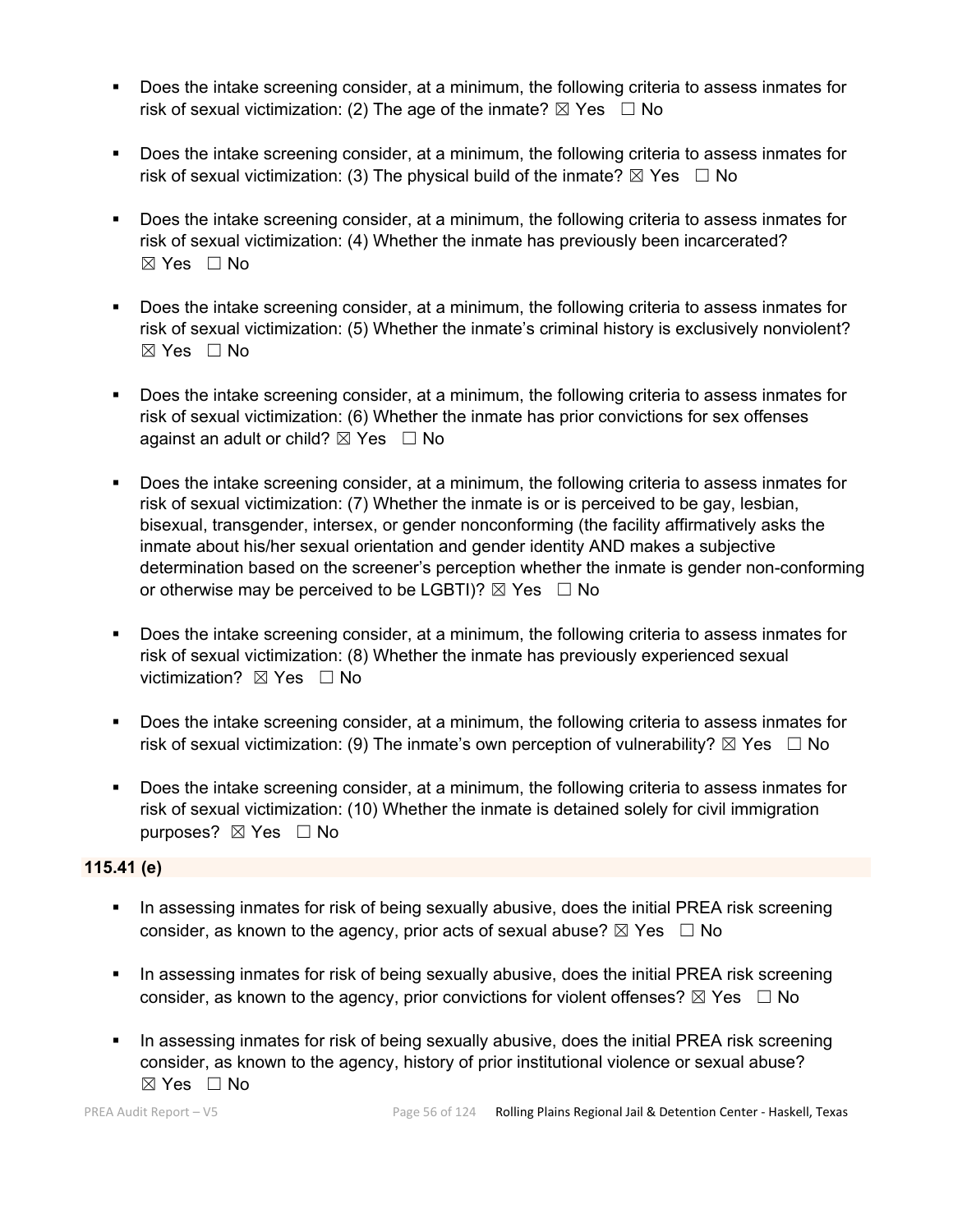### **115.41 (f)**

 Within a set time period not more than 30 days from the inmate's arrival at the facility, does the facility reassess the inmate's risk of victimization or abusiveness based upon any additional, relevant information received by the facility since the intake screening?  $\boxtimes$  Yes  $\Box$  No

### **115.41 (g)**

- Does the facility reassess an inmate's risk level when warranted due to a referral? ☒ Yes ☐ No
- Does the facility reassess an inmate's risk level when warranted due to a request?  $\boxtimes$  Yes  $\Box$  No
- **Does the facility reassess an inmate's risk level when warranted due to an incident of sexual** abuse?  $\boxtimes$  Yes  $\Box$  No
- Does the facility reassess an inmate's risk level when warranted due to receipt of additional information that bears on the inmate's risk of sexual victimization or abusiveness?  $\boxtimes$  Yes  $\Box$  No

#### **115.41 (h)**

 Is it the case that inmates are not ever disciplined for refusing to answer, or for not disclosing complete information in response to, questions asked pursuant to paragraphs (d)(1), (d)(7), (d)(8), or (d)(9) of this section?  $\boxtimes$  Yes  $\Box$  No

#### **115.41 (i)**

 Has the agency implemented appropriate controls on the dissemination within the facility of responses to questions asked pursuant to this standard in order to ensure that sensitive information is not exploited to the inmate's detriment by staff or other inmates?  $\boxtimes$  Yes  $\Box$  No

#### **Auditor Overall Compliance Determination**

- ☐ **Exceeds Standard** (*Substantially exceeds requirement of standards*)
- ☒ **Meets Standard** (*Substantial compliance; complies in all material ways with the standard for the relevant review period*)
- ☐ **Does Not Meet Standard** (*Requires Corrective Action*)

#### 115.41(a)

#### POLICY AND DOCUMENT REVIEW:

Agency Policy LSC 2.11.

#### Randomly selected inmate files.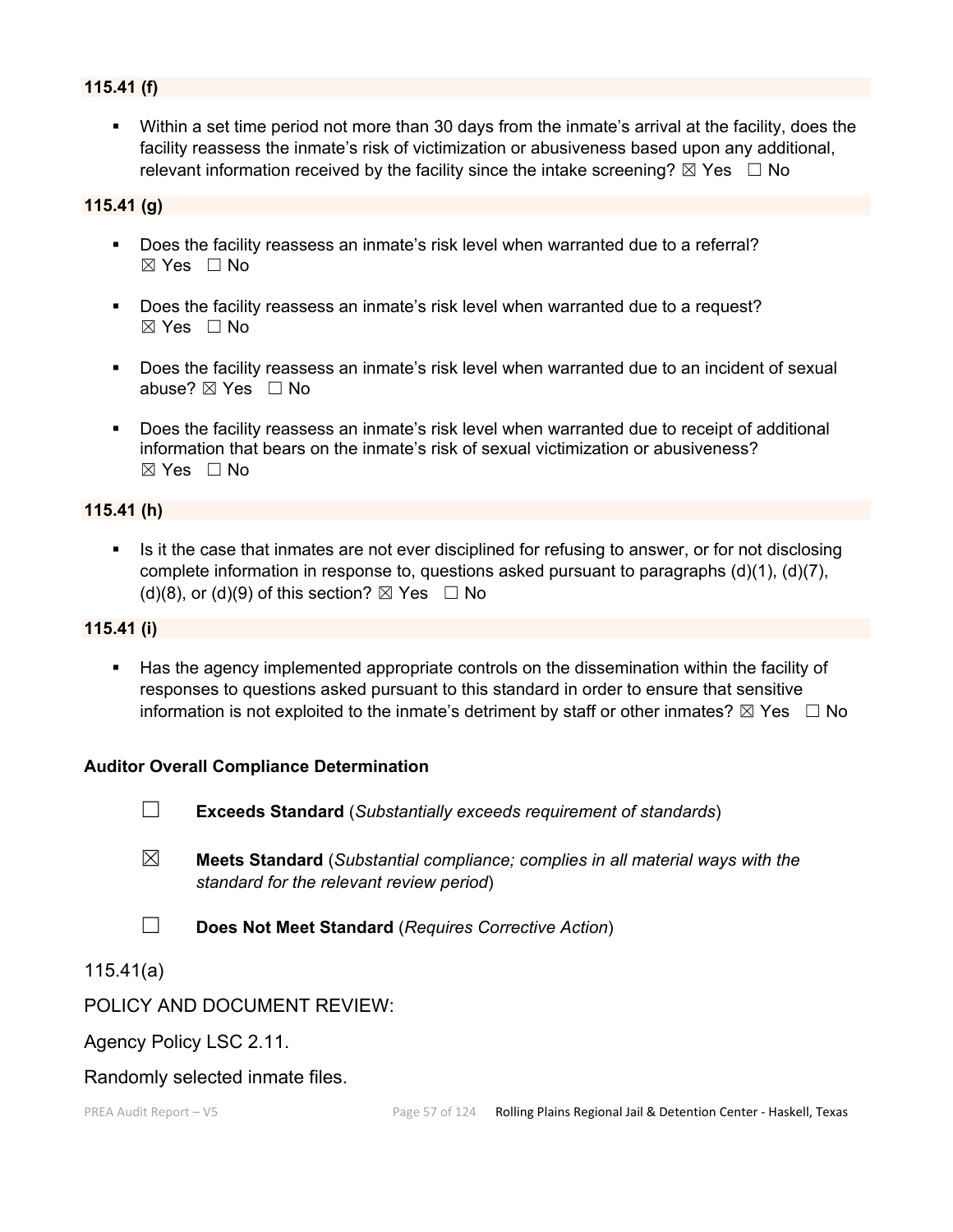# INTERVIEWS:

Staff responsible for risk screening: Intake and medical staff, and randomly selected inmates.

FINDINGS:

Agency Policy LSC 2.11, address this provision. Staff interviewed reported inmates are screened normally nearly immediately when entering the booking area and that they would continue to do follow-up with an inmate periodically.

Staff reported if any risk factors were to be detected, the inmate would be referred to the appropriate staff for proper follow-up and reclassification if needed. Inmates interviewed verified staff do conduct periodic follow-up questions after the intake process is completed. Inmates reported being seen by medical or mental health staff immediately, after the follow up questions, which was based on the information staff secured and indicated an appropriate agency response based on the new information provided by the inmates. Based on staff interviews and the review of inmate case files, it was determined the initial risk screening process is completed well within the 72-hour requirement.

115.41(b)

POLICY AND DOCUMENT REVIEW:

PREA Screening Tool

FINDINGS:

The objective screening instrument is accomplished within the first hour of arrival. The screening document does ask questions to determine if any inmate might have any prior history as a sexual abuser and the responses are scored. Based on the score and responses, a decision is made to properly house the inmate. Intake staff conduct the screening, and the information is secured.

115.41(c)

POLICY AND DOCUMENT REVIEW:

PREA Screening Tool

INTERVIEWS:

Staff responsible for risk screening: Intake and medical staff

FINDINGS:

The agency's PREA Screening Tool reflect all the required elements in this provision. Staff interviewed confirmed they use the agency's screening tool during intake. Staff interviewed properly referenced the required elements inmates are screened for during the risk screening process.

115.41(d)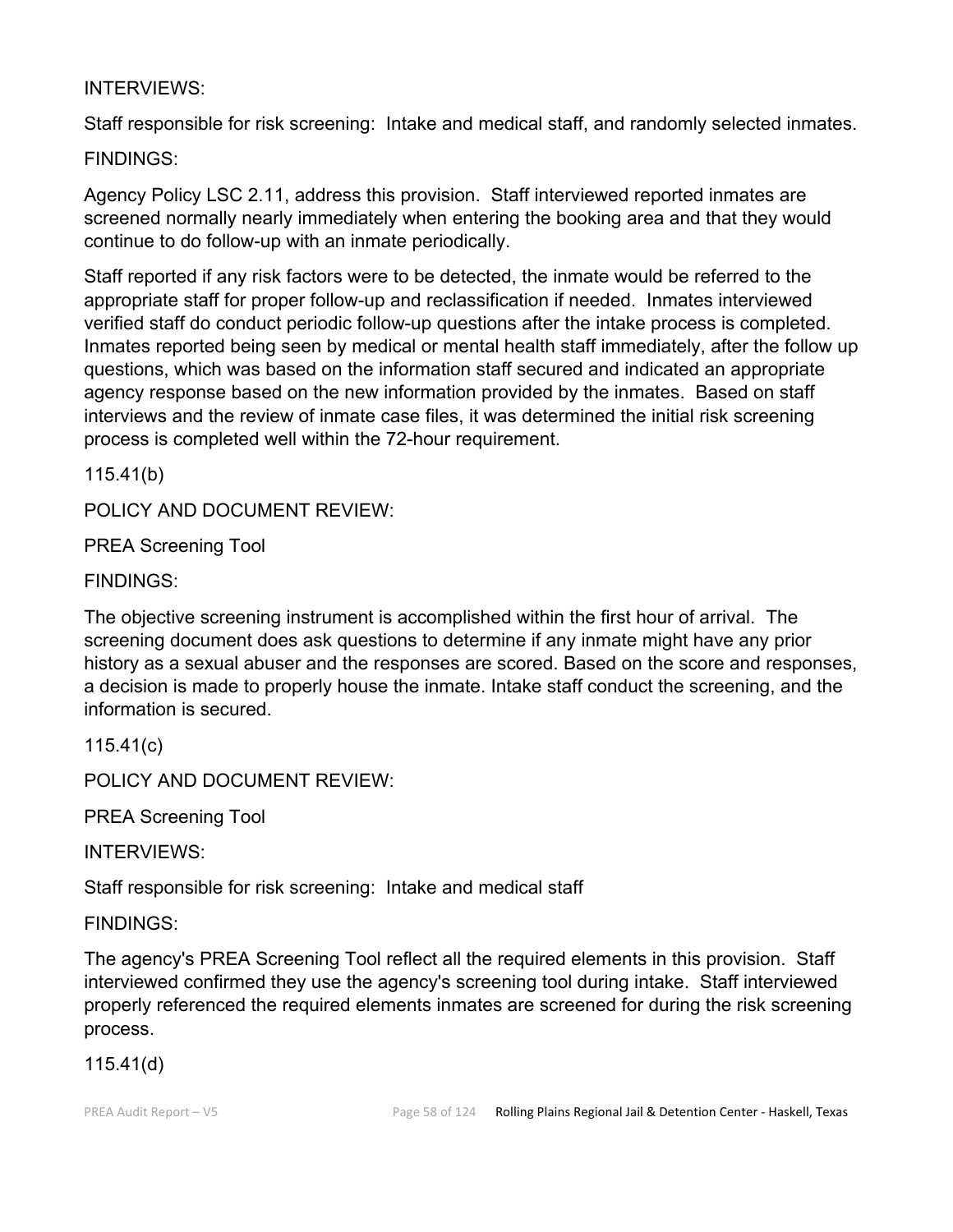# INTERVIEWS:

Staff responsible for risk screening: Intake and medical staff.

### FINDINGS:

Staff reported the information is ascertained through inmate interviews, and from information collected through the PREA Screening tool, medical screening, and case file records.

# 115.41(e)

### INTERVIEWS:

PREA Coordinator, PREA Compliance Manager, and staff responsible for risk screening: intake and medical staff

#### FINDINGS:

Intake staff interviewed reported they do not have access to the inmate's medical or mental health information. The inmate's medical information is retained and only available to medical staff. Staff reported the treatment modality drives which staff need the information.

# **Standard 115.42: Use of screening information**

#### **115.42 (a)**

- Does the agency use information from the risk screening required by § 115.41, with the goal of keeping separate those inmates at high risk of being sexually victimized from those at high risk of being sexually abusive, to inform: Housing Assignments?  $\boxtimes$  Yes  $\Box$  No
- Does the agency use information from the risk screening required by § 115.41, with the goal of keeping separate those inmates at high risk of being sexually victimized from those at high risk of being sexually abusive, to inform: Bed assignments?  $\boxtimes$  Yes  $\Box$  No
- Does the agency use information from the risk screening required by § 115.41, with the goal of keeping separate those inmates at high risk of being sexually victimized from those at high risk of being sexually abusive, to inform: Work Assignments?  $\boxtimes$  Yes  $\Box$  No
- Does the agency use information from the risk screening required by § 115.41, with the goal of keeping separate those inmates at high risk of being sexually victimized from those at high risk of being sexually abusive, to inform: Education Assignments?  $\boxtimes$  Yes  $\Box$  No
- Does the agency use information from the risk screening required by § 115.41, with the goal of keeping separate those inmates at high risk of being sexually victimized from those at high risk of being sexually abusive, to inform: Program Assignments?  $\boxtimes$  Yes  $\Box$  No

# **115.42 (b)**

**Does the agency make individualized determinations about how to ensure the safety of each** inmate? ☒ Yes ☐ No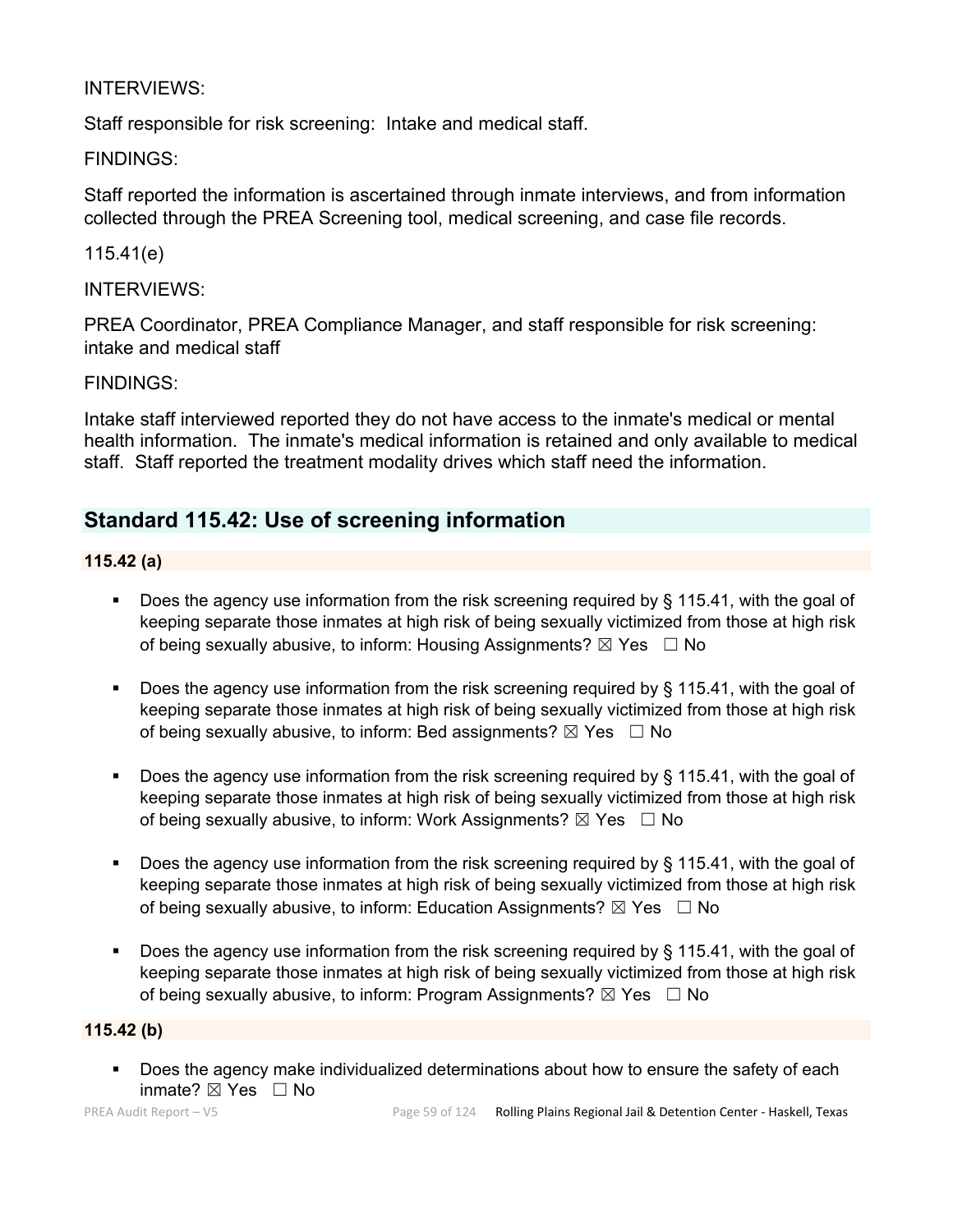# **115.42 (c)**

- When deciding whether to assign a transgender or intersex inmate to a facility for male or female inmates, does the **agency** consider, on a case-by-case basis whether a placement would ensure the inmate's health and safety, and whether a placement would present management or security problems (NOTE: if an agency by policy or practice assigns inmates to a male or female facility on the basis of anatomy alone, that agency is not in compliance with this standard)?  $\boxtimes$  Yes  $\Box$  No
- When making housing or other program assignments for transgender or intersex inmates, does the agency consider on a case-by-case basis whether a placement would ensure the inmate's health and safety, and whether a placement would present management or security problems?  $\boxtimes$  Yes  $\Box$  No

#### **115.42 (d)**

 Are placement and programming assignments for each transgender or intersex inmate reassessed at least twice each year to review any threats to safety experienced by the inmate?  $\boxtimes$  Yes  $\Box$  No

#### **115.42 (e)**

 Are each transgender or intersex inmate's own views with respect to his or her own safety given serious consideration when making facility and housing placement decisions and programming assignments?  $\boxtimes$  Yes  $\Box$  No

#### **115.42 (f)**

 Are transgender and intersex inmates given the opportunity to shower separately from other inmates?  $\boxtimes$  Yes  $\Box$  No

#### **115.42 (g)**

- Unless placement is in a dedicated facility, unit, or wing established in connection with a consent decree, legal settlement, or legal judgment for the purpose of protecting lesbian, gay, bisexual, transgender, or intersex inmates, does the agency always refrain from placing: lesbian, gay, and bisexual inmates in dedicated facilities, units, or wings solely on the basis of such identification or status? (N/A if the agency has a dedicated facility, unit, or wing solely for the placement of LGBT or I inmates pursuant to a consent decree, legal settlement, or legal judgement.)  $\boxtimes$  Yes  $\Box$  No  $\Box$  NA
- Unless placement is in a dedicated facility, unit, or wing established in connection with a consent decree, legal settlement, or legal judgment for the purpose of protecting lesbian, gay, bisexual, transgender, or intersex inmates, does the agency always refrain from placing: transgender inmates in dedicated facilities, units, or wings solely on the basis of such identification or status? (N/A if the agency has a dedicated facility, unit, or wing solely for the placement of LGBT or I inmates pursuant to a consent decree, legal settlement, or legal judgement.)  $\boxtimes$  Yes  $\Box$  No  $\Box$  NA
- Unless placement is in a dedicated facility, unit, or wing established in connection with a consent decree, legal settlement, or legal judgment for the purpose of protecting lesbian, gay, bisexual, transgender, or intersex inmates, does the agency always refrain from placing: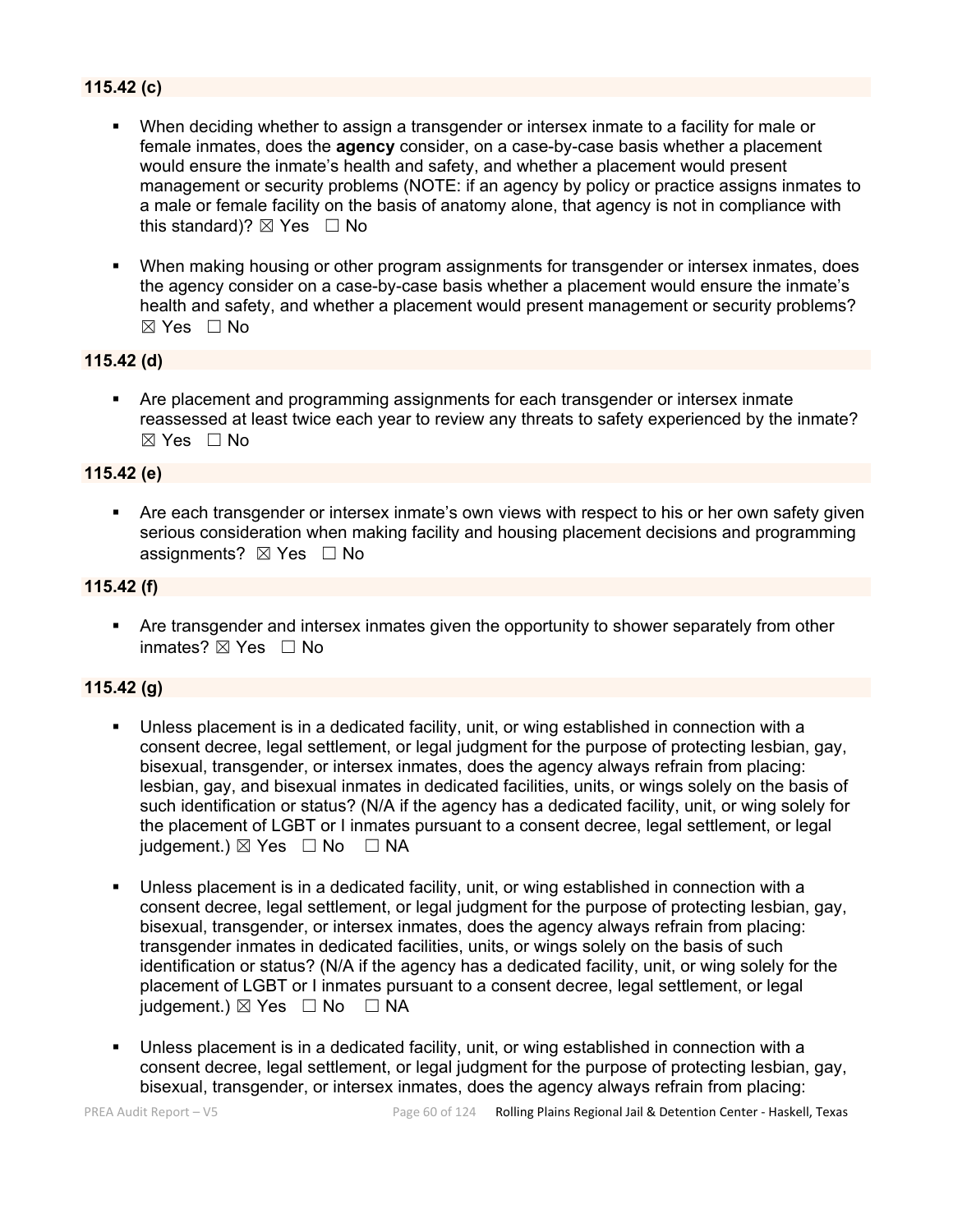intersex inmates in dedicated facilities, units, or wings solely on the basis of such identification or status? (N/A if the agency has a dedicated facility, unit, or wing solely for the placement of LGBT or I inmates pursuant to a consent decree, legal settlement, or legal judgement.)  $\boxtimes$  Yes  $\Box$  No  $\Box$  NA

# **Auditor Overall Compliance Determination**

| $\Box$<br><b>Exceeds Standard (Substantially exceeds requirement of standards)</b> |  |
|------------------------------------------------------------------------------------|--|
|------------------------------------------------------------------------------------|--|

- ☒ **Meets Standard** (*Substantial compliance; complies in all material ways with the standard for the relevant review period*)
- ☐ **Does Not Meet Standard** (*Requires Corrective Action*)

115.42(a)

POLICY AND DOCUMENT REVIEW:

Agency Policy and the PREA Screen Tool.

INTERVIEWS:

PREA Compliance Manager, LGBTI Inmates, and staff responsible for risk screening.

FINDINGS:

Agency Policy LSC 2.11, address this provision. The information obtained in the inmate screening process is used to make individualized determinations to ensure the inmates safety. This information is used to make decisions to place each inmate in appropriate housing, work, and program assignments. The placement decisions are made by a classification committee.

Staff interviewed reported information secured through the screening process is used to determine the need for additional medical or mental health follow-up, and to make classification decisions based on risk factors.

115.42(b)

POLICY AND DOCUMENT REVIEW:

Agency Policy LSC 2.11.

INTERVIEWS:

Staff who Supervise Inmates in Restrictive Housing, Medical and Mental Health Staff. Inmates who are at risk of sexual victimization.

Inmates who reported sexual abuse at and after in processing.

ONSITE REVIEW:

During the onsite review, there was no indication that restrictive housing units are used on a regular basis due to PREA risk factors.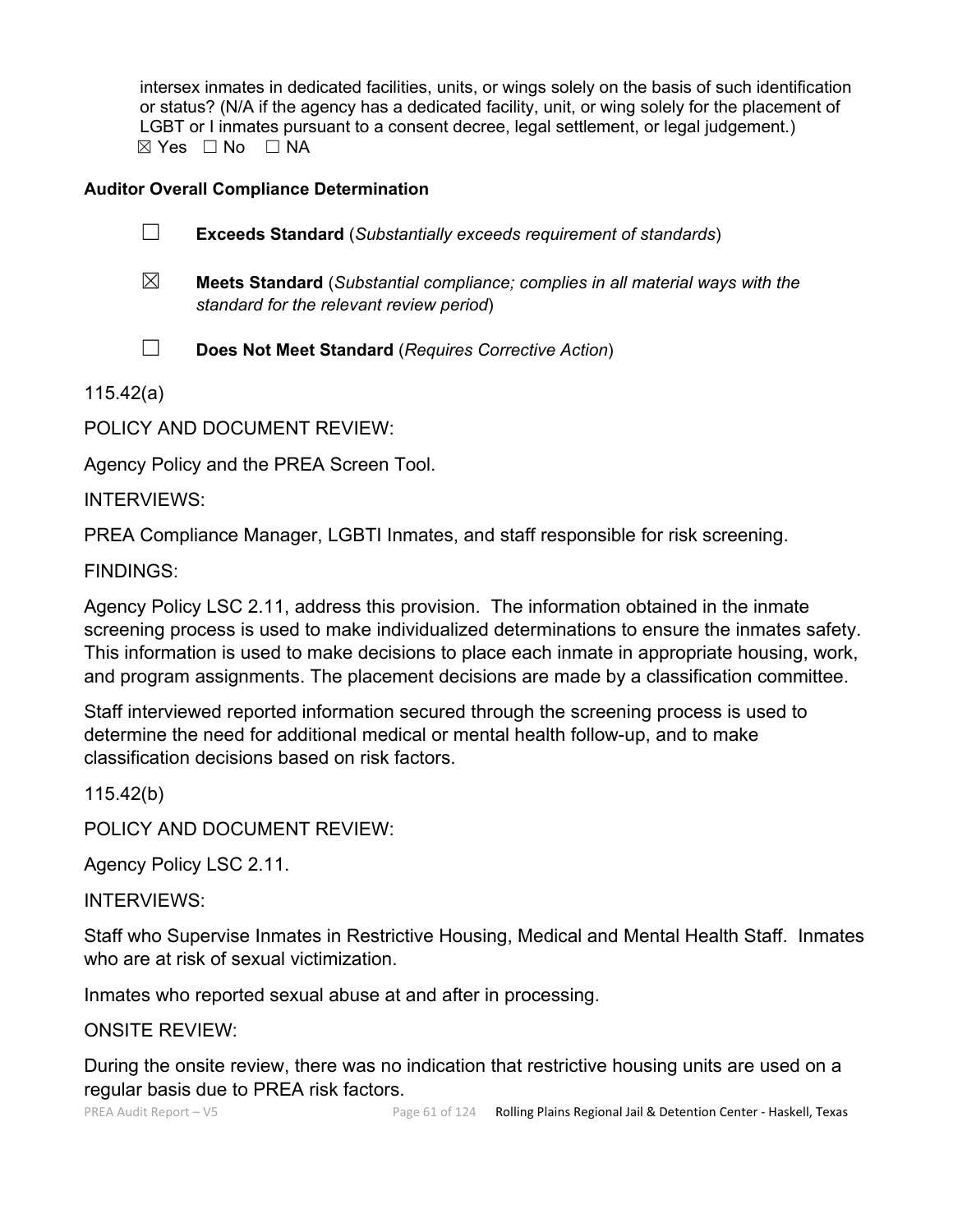# FINDINGS:

Agency Policy LSC 2.11, addresses this provision. Staff interviewed reported restrictive housing is used as a last resort and staff look for other options, such as housing unit changes. Staff reported the welfare of the inmate is always a high consideration. Medical and mental health staff reported they would conduct daily visits for any inmates placed in restrictive housing for PREA risk factors.

115.42(c)

POLICY AND DOCUMENT REVIEW:

Agency Policy LSC 2.11.

INTERVIEWS:

PREA Coordinator, PREA Compliance Manager and Inmates.

FINDINGS:

Agency Policy LSC 2.11, addresses this provision. Staff interviewed reported the facility does not have special housing units designated for lesbian, gay, bisexual, transgender, or intersex inmates. All housing, program and work assignments are made on a case-by-case basis.

# **Standard 115.43: Protective Custody**

**115.43 (a)**

- Does the facility always refrain from placing inmates at high risk for sexual victimization in involuntary segregated housing unless an assessment of all available alternatives has been made, and a determination has been made that there is no available alternative means of separation from likely abusers?  $\boxtimes$  Yes  $\Box$  No
- If a facility cannot conduct such an assessment immediately, does the facility hold the inmate in involuntary segregated housing for less than 24 hours while completing the assessment?  $\boxtimes$  Yes  $\Box$  No

#### **115.43 (b)**

- **Do inmates who are placed in segregated housing because they are at high risk of sexual** victimization have access to: Programs to the extent possible?  $\boxtimes$  Yes  $\Box$  No
- **Do inmates who are placed in segregated housing because they are at high risk of sexual** victimization have access to: Privileges to the extent possible?  $\boxtimes$  Yes  $\Box$  No
- Do inmates who are placed in segregated housing because they are at high risk of sexual victimization have access to: Education to the extent possible?  $\boxtimes$  Yes  $\Box$  No
- Do inmates who are placed in segregated housing because they are at high risk of sexual victimization have access to: Work opportunities to the extent possible?  $\boxtimes$  Yes  $\Box$  No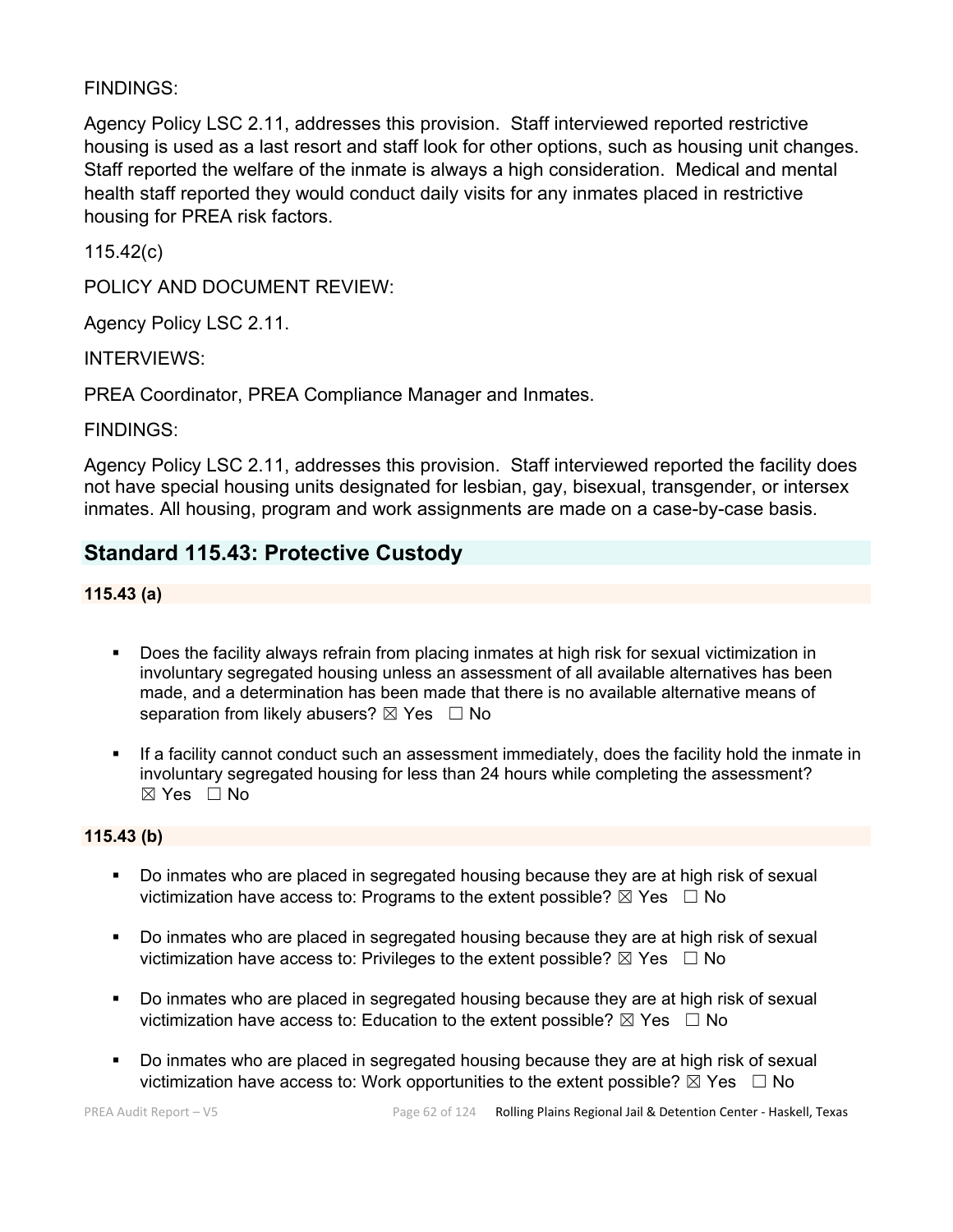- If the facility restricts any access to programs, privileges, education, or work opportunities, does the facility document the opportunities that have been limited? (N/A if the facility *never* restricts access to programs, privileges, education, or work opportunities.)  $\boxtimes$  Yes  $\Box$  No  $\Box$  NA
- If the facility restricts any access to programs, privileges, education, or work opportunities, does the facility document the duration of the limitation? (N/A if the facility *never* restricts access to programs, privileges, education, or work opportunities.)  $\boxtimes$  Yes  $\Box$  No  $\Box$  NA
- If the facility restricts any access to programs, privileges, education, or work opportunities, does the facility document the reasons for such limitations? (N/A if the facility *never* restricts access to programs, privileges, education, or work opportunities.)  $\boxtimes$  Yes  $\Box$  No  $\Box$  NA

#### **115.43 (c)**

- Does the facility assign inmates at high risk of sexual victimization to involuntary segregated housing only until an alternative means of separation from likely abusers can be arranged?  $\boxtimes$  Yes  $\Box$  No
- Does such an assignment not ordinarily exceed a period of 30 days?  $\boxtimes$  Yes  $\Box$  No

#### **115.43 (d)**

- If an involuntary segregated housing assignment is made pursuant to paragraph (a) of this section, does the facility clearly document the basis for the facility's concern for the inmate's safety? ⊠ Yes □ No
- If an involuntary segregated housing assignment is made pursuant to paragraph (a) of this section, does the facility clearly document the reason why no alternative means of separation can be arranged?  $\boxtimes$  Yes  $\Box$  No

### **115.43 (e)**

 In the case of each inmate who is placed in involuntary segregation because he/she is at high risk of sexual victimization, does the facility afford a review to determine whether there is a continuing need for separation from the general population EVERY 30 DAYS?  $\boxtimes$  Yes  $\Box$  No

#### **Auditor Overall Compliance Determination**

- ☐ **Exceeds Standard** (*Substantially exceeds requirement of standards*)
- ☒ **Meets Standard** (*Substantial compliance; complies in all material ways with the standard for the relevant review period*)
- 
- ☐ **Does Not Meet Standard** (*Requires Corrective Action*)

### 115.43(a)-1

# POLICY AND DOCUMENT REVIEW:

Agency Policy LSC 2.11.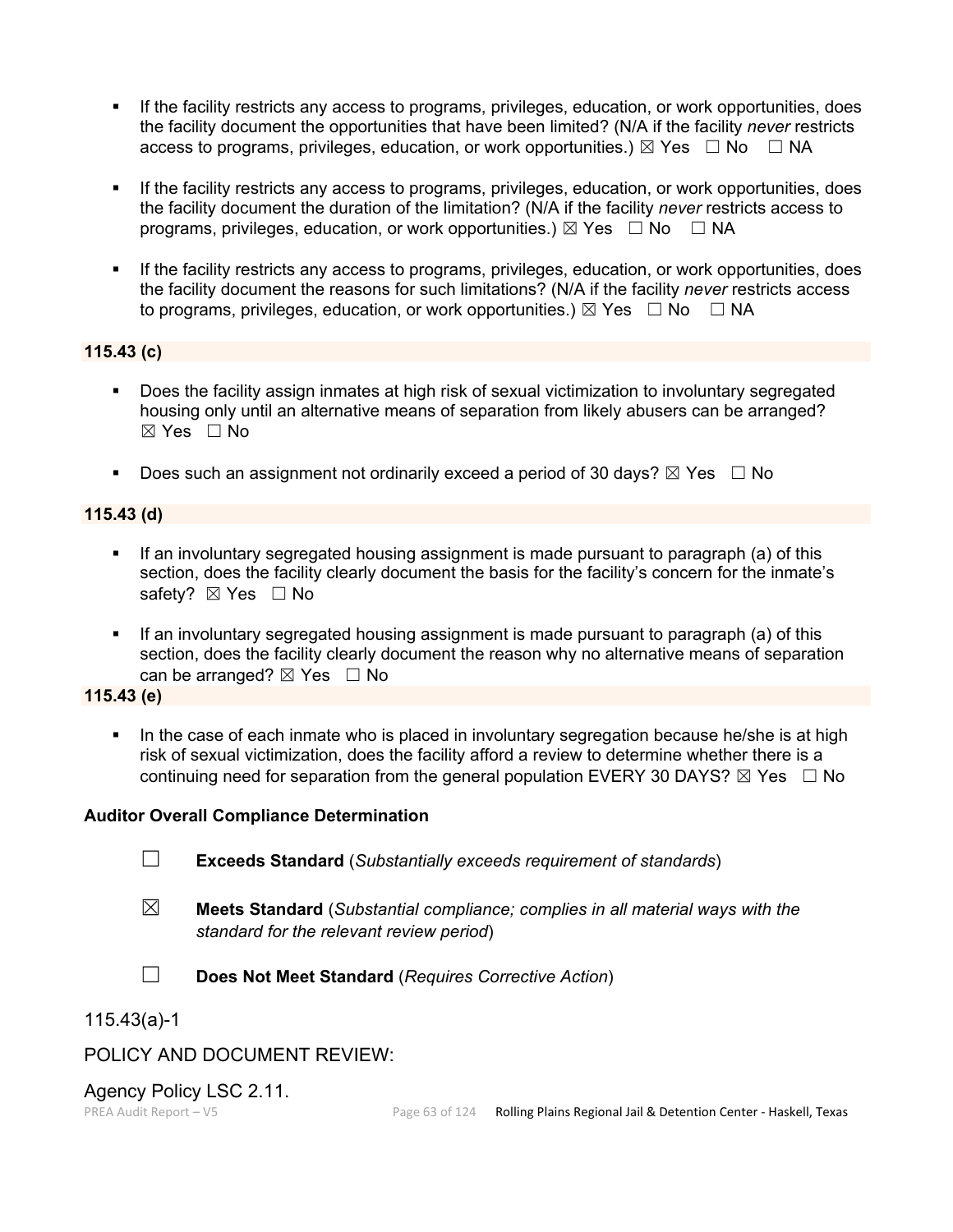# INTERVIEWS:

PREA Compliance Manager.

Inmates.

FINDINGS:

Agency Policy LSC 2.11, addresses this provision. Agency Policies prohibit the placement of inmates at high risk of sexual victimization in involuntary segregated housing unless an assessment of alternatives has been made. If any inmate would be placed in segregation for protection, they would be offered privileges to the extent possible. Inmates are advised of these limitations and the duration.

115.43 (a)-2

POLICY AND DOCUMENT REVIEW:

Agency Policy LSC 2.11.

INTERVIEWS:

PREA Compliance Manager, and staff responsible for risk screening.

LGBTI Inmates.

FINDINGS:

Agency Policy LSC 2.11, addresses this provision. Staff interviewed reported the inmate's health and safety are taken into consideration during placement and programming assignments.

The audited facility reported zero inmates were held in restrictive housing in the past 12 months for the purpose of protecting a possible sexual abuse victim. Policies require a review every 30 days for any inmate in restrictive housing.

115.43(c)

POLICY AND DOCUMENT REVIEW:

Agency Policy LSC 2.11.

INTERVIEWS:

PREA Compliance Manager, and staff responsible for risk screening.

FINDINGS:

Agency Policy LSC 2.11, addresses this provision. The audited facility reported zero inmates were held in restrictive housing in the past 12 months for longer than 30 days awaiting alternative placement.

# 115.43 (d)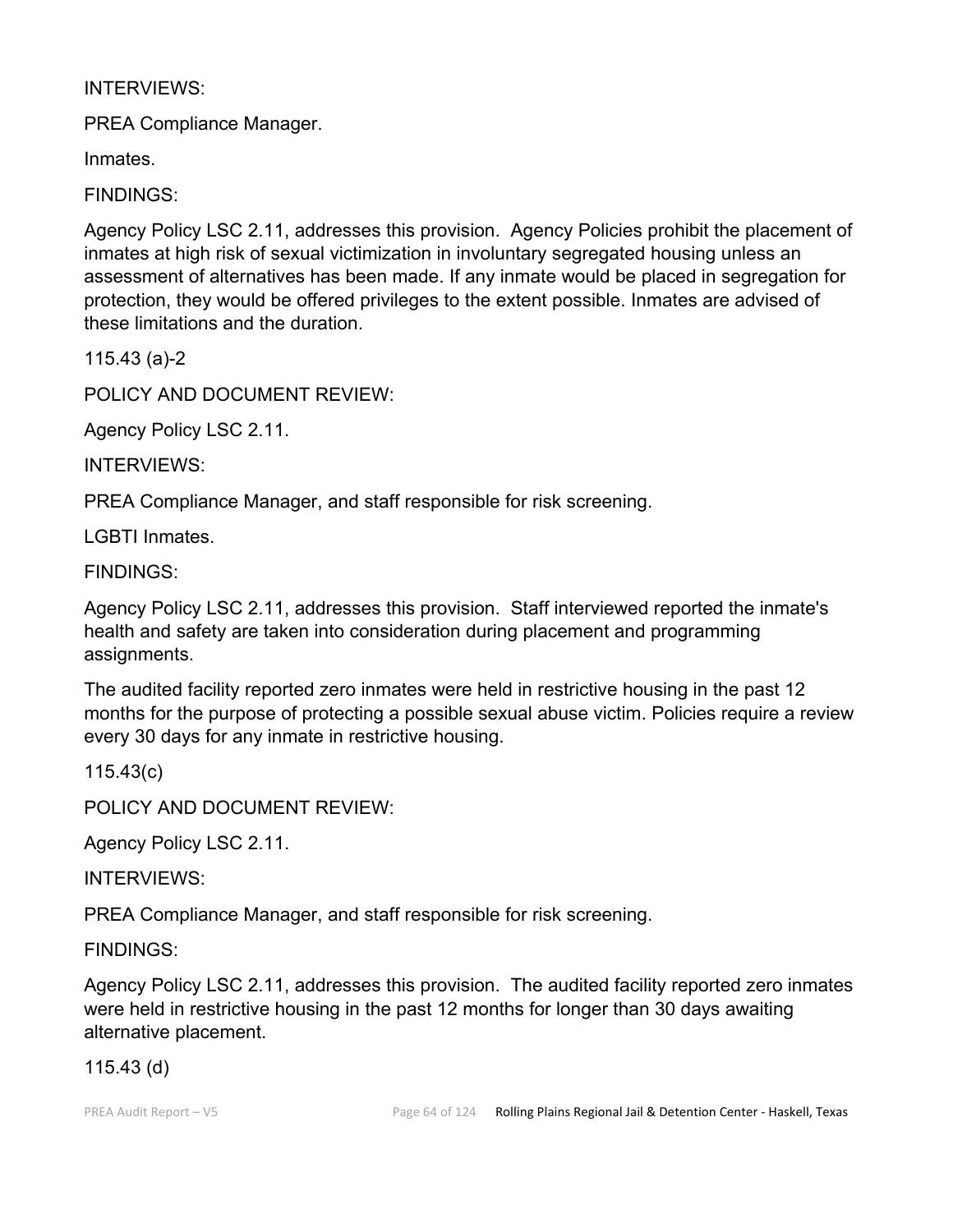# POLICY AND DOCUMENT REVIEW:

Agency Policy LSC 2.11.

INTERVIEWS:

PREA Compliance Manager, and staff who supervise restrictive housing.

Warden

FINDINGS:

Agency Policy LSC 2.11, addresses this provision. The audited facility reported zero inmates were involuntarily held in restrictive housing in the past 12 months awaiting alternative placement.

115.43(e)

POLICY AND DOCUMENT REVIEW:

The agency reported there have been no PREA related incidents involving the involuntary assignment of any inmate in the past 12 months to restrictive housing. Agency policy does afford an inmate who is involuntarily assigned to restrictive housing to be reviewed every 30 days.

### FINDINGS:

The agency reported there have been no PREA related incidents involving the isolation of any inmate in the past 12 months, therefore there were no case files to review specific to this provision.

# **REPORTING**

# **Standard 115.51: Inmate reporting**

#### **115.51 (a)**

- Does the agency provide multiple internal ways for inmates to privately report sexual abuse and sexual harassment?  $\boxtimes$  Yes  $\Box$  No
- **Does the agency provide multiple internal ways for inmates to privately report retaliation by** other inmates or staff for reporting sexual abuse and sexual harassment?  $\boxtimes$  Yes  $\Box$  No
- Does the agency provide multiple internal ways for inmates to privately report staff neglect or violation of responsibilities that may have contributed to such incidents?  $\boxtimes$  Yes  $\Box$  No

#### **115.51 (b)**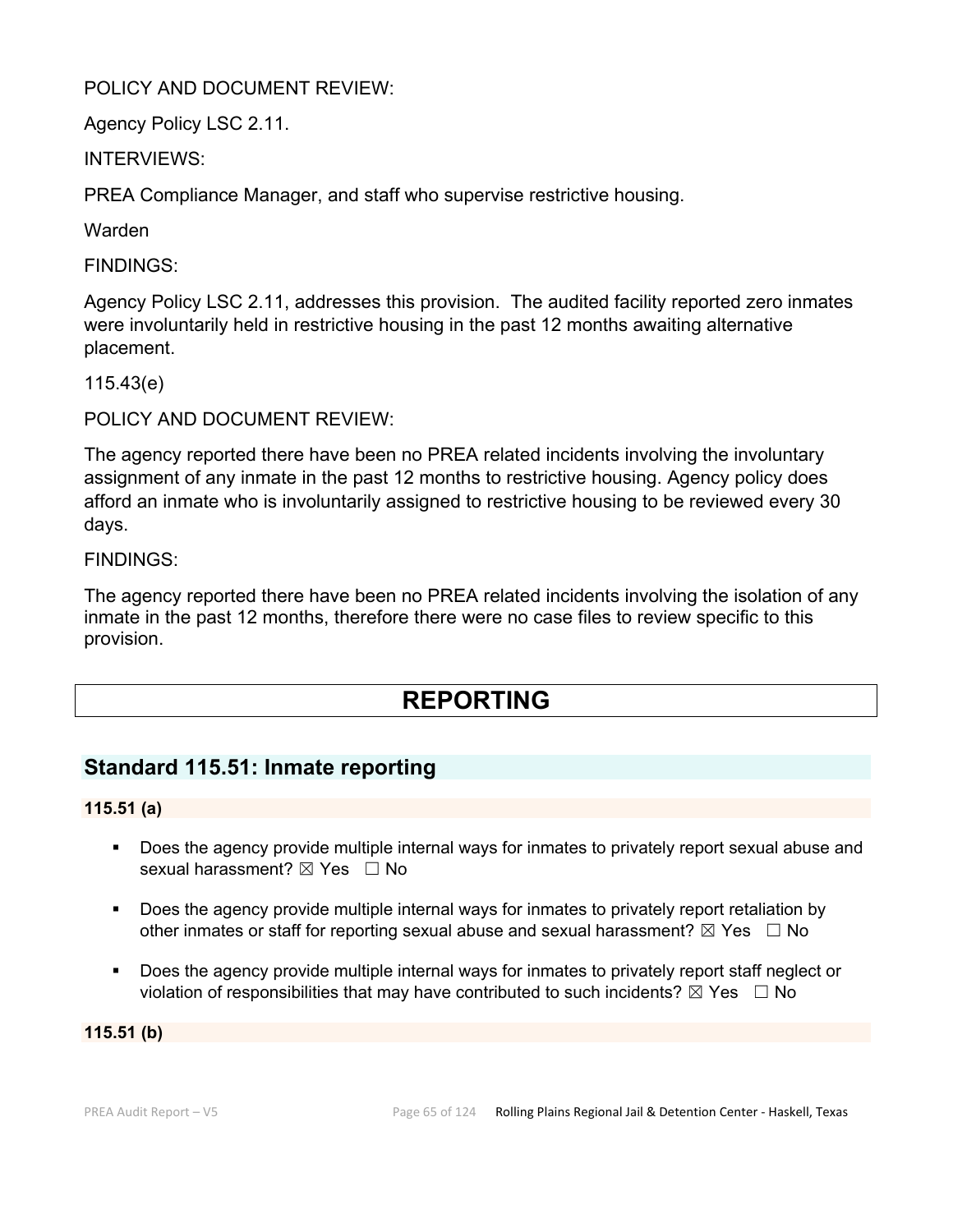- Does the agency also provide at least one way for inmates to report sexual abuse or sexual harassment to a public or private entity or office that is not part of the agency?  $\boxtimes$  Yes  $\Box$  No
- Is that private entity or office able to receive and immediately forward inmate reports of sexual abuse and sexual harassment to agency officials?  $\boxtimes$  Yes  $\Box$  No
- Does that private entity or office allow the inmate to remain anonymous upon request? ☒ Yes ☐ No
- Are inmates detained solely for civil immigration purposes provided information on how to contact relevant consular officials and relevant officials at the Department of Homeland Security? (N/A if the facility *never* houses inmates detained solely for civil immigration purposes)  $\Box$  Yes  $\Box$  No  $\boxtimes$  NA

### **115.51 (c)**

- Does staff accept reports of sexual abuse and sexual harassment made verbally, in writing, anonymously, and from third parties?  $\boxtimes$  Yes  $\Box$  No
- Does staff promptly document any verbal reports of sexual abuse and sexual harassment? ☒ Yes ☐ No

#### **115.51 (d)**

 Does the agency provide a method for staff to privately report sexual abuse and sexual harassment of inmates?  $\boxtimes$  Yes  $\Box$  No

#### **Auditor Overall Compliance Determination**

- ☐ **Exceeds Standard** (*Substantially exceeds requirement of standards*)
- ☒ **Meets Standard** (*Substantial compliance; complies in all material ways with the standard for the relevant review period*)
- 
- ☐ **Does Not Meet Standard** (*Requires Corrective Action*)

115.51(a)

POLICY AND DOCUMENT REVIEW:

Agency Policy LSC 2.11.

Inmate Handbook.

Grievance Form.

Writing Instruments.

INTERVIEWS:

#### Random Sample of Staff and Random Sample of Inmates.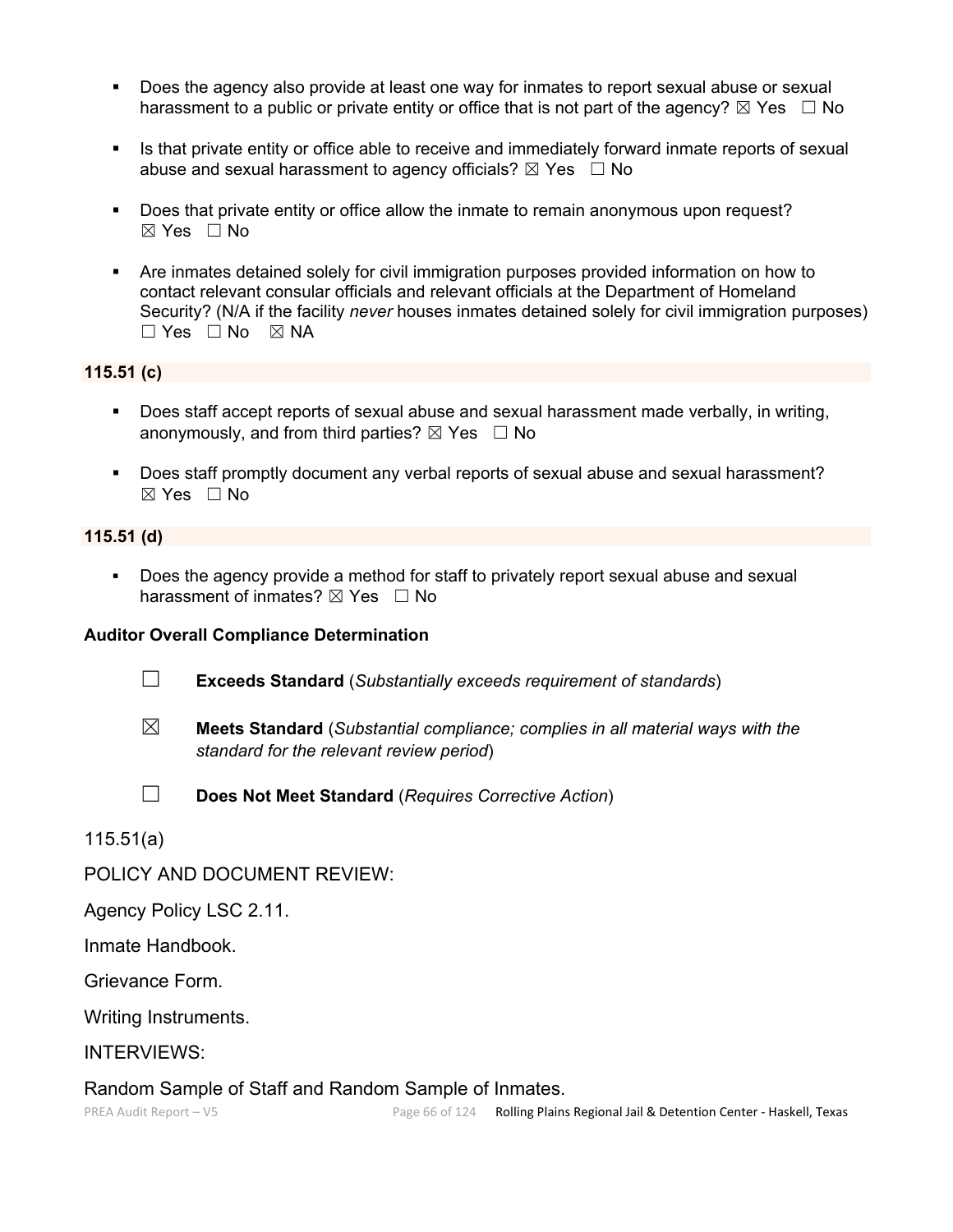# ONSITE REVIEW:

During the onsite review, the auditor noted PREA Posters, PREA Hotline number near the phones, and electronic grievance forms are accessible to the inmates in each housing unit and in common areas.

FINDINGS:

Agency Policy LSC 2.11, addresses this provision. Staff interviewed reported inmates have several options available to report an allegation: electronic tablet submission; grievance form; a letter; call the hotline number; tell staff (including a counselor, or supervisor), and a third party, such as a family member. Inmates interviewed reported they could make a report to staff (supervisor, counselor); family, or use the hotline. Most of the inmates indicated they would go directly to staff or privately submit a report via the electronic tablet that is available 24/7 to the inmates

115.51(b)

POLICY AND DOCUMENT REVIEW:

Agency Policy LSC 2.11.

PREA Posters.

INTERVIEWS:

PREA Compliance Manager, and Random Sample of Staff.

ONSITE REVIEW:

During the onsite review, the auditor noted PREA Posters and phones are accessible to the inmates in each housing unit.

FINDINGS:

Agency Policy LSC 2.11, address this provision. Staff interviewed reported inmates could make anonymous reports to anyone. Inmates interviewed reported they could call a family member, a Rape Crisis Center or the PREA Hotline number near the phones if they needed to contact someone outside of the facility. The inmates reported they were aware they could make reports anonymously.

115.51(c)

POLICY AND DOCUMENT REVIEW:

Agency Policy LSC 2.11.

INTERVIEWS:

Random Sample of Staff and Random Sample of Inmates.

FINDINGS: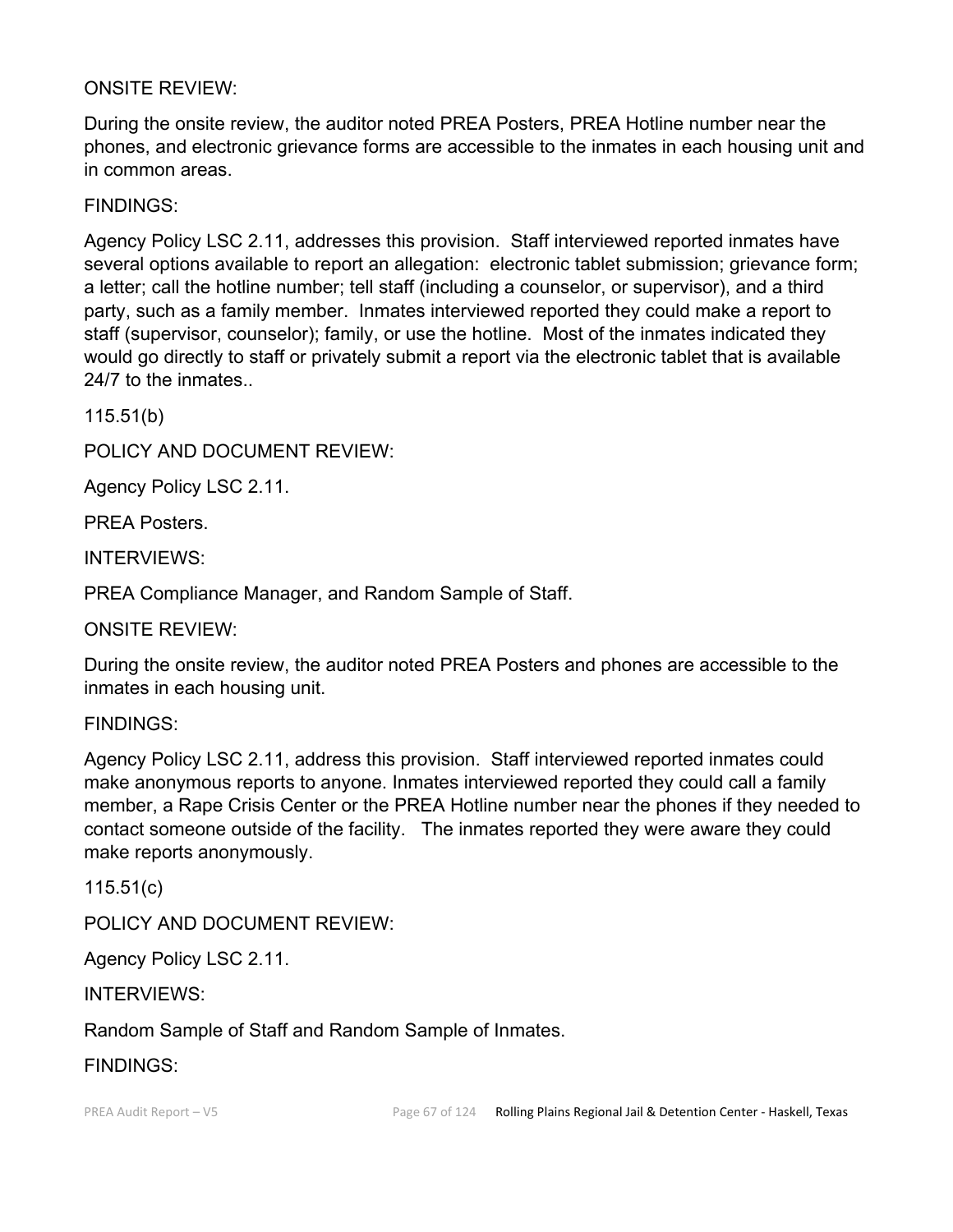Agency Policy LSC 2.11, address this provision. Staff interviewed reported they would accept reports in writing, anonymously, verbally and through third parties, and that any reports received verbally would be documented immediately. Inmates interviewed reported they could make reports anonymously, in writing, grievance, verbally, through a family member, or staff member.

115.51(d)

POLICY AND DOCUMENT REVIEW:

Agency Policy LSC 2.11.

INTERVIEWS:

PREA Compliance Manager.

Inmate who reported sexual abuse.

FINDINGS:

Agency Policy LSC 2.11, address this provision. Staff interviewed reported inmates can make reports by submitting them in writing, by calling the hotline or through a call to their family. The inmate interviewed reported in writing via grievance form. Staff are informed of how to report privately any sexual abuse or harassment. They can verbally discuss sexual abuse/harassment with chain of command/supervisors in a private setting. They can also report in writing, via Information Report Form, email, memo, etc. Staff are informed of these requirements with required PREA training and employee handbooks. The staff understanding of this process was verified in the interviews.

# **Standard 115.52: Exhaustion of administrative remedies**

#### **115.52 (a)**

 Is the agency exempt from this standard? NOTE: The agency is exempt ONLY if it does not have administrative procedures to address inmate grievances regarding sexual abuse. This does not mean the agency is exempt simply because an inmate does not have to or is not ordinarily expected to submit a grievance to report sexual abuse. This means that as a matter of explicit policy, the agency does not have an administrative remedies process to address sexual abuse. ☐ Yes ☒ No

#### **115.52 (b)**

- Does the agency permit inmates to submit a grievance regarding an allegation of sexual abuse without any type of time limits? (The agency may apply otherwise-applicable time limits to any portion of a grievance that does not allege an incident of sexual abuse.) (N/A if agency is exempt from this standard.)  $\boxtimes$  Yes  $\Box$  No  $\Box$  NA
- Does the agency always refrain from requiring an inmate to use any informal grievance process, or to otherwise attempt to resolve with staff, an alleged incident of sexual abuse? (N/A if agency is exempt from this standard.)  $\boxtimes$  Yes  $\Box$  No  $\Box$  NA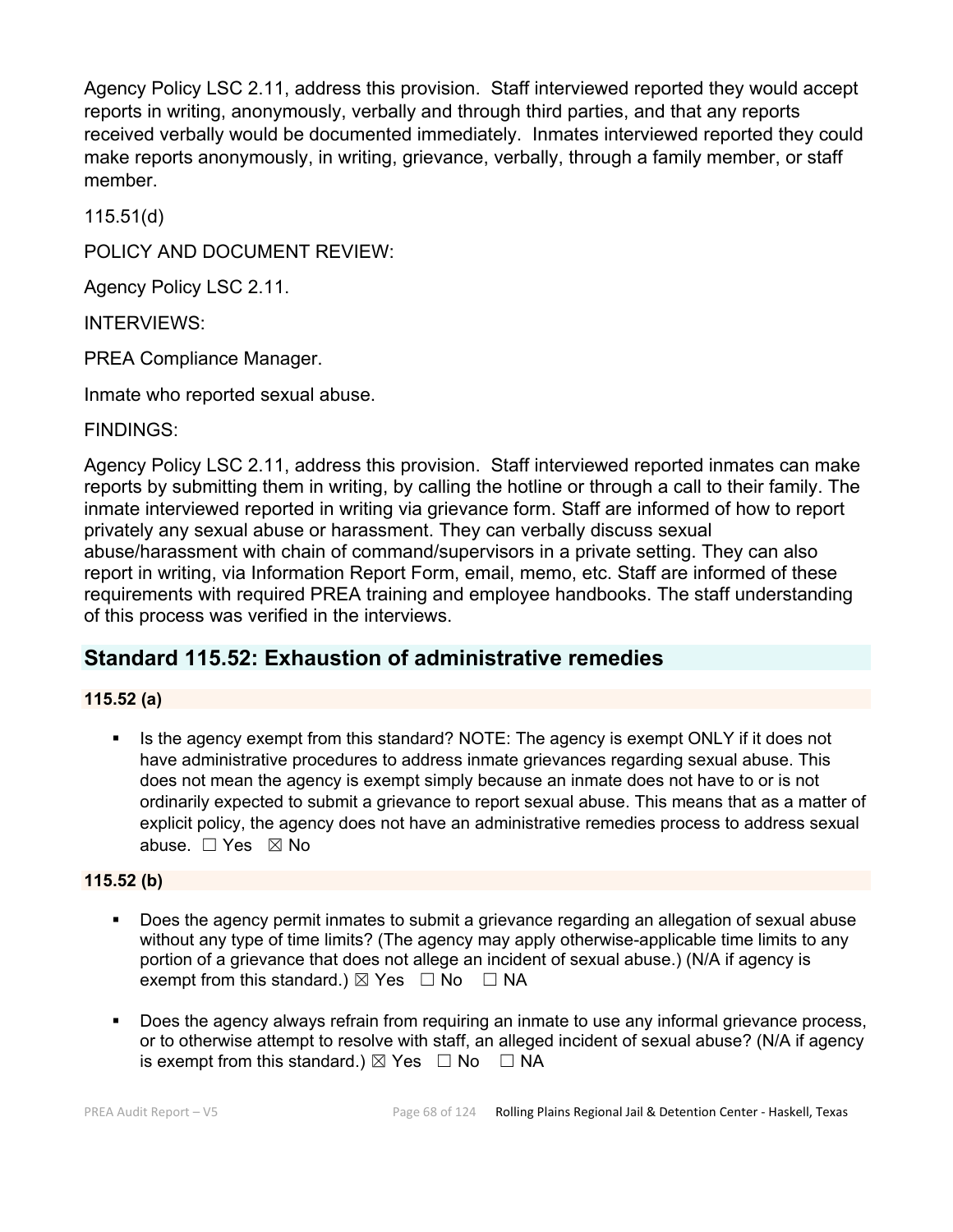# **115.52 (c)**

- Does the agency ensure that: An inmate who alleges sexual abuse may submit a grievance without submitting it to a staff member who is the subject of the complaint? (N/A if agency is exempt from this standard.)  $\boxtimes$  Yes  $\Box$  No  $\Box$  NA
- Does the agency ensure that: Such grievance is not referred to a staff member who is the subject of the complaint? (N/A if agency is exempt from this standard.)  $\boxtimes$  Yes  $\Box$  No  $\Box$  NA

#### **115.52 (d)**

- Does the agency issue a final agency decision on the merits of any portion of a grievance alleging sexual abuse within 90 days of the initial filing of the grievance? (Computation of the 90-day time period does not include time consumed by inmates in preparing any administrative appeal.) (N/A if agency is exempt from this standard.)  $\boxtimes$  Yes  $\Box$  No  $\Box$  NA
- If the agency claims the maximum allowable extension of time to respond of up to 70 days per 115.52(d)(3) when the normal time period for response is insufficient to make an appropriate decision, does the agency notify the inmate in writing of any such extension and provide a date by which a decision will be made? (N/A if agency is exempt from this standard.)  $\boxtimes$  Yes  $\Box$  No  $\Box$  NA
- At any level of the administrative process, including the final level, if the inmate does not receive a response within the time allotted for reply, including any properly noticed extension, may an inmate consider the absence of a response to be a denial at that level? (N/A if agency is exempt from this standard.)  $\boxtimes$  Yes  $\Box$  No  $\Box$  NA

#### **115.52 (e)**

- Are third parties, including fellow inmates, staff members, family members, attorneys, and outside advocates, permitted to assist inmates in filing requests for administrative remedies relating to allegations of sexual abuse? (N/A if agency is exempt from this standard.)  $\boxtimes$  Yes  $\Box$  No  $\Box$  NA
- Are those third parties also permitted to file such requests on behalf of inmates? (If a third-party files such a request on behalf of an inmate, the facility may require as a condition of processing the request that the alleged victim agree to have the request filed on his or her behalf, and may also require the alleged victim to personally pursue any subsequent steps in the administrative remedy process.) (N/A if agency is exempt from this standard.)  $\boxtimes$  Yes  $\Box$  No  $\Box$  NA
- If the inmate declines to have the request processed on his or her behalf, does the agency document the inmate's decision? (N/A if agency is exempt from this standard.)  $\boxtimes$  Yes  $\Box$  No  $\Box$  NA

#### **115.52 (f)**

 Has the agency established procedures for the filing of an emergency grievance alleging that an inmate is subject to a substantial risk of imminent sexual abuse? (N/A if agency is exempt from this standard.)  $\boxtimes$  Yes  $\Box$  No  $\Box$  NA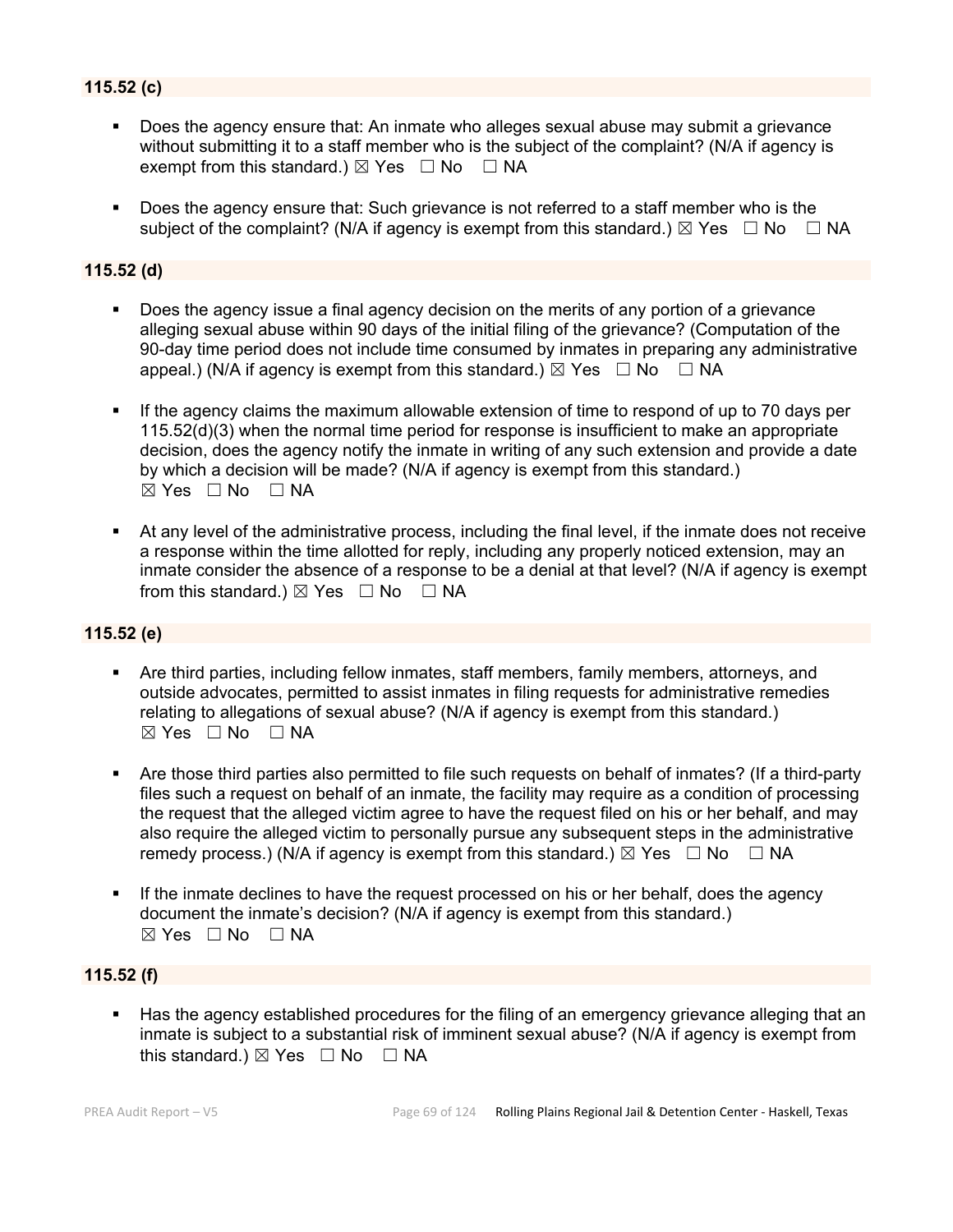- After receiving an emergency grievance alleging an inmate is subject to a substantial risk of imminent sexual abuse, does the agency immediately forward the grievance (or any portion thereof that alleges the substantial risk of imminent sexual abuse) to a level of review at which immediate corrective action may be taken? (N/A if agency is exempt from this standard.).  $\boxtimes$  Yes  $\Box$  No  $\Box$  NA
- After receiving an emergency grievance described above, does the agency provide an initial response within 48 hours? (N/A if agency is exempt from this standard.)  $\boxtimes$  Yes  $\Box$  No  $\Box$  NA
- After receiving an emergency grievance described above, does the agency issue a final agency decision within 5 calendar days? (N/A if agency is exempt from this standard.)  $⊠ Yes ⊡ No ⊡ NA$
- Does the initial response and final agency decision document the agency's determination whether the inmate is in substantial risk of imminent sexual abuse? (N/A if agency is exempt from this standard.)  $\boxtimes$  Yes  $\Box$  No  $\Box$  NA
- **Does the initial response document the agency's action(s) taken in response to the emergency** grievance? (N/A if agency is exempt from this standard.)  $\boxtimes$  Yes  $\Box$  No  $\Box$  NA
- Does the agency's final decision document the agency's action(s) taken in response to the emergency grievance? (N/A if agency is exempt from this standard.)  $\boxtimes$  Yes  $\Box$  No  $\Box$  NA

### **115.52 (g)**

 If the agency disciplines an inmate for filing a grievance related to alleged sexual abuse, does it do so ONLY where the agency demonstrates that the inmate filed the grievance in bad faith? (N/A if agency is exempt from this standard.)  $\boxtimes$  Yes  $\Box$  No  $\Box$  NA

#### **Auditor Overall Compliance Determination**

- ☐ **Exceeds Standard** (*Substantially exceeds requirement of standards*)
- ☒ **Meets Standard** (*Substantial compliance; complies in all material ways with the standard for the relevant review period*)
- ☐ **Does Not Meet Standard** (*Requires Corrective Action*)

115.52(a)

# POLICY AND DOCUMENT REVIEW:

Agency Policy LSC 2.11.

Inmate Handbook.

Grievance Form.

INTERVIEWS: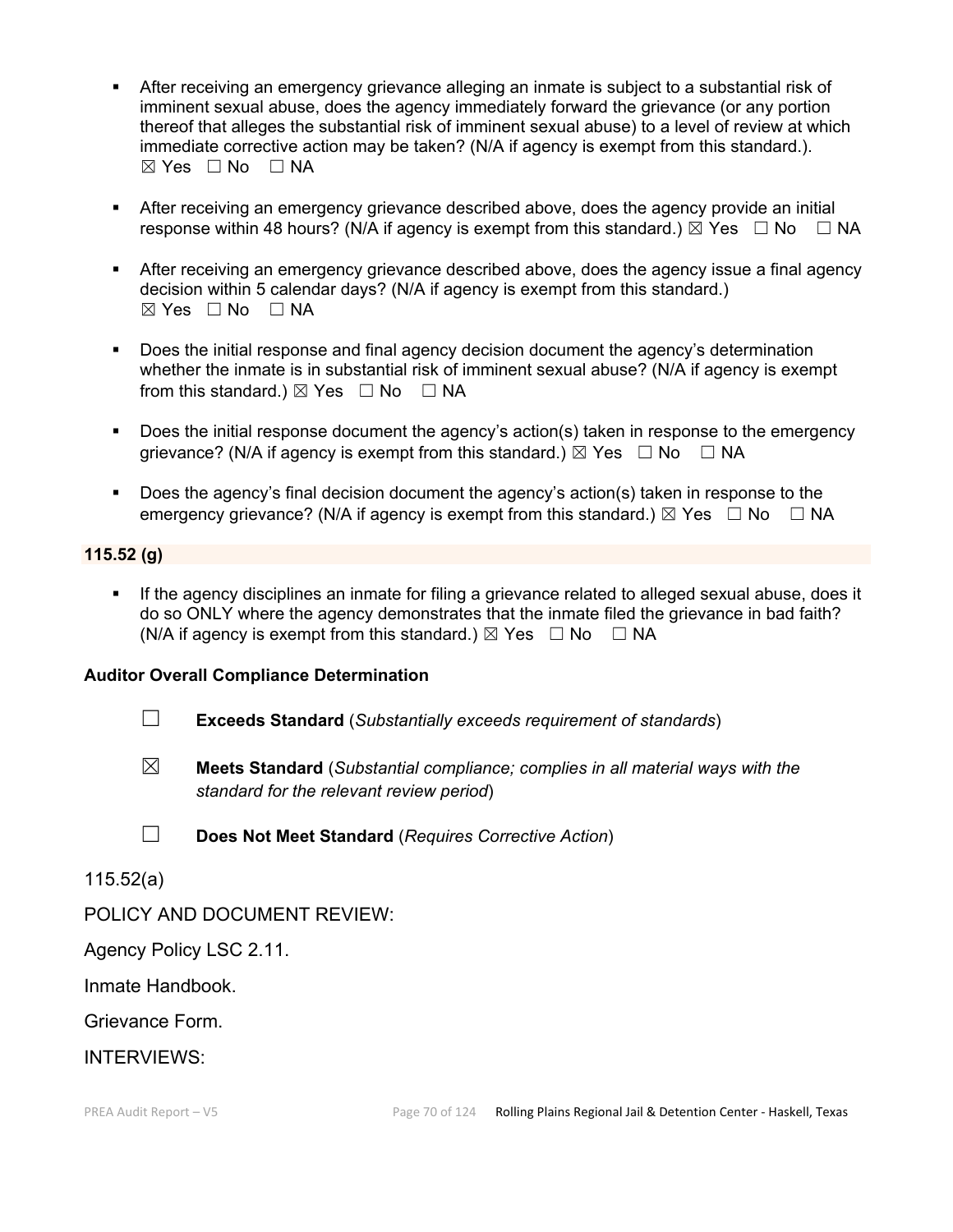Random Sample of Staff and Inmates who report sexual abuse.

FINDINGS:

Agency Policy LSC 2.11, addresses this provision. In accordance with agency policy, the inmate grievance process meets the requirements of PREA. The process allows the inmate to file an oral or written complaint/grievance at any time about sexual abuse or on any correctional issue. The complaint can be filed with any staff and will be directed to the Warden or designee for response if necessary. Inmates interviewed reported they would go directly to a staff member.

115.52(b)

POLICY AND DOCUMENT REVIEW:

Agency Policy LSC 2.11.

INTERVIEWS:

PREA Compliance Manager, and Random Sample of Staff.

FINDINGS:

Agency Policy LSC 2.11, addresses this provision. By policy, the inmate is not required to use an informal grievance process nor refer any grievance to the staff member who is the subject of the complaint.

The audited facility will not refer the grievance to the staff member who is the subject of the complaint. There is no time limit of the filing of a sexual abuse or sexual harassment grievance. The Inmate Handbooks clearly outlines the process required.

115.52(c)

POLICY AND DOCUMENT REVIEW:

Agency Policy LSC 2.11.

INTERVIEWS:

Inmates who reported sexual abuse.

FINDINGS:

Agency Policy LSC 2.11, addresses this provision. Staff interviewed reported they would accept reports in writing, anonymously, verbally and through third parties, and that any reports received verbally would be documented immediately. By policy, the inmate is not required to use an informal grievance process nor refer any grievance to the staff member who is the subject of the complaint.

115.52(d)

POLICY AND DOCUMENT REVIEW: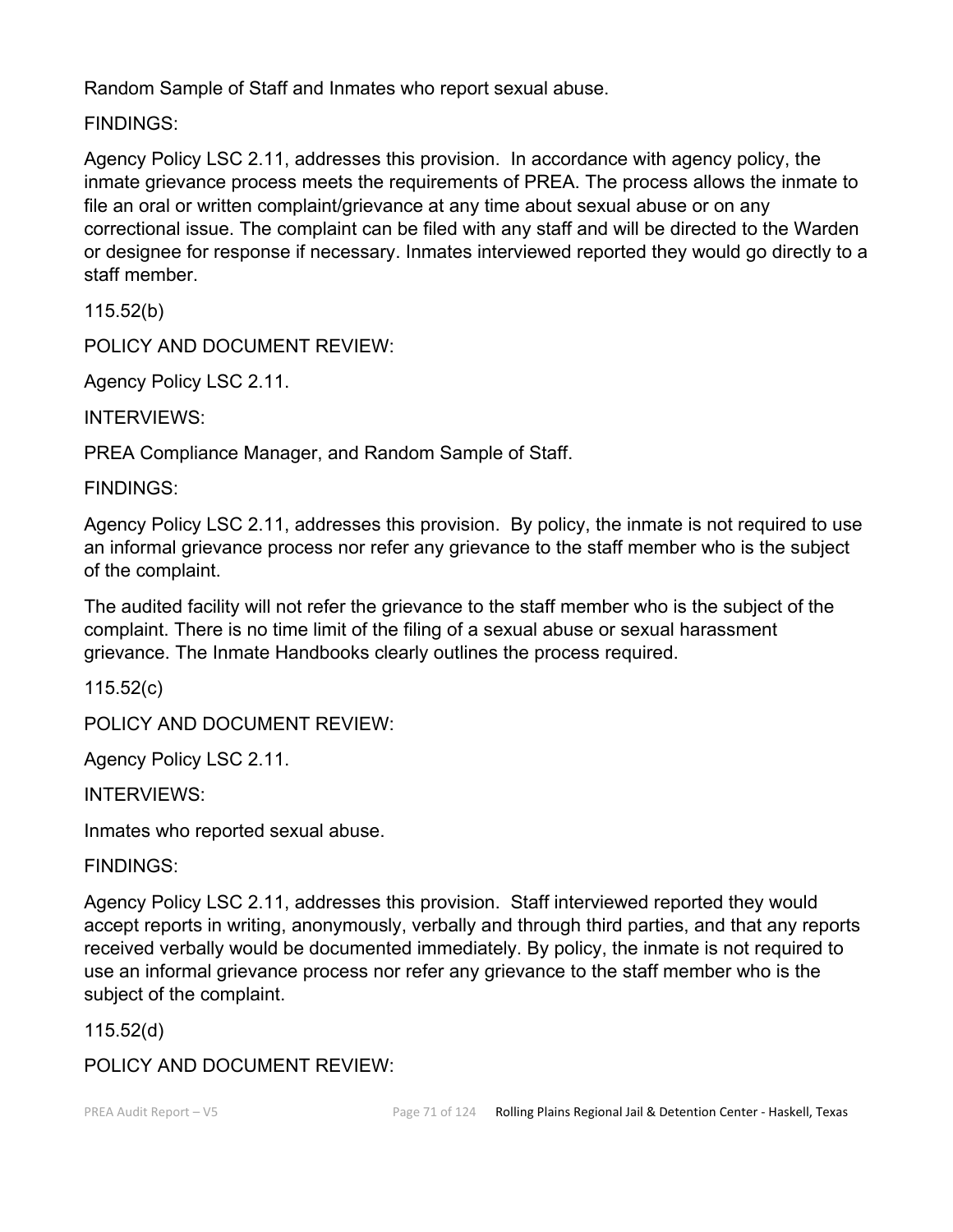Agency Policy LSC 2.11.

INTERVIEWS:

PREA Compliance Manager.

FINDINGS:

Agency Policy LSC 2.11, address this provision. In the past 12 months, there were (6) grievances filed concerning sexual abuse or harassment.

The grievances would be completed within 90 days and the inmates were notified of the decision. Agency policy allows third party assistance to inmates in the grievance process.

If the inmate declines assistance of a third party, that decision to decline assistance would be documented. No assistance has been requested.

Emergency grievances are permitted in reporting a grievance concerning sexual abuse/harassment. If received, the grievance is immediately addressed. Agency policy requires that a response to an emergency grievance must be completed within 48 hours and a final decision must be made within 5 calendar days. Policy does limit any disciplinary sanctions to an inmate who filed the grievance in bad faith.

Agency Policy LSC 2.11, address this provision. In the past 12 months, there were (6) grievances filed concerning sexual abuse or harassment. (6) of the grievances were completed within 90 days and the inmates were notified of the decision.

115.52(e)

POLICY AND DOCUMENT REVIEW:

Agency Policy LSC 2.11.

INTERVIEWS:

PREA Compliance Manager.

FINDINGS:

Agency Policy LSC 2.11, address this provision. In the past 12 months, there were (6) grievances filed concerning sexual abuse or harassment. (6) of the grievances were completed within 90 days and the inmates were notified of the decision.

Agency policy allows third party assistance to inmates in the grievance process. If the inmate declines assistance of a third party, that decision to decline assistance would be documented. No assistance has been requested.

115.52(f)

POLICY AND DOCUMENT REVIEW:

Agency Policy DO LSC 2.11.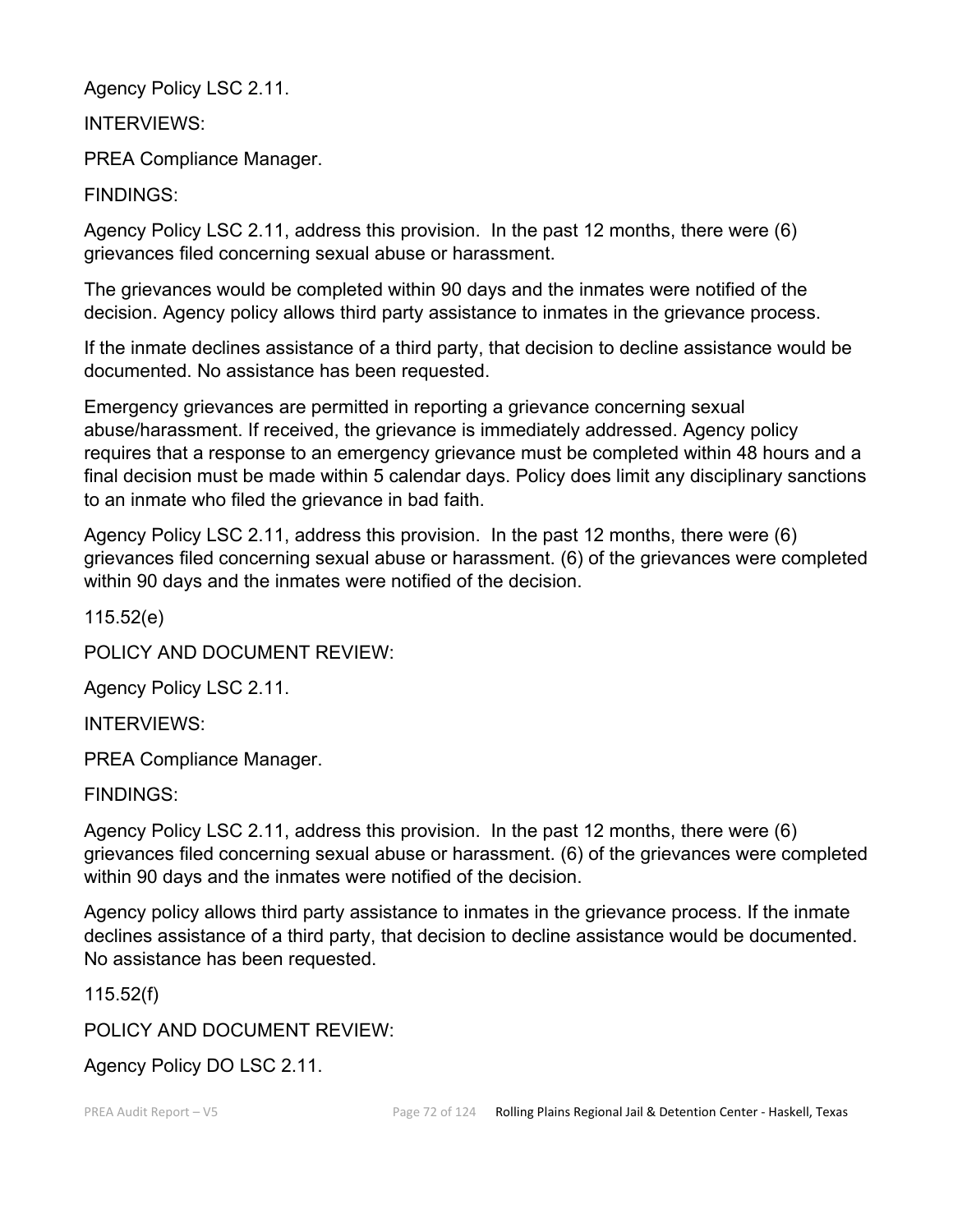## INTERVIEWS:

PREA Compliance Manager.

FINDINGS:

Emergency grievances are permitted in reporting a grievance concerning sexual abuse/harassment. If received, the grievance is immediately addressed.

Agency policy requires that a response to an emergency grievance must be completed within 48 hours and a final decision must be made within 5 calendar days. Policy does limit any disciplinary sanctions to an inmate who filed the grievance in bad faith.

In the past 12 months, there were (6) grievances filed concerning sexual abuse or harassment. The process is well defined in the inmate handbook and was used by the inmates as applicable.

115.52(g)

POLICY AND DOCUMENT REVIEW:

Agency Policy LSC 2.11.

INTERVIEWS:

PREA Compliance Manager.

FINDINGS:

Agency Policy does limit any disciplinary sanctions to an inmate who filed the grievance in bad faith. The process is well defined in the inmate handbook and would be used by the inmate if necessary.

## **Standard 115.53: Inmate access to outside confidential support services**

**115.53 (a)**

- Does the facility provide inmates with access to outside victim advocates for emotional support services related to sexual abuse by giving inmates mailing addresses and telephone numbers, including toll-free hotline numbers where available, of local, State, or national victim advocacy or rape crisis organizations?  $\boxtimes$  Yes  $\Box$  No
- Does the facility provide persons detained solely for civil immigration purposes mailing addresses and telephone numbers, including toll-free hotline numbers where available of local, State, or national immigrant services agencies? (N/A if the facility *never* has persons detained solely for civil immigration purposes.)  $\boxtimes$  Yes  $\Box$  No  $\Box$  NA
- Does the facility enable reasonable communication between inmates and these organizations and agencies, in as confidential a manner as possible?  $\boxtimes$  Yes  $\Box$  No

**115.53 (b)**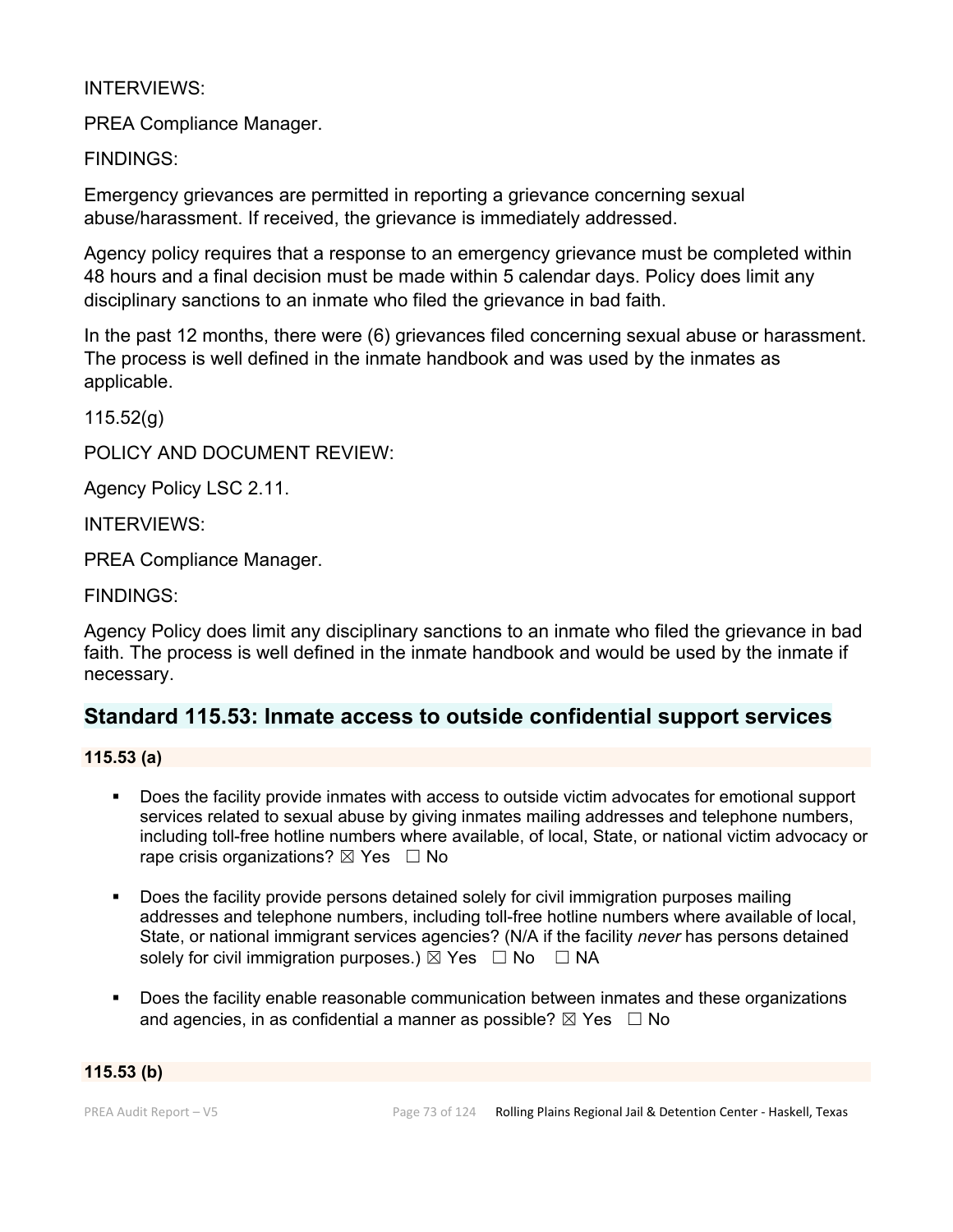Does the facility inform inmates, prior to giving them access, of the extent to which such communications will be monitored and the extent to which reports of abuse will be forwarded to authorities in accordance with mandatory reporting laws?  $\boxtimes$  Yes  $\Box$  No

## **115.53 (c)**

- Does the agency maintain or attempt to enter into memoranda of understanding or other agreements with community service providers that are able to provide inmates with confidential emotional support services related to sexual abuse?  $\boxtimes$  Yes  $\Box$  No
- Does the agency maintain copies of agreements or documentation showing attempts to enter into such agreements?  $\boxtimes$  Yes  $\Box$  No

## **Auditor Overall Compliance Determination**

☐ **Exceeds Standard** (*Substantially exceeds requirement of standards*)

☒ **Meets Standard** (*Substantial compliance; complies in all material ways with the standard for the relevant review period*)

☐ **Does Not Meet Standard** (*Requires Corrective Action*)

115.53(a)

POLICY AND DOCUMENT REVIEW:

Agency Policy LSC 2.11. Inmate handbook.

INTERVIEWS:

Random inmates.

FINDINGS:

Agency Policy LSC 2.11, addresses this provision. The audited facility provides to the inmates, confidential access to outside victim advocates by providing the name of the organization, toll free telephone number, posters, and the information is in the inmate handbook.

The victim advocate service includes in-person support services to the victim through the forensic medical exam process as well as the investigatory interview process and at no charge to the inmate.

115.53(b)

POLICY AND DOCUMENT REVIEW:

Agency Policy LSC 2.11.

INTERVIEWS: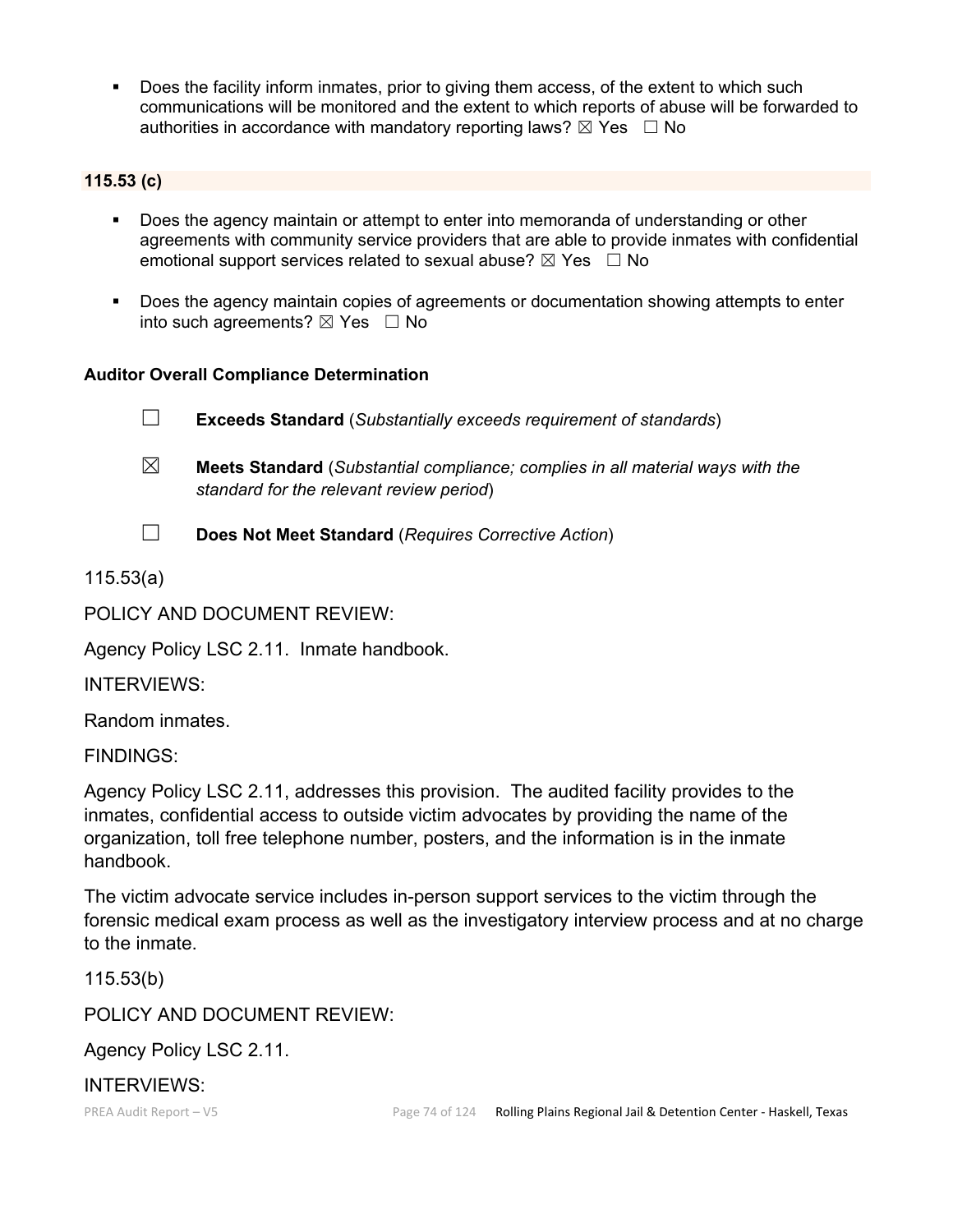Random Sample of Inmates.

FINDINGS:

Agency Policy LSC 2.11, addresses this provision. Inmates interviewed reported they know they can request support services from outside agencies. No inmates who reported allegations of sexual abuse or harassment were residing in this facility at the time of the on-site review.

Advocate services informs the inmates of limits to confidentiality prior to receiving services.

115.53(c)

POLICY AND DOCUMENT REVIEW:

Statements, memos, and email

FINDINGS:

Hendrick Medical Center, Abilene, provides advocate services and informs the inmates of limits to confidentiality. This information was provided to the Auditor in the Pre-Audit document request.

# **Standard 115.54: Third-party reporting**

**115.54 (a)**

- Has the agency established a method to receive third-party reports of sexual abuse and sexual harassment? ⊠ Yes □ No
- **Has the agency distributed publicly information on how to report sexual abuse and sexual** harassment on behalf of an inmate?  $\boxtimes$  Yes  $\Box$  No

## **Auditor Overall Compliance Determination**



☐ **Exceeds Standard** (*Substantially exceeds requirement of standards*)

- ☒ **Meets Standard** (*Substantial compliance; complies in all material ways with the standard for the relevant review period*)
- ☐ **Does Not Meet Standard** (*Requires Corrective Action*)

115.54(a)

POLICY AND DOCUMENT REVIEW:

Agency Policy LSC 2.11.

Inmate handbook.

INTERVIEWS: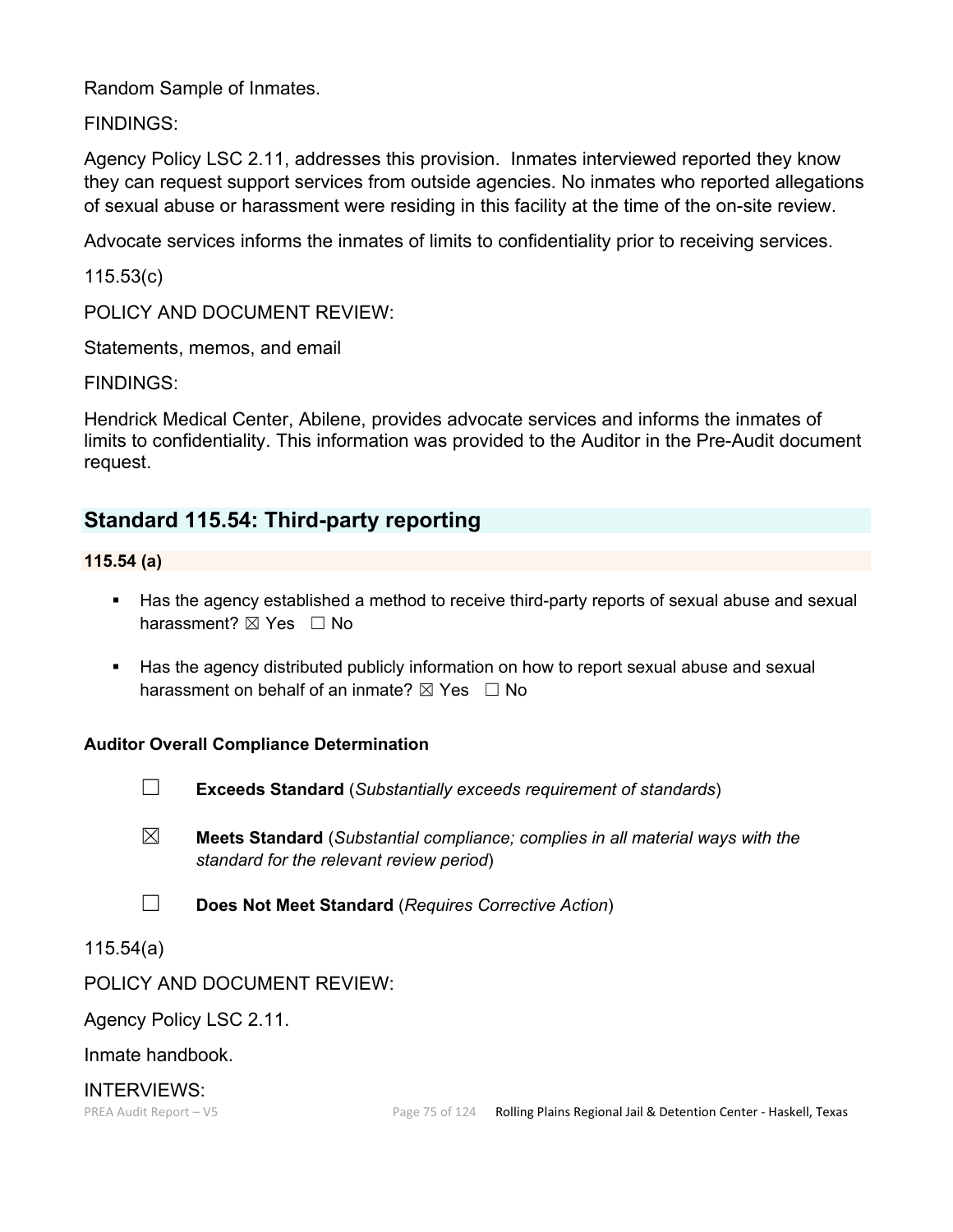## PREA Coordinator

## FINDINGS:

Agency Policy LSC 2.11, addresses this provision. The public can report online using the DOJ PREA Reporting on behalf of the inmate for third party reporting of inmate sexual abuse and harassment. Inmates may also write to their confining agency representative or consulate, as applicable, regarding any sexual abuse or harassment.

# **OFFICIAL RESPONSE FOLLOWING AN INMATE REPORT**

# **Standard 115.61: Staff and agency reporting duties**

## **115.61 (a)**

- Does the agency require all staff to report immediately and according to agency policy any knowledge, suspicion, or information regarding an incident of sexual abuse or sexual harassment that occurred in a facility, whether or not it is part of the agency?  $\boxtimes$  Yes  $\Box$  No
- Does the agency require all staff to report immediately and according to agency policy any knowledge, suspicion, or information regarding retaliation against inmates or staff who reported an incident of sexual abuse or sexual harassment?  $\boxtimes$  Yes  $\Box$  No
- Does the agency require all staff to report immediately and according to agency policy any knowledge, suspicion, or information regarding any staff neglect or violation of responsibilities that may have contributed to an incident of sexual abuse or sexual harassment or retaliation?  $\boxtimes$  Yes  $\Box$  No

#### **115.61 (b)**

 Apart from reporting to designated supervisors or officials, does staff always refrain from revealing any information related to a sexual abuse report to anyone other than to the extent necessary, as specified in agency policy, to make treatment, investigation, and other security and management decisions?  $\boxtimes$  Yes  $\Box$  No

#### **115.61 (c)**

- Unless otherwise precluded by Federal, State, or local law, are medical and mental health practitioners required to report sexual abuse pursuant to paragraph (a) of this section?  $\boxtimes$  Yes  $\Box$  No
- Are medical and mental health practitioners required to inform inmates of the practitioner's duty to report, and the limitations of confidentiality, at the initiation of services?  $\boxtimes$  Yes  $\Box$  No

#### **115.61 (d)**

 If the alleged victim is under the age of 18 or considered a vulnerable adult under a State or local vulnerable persons statute, does the agency report the allegation to the designated State or local services agency under applicable mandatory reporting laws?  $\boxtimes$  Yes  $\Box$  No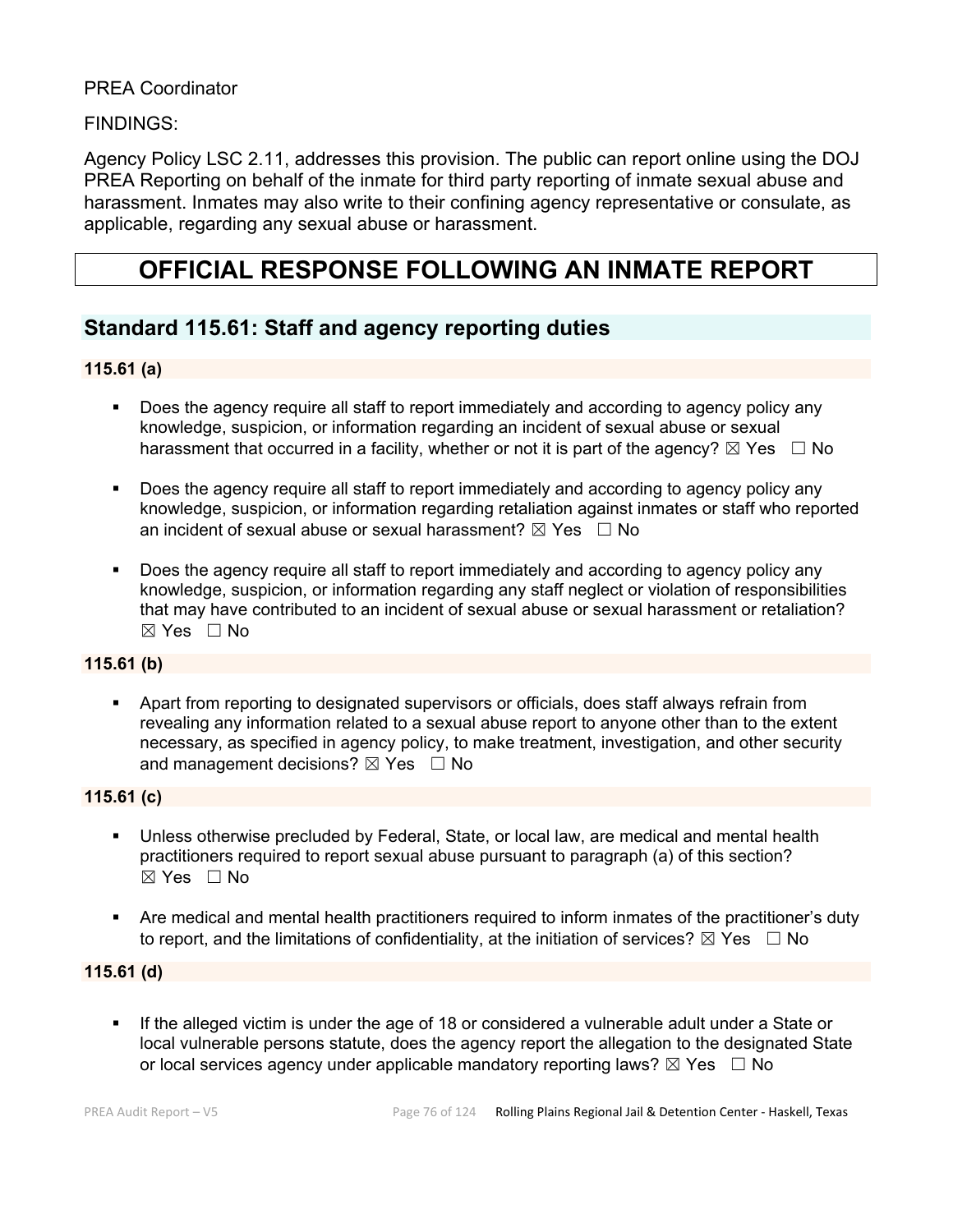## **115.61 (e)**

 Does the facility report all allegations of sexual abuse and sexual harassment, including thirdparty and anonymous reports, to the facility's designated investigators?  $\boxtimes$  Yes  $\Box$  No

#### **Auditor Overall Compliance Determination**

☐ **Exceeds Standard** (*Substantially exceeds requirement of standards*)

- ☒ **Meets Standard** (*Substantial compliance; complies in all material ways with the standard for the relevant review period*)
- 
- ☐ **Does Not Meet Standard** (*Requires Corrective Action*)

115.61(a)

POLICY AND DOCUMENT REVIEW:

Agency Policy LSC 2.11.

Pre-audit questionnaire.

INTERVIEWS:

Interviews with Warden, random staff, medical/mental health staff, & PREA Coordinator.

FINDINGS:

Agency Policy LSC 2.11, address this provision.

All staff interviewed reported they would immediately report any knowledge, suspicion, or information regarding any allegation of sexual abuse or sexual harassment. Staff also reported they would report any retaliation against staff or inmates who reported an incident, or any staff neglect or violation of responsibilities that may have contributed to an incident or retaliation.

115.61(b)

POLICY AND DOCUMENT REVIEW:

Agency Policy LSC 2.11.

Pre-audit questionnaire.

INTERVIEWS:

Interviews with Warden, random staff, medical/mental health staff, & PREA Coordinator.

FINDINGS: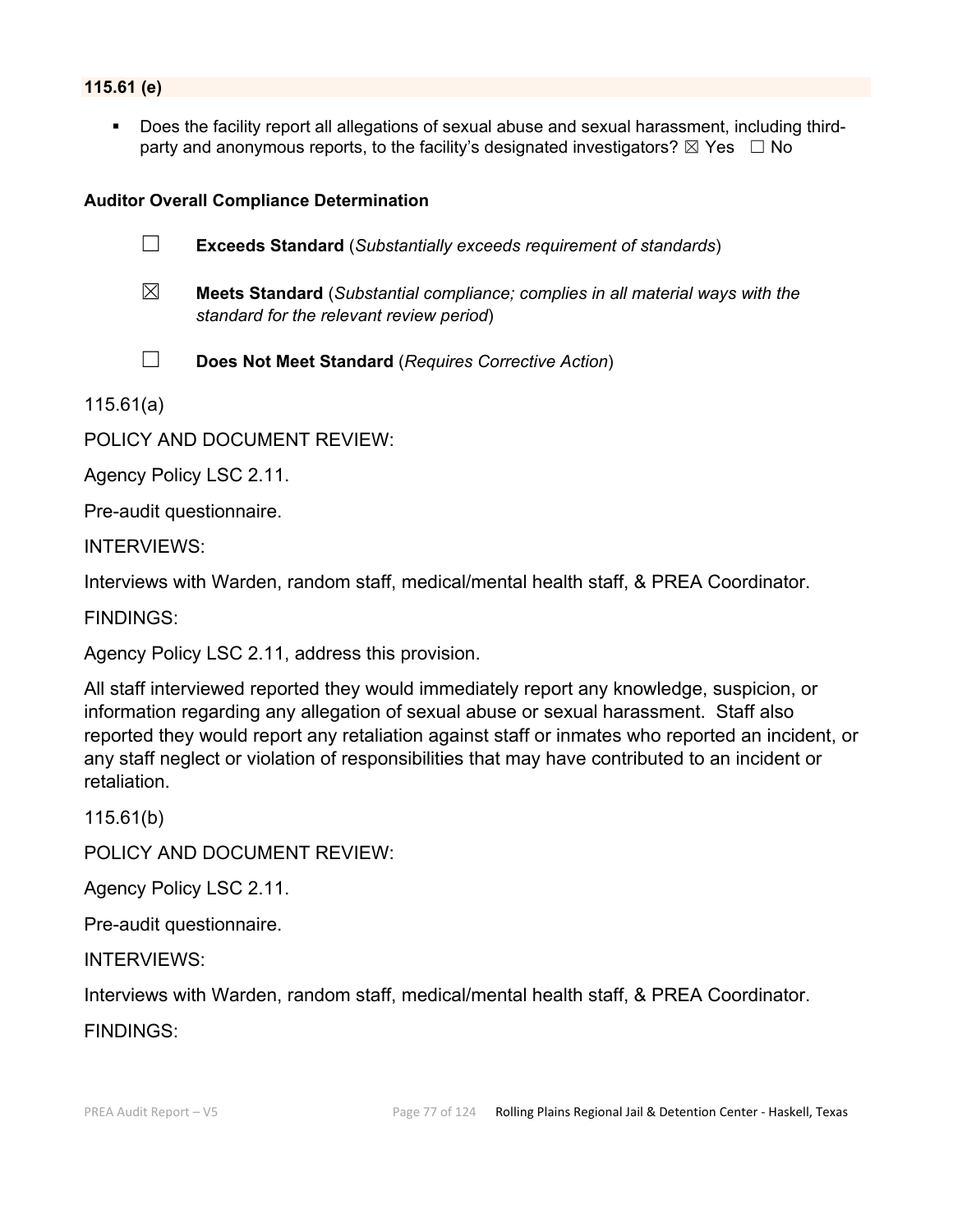Agency Policy LSC 2.11, addresses this provision. All staff interviewed reported all staff including medical and mental staff are required to report all sexual abuse allegations. Medical/Mental Health staff inform the inmate of their duty to report.

The facility reports all criminal allegations to the appropriate agency. All staff are informed of the importance of confidentially being maintained in the reporting process.

No inmate was under the age of 18 at the audited facility, during the onsite review.

# **Standard 115.62: Agency protection duties**

## **115.62 (a)**

 When the agency learns that an inmate is subject to a substantial risk of imminent sexual abuse, does it take immediate action to protect the inmate?  $\boxtimes$  Yes  $\Box$  No

## **Auditor Overall Compliance Determination**

☐ **Exceeds Standard** (*Substantially exceeds requirement of standards*)

☒ **Meets Standard** (*Substantial compliance; complies in all material ways with the standard for the relevant review period*)

☐ **Does Not Meet Standard** (*Requires Corrective Action*)

115.62(a)

POLICY AND DOCUMENT REVIEW:

Agency Policy LSC 2.11.

Pre-audit questionnaire.

## INTERVIEWS:

Interviews with Warden, random staff, medical/mental health staff, & PREA Coordinator.

## FINDINGS:

Agency Policy LSC 2.11, addresses this provision. Staff interviewed reported immediate action would be taken if staff were to become aware of any inmate being at substantial risk of imminent sexual abuse. Staff reported any allegation would be taken seriously and due diligence would be followed to ensure staff respond to inmates immediately. Management staff reported the key is creating a safe culture. Randomly selected staff reported in detail the immediate steps they would take to respond to any allegation of an inmate reporting they are at a substantial risk of imminent sexual abuse.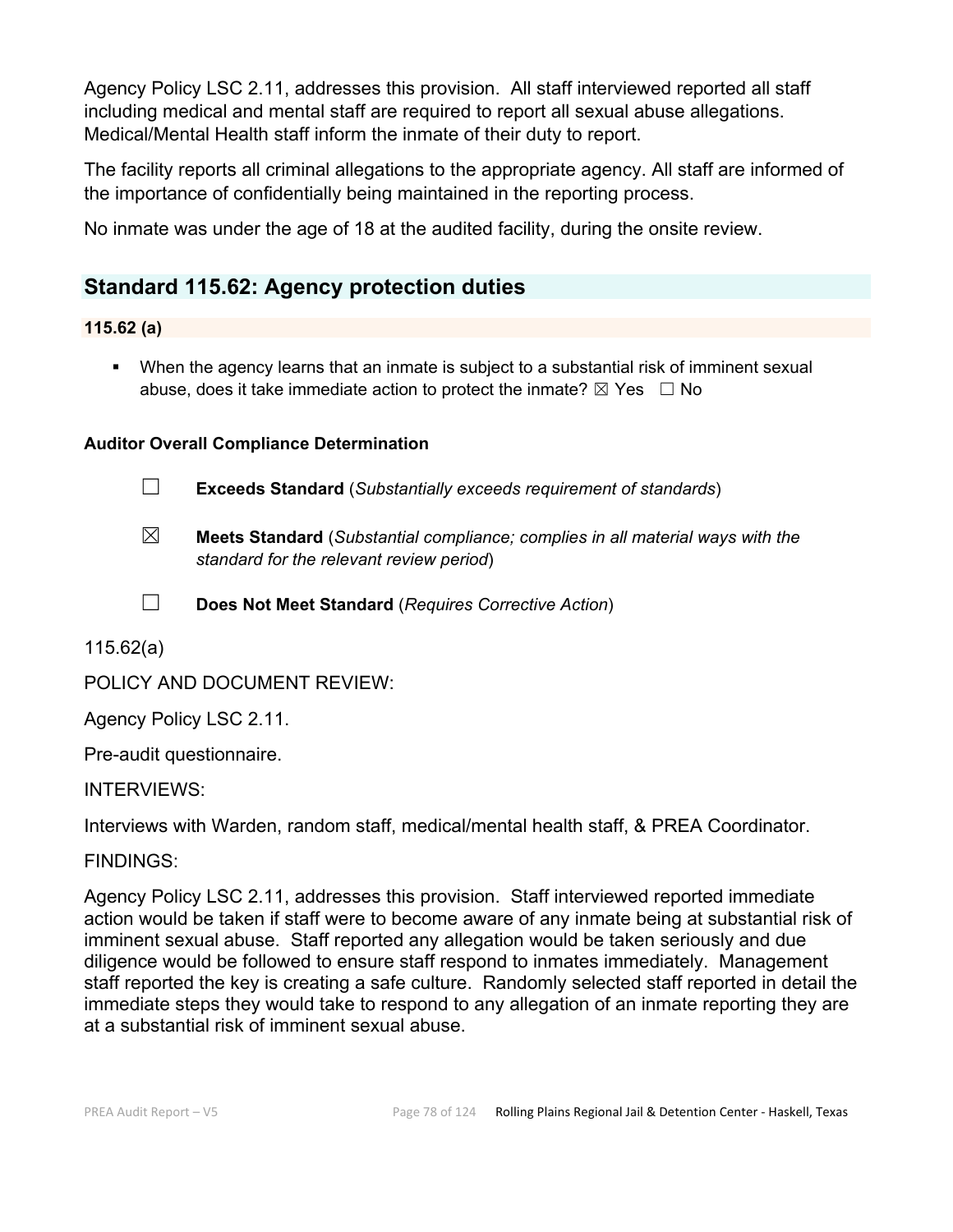# **Standard 115.63: Reporting to other confinement facilities**

## **115.63 (a)**

 Upon receiving an allegation that an inmate was sexually abused while confined at another facility, does the head of the facility that received the allegation notify the head of the facility or appropriate office of the agency where the alleged abuse occurred?  $\boxtimes$  Yes  $\Box$  No

## **115.63 (b)**

Is such notification provided as soon as possible, but no later than 72 hours after receiving the allegation? ⊠ Yes □ No

#### **115.63 (c)**

Does the agency document that it has provided such notification?  $\boxtimes$  Yes  $\Box$  No

## **115.63 (d)**

**Does the facility head or agency office that receives such notification ensure that the allegation** is investigated in accordance with these standards?  $\boxtimes$  Yes  $\Box$  No

## **Auditor Overall Compliance Determination**

- ☐ **Exceeds Standard** (*Substantially exceeds requirement of standards*)
- ☒ **Meets Standard** (*Substantial compliance; complies in all material ways with the standard for the relevant review period*)
- ☐ **Does Not Meet Standard** (*Requires Corrective Action*)

115.63(a)

## POLICY AND DOCUMENT REVIEW:

Agency Policy LSC 2.11.

Pre-audit questionnaire.

INTERVIEWS:

Warden.

FINDINGS:

Agency Policy LSC 2.11, addresses this provision. The agency has a policy that requires notification of another facility when they learn of an inmate that had been sexually abused at that other facility. In the past 12 months, the facility reported (0) allegations of sexual abuse that an inmate received at another facility.

## 115.63(b)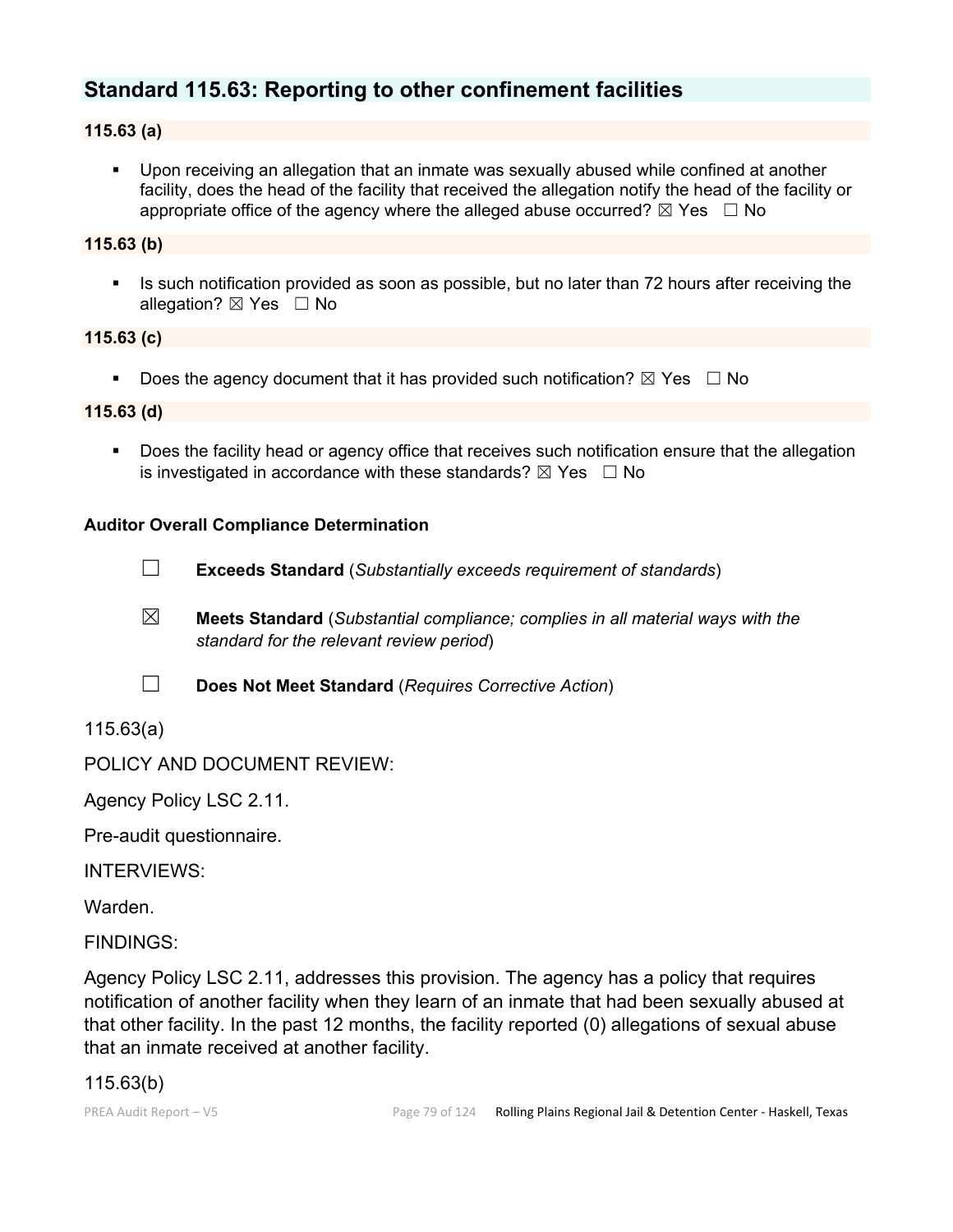## POLICY AND DOCUMENT REVIEW:

Agency Policy LSC 2.11.

FINDINGS:

Agency Policy LSC 2.11, addresses this provision. Notification of sexual abuse at another confinement facility would be completed within the 72-hour time frame. Documentation is required and that the report will be investigated and properly acted upon.

115.63(c)

POLICY AND DOCUMENT REVIEW:

Agency Policy LSC 2.11.

FINDINGS:

The notification and documentation of additional notifications/information would be made according to department policy.

115.63(d)

POLICY AND DOCUMENT REVIEW:

Agency Policy LSC 2.11.

INTERVIEWS:

Warden.

FINDINGS:

Agency Policy LSC 2.11, addresses this provision. Staff interviewed reported they would initiate an investigation just like any other. They would make a request for cooperation from the other facility, and staff would go visit the inmate at that facility. Staff reported the appropriate agency would oversee the investigative team and process.

# **Standard 115.64: Staff first responder duties**

## **115.64 (a)**

- Upon learning of an allegation that an inmate was sexually abused, is the first security staff member to respond to the report required to: Separate the alleged victim and abuser?  $\boxtimes$  Yes  $\Box$  No
- Upon learning of an allegation that an inmate was sexually abused, is the first security staff member to respond to the report required to: Preserve and protect any crime scene until appropriate steps can be taken to collect any evidence?  $\boxtimes$  Yes  $\Box$  No
- Upon learning of an allegation that an inmate was sexually abused, is the first security staff member to respond to the report required to: Request that the alleged victim not take any actions that could destroy physical evidence, including, as appropriate, washing, brushing teeth,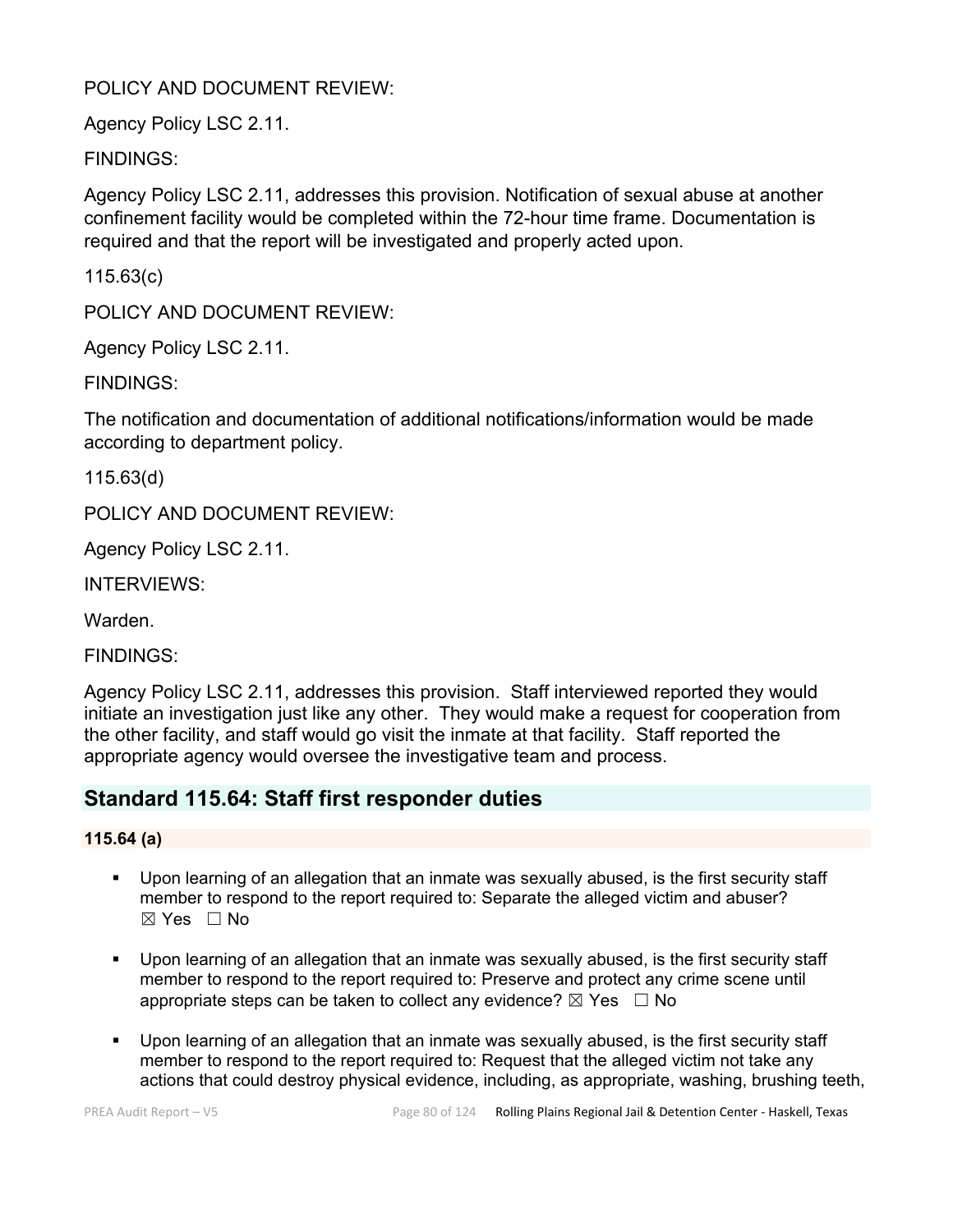changing clothes, urinating, defecating, smoking, drinking, or eating, if the abuse occurred within a time period that still allows for the collection of physical evidence?  $\boxtimes$  Yes  $\Box$  No

 Upon learning of an allegation that an inmate was sexually abused, is the first security staff member to respond to the report required to: Ensure that the alleged abuser does not take any actions that could destroy physical evidence, including, as appropriate, washing, brushing teeth, changing clothes, urinating, defecating, smoking, drinking, or eating, if the abuse occurred within a time period that still allows for the collection of physical evidence?  $\boxtimes$  Yes  $\Box$  No

**115.64 (b)**

 If the first staff responder is not a security staff member, is the responder required to request that the alleged victim not take any actions that could destroy physical evidence, and then notify security staff? ⊠ Yes □ No

## **Auditor Overall Compliance Determination**

☐ **Exceeds Standard** (*Substantially exceeds requirement of standards*)

- ☒ **Meets Standard** (*Substantial compliance; complies in all material ways with the standard for the relevant review period*)
- ☐ **Does Not Meet Standard** (*Requires Corrective Action*)

115.64(a)

POLICY AND DOCUMENT REVIEW:

Agency Policy LSC 2.11.

Pre-audit questionnaire.

INTERVIEWS:

Security Staff First Responders.

FINDINGS:

Agency Policy LSC 2.11, address this provision. The practices to this policy were verified by the responses from the staff being questioned in the interview process. All staff are provided training on the staff responder actions required in the event of a sexual abuse. This would include all security and non-security staff that might be a first responder. Agency policy also address the actions required if the responder is not a security staff member.

The non-security staff person would ensure that the alleged victim not take any action that might destroy physical evidence and then notify security staff.

Staff interviewed outlined the response taken in response to an allegation. The agency protocol, which meets the standard requirements, was followed.

115.64(b)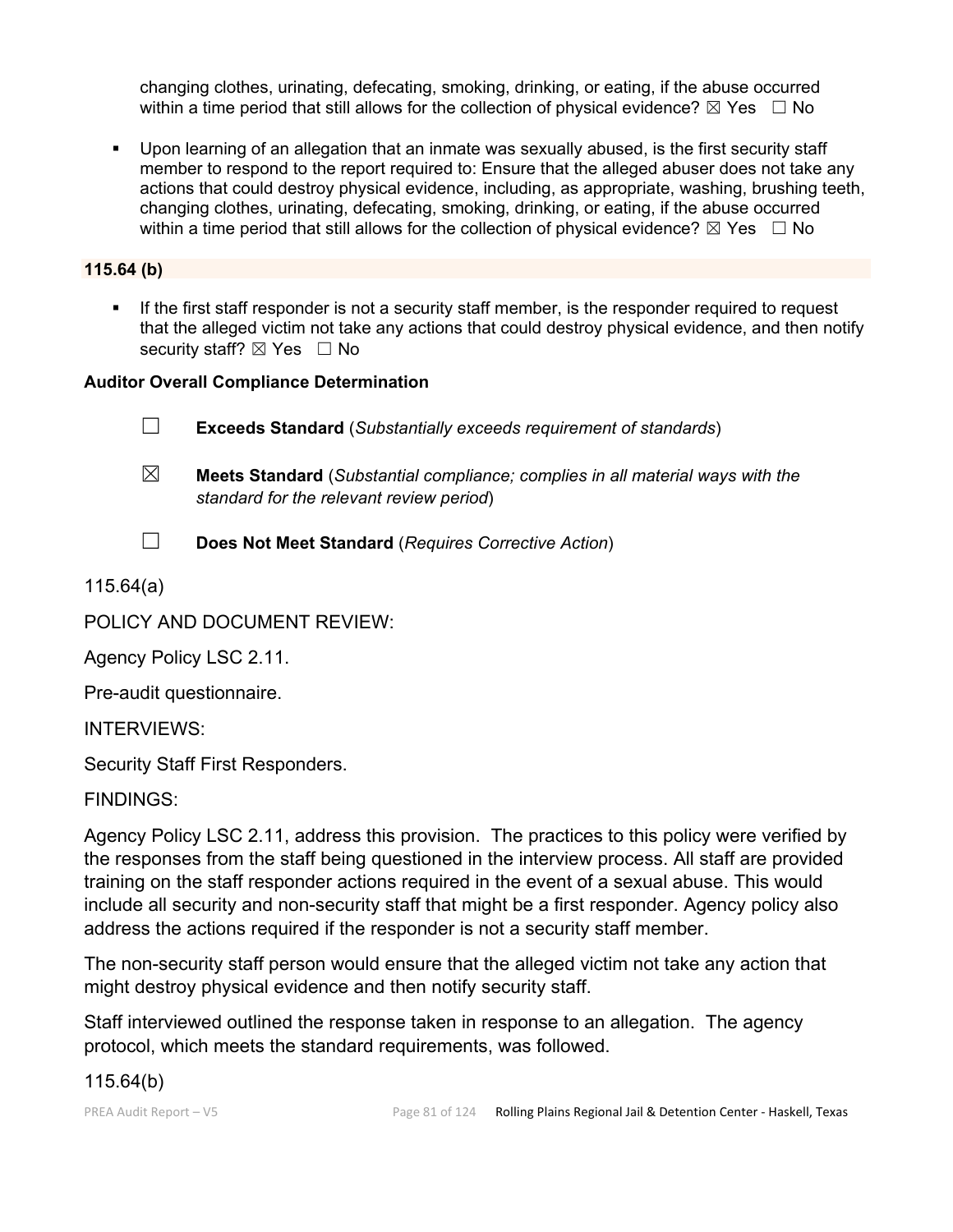## POLICY AND DOCUMENT REVIEW:

Agency Policy LSC 2.11.

Pre-audit questionnaire.

INTERVIEWS:

Security Staff First Responders.

FINDINGS:

Agency Policy LSC 2.11, address this provision. In the past 12 months, (6) allegations of sexual abuse or harassment from inmates or staff were recorded. All reports were investigated, (6) was determined Unsubstantiated. All reports were reviewed by the auditor and the reports indicated that the staff followed the correct procedures required by PREA. All reports indicated that the proper response procedures occurred.

# **Standard 115.65: Coordinated response**

## **115.65 (a)**

 Has the facility developed a written institutional plan to coordinate actions among staff first responders, medical and mental health practitioners, investigators, and facility leadership taken in response to an incident of sexual abuse?  $\boxtimes$  Yes  $\Box$  No

## **Auditor Overall Compliance Determination**

- ☐ **Exceeds Standard** (*Substantially exceeds requirement of standards*)
- ☒ **Meets Standard** (*Substantial compliance; complies in all material ways with the standard for the relevant review period*)
- ☐ **Does Not Meet Standard** (*Requires Corrective Action*)

115.65(a)

POLICY AND DOCUMENT REVIEW:

Agency Policy LSC 2.11.

INTERVIEWS:

Warden

FINDINGS:

Agency Policy LSC 2.11, address this provision. Agency policy required a coordinated response by security/supervisory/management staff, medical, law enforcement, and SANE/SAFE services.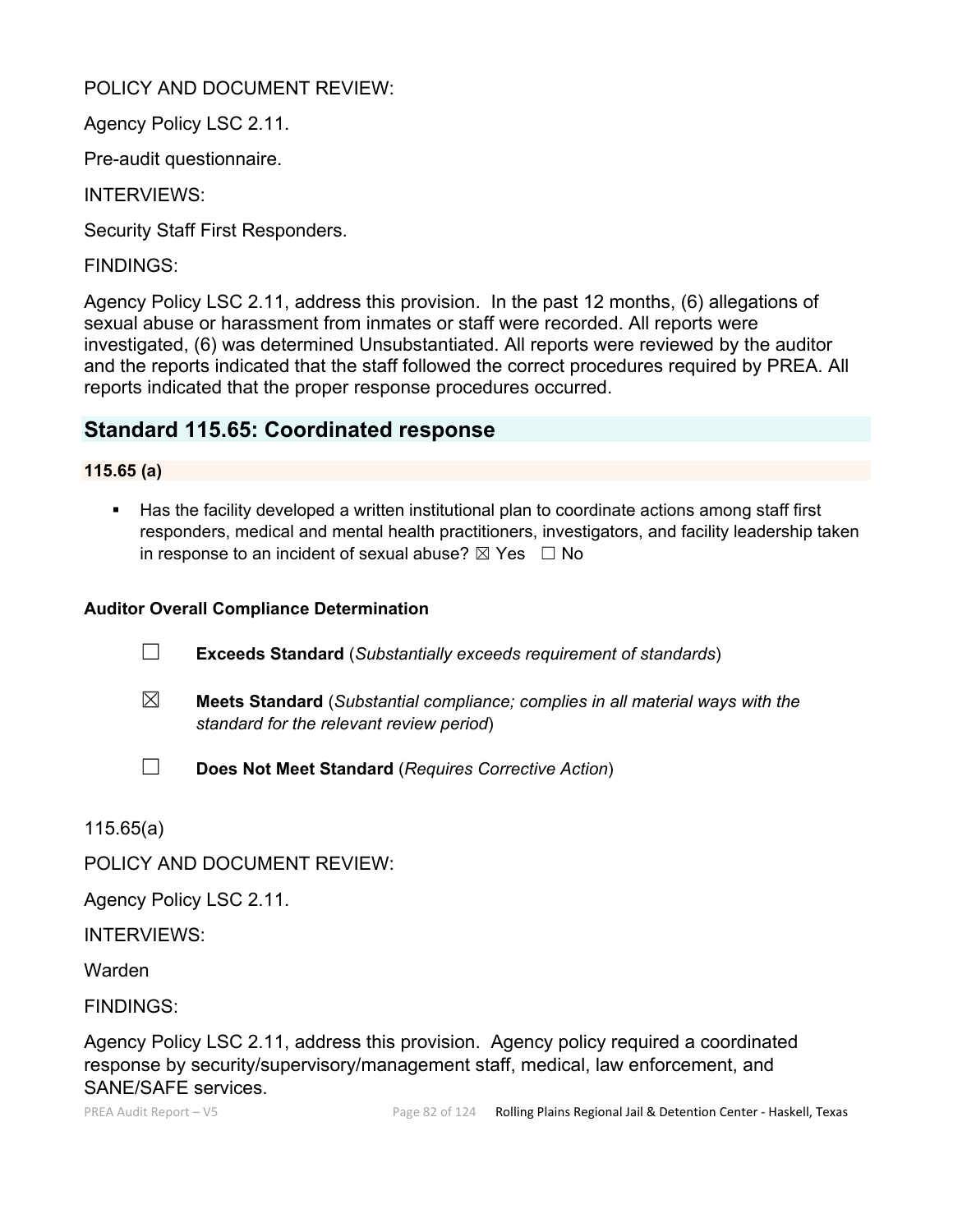The document clearly outlines the institutional plan to coordinate actions taken in response to an incident. Staff interviewed reiterated the protocols outlined in the agency's institutional plan.

# **Standard 115.66: Preservation of ability to protect inmates from contact with abusers**

## **115.66 (a)**

 Are both the agency and any other governmental entities responsible for collective bargaining on the agency's behalf prohibited from entering into or renewing any collective bargaining agreement or other agreement that limits the agency's ability to remove alleged staff sexual abusers from contact with any inmates pending the outcome of an investigation or of a determination of whether and to what extent discipline is warranted?  $\boxtimes$  Yes  $\Box$  No

## **115.66 (b)**

Auditor is not required to audit this provision.

## **Auditor Overall Compliance Determination**

- ☐ **Exceeds Standard** (*Substantially exceeds requirement of standards*)
- ☒ **Meets Standard** (*Substantial compliance; complies in all material ways with the standard for the relevant review period*)
- ☐ **Does Not Meet Standard** (*Requires Corrective Action*)
- 115.66(a)

POLICY AND DOCUMENT REVIEW:

Agency Policy LSC 2.11.

INTERVIEWS:

Warden

FINDINGS:

Agency Policy LSC 2.11, address this provision. All LaSalle Corrections, LLC., employees do not participate in collective bargaining.

Any allegations of sexual abuse or harassment involving an employee, this agency immediately removes the employee from all contact with the alleged inmate victim and witnesses.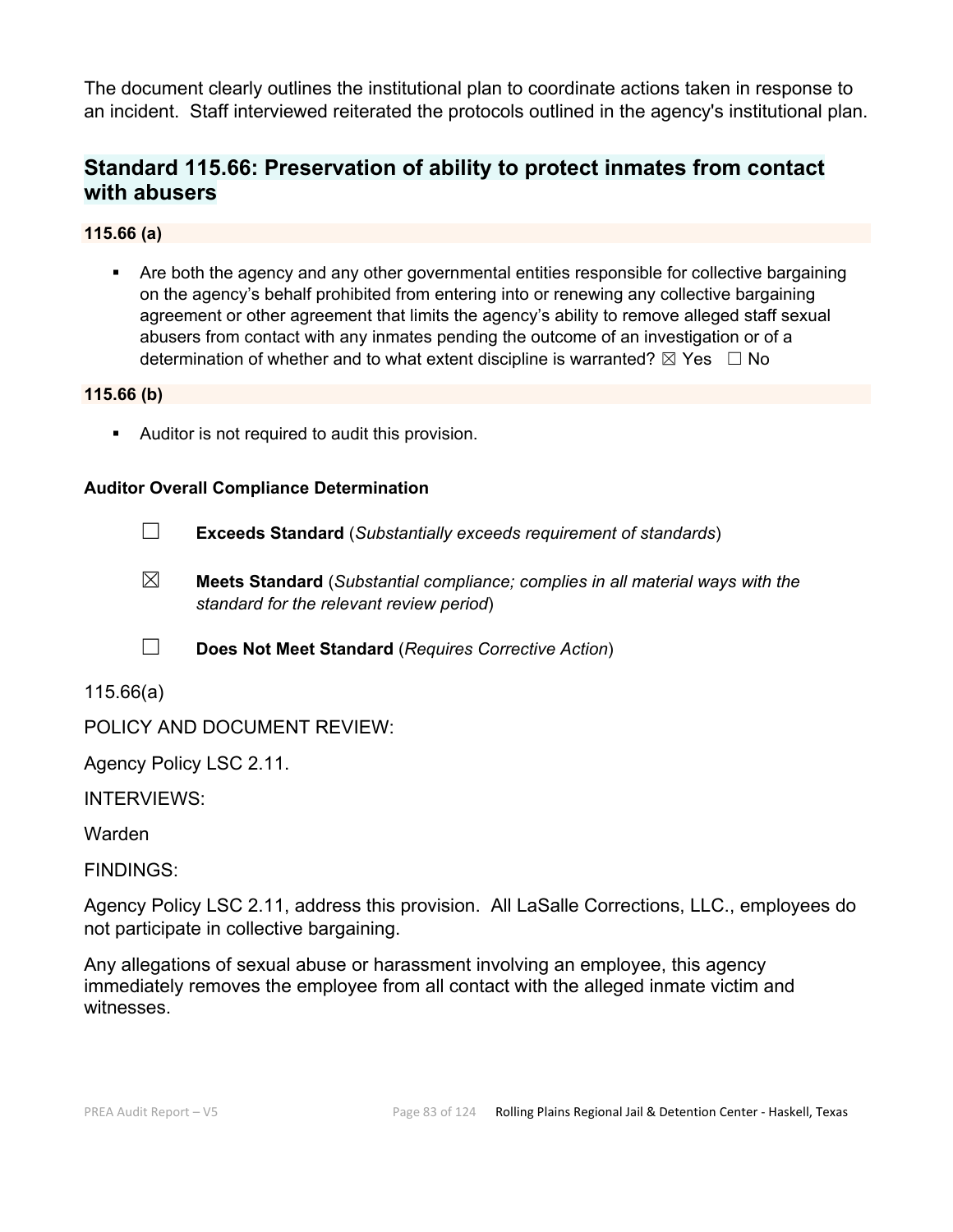# **Standard 115.67: Agency protection against retaliation**

## **115.67 (a)**

- Has the agency established a policy to protect all inmates and staff who report sexual abuse or sexual harassment or cooperate with sexual abuse or sexual harassment investigations from retaliation by other inmates or staff?  $\boxtimes$  Yes  $\Box$  No
- Has the agency designated which staff members or departments are charged with monitoring retaliation? ⊠ Yes □ No

#### **115.67 (b)**

**Does the agency employ multiple protection measures, such as housing changes or transfers** for inmate victims or abusers, removal of alleged staff or inmate abusers from contact with victims, and emotional support services, for inmates or staff who fear retaliation for reporting sexual abuse or sexual harassment or for cooperating with investigations?  $\boxtimes$  Yes  $\Box$  No

#### **115.67 (c)**

- Except in instances where the agency determines that a report of sexual abuse is unfounded, for at least 90 days following a report of sexual abuse, does the agency: Monitor the conduct and treatment of inmates or staff who reported the sexual abuse to see if there are changes that may suggest possible retaliation by inmates or staff?  $\boxtimes$  Yes  $\Box$  No
- Except in instances where the agency determines that a report of sexual abuse is unfounded, for at least 90 days following a report of sexual abuse, does the agency: Monitor the conduct and treatment of inmates who were reported to have suffered sexual abuse to see if there are changes that may suggest possible retaliation by inmates or staff?  $\boxtimes$  Yes  $\Box$  No
- Except in instances where the agency determines that a report of sexual abuse is unfounded, for at least 90 days following a report of sexual abuse, does the agency: Act promptly to remedy any such retaliation?  $\boxtimes$  Yes  $\Box$  No
- Except in instances where the agency determines that a report of sexual abuse is unfounded, for at least 90 days following a report of sexual abuse, does the agency: Monitor any inmate disciplinary reports?  $\boxtimes$  Yes  $\Box$  No
- Except in instances where the agency determines that a report of sexual abuse is unfounded, for at least 90 days following a report of sexual abuse, does the agency: Monitor inmate housing changes? ⊠ Yes □ No
- Except in instances where the agency determines that a report of sexual abuse is unfounded, for at least 90 days following a report of sexual abuse, does the agency: Monitor inmate program changes?  $\boxtimes$  Yes  $\Box$  No
- Except in instances where the agency determines that a report of sexual abuse is unfounded, for at least 90 days following a report of sexual abuse, does the agency: Monitor negative performance reviews of staff?  $\boxtimes$  Yes  $\Box$  No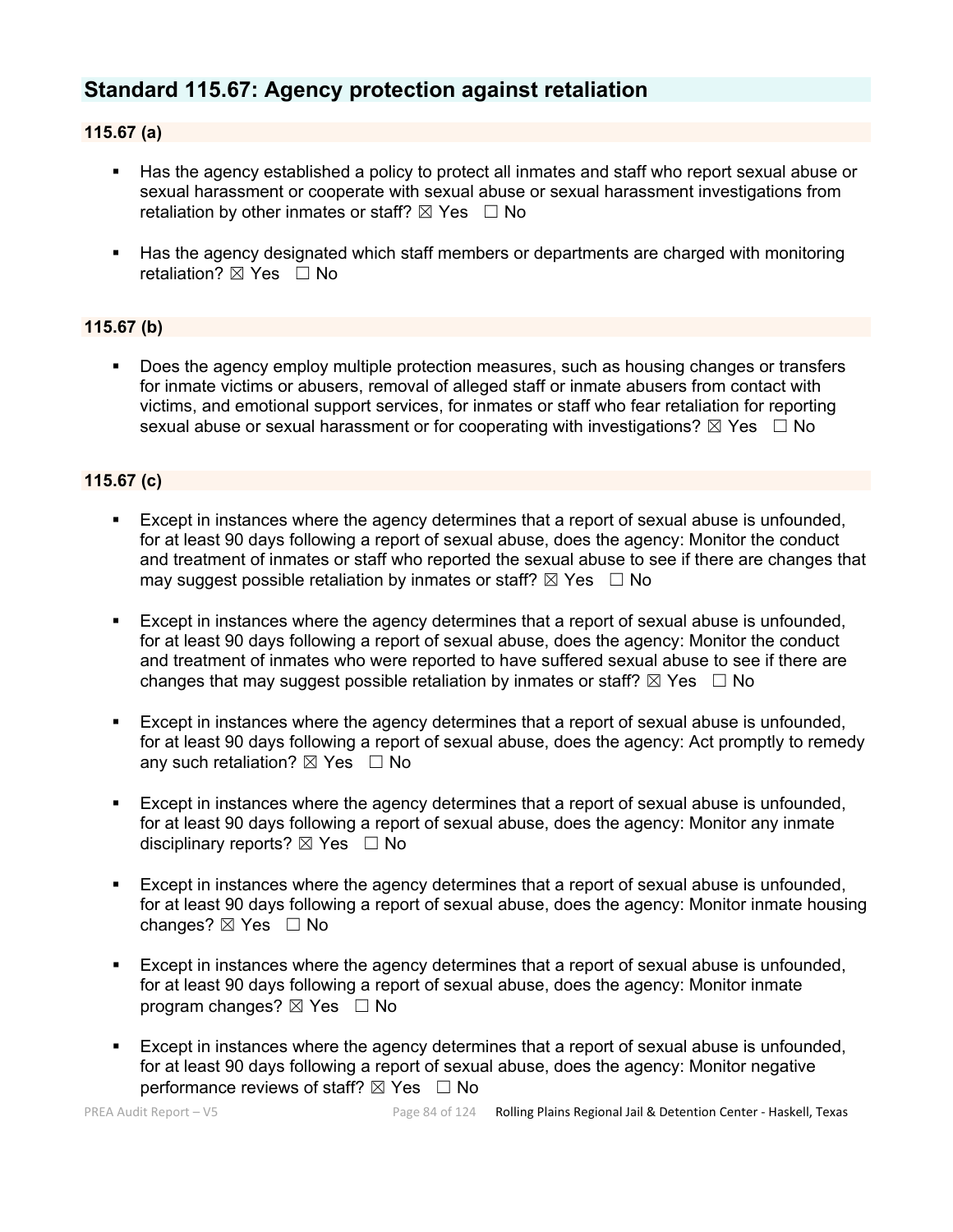- Except in instances where the agency determines that a report of sexual abuse is unfounded, for at least 90 days following a report of sexual abuse, does the agency: Monitor reassignments of staff? ⊠ Yes □ No
- Does the agency continue such monitoring beyond 90 days if the initial monitoring indicates a continuing need? ☒ Yes ☐ No

#### **115.67 (d)**

 In the case of inmates, does such monitoring also include periodic status checks?  $\boxtimes$  Yes  $\Box$  No

#### **115.67 (e)**

 If any other individual who cooperates with an investigation expresses a fear of retaliation, does the agency take appropriate measures to protect that individual against retaliation? ☒ Yes ☐ No

#### **115.67 (f)**

Auditor is not required to audit this provision.

#### **Auditor Overall Compliance Determination**

- ☐ **Exceeds Standard** (*Substantially exceeds requirement of standards*)
- ☒ **Meets Standard** (*Substantial compliance; complies in all material ways with the standard for the relevant review period*)
- ☐ **Does Not Meet Standard** (*Requires Corrective Action*)

## 115.67(a)

POLICY AND DOCUMENT REVIEW:

Agency Policy LSC 2.11.

FINDINGS:

Agency Policy LSC 2.11, address this provision. Policy requires the protection of inmates and staff who report sexual abuse/harassment from retaliation. Senior management is assigned to supervise the monitoring and prevention of retaliation.

115.67(b)

POLICY AND DOCUMENT REVIEW:

Agency Policy LSC 2.11.

## INTERVIEWS: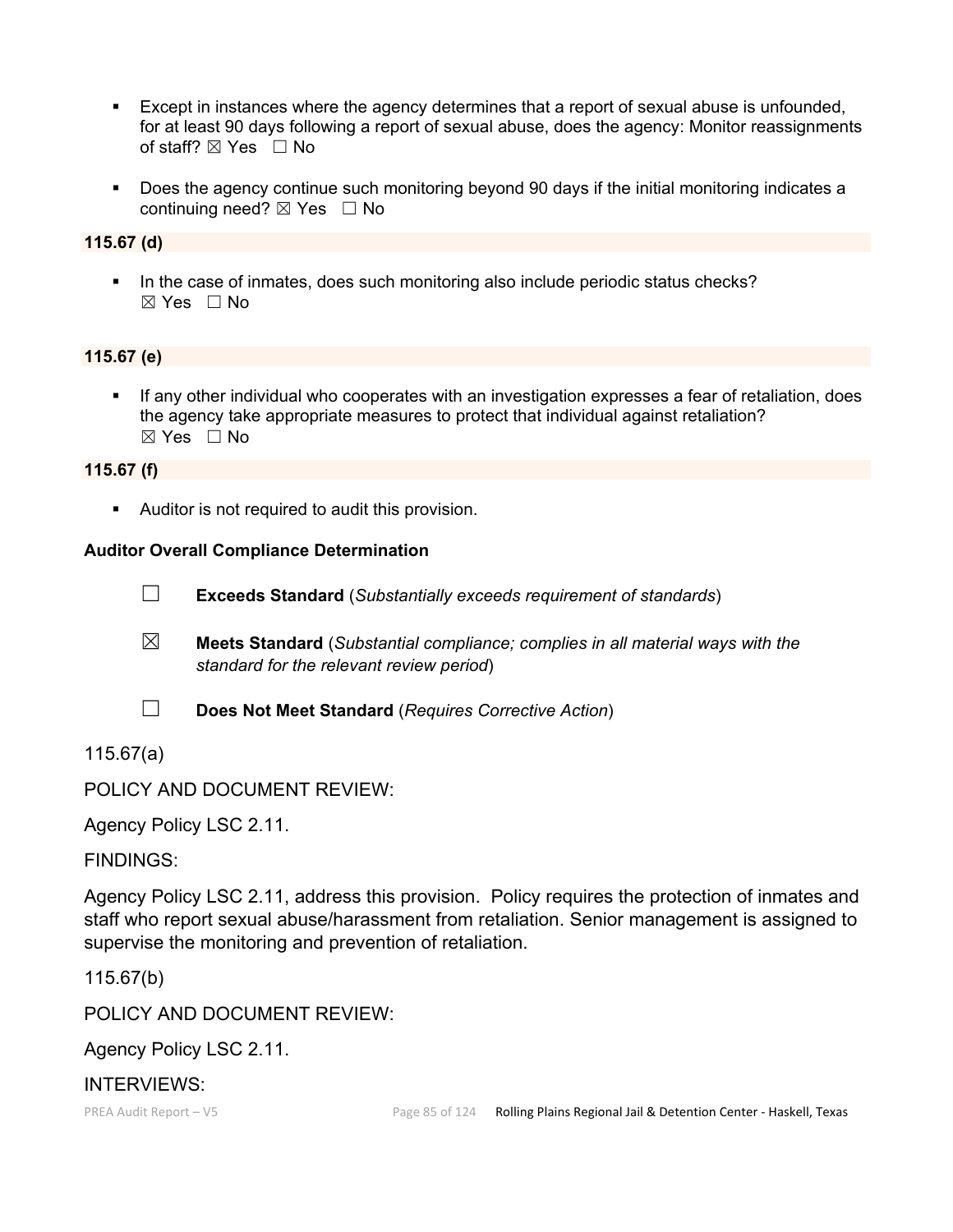Designated Staff Member Charged with Monitoring Retaliation.

PREA Coordinator.

FINDINGS:

Agency Policy LSC 2.11, address this provision. Staff reported when an investigation is initiated, the individual making the report is told what the expected process will be and if anyone threatens or otherwise makes them feel uncomfortable, they are provided with the name of the person to notify. Staff and inmates are informed that any retaliation will be taken seriously and acted upon. Staff reported the process followed and strategies used when monitoring for potential retaliation against both inmates and staff. Staff and inmates are offered emotional support services.

115.67(c)

POLICY AND DOCUMENT REVIEW:

Agency Policy LSC 2.11.

INTERVIEWS:

Designated Staff Member Charged with Monitoring Retaliation.

PREA Coordinator.

FINDINGS:

Agency Policy LSC 2.11, address this provision. Staff reported in detail what they look for when monitoring for retaliation for both inmates and staff, and the duration of the monitoring, which meet the standard requirements.

115.67(d)

POLICY AND DOCUMENT REVIEW:

Agency Policy LSC 2.11.

INTERVIEWS:

Designated Staff Member Charged with Monitoring Retaliation.

PREA Coordinator.

FINDINGS:

Agency Policy LSC 2.11, addresses this provision. All required monitoring will be promptly conducted for a minimum of 90 days or longer if needed.

The facility would employ a variety of methods such as housing change, removal of abuser, or other means to protect the inmate victim. This policy would also protect anyone who assisted in the investigation. The policies also require periodic status checks designed to protect an individual from retaliation.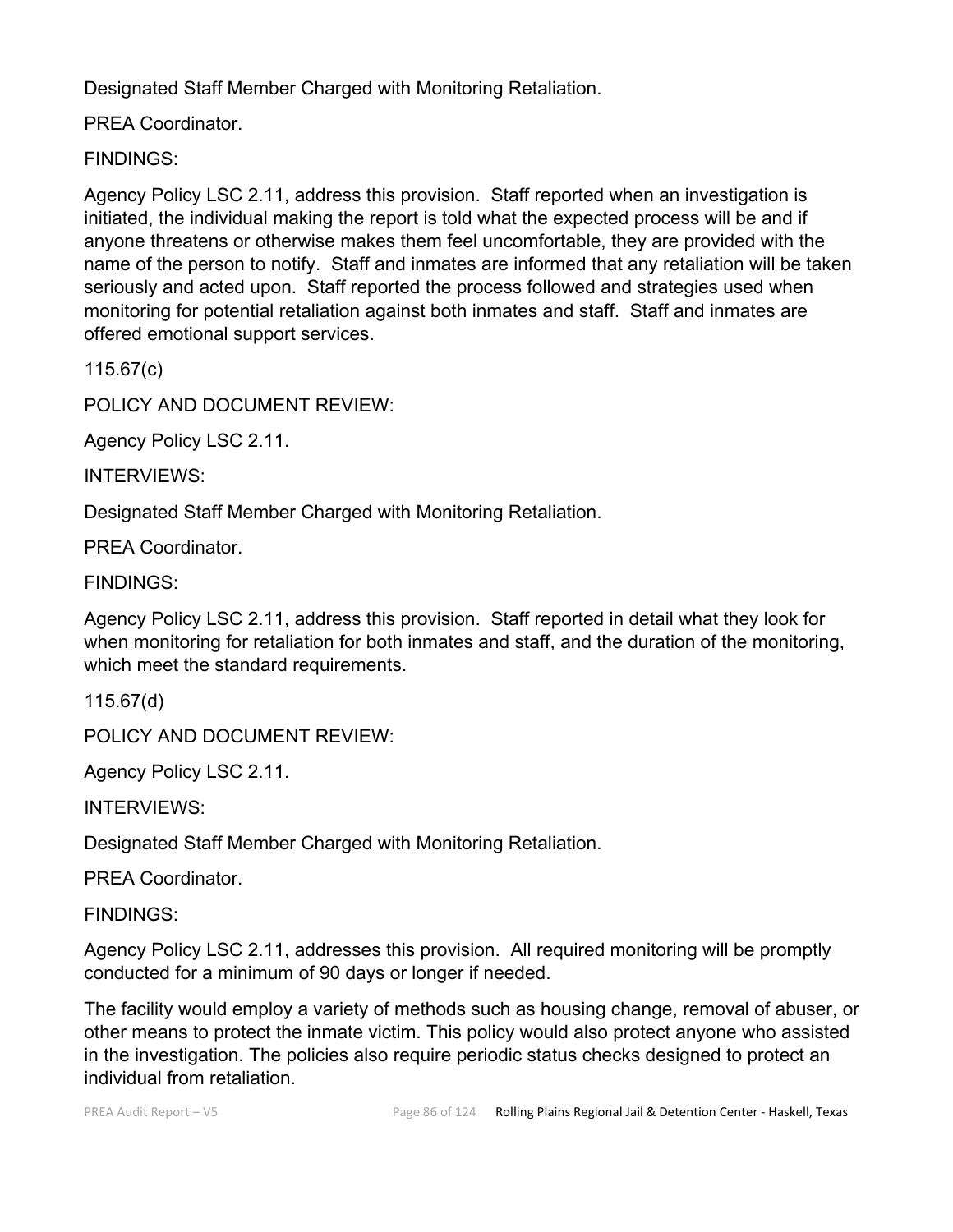115.67(e)

POLICY AND DOCUMENT REVIEW:

Agency Policy LSC 2.11.

INTERVIEWS:

Warden.

FINDINGS:

Agency Policy LSC 2.11, addresses this provision. Staff interviewed reported any type of retaliation is treated seriously and any allegations made would be reviewed and investigated. If an allegation were to be found true, the appropriate necessary actions would be taken.

115.67(f)

POLICY AND DOCUMENT REVIEW:

The agency is not required to respond to this provision.

FINDINGS:

This provision is not applicable as the agency is not required to respond to this provision.

## **Standard 115.68: Post-allegation protective custody**

#### **115.68 (a)**

Is any and all use of segregated housing to protect an inmate who is alleged to have suffered sexual abuse subject to the requirements of § 115.43?  $\boxtimes$  Yes  $\Box$  No

## **Auditor Overall Compliance Determination**

- ☐ **Exceeds Standard** (*Substantially exceeds requirement of standards*)
- ☒ **Meets Standard** (*Substantial compliance; complies in all material ways with the standard for the relevant review period*)
- ☐ **Does Not Meet Standard** (*Requires Corrective Action*)

115.68(a)

## POLICY AND DOCUMENT REVIEW:

Agency Policy LSC 2.11.

## INTERVIEWS:

## Warden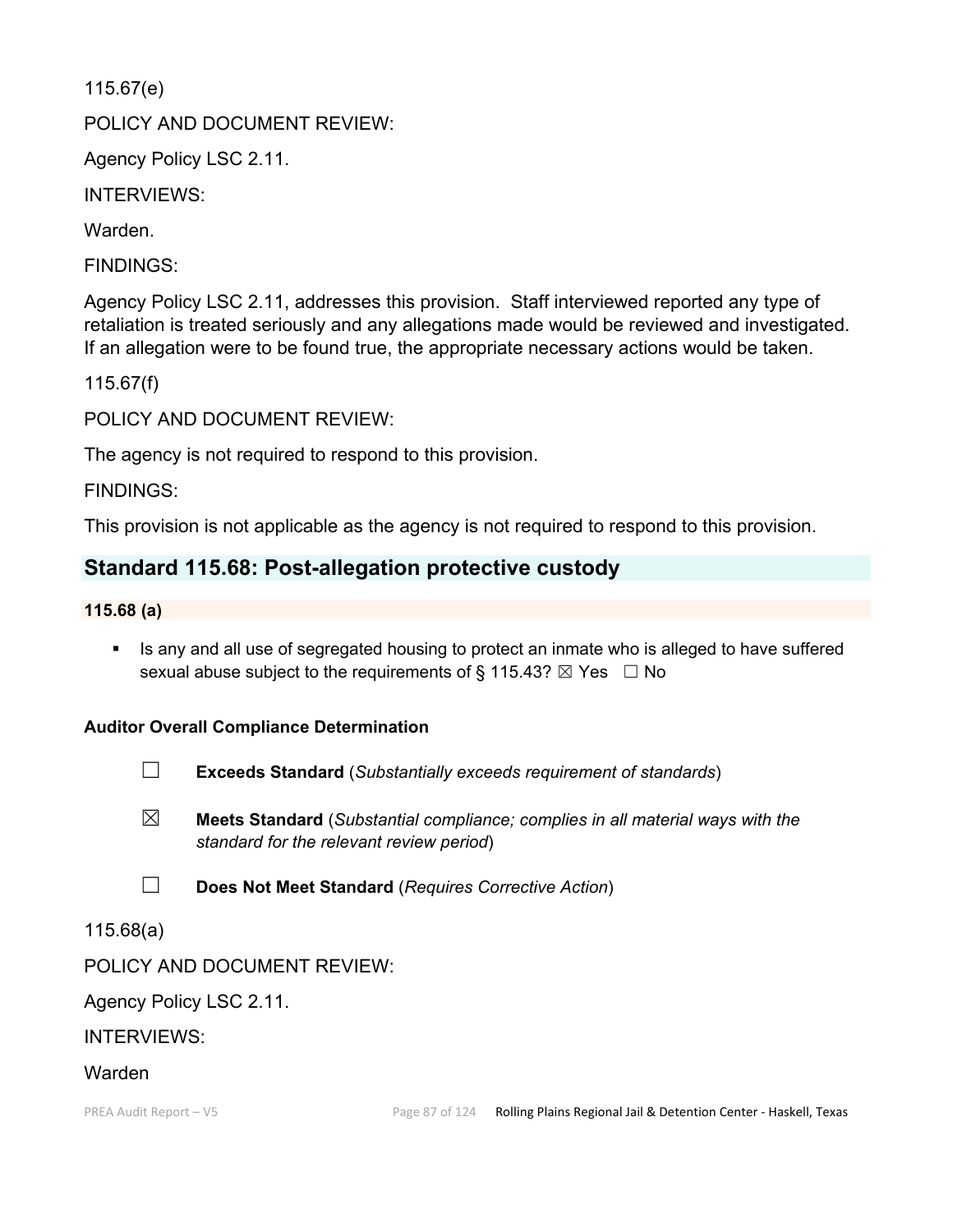Staff who Supervise Inmates in Restrictive Housing

Medical and Mental Health Staff. At the time of the onsite audit, there were no inmates in isolation for risk of sexual victimization/who alleged to have suffered sexual abuse, therefore no inmate was interviewed specific to this provision.

ONSITE REVIEW:

During the onsite review, there was no indication that restrictive housing is used on a regular basis for PREA related events.

## FINDINGS:

Agency Policy LSC 2.11, addresses this provision. Staff interviewed reported protective custody/restrictive housing would be used only as a true last resort and efforts would continue to find alternatives during restrictive housing assignment. No inmates are placed in restrictive housing involuntary without an assessment of all available alternatives. These policies meet the PREA requirements. The facility reported zero inmates who reported sexual abuse were held in involuntary restrictive housing in the past 12 months. Policies also dictate if an involuntary restrictive housing assignment is made, the facility affords each inmate a review every 30 days and the inmate programs would continue to the best extent possible.

# **INVESTIGATIONS**

# **Standard 115.71: Criminal and administrative agency investigations**

## **115.71 (a)**

- When the agency conducts its own investigations into allegations of sexual abuse and sexual harassment, does it do so promptly, thoroughly, and objectively? [N/A if the agency/facility is not responsible for conducting any form of criminal OR administrative sexual abuse investigations. See 115.21(a).] ⊠ Yes □ No □ NA
- Does the agency conduct such investigations for all allegations, including third party and anonymous reports? [N/A if the agency/facility is not responsible for conducting any form of criminal OR administrative sexual abuse investigations. See 115.21(a).]  $\boxtimes$  Yes  $\Box$  No  $\Box$  NA

## **115.71 (b)**

 Where sexual abuse is alleged, does the agency use investigators who have received specialized training in sexual abuse investigations as required by 115.34?  $\boxtimes$  Yes  $\Box$  No

## **115.71 (c)**

 Do investigators gather and preserve direct and circumstantial evidence, including any available physical and DNA evidence and any available electronic monitoring data?  $\boxtimes$  Yes  $\Box$  No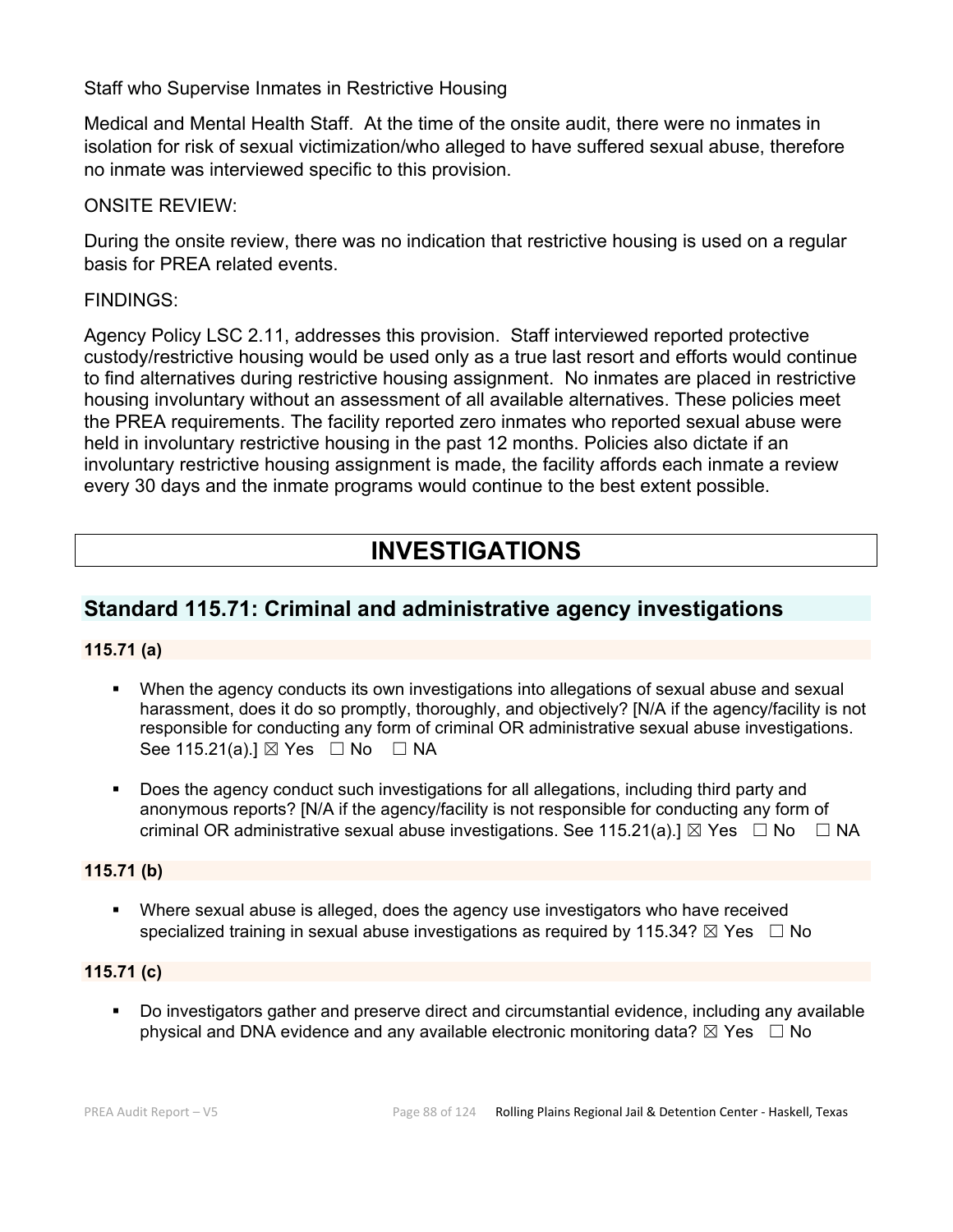- Do investigators interview alleged victims, suspected perpetrators, and witnesses?  $\boxtimes$  Yes  $\Box$  No
- Do investigators review prior reports and complaints of sexual abuse involving the suspected perpetrator? **⊠** Yes □ No

#### **115.71 (d)**

 When the quality of evidence appears to support criminal prosecution, does the agency conduct compelled interviews only after consulting with prosecutors as to whether compelled interviews may be an obstacle for subsequent criminal prosecution?  $\boxtimes$  Yes  $\Box$  No

## **115.71 (e)**

- Do agency investigators assess the credibility of an alleged victim, suspect, or witness on an individual basis and not on the basis of that individual's status as inmate or staff?  $\boxtimes$  Yes  $\Box$  No
- Does the agency investigate allegations of sexual abuse without requiring an inmate who alleges sexual abuse to submit to a polygraph examination or other truth-telling device as a condition for proceeding?  $\boxtimes$  Yes  $\Box$  No

## **115.71 (f)**

- Do administrative investigations include an effort to determine whether staff actions or failures to act contributed to the abuse?  $\boxtimes$  Yes  $\Box$  No
- Are administrative investigations documented in written reports that include a description of the physical evidence and testimonial evidence, the reasoning behind credibility assessments, and investigative facts and findings?  $\boxtimes$  Yes  $\Box$  No

## **115.71 (g)**

 Are criminal investigations documented in a written report that contains a thorough description of the physical, testimonial, and documentary evidence and attaches copies of all documentary evidence where feasible?  $\boxtimes$  Yes  $\Box$  No

#### **115.71 (h)**

 Are all substantiated allegations of conduct that appears to be criminal referred for prosecution?  $\boxtimes$  Yes  $\Box$  No

#### **115.71 (i)**

Does the agency retain all written reports referenced in 115.71(f) and (g) for as long as the alleged abuser is incarcerated or employed by the agency, plus five years?  $\boxtimes$  Yes  $\Box$  No

#### **115.71 (j)**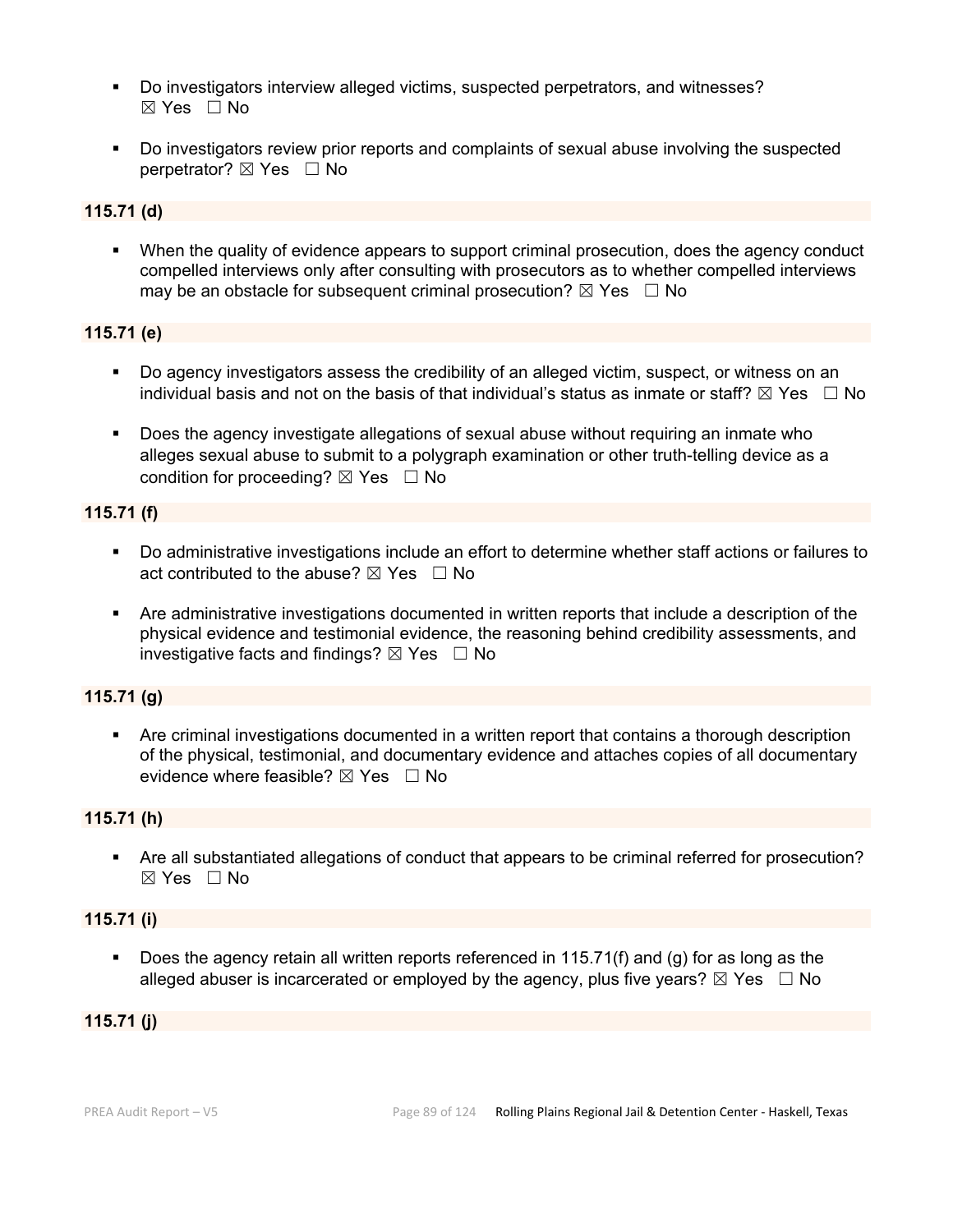Does the agency ensure that the departure of an alleged abuser or victim from the employment or control of the agency does not provide a basis for terminating an investigation? ☒ Yes ☐ No

## **115.71 (k)**

**Auditor is not required to audit this provision.** 

## **115.71 (l)**

 When an outside entity investigates sexual abuse, does the facility cooperate with outside investigators and endeavor to remain informed about the progress of the investigation? (N/A if an outside agency does not conduct administrative or criminal sexual abuse investigations. See 115.21(a).) ⊠ Yes □ No □ NA

## **Auditor Overall Compliance Determination**

- ☐ **Exceeds Standard** (*Substantially exceeds requirement of standards*)
- ☒ **Meets Standard** (*Substantial compliance; complies in all material ways with the standard for the relevant review period*)
- ☐ **Does Not Meet Standard** (*Requires Corrective Action*)
- 115.71(a)

POLICY AND DOCUMENT REVIEW:

Agency Policy LSC 2.11.

Training Documentation.

INTERVIEWS:

Investigative Staff

FINDINGS:

Agency Policy LSC 2.11, addresses this provision. A review of all investigative files reflected all investigations were conducted promptly, thoroughly, and objectively. Staff interviewed reported investigations are initiated immediately and that third-party and anonymous reports are also considered, documented and the information included in the final report.

115.71(b)

POLICY AND DOCUMENT REVIEW:

Agency Policy LSC 2.11.

Investigative staff training records.

INTERVIEWS: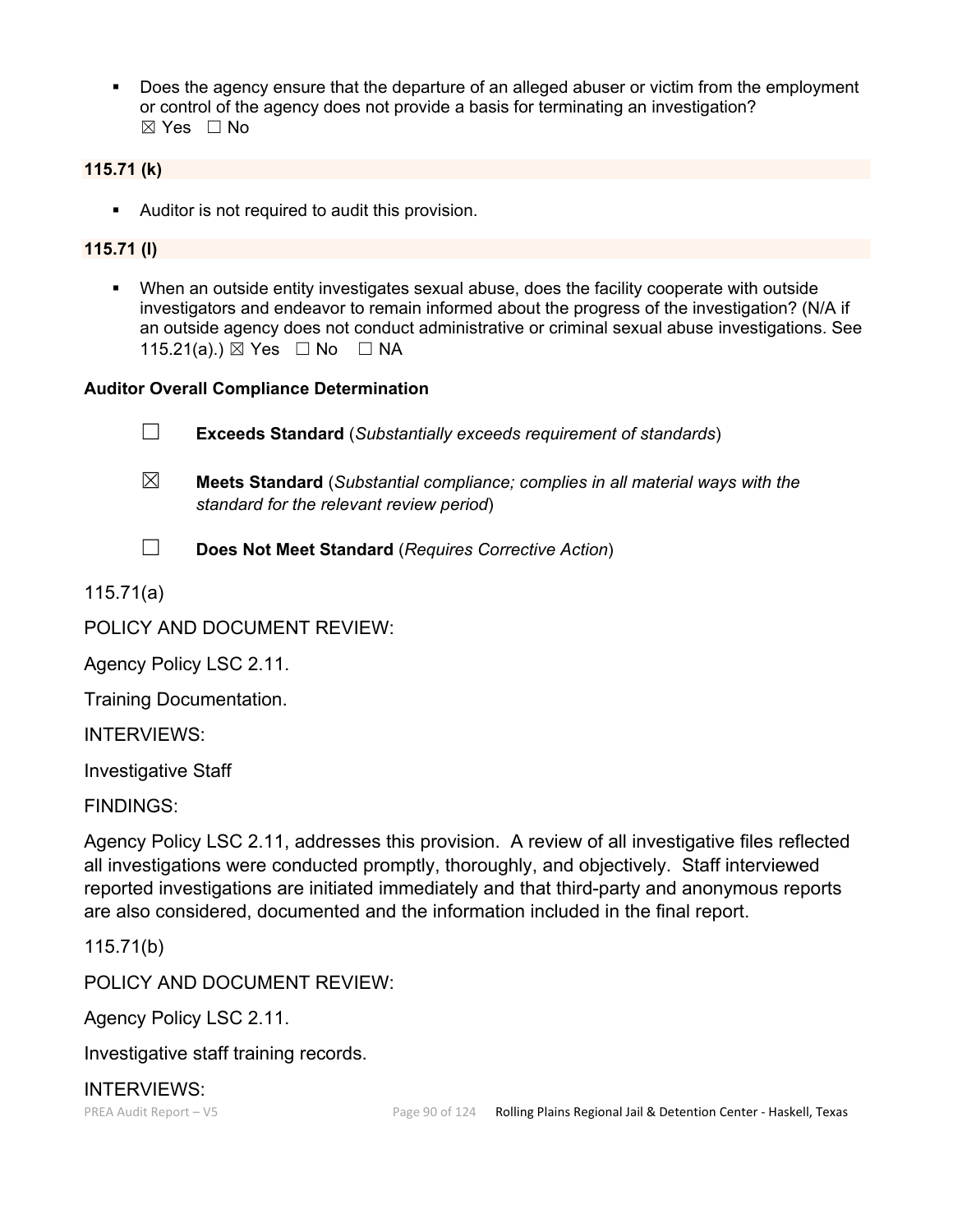## Investigative Staff

FINDINGS:

Agency Policy LSC 2.11, addresses this provision. A review of the investigative staff training documents indicated all investigative staff are trained in the required specialized investigative staff training. Staff interviewed reported receiving the required training.

115.71(c)

POLICY AND DOCUMENT REVIEW:

Agency Policy LSC 2.11.

Investigative staff training records.

INTERVIEWS:

Investigative Staff

FINDINGS:

Agency Policy LSC 2.11, addresses this provision. A review of the investigative files reflected the required supporting documentation was maintained in the files.

Staff interviewed reported in detail the steps followed and information collected and documented during the investigation and retained in the files in accordance with the standard.

115.71(d)

POLICY AND DOCUMENT REVIEW:

Agency Policy LSC 2.11.

INTERVIEWS:

Investigative Staff

FINDINGS:

Agency Policy LSC 2.11, addresses this provision. Staff interviewed reported investigations are not terminated solely because the victim recants the allegation and would move forward with the investigation.

115.71(e)

POLICY AND DOCUMENT REVIEW:

Agency Policy LSC 2.11.

Investigative files.

INTERVIEWS:

Investigative Staff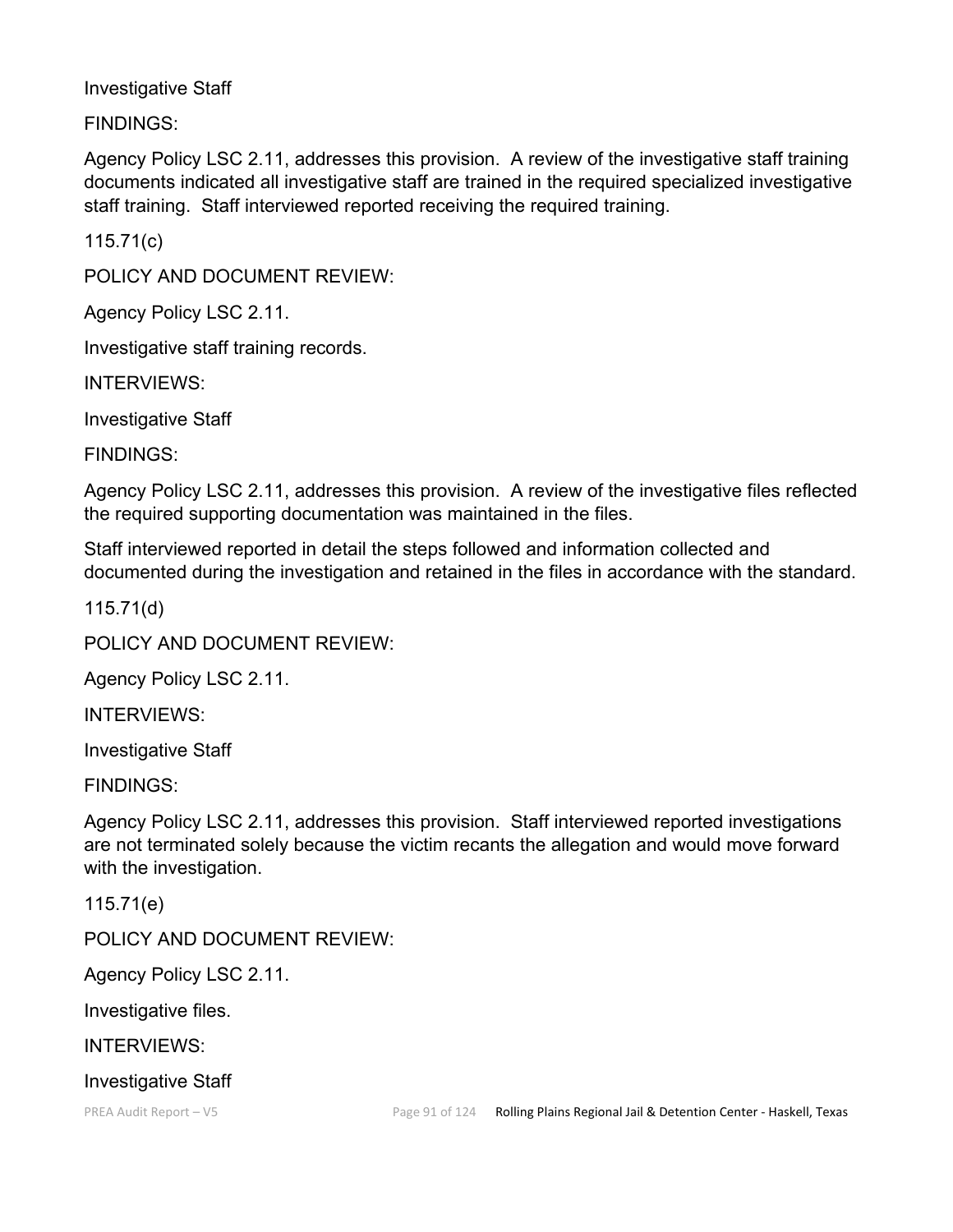## FINDINGS:

Agency Policy LSC 2.11, addresses this provision. A review of the investigative files reflected the criminal investigators are sworn state law enforcement officers and are always involved on all investigations. Investigative staff reported the investigators will refer the case for prosecutorial review if evidence reveals a criminal act may have been committed.

115.71(f)

POLICY AND DOCUMENT REVIEW:

Agency Policy LSC 2.11.

INTERVIEWS:

Investigative Staff.

FINDINGS:

Agency Policy LSC 2.11. Staff interviewed reported all information would be considered, documented, and assessed as part of the investigation. Staff also reported a polygraph is not a part of the investigative process.

115.71(g)

POLICY AND DOCUMENT REVIEW:

Agency Policy LSC 2.11.

Investigative files.

INTERVIEWS:

Investigative Staff.

FINDINGS:

Agency Policy LSC 2.11, addresses this provision. Staff interviewed reported everything is considered as part of the investigation including whether staff actions or failures to act contributed to the abuse.

A review of the investigative files indicated the investigations were thorough. The incident review process, which addresses this provision, was completed.

115.71(h)

POLICY AND DOCUMENT REVIEW:

Agency Policy LSC 2.11.

INTERVIEWS:

Investigative Staff

FINDINGS: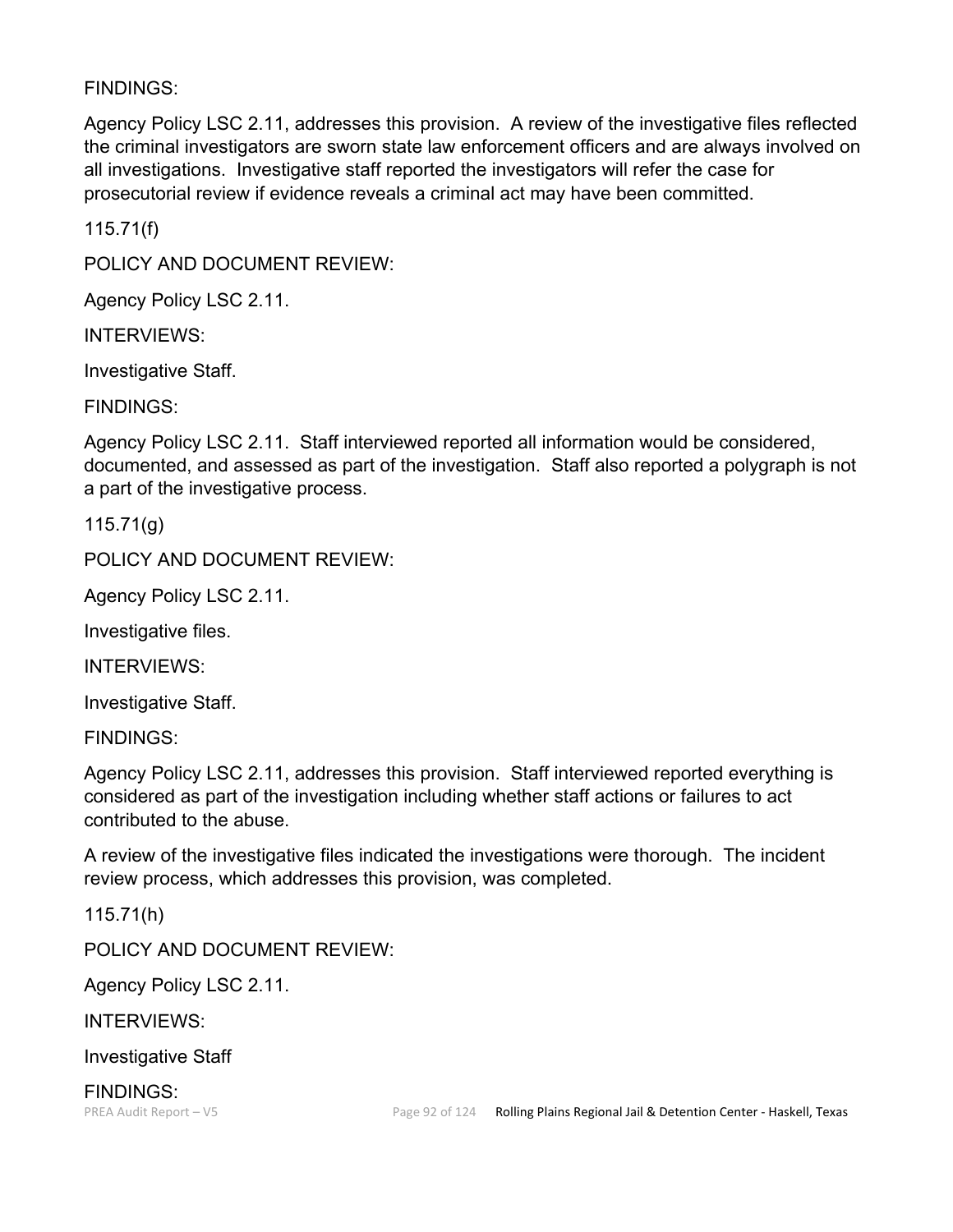Agency Policy LSC 2.11, addresses this provision. State law enforcement will conduct all criminal investigations. In accordance with agency policy, any allegation involving sexual abuse or criminal activity requires that the appropriate agency is notified immediately to assume control of the investigation. All external agency law enforcement investigators have been trained to meet PREA standards. They are approved law enforcement officials and will promptly and thoroughly investigate each allegation. Should an allegation be substantiated, the case will be referred for prosecution.

The Investigator interviewed was professional and very knowledgeable. He indicated their investigative process was very through by collecting all evidence, interviewing witnesses, perpetrators, victims, etc. Reports are documented and cases are referred for prosecution if necessary. Polygraph tests for PREA cases are not authorized.

115.71(i)

POLICY AND DOCUMENT REVIEW:

Agency Policy LSC 2.11.

INTERVIEWS:

Investigative Staff

FINDINGS:

Agency Policy LSC 2.11, addresses this provision. Agency policies require written reports be developed and retained per PREA standards, for as long as the alleged abuser is incarcerated or employed by the agency, plus five years and per local state retention requirements.

Should a victim or abuser (staff or inmate) resign or be transferred to another facility, the case will continue to be investigated.

115.71(j)

POLICY AND DOCUMENT REVIEW:

Agency Policy LSC 2.11.

FINDINGS:

Agency Policy LSC 2.11, addresses this provision and requires investigation reports will be kept in perpetuity. The auditor reviewed all investigative files.

115.71(k)

POLICY AND DOCUMENT REVIEW:

Agency Policy LSC 2.11.

INTERVIEWS:

Investigative Staff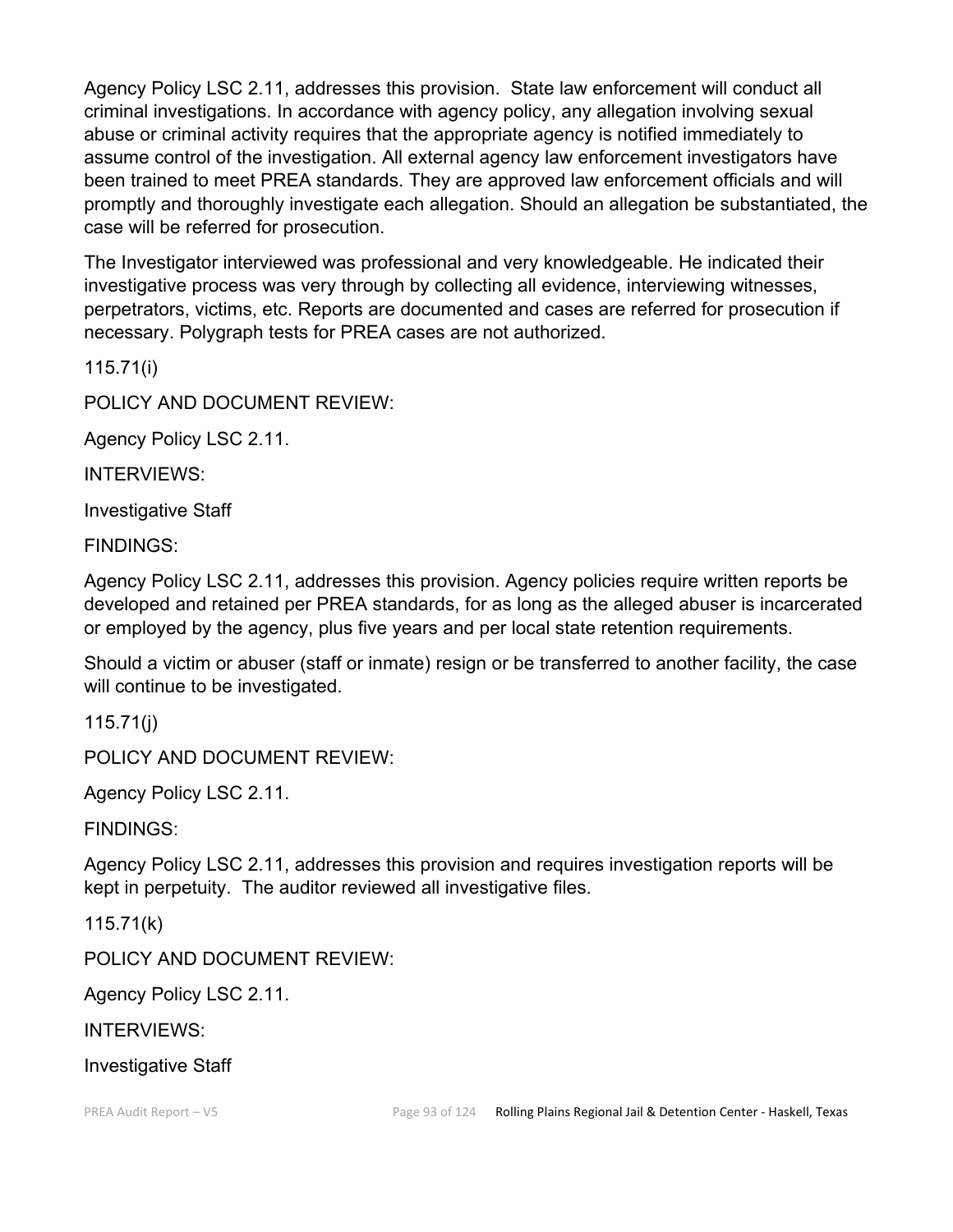## FINDINGS:

Staff interviewed reported an investigation would continue regardless of whether the alleged abuser or alleged victim left the facility.

115.71(l)

POLICY AND DOCUMENT REVIEW:

The agency is not required to respond to this provision.

FINDINGS:

This provision is not applicable as the agency is not required to respond to this provision.

# **Standard 115.72: Evidentiary standard for administrative investigations**

## **115.72 (a)**

Is it true that the agency does not impose a standard higher than a preponderance of the evidence in determining whether allegations of sexual abuse or sexual harassment are substantiated? ⊠ Yes □ No

## **Auditor Overall Compliance Determination**



- ☒ **Meets Standard** (*Substantial compliance; complies in all material ways with the standard for the relevant review period*)
- ☐ **Does Not Meet Standard** (*Requires Corrective Action*)

115.72(a)

POLICY AND DOCUMENT REVIEW:

Agency Policy LSC 2.11.

Investigative files.

INTERVIEWS:

Investigative Staff.

FINDINGS:

Agency Policy LSC 2.11, address this provision. A review of the investigative files indicated the proper standard was used in determining that the allegations were founded/substantiated. Staff reported the standard of evidence used to substantiate allegations is the preponderance of the evidence.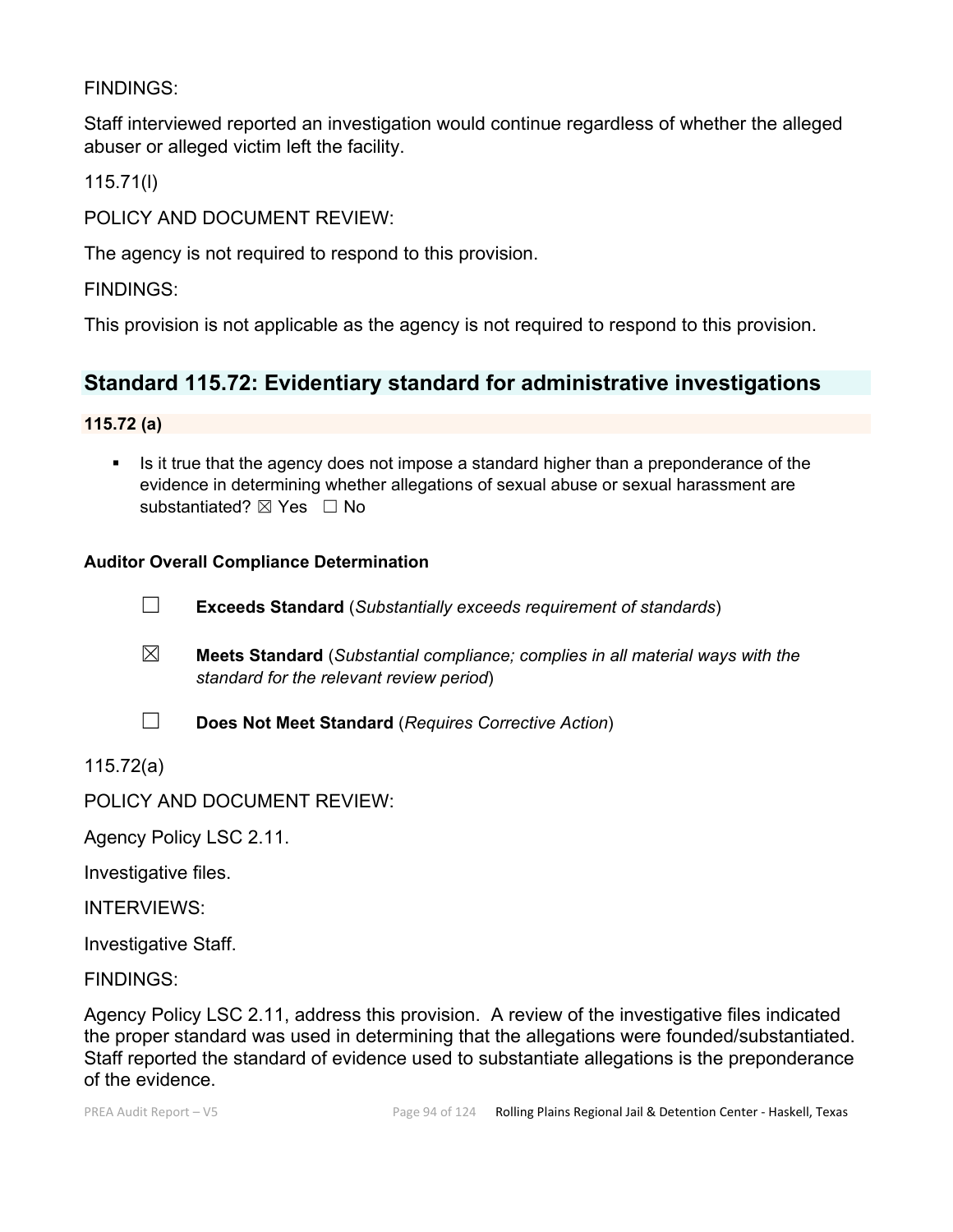# **Standard 115.73: Reporting to inmates**

## **115.73 (a)**

 Following an investigation into an inmate's allegation that he or she suffered sexual abuse in an agency facility, does the agency inform the inmate as to whether the allegation has been determined to be substantiated, unsubstantiated, or unfounded?  $\boxtimes$  Yes  $\Box$  No

## **115.73 (b)**

 If the agency did not conduct the investigation into an inmate's allegation of sexual abuse in an agency facility, does the agency request the relevant information from the investigative agency in order to inform the inmate? (N/A if the agency/facility is responsible for conducting administrative and criminal investigations.)  $\boxtimes$  Yes  $\Box$  No  $\Box$  NA

#### **115.73 (c)**

- Following an inmate's allegation that a staff member has committed sexual abuse against the inmate, unless the agency has determined that the allegation is unfounded, or unless the inmate has been released from custody, does the agency subsequently inform the inmate whenever: The staff member is no longer posted within the inmate's unit?  $\boxtimes$  Yes  $\Box$  No
- Following an inmate's allegation that a staff member has committed sexual abuse against the inmate, unless the agency has determined that the allegation is unfounded, or unless the inmate has been released from custody, does the agency subsequently inform the inmate whenever: The staff member is no longer employed at the facility?  $\boxtimes$  Yes  $\Box$  No
- Following an inmate's allegation that a staff member has committed sexual abuse against the inmate, unless the agency has determined that the allegation is unfounded, or unless the inmate has been released from custody, does the agency subsequently inform the inmate whenever: The agency learns that the staff member has been indicted on a charge related to sexual abuse in the facility?  $\boxtimes$  Yes  $\Box$  No
- Following an inmate's allegation that a staff member has committed sexual abuse against the inmate, unless the agency has determined that the allegation is unfounded, or unless the inmate has been released from custody, does the agency subsequently inform the inmate whenever: The agency learns that the staff member has been convicted on a charge related to sexual abuse within the facility?  $\boxtimes$  Yes  $\Box$  No

#### **115.73 (d)**

- Following an inmate's allegation that he or she has been sexually abused by another inmate, does the agency subsequently inform the alleged victim whenever: The agency learns that the alleged abuser has been indicted on a charge related to sexual abuse within the facility?  $\boxtimes$  Yes  $\Box$  No
- Following an inmate's allegation that he or she has been sexually abused by another inmate, does the agency subsequently inform the alleged victim whenever: The agency learns that the alleged abuser has been convicted on a charge related to sexual abuse within the facility?  $\boxtimes$  Yes  $\Box$  No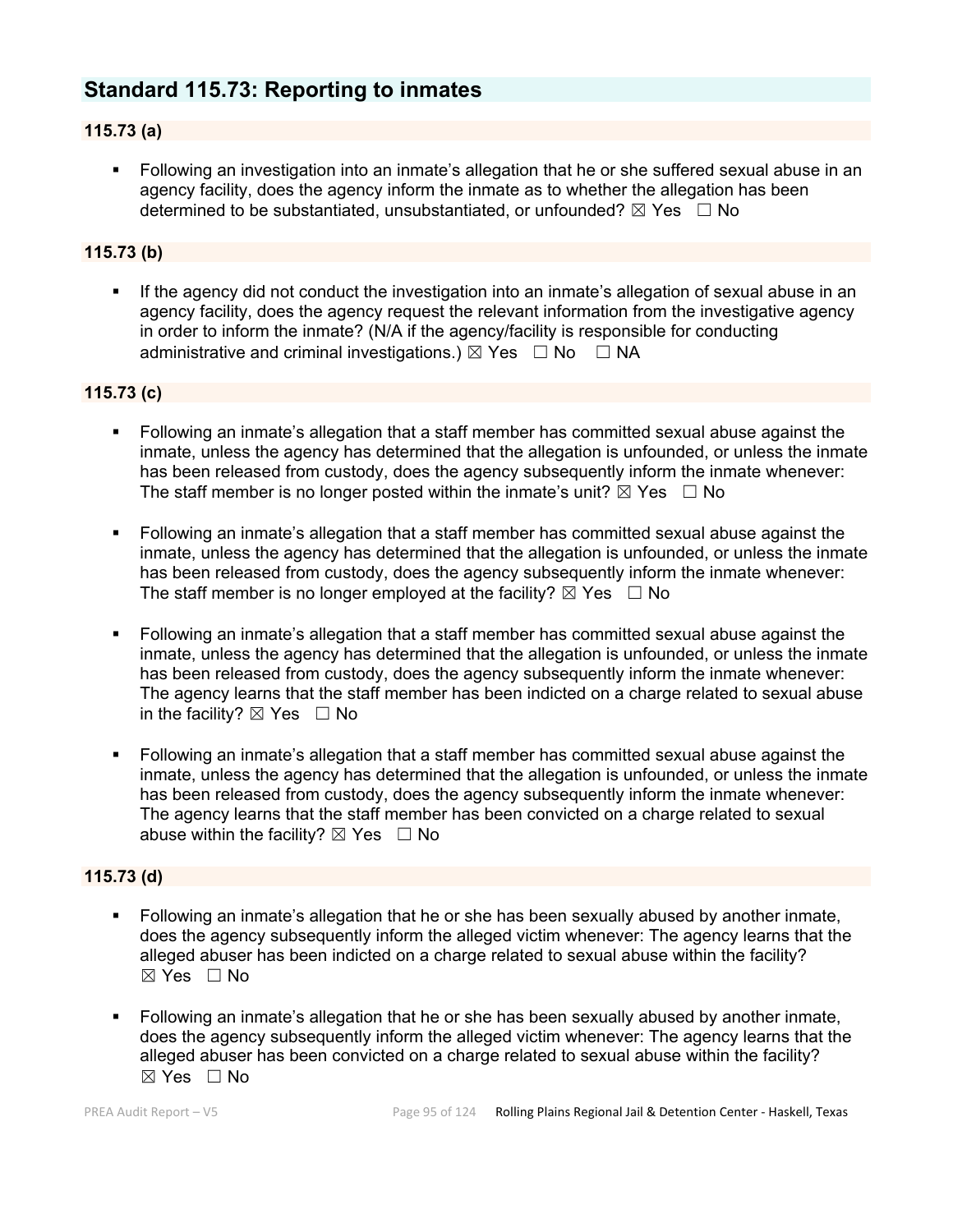#### **115.73 (e)**

Does the agency document all such notifications or attempted notifications?  $\boxtimes$  Yes  $\Box$  No

#### **115.73 (f)**

Auditor is not required to audit this provision.

#### **Auditor Overall Compliance Determination**

- ☐ **Exceeds Standard** (*Substantially exceeds requirement of standards*)
- ☒ **Meets Standard** (*Substantial compliance; complies in all material ways with the standard for the relevant review period*)
- ☐ **Does Not Meet Standard** (*Requires Corrective Action*)

115.73(a)

## POLICY AND DOCUMENT REVIEW:

Agency Policy LSC 2.11.

INTERVIEWS:

Warden.

Investigative staff.

FINDINGS:

Agency Policy LSC 2.11, addresses this provision and requires notification for both sexual abuse and sexual harassment investigations. Staff interviewed reported the inmate would be notified in writing. The agency policy requirements to notify the inmate on the outcome of sexual harassment investigations meets the standard requirements.

115.73(b)

POLICY AND DOCUMENT REVIEW:

Agency Policy LSC 2.11.

FINDINGS:

The agency contacts the appropriate agency to conduct investigations on all PREA related allegations.

115.73(c)

POLICY AND DOCUMENT REVIEW: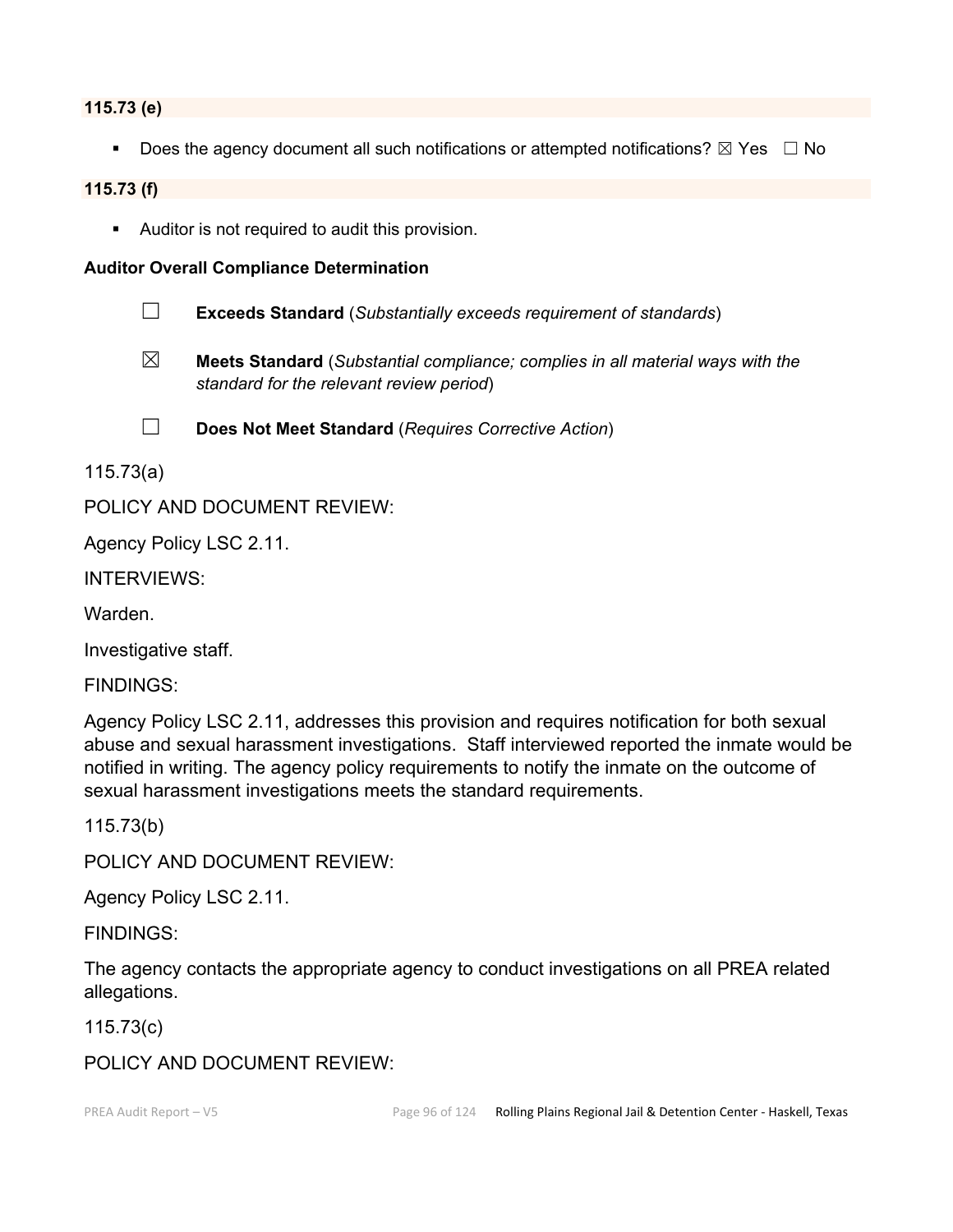Agency Policy LSC 2.11. Staff reported there has been zero substantiated or unsubstantiated complaints of sexual abuse committed by a staff member, contractor, intern, or volunteer against an inmate in the past 12 months.

INTERVIEWS:

Random Inmates.

FINDINGS:

Agency Policy LSC 2.11, addresses this provision. All staff to inmate case files would be reviewed and thoroughly investigated in accordance with PREA protocols and proper action would be completed. All accused staff would be immediately removed from all inmate contact.

115.73(d)

POLICY AND DOCUMENT REVIEW:

Agency Policy LSC 2.11.

Investigative Files

INTERVIEWS:

Random Inmates.

FINDINGS:

Agency Policy LSC 2.11, addresses this provision. Agency policy that requires that the inmate be informed of the outcome of the investigation of all sexual abuse/harassment complaints that the inmate has filed. In the past 12 months, (6) allegations from inmates were investigated. All were completed and the inmates were informed in writing of the result of the investigation.

The reports were all documented. For complaints directed towards staff, the inmate would be advised as to staff relocation, no longer employed, whether staff member has been indicted or convicted.

115.73(e)

POLICY AND DOCUMENT REVIEW:

Agency Policy LSC 2.11.

Investigative files.

FINDINGS:

Agency Policy LSC 2.11, addresses this provision. A review of the investigative files reflected external agencies conducted all investigations. In the past 12 months, (6) allegations from inmates were investigated. All were completed and the inmates were informed in writing of the result of the investigation.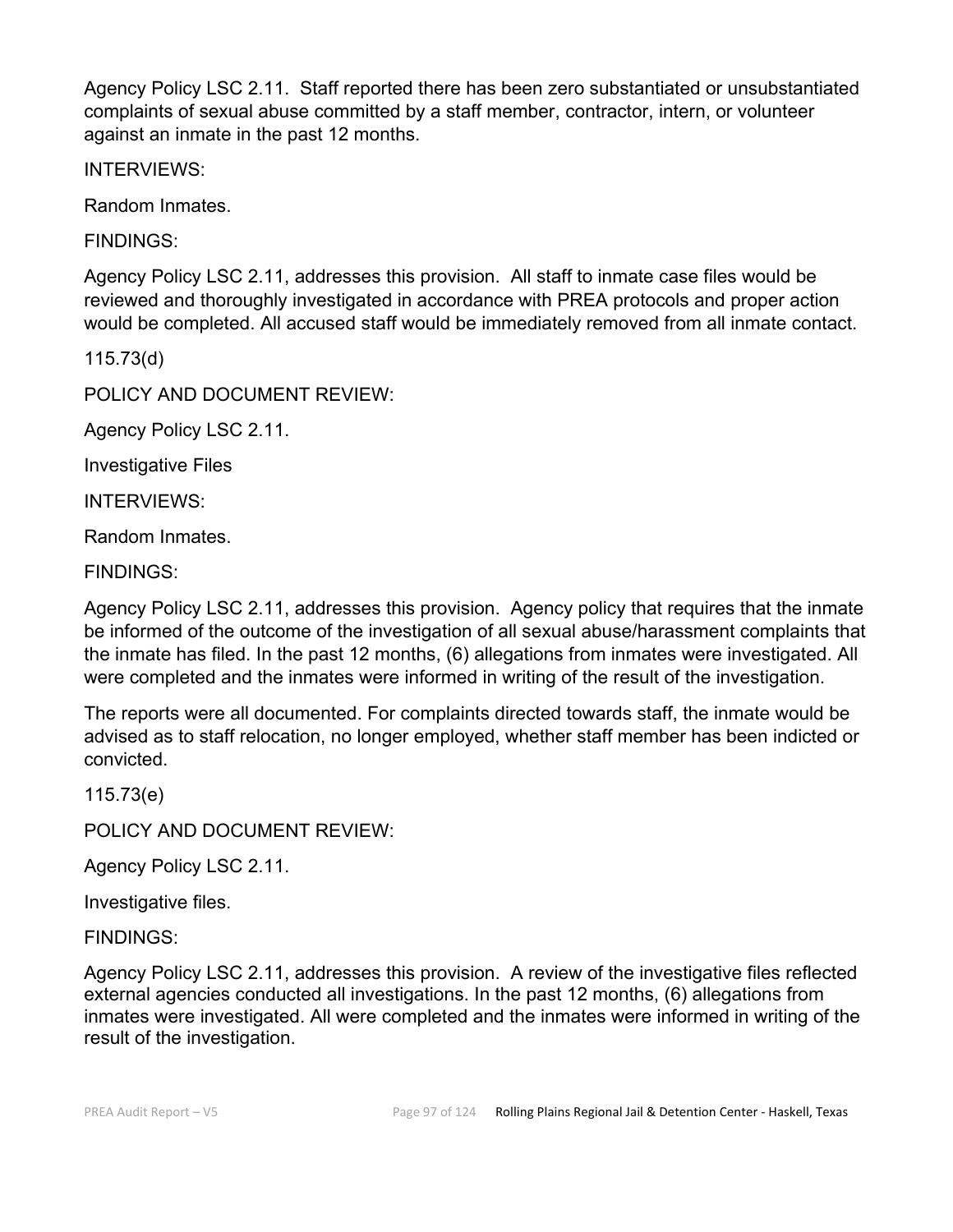# **DISCIPLINE**

# **Standard 115.76: Disciplinary sanctions for staff**

## **115.76 (a)**

 Are staff subject to disciplinary sanctions up to and including termination for violating agency sexual abuse or sexual harassment policies?  $\boxtimes$  Yes  $\Box$  No

## **115.76 (b)**

Is termination the presumptive disciplinary sanction for staff who have engaged in sexual abuse? ⊠ Yes □ No

#### **115.76 (c)**

 Are disciplinary sanctions for violations of agency policies relating to sexual abuse or sexual harassment (other than actually engaging in sexual abuse) commensurate with the nature and circumstances of the acts committed, the staff member's disciplinary history, and the sanctions imposed for comparable offenses by other staff with similar histories?  $\boxtimes$  Yes  $\Box$  No

#### **115.76 (d)**

- Are all terminations for violations of agency sexual abuse or sexual harassment policies, or resignations by staff who would have been terminated if not for their resignation, reported to: Law enforcement agencies (unless the activity was clearly not criminal)?  $\boxtimes$  Yes  $\Box$  No
- Are all terminations for violations of agency sexual abuse or sexual harassment policies, or resignations by staff who would have been terminated if not for their resignation, reported to: Relevant licensing bodies?  $\boxtimes$  Yes  $\Box$  No

## **Auditor Overall Compliance Determination**

- ☐ **Exceeds Standard** (*Substantially exceeds requirement of standards*)
- ☒ **Meets Standard** (*Substantial compliance; complies in all material ways with the standard for the relevant review period*)
- ☐ **Does Not Meet Standard** (*Requires Corrective Action*)

## 115.76(a)

## POLICY AND DOCUMENT REVIEW:

## Agency Policy LSC 2.11.

## FINDINGS: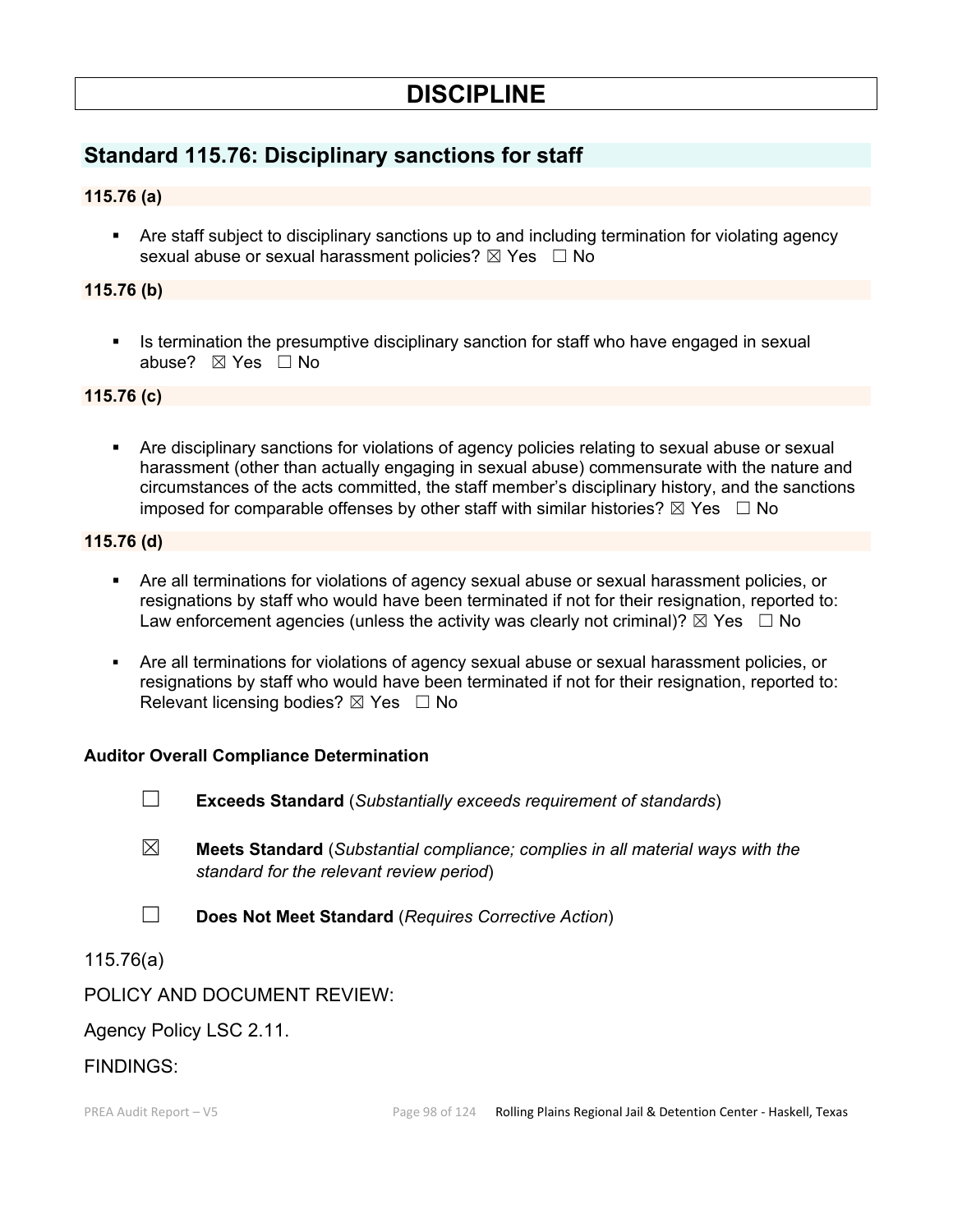Agency Policy LSC 2.11, addresses this provision. The audited agency has disciplinary sanctions for staff up to and including termination for violating sexual abuse and sexual harassment policies.

The facility reported (0) cases where an employee was terminated for sexual abuse of an inmate and (0) cases where a staff member was reported to law enforcement for violating sexual abuse or harassment policies.

115.76(b)

POLICY AND DOCUMENT REVIEW:

Agency Policy LSC 2.11. The agency reported there have been no staff that have violated agency sexual abuse or sexual harassment policies in the past 12 months.

## FINDINGS:

Agency Policy LSC 2.11, addresses this provision. Zero staff members were investigated for possible PREA violations.

115.76(c)

POLICY AND DOCUMENT REVIEW:

Agency LSC 2.11. The agency reported there have been no staff that have been disciplined for violation of agency sexual abuse or sexual harassment policies in the past 12 months.

FINDINGS:

Agency Policy LSC 2.11, addresses this provision. Zero staff members were investigated for possible PREA violations.

115.76(d)

POLICY AND DOCUMENT REVIEW:

Agency Policy LSC 2.11. The agency reported there have been no staff that have been disciplined for violation of agency sexual abuse or sexual harassment policies in the past 12 months.

## FINDINGS:

Agency Policy LSC 2.11, addresses this provision. Zero staff members were investigated for possible PREA violations. The investigation outcome on all cases were unsubstantiated, therefore they were not disciplined for violating agency sexual abuse or sexual harassment policies.

# **Standard 115.77: Corrective action for contractors and volunteers**

## **115.77 (a)**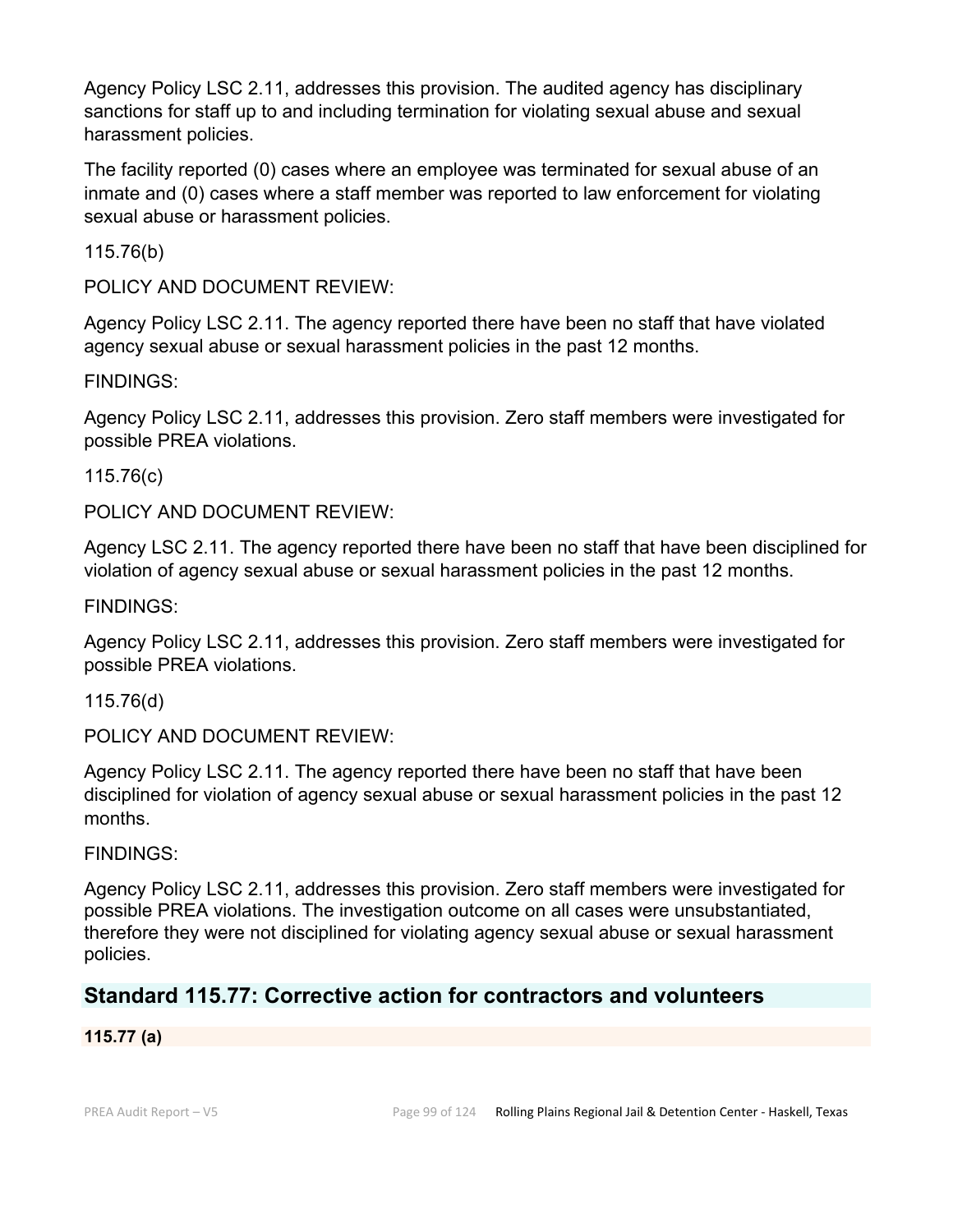- Is any contractor or volunteer who engages in sexual abuse prohibited from contact with inmates? ☒ Yes ☐ No
- Is any contractor or volunteer who engages in sexual abuse reported to: Law enforcement agencies (unless the activity was clearly not criminal)?  $\boxtimes$  Yes  $\Box$  No
- Is any contractor or volunteer who engages in sexual abuse reported to: Relevant licensing bodies? ☒ Yes ☐ No

## **115.77 (b)**

 In the case of any other violation of agency sexual abuse or sexual harassment policies by a contractor or volunteer, does the facility take appropriate remedial measures, and consider whether to prohibit further contact with inmates?  $\boxtimes$  Yes  $\Box$  No

#### **Auditor Overall Compliance Determination**

☐ **Exceeds Standard** (*Substantially exceeds requirement of standards*) ☒ **Meets Standard** (*Substantial compliance; complies in all material ways with the standard for the relevant review period*)

☐ **Does Not Meet Standard** (*Requires Corrective Action*)

115.77(a)

POLICY AND DOCUMENT REVIEW:

Agency Policy LSC 2.11. The agency reported there had been (0) contractors or volunteers reported to law enforcement agencies and relevant licensing bodies for engaging in sexual abuse of inmates in the past 12 months.

FINDINGS:

Agency Policy LSC 2.11, address this provision.

The agency reported there had been (0) contractors or volunteers reported to law enforcement agencies and relevant licensing bodies for engaging in sexual abuse of inmates in the past 12 months, therefore there was no documentation to review specific to this provision.

15.77(b)

POLICY AND DOCUMENT REVIEW:

Agency Policy LSC 2.11.

INTERVIEWS:

Warden

Random Staff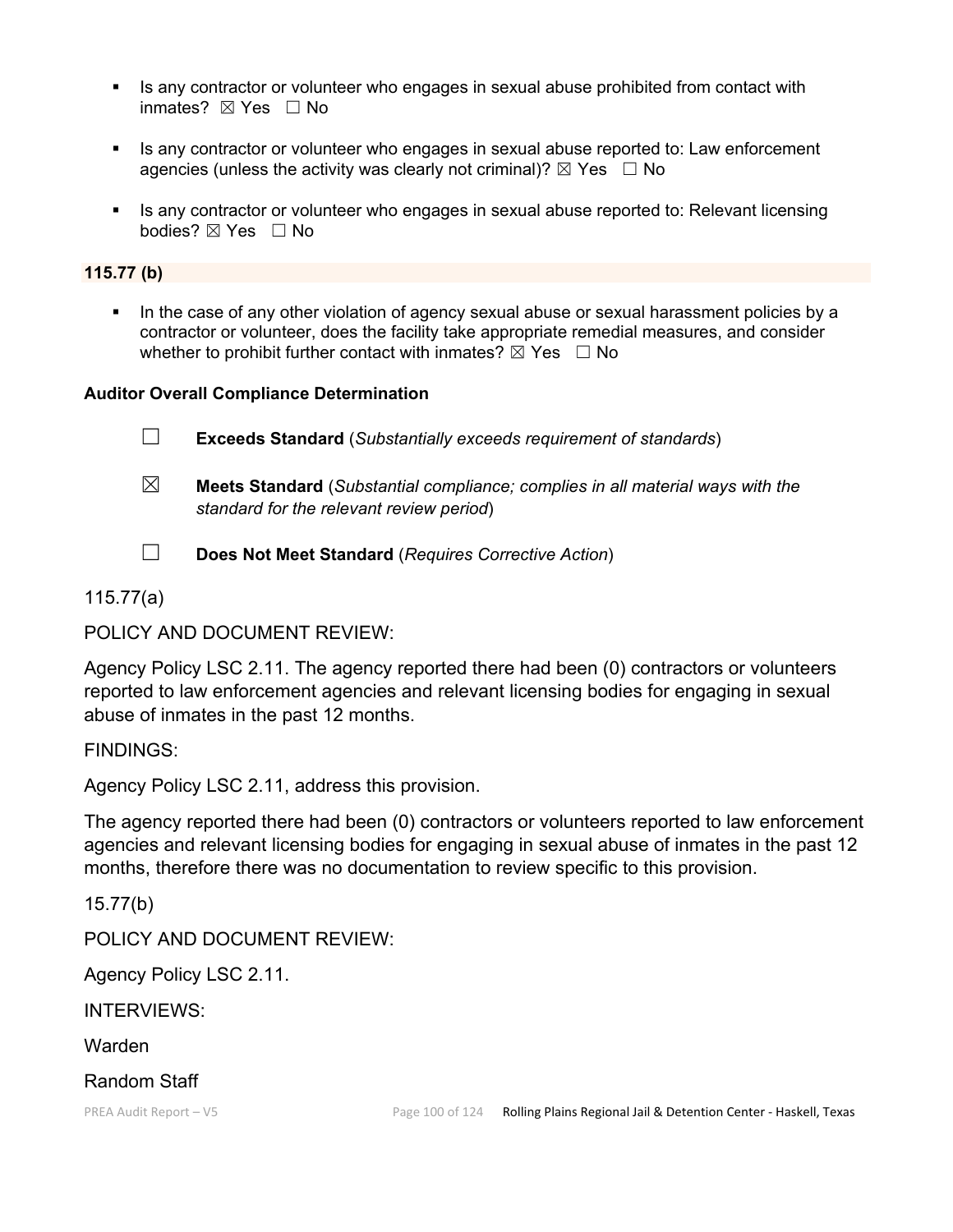## FINDINGS:

Agency Policy LSC 2.11. The agency reported there had been (0) contractors or volunteers reported for engaging in sexual abuse of inmates in the past 12 months, therefore there was no documentation to review specific to this provision. Staff interviewed reported any allegations of sexual abuse of inmates by contractors or volunteers would be treated the same as if they were regular staff.

Agency personnel with the need to know would be notified, who would then contact the contractor's point of contact and cease the contract with the contractor. Both volunteers and contractors would be prohibited from having further contact with inmates.

# **Standard 115.78: Disciplinary sanctions for inmates**

## **115.78 (a)**

 Following an administrative finding that an inmate engaged in inmate-on-inmate sexual abuse, or following a criminal finding of guilt for inmate-on-inmate sexual abuse, are inmates subject to disciplinary sanctions pursuant to a formal disciplinary process?  $\boxtimes$  Yes  $\Box$  No

## **115.78 (b)**

 Are sanctions commensurate with the nature and circumstances of the abuse committed, the inmate's disciplinary history, and the sanctions imposed for comparable offenses by other inmates with similar histories?  $\boxtimes$  Yes  $\Box$  No

## **115.78 (c)**

 When determining what types of sanction, if any, should be imposed, does the disciplinary process consider whether an inmate's mental disabilities or mental illness contributed to his or her behavior?  $\boxtimes$  Yes  $\Box$  No

## **115.78 (d)**

 If the facility offers therapy, counseling, or other interventions designed to address and correct underlying reasons or motivations for the abuse, does the facility consider whether to require the offending inmate to participate in such interventions as a condition of access to programming and other benefits?  $\boxtimes$  Yes  $\Box$  No

## **115.78 (e)**

 Does the agency discipline an inmate for sexual contact with staff only upon a finding that the staff member did not consent to such contact?  $\boxtimes$  Yes  $\Box$  No

## **115.78 (f)**

 For the purpose of disciplinary action does a report of sexual abuse made in good faith based upon a reasonable belief that the alleged conduct occurred NOT constitute falsely reporting an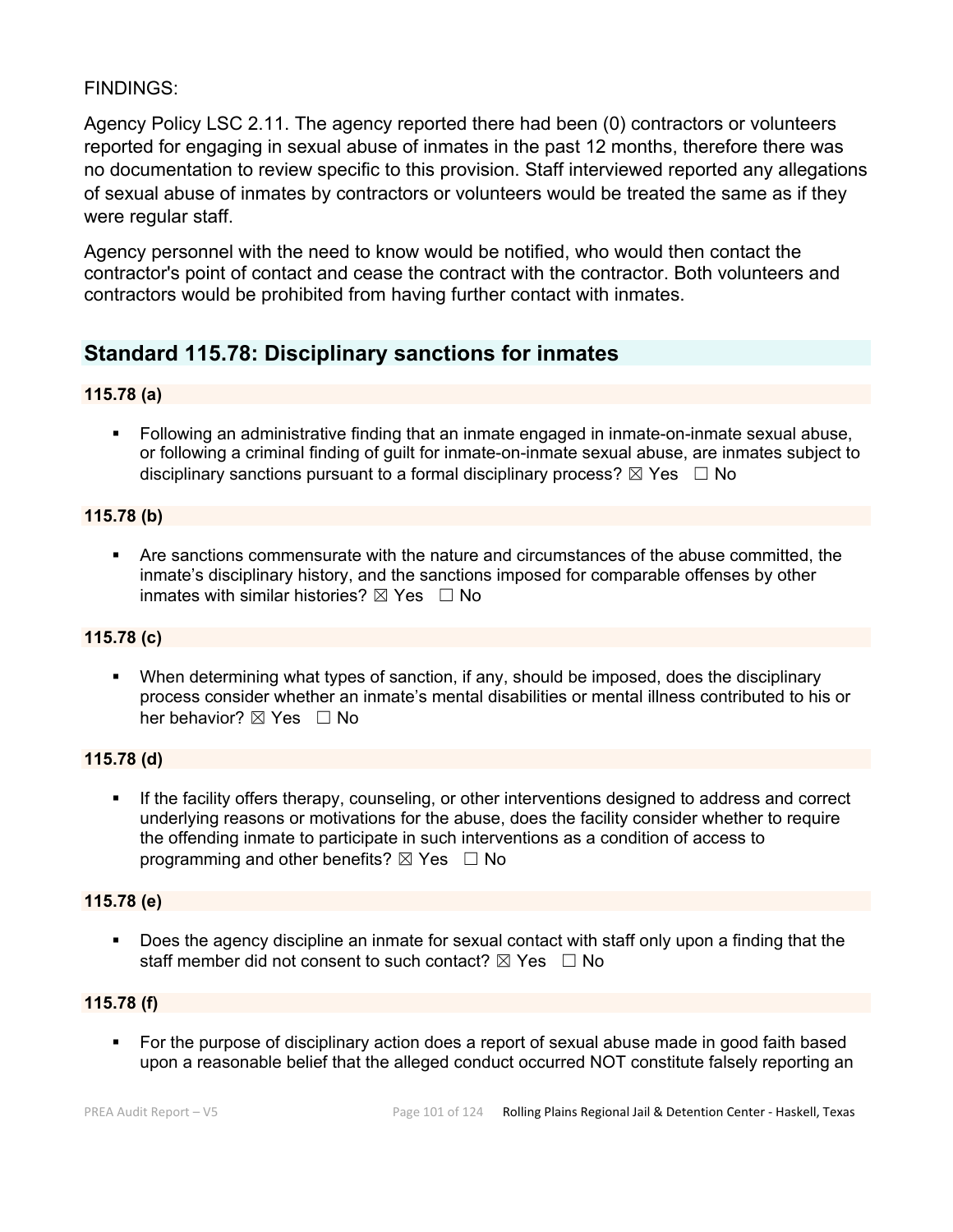incident or lying, even if an investigation does not establish evidence sufficient to substantiate the allegation?  $\boxtimes$  Yes  $\Box$  No

## **115.78 (g)**

 If the agency prohibits all sexual activity between inmates, does the agency always refrain from considering non-coercive sexual activity between inmates to be sexual abuse? (N/A if the agency does not prohibit all sexual activity between inmates.)  $\boxtimes$  Yes  $\Box$  No  $\Box$  NA

## **Auditor Overall Compliance Determination**

- ☐ **Exceeds Standard** (*Substantially exceeds requirement of standards*)
- ☒ **Meets Standard** (*Substantial compliance; complies in all material ways with the standard for the relevant review period*)

☐ **Does Not Meet Standard** (*Requires Corrective Action*)

## 115.78(a)

POLICY AND DOCUMENT REVIEW:

Agency Policy LSC 2.11. Inmate Orientation Packet. Inmate Handbook.

## FINDINGS:

Agency Policy LSC 2.11, address this provision. The Inmate Orientation Packet and Inmate Handbook, provide information related to the Code of Conduct and Progressive Disciplinary Sanctions, including disciplinary sanctions pertaining to sexual abuse and sexual harassment.

115.78(b)

POLICY AND DOCUMENT REVIEW:

Agency Policy LSC 2.11. The agency reported there were (0) incidents of inmate-on-inmate abusive sexual contact allegation with a finding of guilt. The agency reported there were zero inmates placed in restrictive housing for inmate-on-inmate sexual abuse as a disciplinary sanction in the past 12 months.

INTERVIEWS:

Warden

Medical and Mental Health Staff

Restrictive Housing Staff

FINDINGS: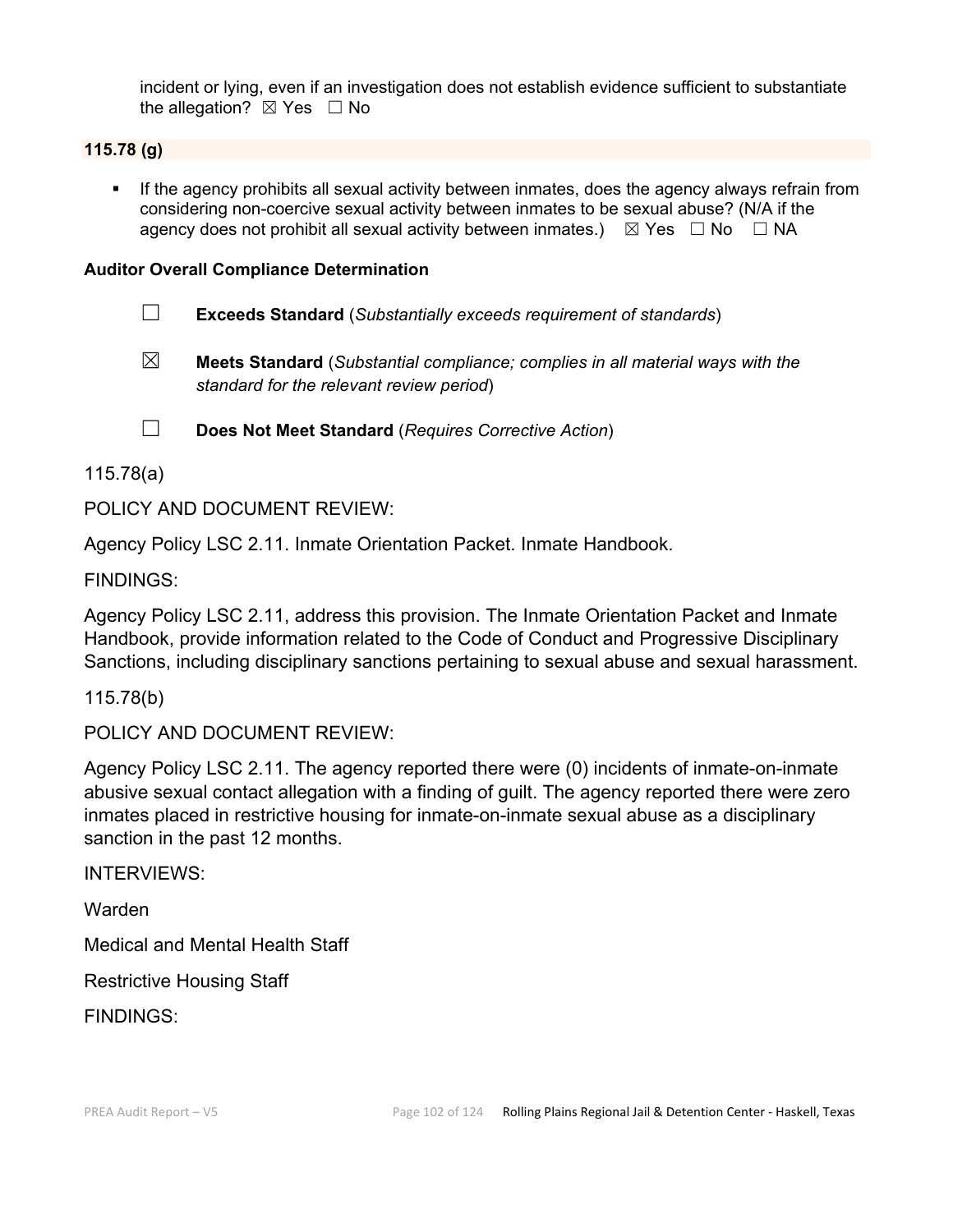Agency Policy LSC 2.11, address this provision. The agency reported there were (0) incidents of inmate-on-inmate abusive sexual contact with a finding of guilt, all documentation reviewed is in accordance with the requirements of this provision.

Staff interviewed reported an inmate-on-inmate sexual abuse incident would be considered a major rule violation and could result in disciplinary restrictive housing. The disciplinary sanction would be referred for supervisory review and approval.

115.78(c)

POLICY AND DOCUMENT REVIEW:

Agency Policy LSC 2.11.

INTERVIEWS:

Warden

Medical and Mental Health Staff

Restrictive Housing Staff

FINDINGS:

Agency Policy LSC 2.11, address this provision. The agency reported there were (0) incidents of inmate-on-inmate abusive sexual contact with a finding of guilt, all documentation reviewed is in accordance with this provision. Staff interviewed reported an inmate-on-inmate sexual abuse incident would be considered a major rule violation and could result in disciplinary restrictive housing. The sanction would be referred for supervisory review and approval.

115.78(d)

POLICY AND DOCUMENT REVIEW:

Agency Policy LSC 2.11.

INTERVIEWS:

Medical and Mental Health Staff

FINDINGS:

Agency Policy LSC 2.11, address this provision. Staff interviewed reported the offending inmate is offered therapy, counseling, or other intervention services, but would not require the inmate's participation as a condition of access to any rewards-based behavior management system or programming or education.

115.78(e)(f)(g)

POLICY AND DOCUMENT REVIEW:

Agency Policy LSC 2.11.

FINDINGS: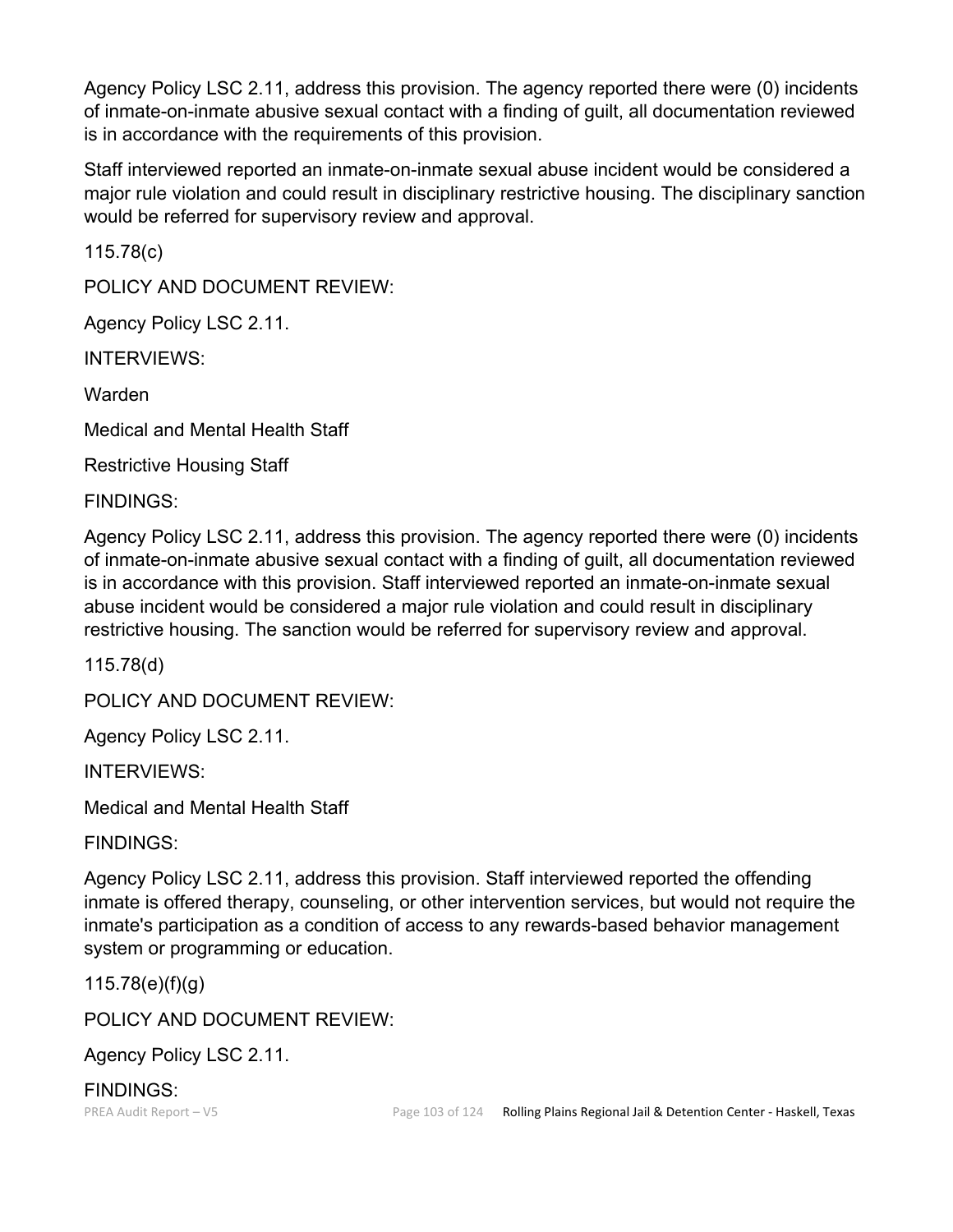Agency Policy LSC 2.11, address this provision. The agency reported there was (0) reported incidents involving sexual contact of inmates with staff with a finding of guilt, therefore there was no documentation to review specific to this provision.

# **MEDICAL AND MENTAL CARE**

# **Standard 115.81: Medical and mental health screenings; history of sexual abuse**

## **115.81 (a)**

 If the screening pursuant to § 115.41 indicates that a prison inmate has experienced prior sexual victimization, whether it occurred in an institutional setting or in the community, do staff ensure that the inmate is offered a follow-up meeting with a medical or mental health practitioner within 14 days of the intake screening? (N/A if the facility is not a prison.) ☐ Yes ☐ No ☒ NA

## **115.81 (b)**

If the screening pursuant to  $\S$  115.41 indicates that a prison inmate has previously perpetrated sexual abuse, whether it occurred in an institutional setting or in the community, do staff ensure that the inmate is offered a follow-up meeting with a mental health practitioner within 14 days of the intake screening? (N/A if the facility is not a prison.)  $\Box$  Yes  $\Box$  No  $\boxtimes$  NA

## **115.81 (c)**

If the screening pursuant to § 115.41 indicates that a jail inmate has experienced prior sexual victimization, whether it occurred in an institutional setting or in the community, do staff ensure that the inmate is offered a follow-up meeting with a medical or mental health practitioner within 14 days of the intake screening?  $\boxtimes$  Yes  $\Box$  No

#### **115.81 (d)**

 Is any information related to sexual victimization or abusiveness that occurred in an institutional setting strictly limited to medical and mental health practitioners and other staff as necessary to inform treatment plans and security management decisions, including housing, bed, work, education, and program assignments, or as otherwise required by Federal, State, or local law?  $\boxtimes$  Yes  $\Box$  No

## **115.81 (e)**

 Do medical and mental health practitioners obtain informed consent from inmates before reporting information about prior sexual victimization that did not occur in an institutional setting, unless the inmate is under the age of 18?  $\boxtimes$  Yes  $\Box$  No

#### **Auditor Overall Compliance Determination**

☐ **Exceeds Standard** (*Substantially exceeds requirement of standards*)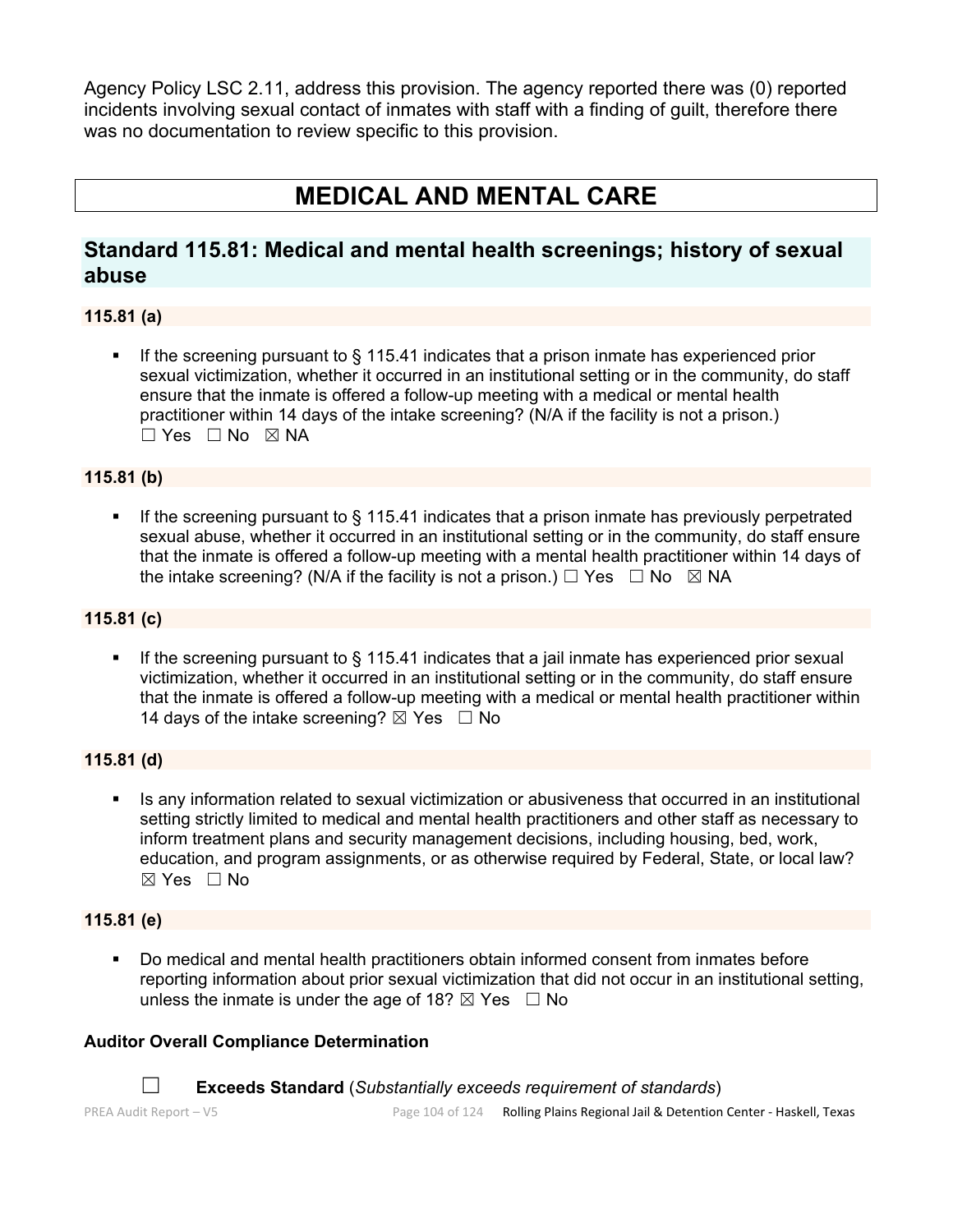☒ **Meets Standard** (*Substantial compliance; complies in all material ways with the standard for the relevant review period*)

☐ **Does Not Meet Standard** (*Requires Corrective Action*)

115.81(a)

POLICY AND DOCUMENT REVIEW:

Agency Policy LSC 2.11. The agency reported 100% of the inmates that disclosed prior victimization during screening were offered a follow up meeting with medical or a mental health practitioner.

Random selection of inmate files.

INTERVIEWS:

Inmates who Disclosed Sexual Victimization at Risk Screening.

Staff Responsible for Risk Screening.

FINDINGS:

Agency Policy LSC 2.11, address this provision. A review of the forms used by the agency demonstrate how the intake screening staff, medical and mental health staff document the follow-up services inmates with prior sexual victimization disclose during the screening process. Staff interviewed reported they work with the medical and mental health professionals by notifying them immediately which generates a referral. Inmates interviewed reported being referred to medical and mental health staff for follow-up. A review of the inmate files reflected the inmates did receive a follow-up meeting with medical and mental health practitioners as required.

115.81(b)

POLICY AND DOCUMENT REVIEW:

Agency Policy LSC 2.11. The agency reported 100% of the inmates who perpetrated sexual abuse would be offered a follow up meeting with a mental health practitioner.

Randomly selected inmate files.

INTERVIEWS:

Staff Responsible for Risk Screening.

FINDINGS:

Agency Policy LSC 2.11, addresses this provision. Staff interviewed reported inmates are referred to mental health staff for follow-up. A review of a randomly selected inmate files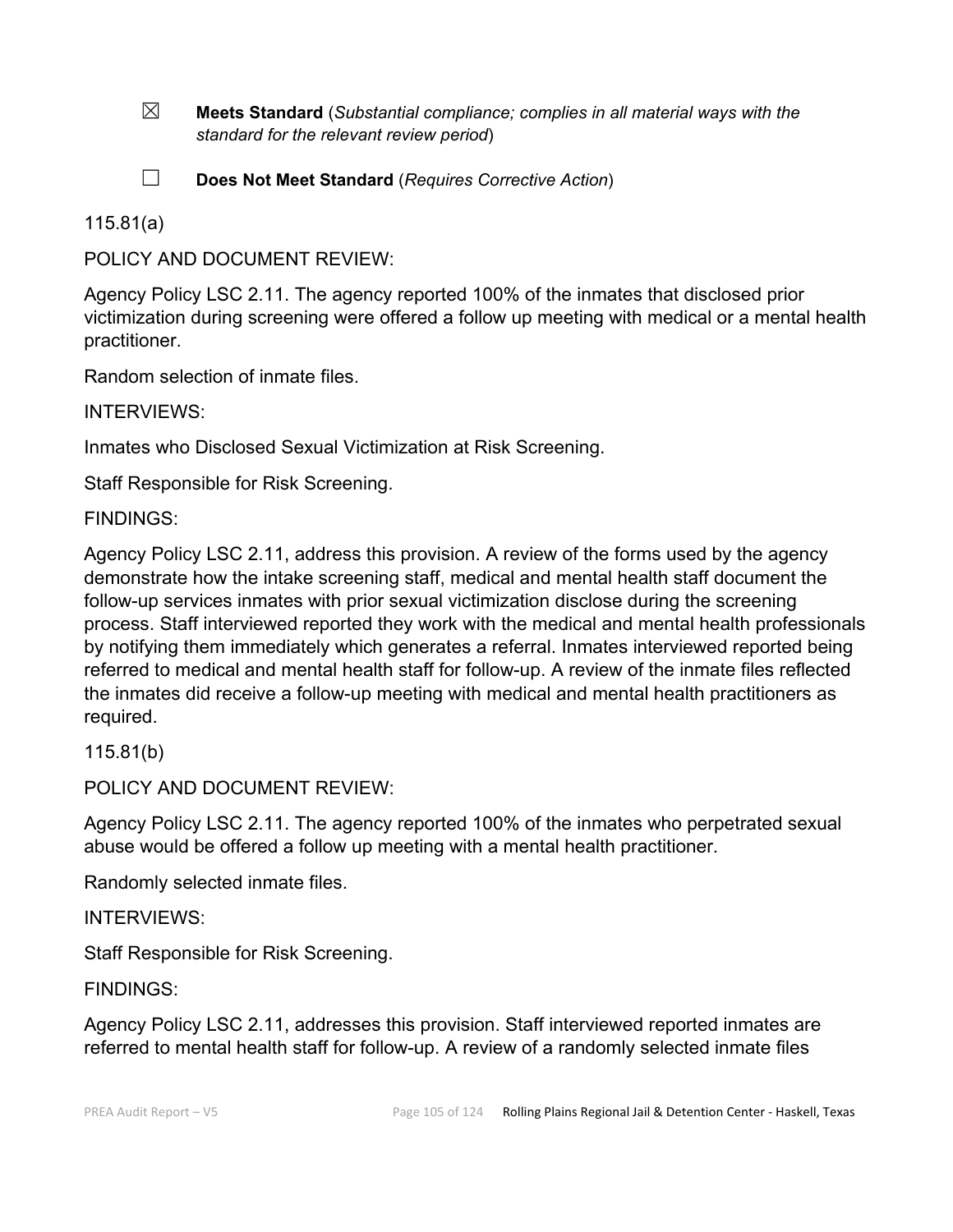reflected the inmate did receive a follow-up meeting with a mental health practitioner as required.

115.81(c)

POLICY AND DOCUMENT REVIEW:

Agency Policy LSC 2.11.

ONSITE REVIEW:

During the onsite review, the auditor noted medical and mental health staff have designated space where staff can privately meet with inmates. Medical and Mental Health records are maintained separately and shared according to policy.

FINDINGS:

Agency Policy LSC 2.11, address this provision.

115.81(d)

POLICY AND DOCUMENT REVIEW:

Agency Policy LSC 2.11.

INTERVIEWS:

Medical and Mental Health Staff

FINDINGS:

Agency Policy LSC 2.11, addresses this provision. Staff interviewed reported they use the consent form for inmates over 18 years of age.

# **Standard 115.82: Access to emergency medical and mental health services**

**115.82 (a)**

 Do inmate victims of sexual abuse receive timely, unimpeded access to emergency medical treatment and crisis intervention services, the nature and scope of which are determined by medical and mental health practitioners according to their professional judgment? ☒ Yes ☐ No

## **115.82 (b)**

- If no qualified medical or mental health practitioners are on duty at the time a report of recent sexual abuse is made, do security staff first responders take preliminary steps to protect the victim pursuant to § 115.62?  $\boxtimes$  Yes  $\Box$  No
- Do security staff first responders immediately notify the appropriate medical and mental health practitioners? ⊠ Yes □ No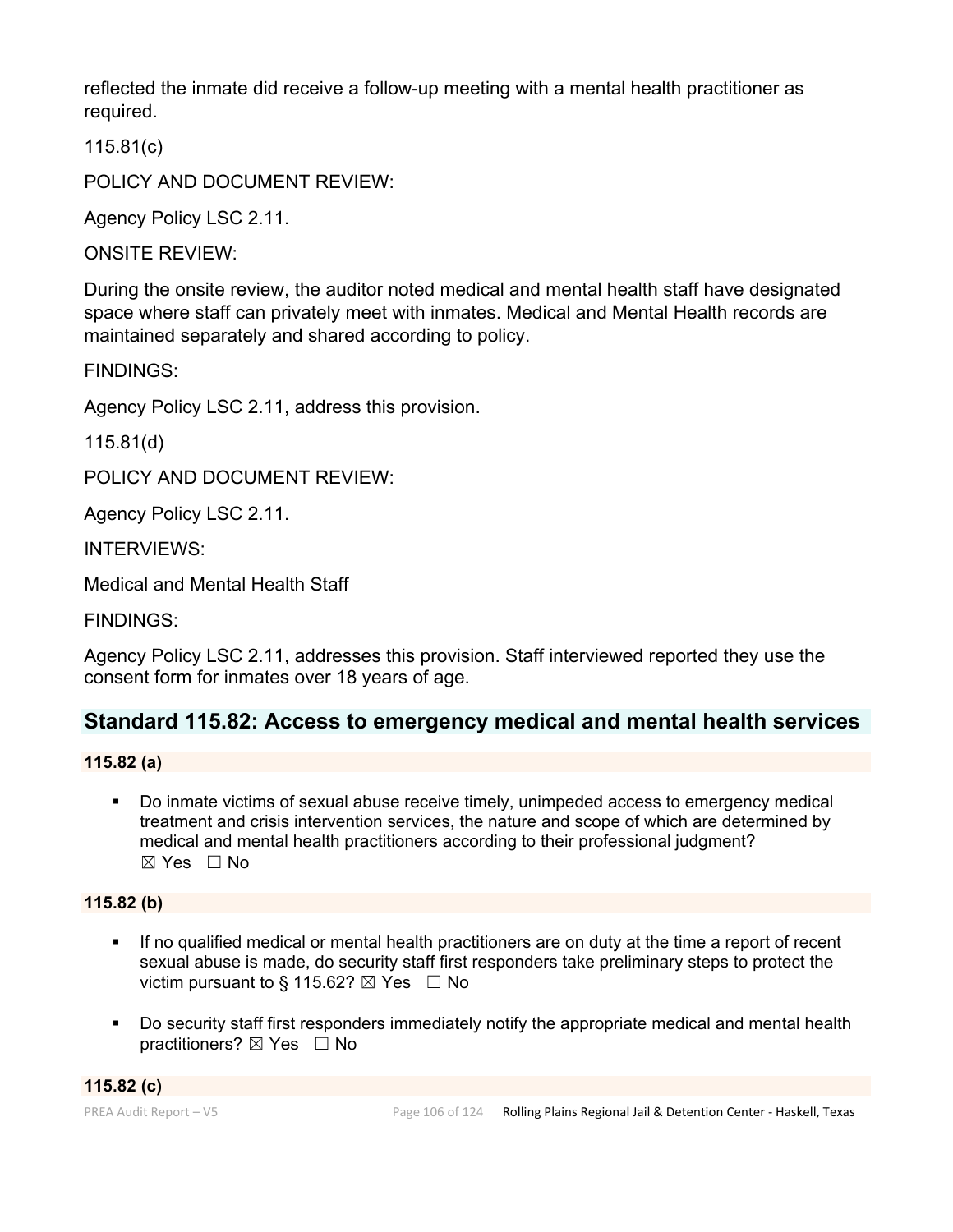Are inmate victims of sexual abuse offered timely information about and timely access to emergency contraception and sexually transmitted infections prophylaxis, in accordance with professionally accepted standards of care, where medically appropriate?  $\boxtimes$  Yes  $\Box$  No

## **115.82 (d)**

 Are treatment services provided to the victim without financial cost and regardless of whether the victim names the abuser or cooperates with any investigation arising out of the incident?  $\boxtimes$  Yes  $\Box$  No

## **Auditor Overall Compliance Determination**

- ☐ **Exceeds Standard** (*Substantially exceeds requirement of standards*)
- ☒ **Meets Standard** (*Substantial compliance; complies in all material ways with the standard for the relevant review period*)

☐ **Does Not Meet Standard** (*Requires Corrective Action*)

115.82(a)

POLICY AND DOCUMENT REVIEW:

Agency Policy LSC 2.11.

INTERVIEWS:

Medical and Mental Health Staff

Inmates who reported a sexual abuse.

FINDINGS:

Agency Policy LSC 2.11, addresses this provision. Staff interviewed reported inmates would be provided emergency medical treatment immediately and that the nature and scope of the services are determined according to their professional judgement.

115.82(b)

POLICY AND DOCUMENT REVIEW:

Agency Policy LSC 2.11.

INTERVIEWS:

Security Staff and Non-Security Staff First Responders.

FINDINGS: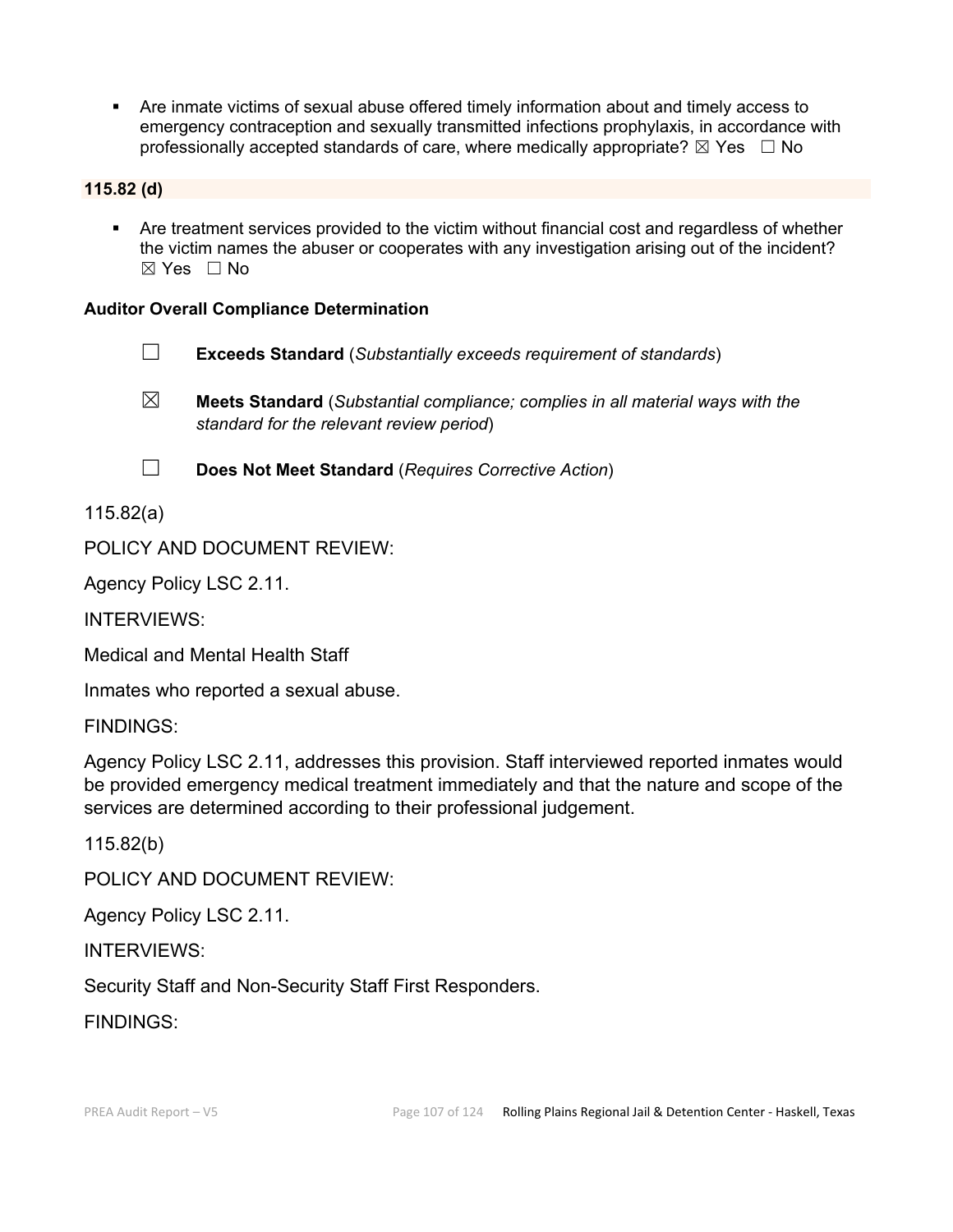Agency Policy LSC 2.11, requires staff to notify medical staff if they believe an inmate is actively experiencing a mental health crisis. Staff who were interviewed reported protective measures were taken for the alleged victim, and the victim was referred for counseling.

115.82(c)

POLICY AND DOCUMENT REVIEW:

Agency Policy LSC 2.11.

INTERVIEWS:

Medical and Mental Health Staff

Inmates who reported a sexual abuse.

FINDINGS:

Agency Policy LSC 2.11, addresses this provision. Staff interviewed reported the required information and services would be provided immediately and unimpeded.

115.82(d)

POLICY AND DOCUMENT REVIEW:

Agency Policy LSC 2.11.

FINDINGS:

Agency Policy LSC 2.11, addresses this provision.

# **Standard 115.83: Ongoing medical and mental health care for sexual abuse victims and abusers**

## **115.83 (a)**

 Does the facility offer medical and mental health evaluation and, as appropriate, treatment to all inmates who have been victimized by sexual abuse in any prison, jail, lockup, or juvenile facility?  $\boxtimes$  Yes  $\Box$  No

## **115.83 (b)**

 Does the evaluation and treatment of such victims include, as appropriate, follow-up services, treatment plans, and, when necessary, referrals for continued care following their transfer to, or placement in, other facilities, or their release from custody?  $\boxtimes$  Yes  $\Box$  No

## **115.83 (c)**

Does the facility provide such victims with medical and mental health services consistent with the community level of care?  $\boxtimes$  Yes  $\Box$  No

## **115.83 (d)**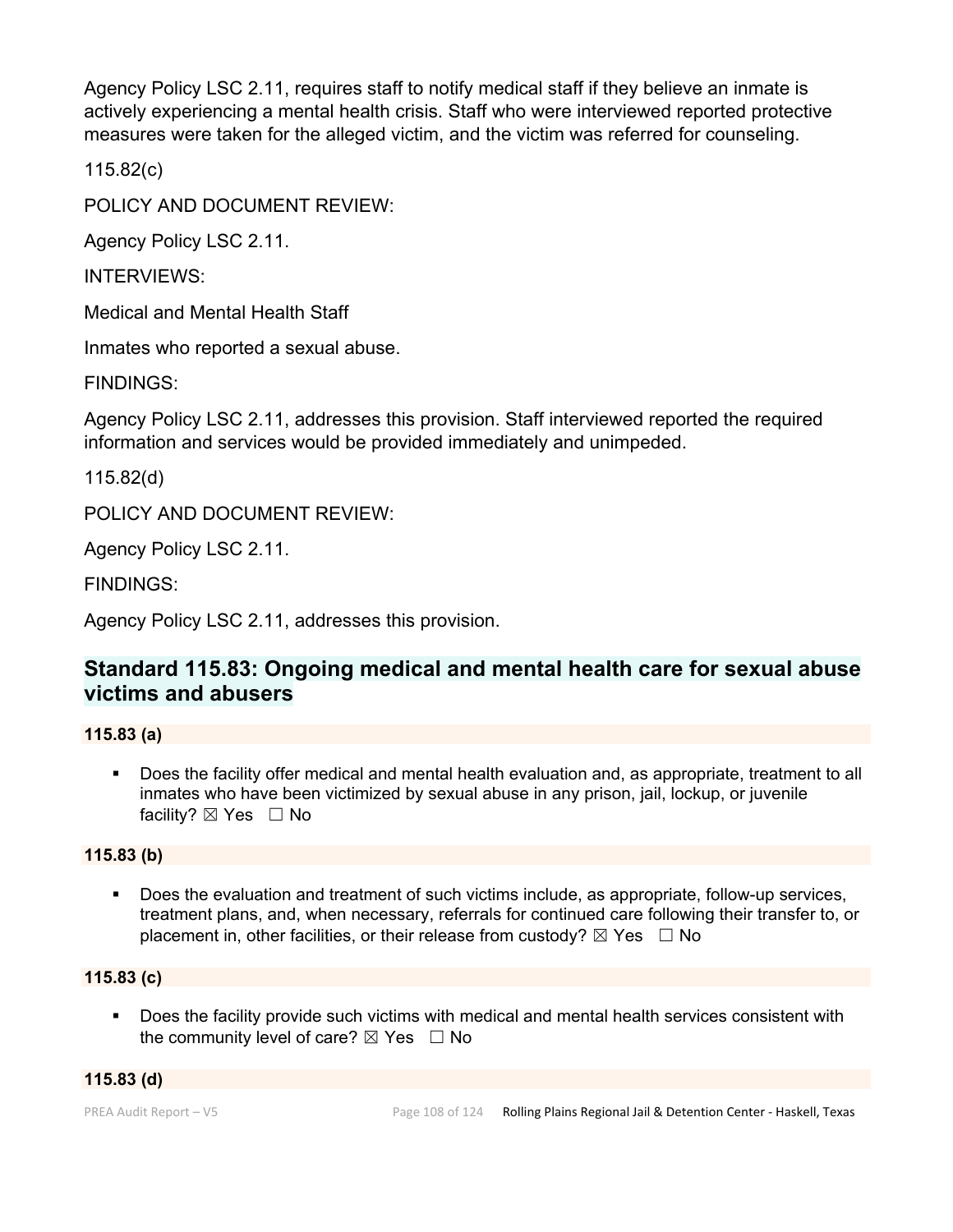Are inmate victims of sexually abusive vaginal penetration while incarcerated offered pregnancy tests? (N/A if "all-male" facility. *Note: in "all-male" facilities, there may be inmates who identify as transgender men who may have female genitalia. Auditors should be sure to know whether such individuals may be in the population and whether this provision may apply in specific circumstances.*) ⊠ Yes  $□$  No  $□$  NA

# **115.83 (e)**

 If pregnancy results from the conduct described in paragraph § 115.83(d), do such victims receive timely and comprehensive information about and timely access to all lawful pregnancyrelated medical services? (N/A if "all-male" facility. *Note: in "all-male" facilities, there may be inmates who identify as transgender men who may have female genitalia. Auditors should be sure to know whether such individuals may be in the population and whether this provision may apply in specific circumstances.*) ⊠ Yes  $□$  No  $□$  NA

#### **115.83 (f)**

 Are inmate victims of sexual abuse while incarcerated offered tests for sexually transmitted infections as medically appropriate?  $\boxtimes$  Yes  $\Box$  No

#### **115.83 (g)**

 Are treatment services provided to the victim without financial cost and regardless of whether the victim names the abuser or cooperates with any investigation arising out of the incident? ☒ Yes ☐ No

# **115.83 (h)**

 If the facility is a prison, does it attempt to conduct a mental health evaluation of all known inmate-on-inmate abusers within 60 days of learning of such abuse history and offer treatment when deemed appropriate by mental health practitioners? (NA if the facility is a jail.)  $\Box$  Yes  $\Box$  No  $\boxtimes$  NA

#### **Auditor Overall Compliance Determination**

- ☐ **Exceeds Standard** (*Substantially exceeds requirement of standards*)
- ☒ **Meets Standard** (*Substantial compliance; complies in all material ways with the standard for the relevant review period*)
- ☐ **Does Not Meet Standard** (*Requires Corrective Action*)

# 115.83(a)

# POLICY AND DOCUMENT REVIEW:

# Agency Policy LSC 2.11.

# ONSITE REVIEW: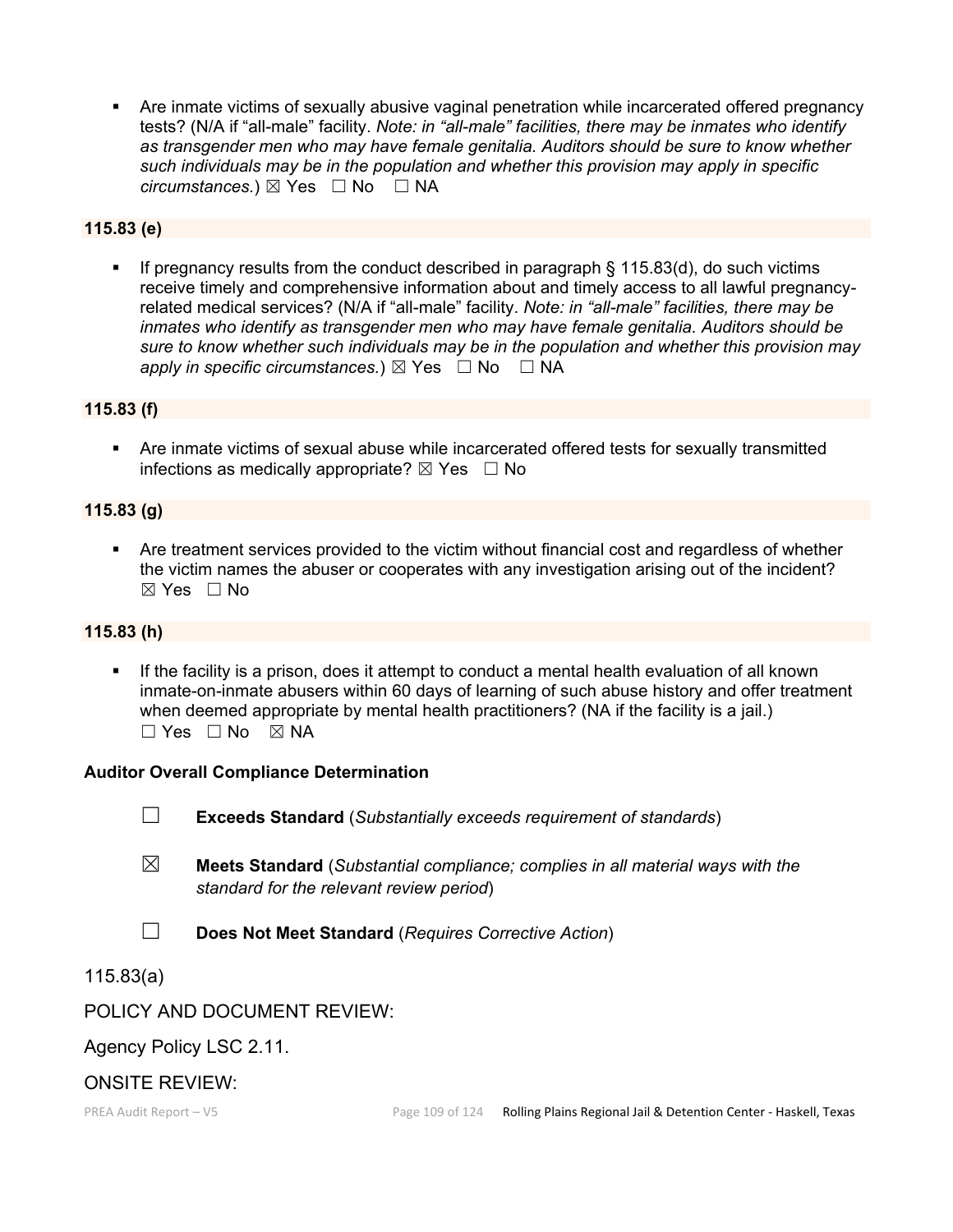During the onsite review, the Auditor observed the medical section at the facility. Medical services are available 24/7 at the facility or at the hospital in Abilene, Texas, if needed. Mental health counselors provide treatment and counseling to inmates.

FINDINGS:

Agency Policy LSC 2.11, addresses this provision.

115.83(b)

POLICY AND DOCUMENT REVIEW:

Agency Policy LSC 2.11. The agency reported there were (0) allegations of inmate sexual abuse requiring medical treatment, follow-up services or referrals for continued care.

INTERVIEWS:

Medical and Mental Health Staff.

FINDINGS:

Agency Policy LSC 2.11, addresses this provision. Staff interviewed reported follow-up services would be matched with appropriate intervention services.

115.83(c)

POLICY AND DOCUMENT REVIEW:

Agency Policy LSC 2.11. The agency reported there were no allegations of inmate sexual abuse requiring medical or mental health services.

INTERVIEWS:

Medical and Mental Health Staff.

FINDINGS:

Agency Policy LSC 2.11, addresses this provision. Staff interviewed reported the services provided go beyond the community level of care.

115.83(d)

POLICY AND DOCUMENT REVIEW:

Agency Policy LSC 2.11.

FINDINGS:

Agency Policy LSC 2.11, addresses this provision. Staff interviewed reported the services would be provided as appropriate for the level of care needed.

115.83(e)

POLICY AND DOCUMENT REVIEW: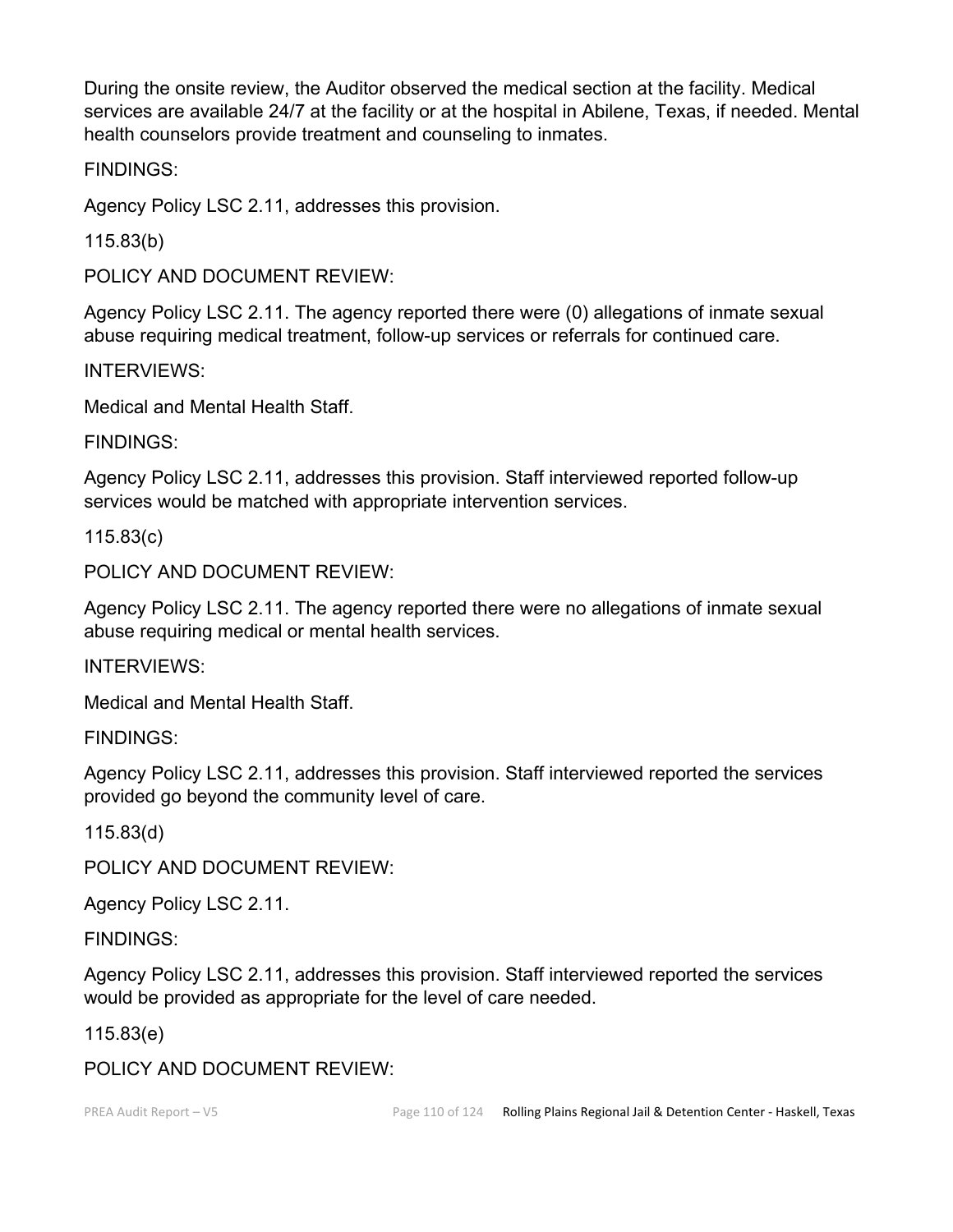Agency Policy LSC 2.11.

FINDINGS:

Agency Policy LSC 2.11, addresses this provision. Staff interviewed reported the services would be provided as appropriate for the level of care needed.

115.83(f)

POLICY AND DOCUMENT REVIEW:

Agency Policy LSC 2.11. The agency reported there were no allegations of inmate sexual abuse requiring medical services.

INTERVIEWS:

At the time of the onsite audit, there were no inmates who reported a sexual abuse at the facility who required medical services, therefore no inmate was interviewed specific to this provision.

FINDINGS:

Agency Policy LSC 2.11, addresses this provision.

115.83(g)

POLICY AND DOCUMENT REVIEW:

Agency Policy LSC 2.11. The agency reported there were no allegations of inmate sexual abuse requiring treatment services.

INTERVIEWS:

At the time of the onsite audit, there were no inmates who reported a sexual abuse at the facility who required treatment services, therefore no inmate was interviewed specific to this provision.

FINDINGS:

Agency Policy LSC 2.11, addresses this provision.

115.83(h)

POLICY AND DOCUMENT REVIEW:

Agency Policy LSC 2.11. The agency reported there were no allegations of inmate sexual abuse requiring treatment services.

INTERVIEWS:

Medical and Mental Health Staff.

FINDINGS: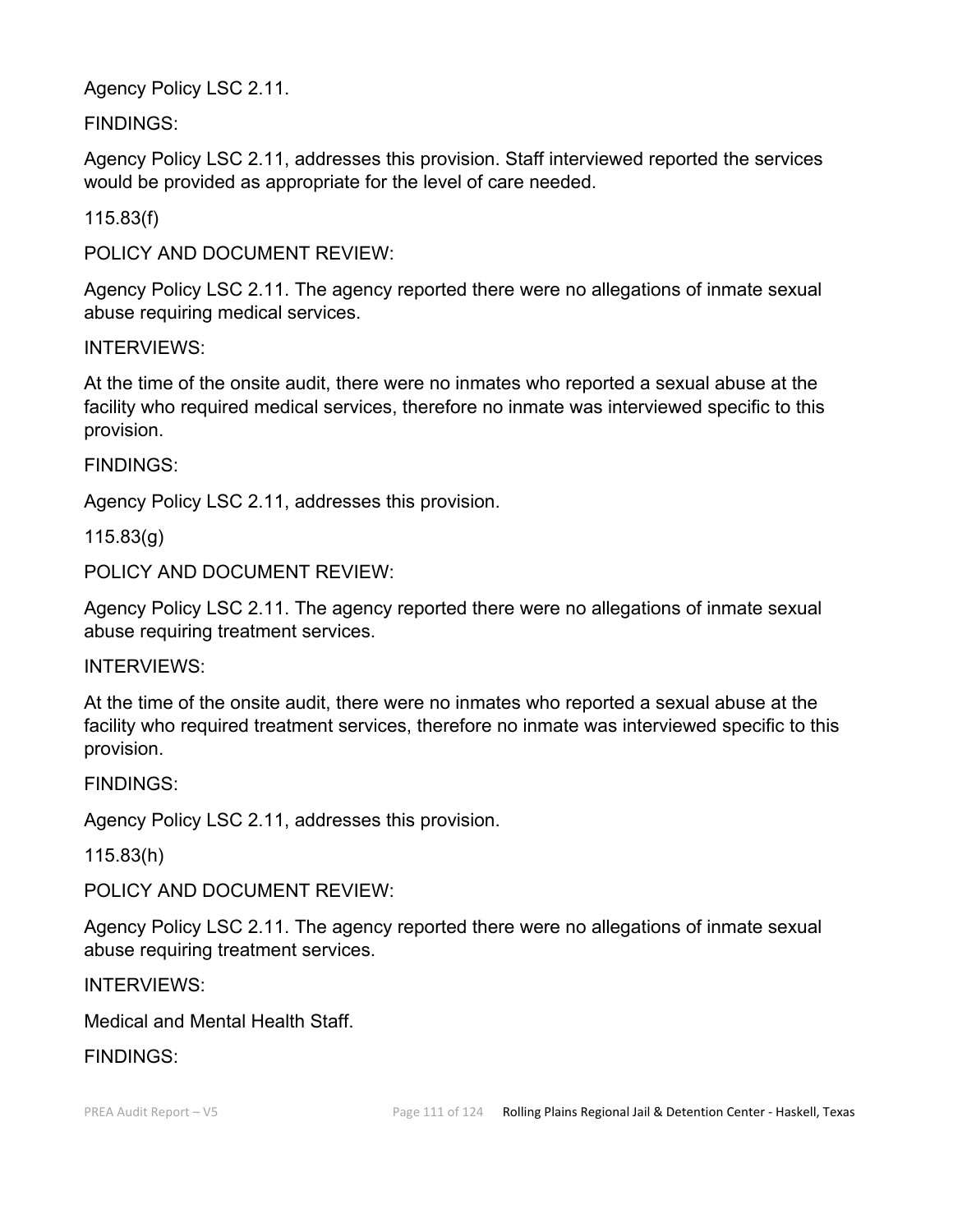Agency Policy LSC 2.11, addresses this provision. Staff interviewed reported the inmate would be referred, and the treatment provider would respond immediately.

# **DATA COLLECTION AND REVIEW**

# **Standard 115.86: Sexual abuse incident reviews**

# **115.86 (a)**

 Does the facility conduct a sexual abuse incident review at the conclusion of every sexual abuse investigation, including where the allegation has not been substantiated, unless the allegation has been determined to be unfounded?  $\boxtimes$  Yes  $\Box$  No

#### **115.86 (b)**

Does such review ordinarily occur within 30 days of the conclusion of the investigation?  $\boxtimes$  Yes  $\Box$  No

#### **115.86 (c)**

 Does the review team include upper-level management officials, with input from line supervisors, investigators, and medical or mental health practitioners?  $\boxtimes$  Yes  $\Box$  No

#### **115.86 (d)**

- Does the review team: Consider whether the allegation or investigation indicates a need to change policy or practice to better prevent, detect, or respond to sexual abuse?  $\boxtimes$  Yes  $\Box$  No
- Does the review team: Consider whether the incident or allegation was motivated by race; ethnicity; gender identity; lesbian, gay, bisexual, transgender, or intersex identification, status, or perceived status; gang affiliation; or other group dynamics at the facility?  $\boxtimes$  Yes  $\Box$  No
- Does the review team: Examine the area in the facility where the incident allegedly occurred to assess whether physical barriers in the area may enable abuse?  $\boxtimes$  Yes  $\Box$  No
- Does the review team: Assess the adequacy of staffing levels in that area during different shifts? ⊠ Yes □ No
- **Does the review team: Assess whether monitoring technology should be deployed or** augmented to supplement supervision by staff?  $\boxtimes$  Yes  $\Box$  No
- Does the review team: Prepare a report of its findings, including but not necessarily limited to determinations made pursuant to §§ 115.86(d)(1) - (d)(5), and any recommendations for improvement and submit such report to the facility head and PREA compliance manager? ☒ Yes ☐ No

#### **115.86 (e)**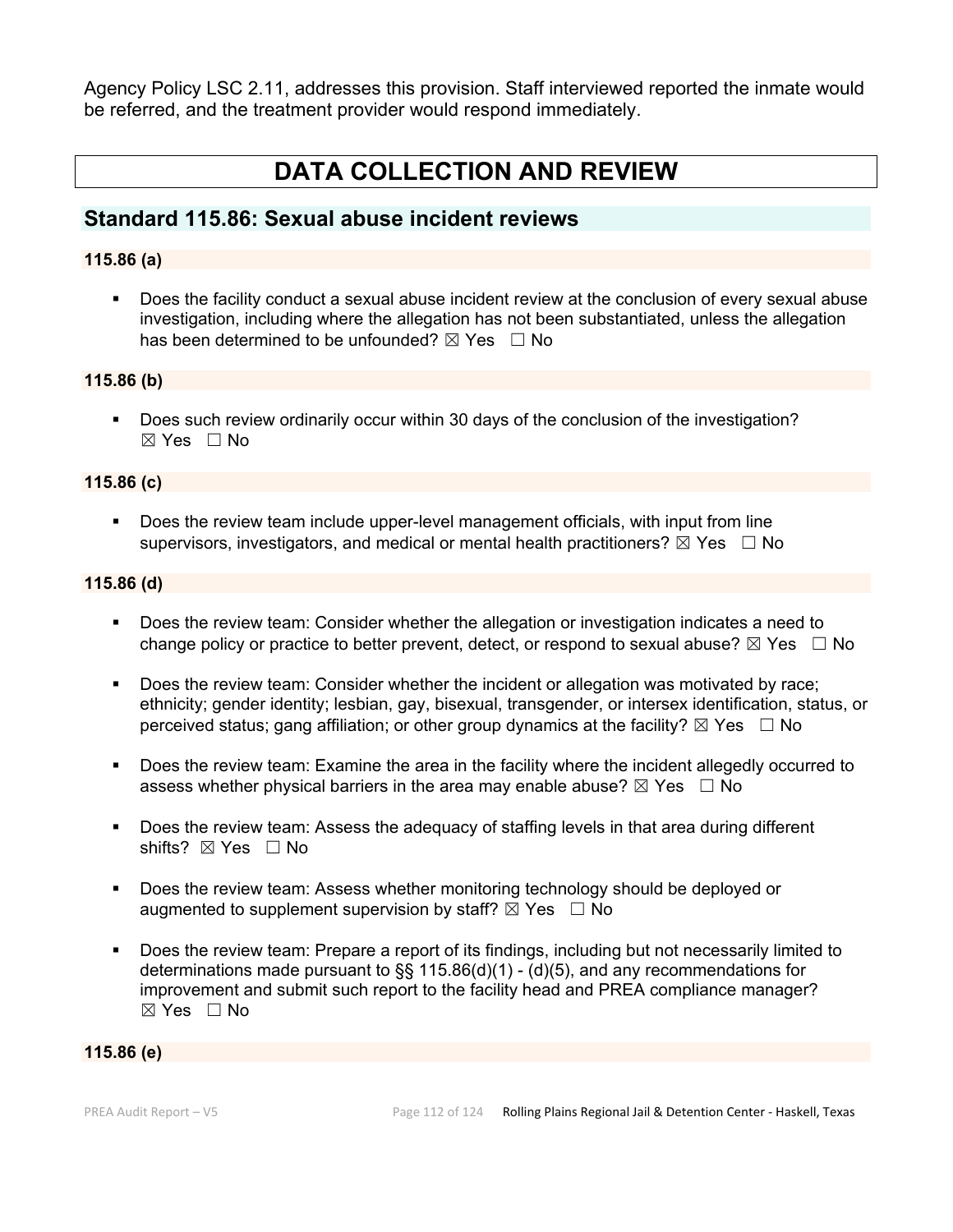Does the facility implement the recommendations for improvement, or document its reasons for not doing so?  $\boxtimes$  Yes  $\Box$  No

# **Auditor Overall Compliance Determination**



- ☒ **Meets Standard** (*Substantial compliance; complies in all material ways with the standard for the relevant review period*)
- ☐ **Does Not Meet Standard** (*Requires Corrective Action*)

115.86(a)

POLICY AND DOCUMENT REVIEW:

Agency Policy LSC 2.11.

Investigative files.

FINDINGS:

Agency Policy LSC 2.11, addresses this provision. A review of the investigative files reflected the agency had completed a sexual abuse incident review at the conclusion of previous investigations, there were (0) sexual abuse cases in the last twelve months that had a substantiated finding.

115.86(b)

POLICY AND DOCUMENT REVIEW:

Agency Policy LSC 2.11.

Investigative files.

FINDINGS:

Agency Policy LSC 2.11, addresses this provision.

A review of the investigative files reflected the agency has completed a sexual abuse incident review in the past, as required.

115.86(c)

POLICY AND DOCUMENT REVIEW:

Agency Policy LSC 2.11.

INTERVIEWS:

**Warden** 

# PREA Compliance Manager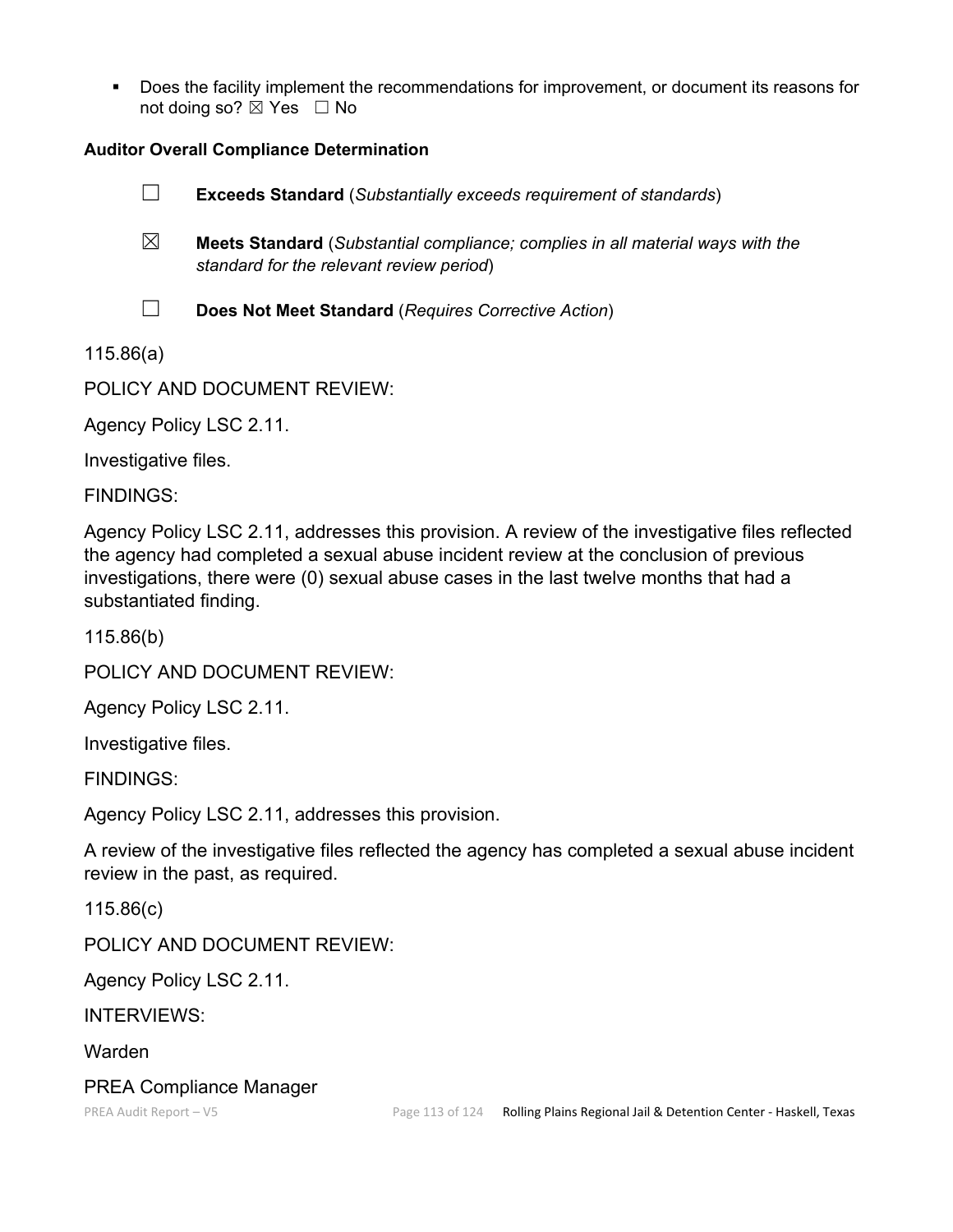Members of the Incident Review Team

FINDINGS:

Agency Policy LSC 2.11, addresses this provision. Staff interviewed reported the incident review team includes the PREA Compliance Manager and several of the senior staff. Once the Incident Review is completed, it is reviewed by the Warden and the Agency Senior Staff. A review of the Incident Review Report indicated the PREA Coordinator also participates. Staff reported an incident review is conducted for all serious incidents.

115.86(d)

POLICY AND DOCUMENT REVIEW:

Agency Policy LSC 2.11.

Incident Review Report

INTERVIEWS:

PREA Compliance Manager

Incident Review Team

FINDINGS:

Agency Policy LSC 2.11, addresses this provision. Staff interviewed referenced all the elements needing to be considered, examined, and assessed. The Incident Review Team member provided detailed information of all the elements addressed by the team.

Staff interviewed acknowledged a report is completed and includes any recommendations for improvement. Staff reported the Incident Review Report is submitted to the Warden, Agency Senior Staff and PREA Compliance Manager.

115.86(e)

POLICY AND DOCUMENT REVIEW:

Agency Policy LSC 2.11.

FINDINGS:

Agency Policy LSC 2.11, addresses this provision.

# **Standard 115.87: Data collection**

**115.87 (a)**

 Does the agency collect accurate, uniform data for every allegation of sexual abuse at facilities under its direct control using a standardized instrument and set of definitions?  $\boxtimes$  Yes  $\Box$  No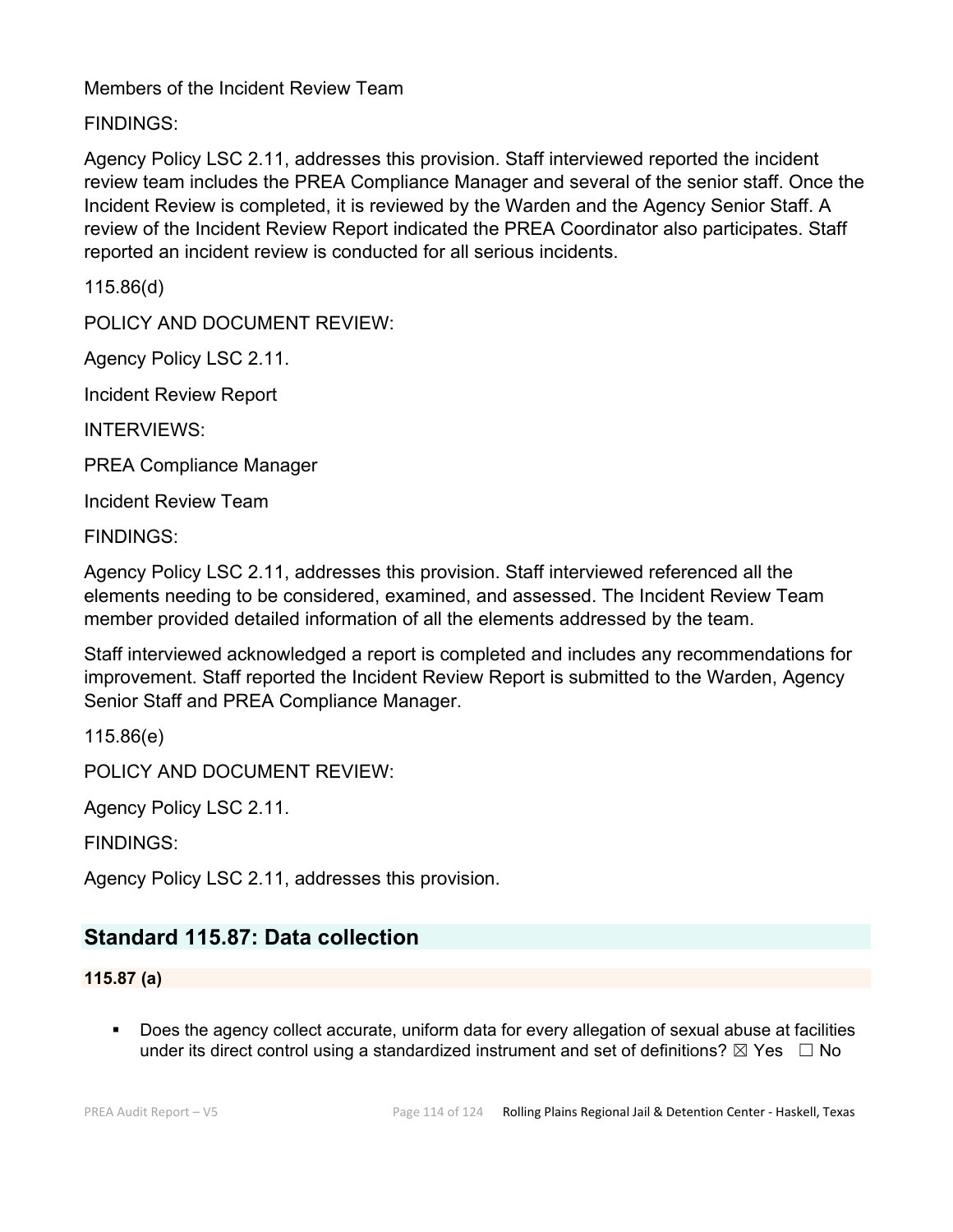# **115.87 (b)**

 Does the agency aggregate the incident-based sexual abuse data at least annually? ☒ Yes ☐ No

#### **115.87 (c)**

 Does the incident-based data include, at a minimum, the data necessary to answer all questions from the most recent version of the Survey of Sexual Violence conducted by the Department of Justice? ⊠ Yes □ No

#### **115.87 (d)**

 Does the agency maintain, review, and collect data as needed from all available incident-based documents, including reports, investigation files, and sexual abuse incident reviews?  $\boxtimes$  Yes  $\Box$  No

# **115.87 (e)**

 Does the agency also obtain incident-based and aggregated data from every private facility with which it contracts for the confinement of its inmates? (N/A if agency does not contract for the confinement of its inmates.)  $\Box$  Yes  $\Box$  No  $\boxtimes$  NA

#### **115.87 (f)**

 Does the agency, upon request, provide all such data from the previous calendar year to the Department of Justice no later than June 30? (N/A if DOJ has not requested agency data.)  $\boxtimes$  Yes  $\Box$  No  $\Box$  NA

#### **Auditor Overall Compliance Determination**

- ☐ **Exceeds Standard** (*Substantially exceeds requirement of standards*)
- ☒ **Meets Standard** (*Substantial compliance; complies in all material ways with the standard for the relevant review period*)
- ☐ **Does Not Meet Standard** (*Requires Corrective Action*)

115.87(a and c)

POLICY AND DOCUMENT REVIEW:

Agency Policy LSC 2.11.

FINDINGS:

Agency Policy LSC 2.11, addresses this provision. A review of the reporting documentation reflected a comprehensive tracking system designed to maintain various elements for the required data for sexual abuse allegations as well as sexual harassment allegations. One of the functions of the PREA Compliance Manager is to maintain this information.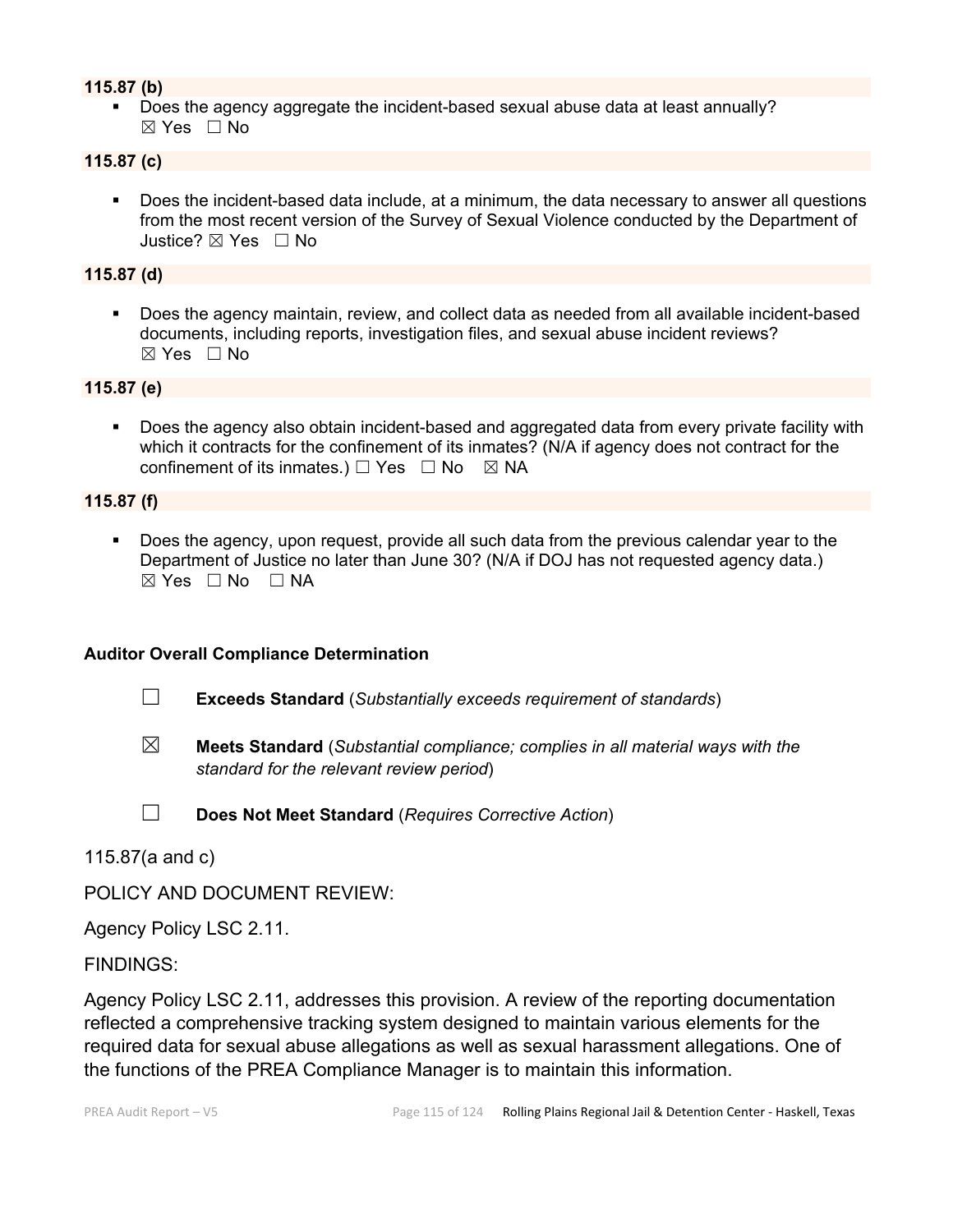The tracking system contains information on all allegations of abuse, neglect and exploitation, and all serious incidents.

115.87(b)

POLICY AND DOCUMENT REVIEW:

Agency Policy LSC 2.11.

FINDINGS:

Agency Policy LSC 2.11, addresses this provision. A review of the facility tracking information reflected a comprehensive system designed to maintain various elements for the required data for sexual abuse and sexual harassment allegations.

115.87(d)

Agency Policy LSC 2.11.

FINDINGS:

Agency Policy LSC 2.11, addresses this provision. A review of the agency website reflects the statistical comprehensive report is published and available to the public for all serious incidents to include sexual abuse and sexual harassment allegations.

115.87(e)

POLICY AND DOCUMENT REVIEW:

Agency Policy LSC 2.11.

FINDINGS:

Agency Policy LSC 2.11, addresses this provision.

115.87(f)

POLICY AND DOCUMENT REVIEW:

Agency Policy LSC 2.11.

FINDINGS:

Agency Policy LSC 2.11, addresses this provision.

# **Standard 115.88: Data review for corrective action**

# **115.88 (a)**

■ Does the agency review data collected and aggregated pursuant to § 115.87 in order to assess and improve the effectiveness of its sexual abuse prevention, detection, and response policies, practices, and training, including by: Identifying problem areas?  $\boxtimes$  Yes  $\Box$  No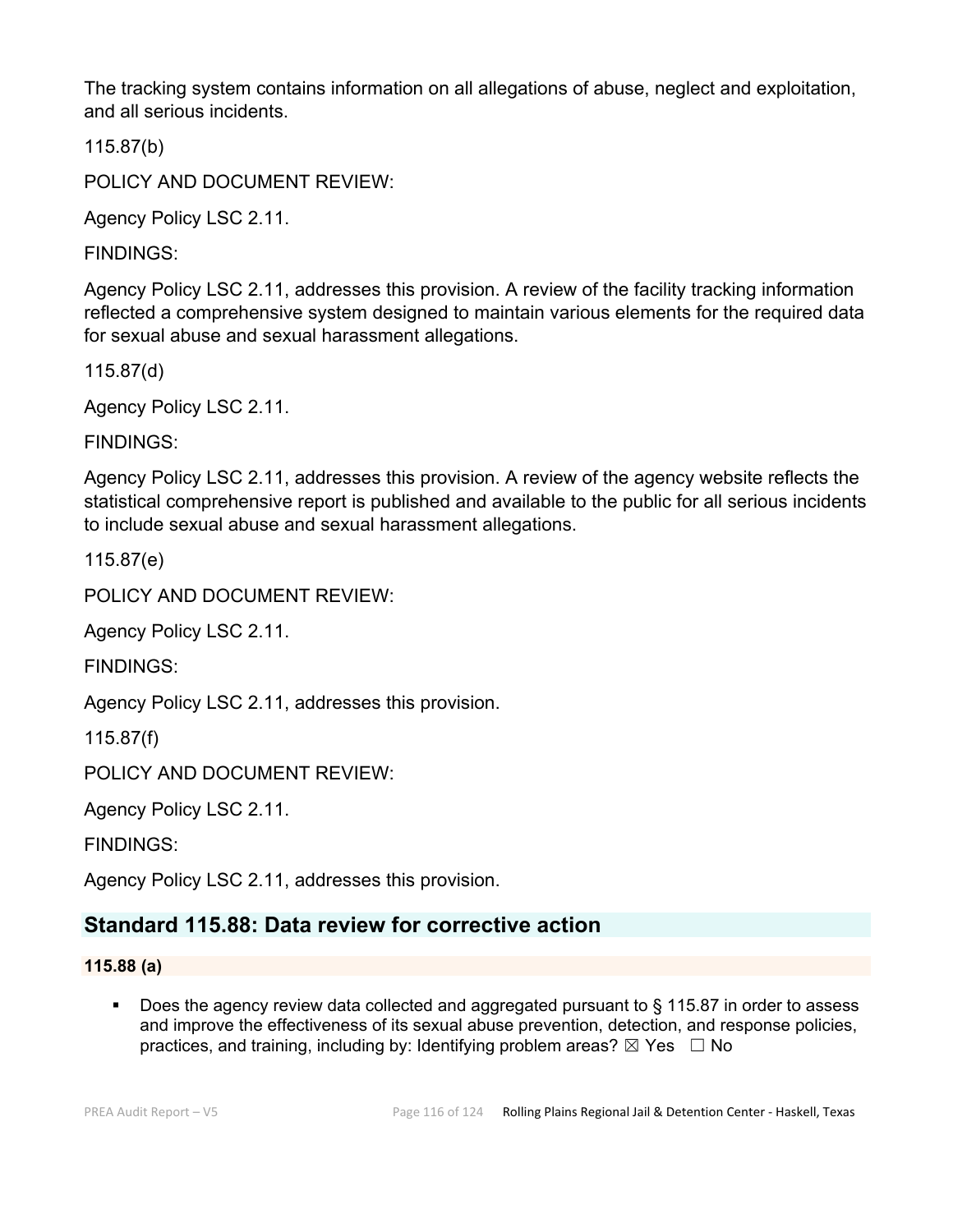- Does the agency review data collected and aggregated pursuant to § 115.87 in order to assess and improve the effectiveness of its sexual abuse prevention, detection, and response policies, practices, and training, including by: Taking corrective action on an ongoing basis? ☒ Yes ☐ No
- Does the agency review data collected and aggregated pursuant to § 115.87 in order to assess and improve the effectiveness of its sexual abuse prevention, detection, and response policies, practices, and training, including by: Preparing an annual report of its findings and corrective actions for each facility, as well as the agency as a whole?  $\boxtimes$  Yes  $\Box$  No

# **115.88 (b)**

 Does the agency's annual report include a comparison of the current year's data and corrective actions with those from prior years and provide an assessment of the agency's progress in addressing sexual abuse  $\boxtimes$  Yes  $\Box$  No

#### **115.88 (c)**

 Is the agency's annual report approved by the agency head and made readily available to the public through its website or, if it does not have one, through other means?  $\boxtimes$  Yes  $\Box$  No

#### **115.88 (d)**

 Does the agency indicate the nature of the material redacted where it redacts specific material from the reports when publication would present a clear and specific threat to the safety and security of a facility?  $\boxtimes$  Yes  $\Box$  No

# **Auditor Overall Compliance Determination**

- ☐ **Exceeds Standard** (*Substantially exceeds requirement of standards*)
- ☒ **Meets Standard** (*Substantial compliance; complies in all material ways with the standard for the relevant review period*)
- 
- ☐ **Does Not Meet Standard** (*Requires Corrective Action*)

115.88(a)

POLICY AND DOCUMENT REVIEW:

Agency Policy LSC 2.11.

Annual report.

INTERVIEWS:

PREA Coordinator

# PREA Compliance Manager.

# FINDINGS: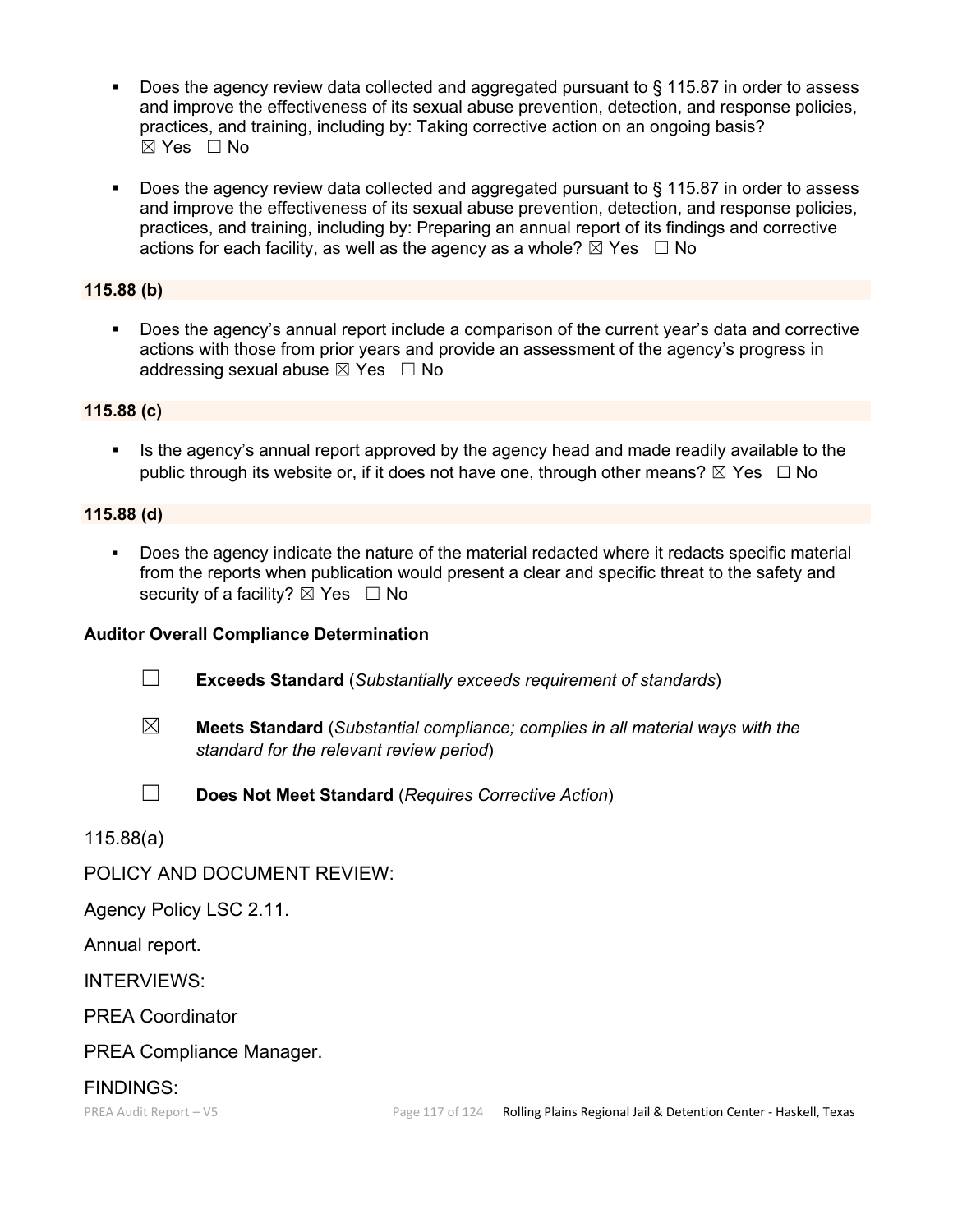Agency Policy LSC 2.11, addresses this provision. A review of the annual report reflects all the elements required by this provision.

Staff interviewed reported in detail the process followed when reviewing the data, identifying problem areas and corrective action, and preparing the annual report.

115.88(b)

POLICY AND DOCUMENT REVIEW:

Agency Policy LSC 2.11.

FINDINGS:

Agency Policy LSC 2.11, addresses this provision.

115.88(c)

POLICY AND DOCUMENT REVIEW:

Agency Policy LSC 2.11.

Annual report.

INTERVIEWS:

PREA Coordinator

PREA Compliance Manager.

FINDINGS:

Agency Policy LSC 2.11, addresses this provision. Staff interviewed reported the Annual report is reviewed and approved by the Agency Senior Staff and posted on the agency website.

115.88(d)

POLICY AND DOCUMENT REVIEW:

Agency Policy LSC 2.11.

INTERVIEWS:

PREA Coordinator

FINDINGS:

Agency Policy LSC 2.11, addresses this provision. Staff interviewed reported all personal identifying information and personal health information is redacted. The reports would reflect only basic demographic information.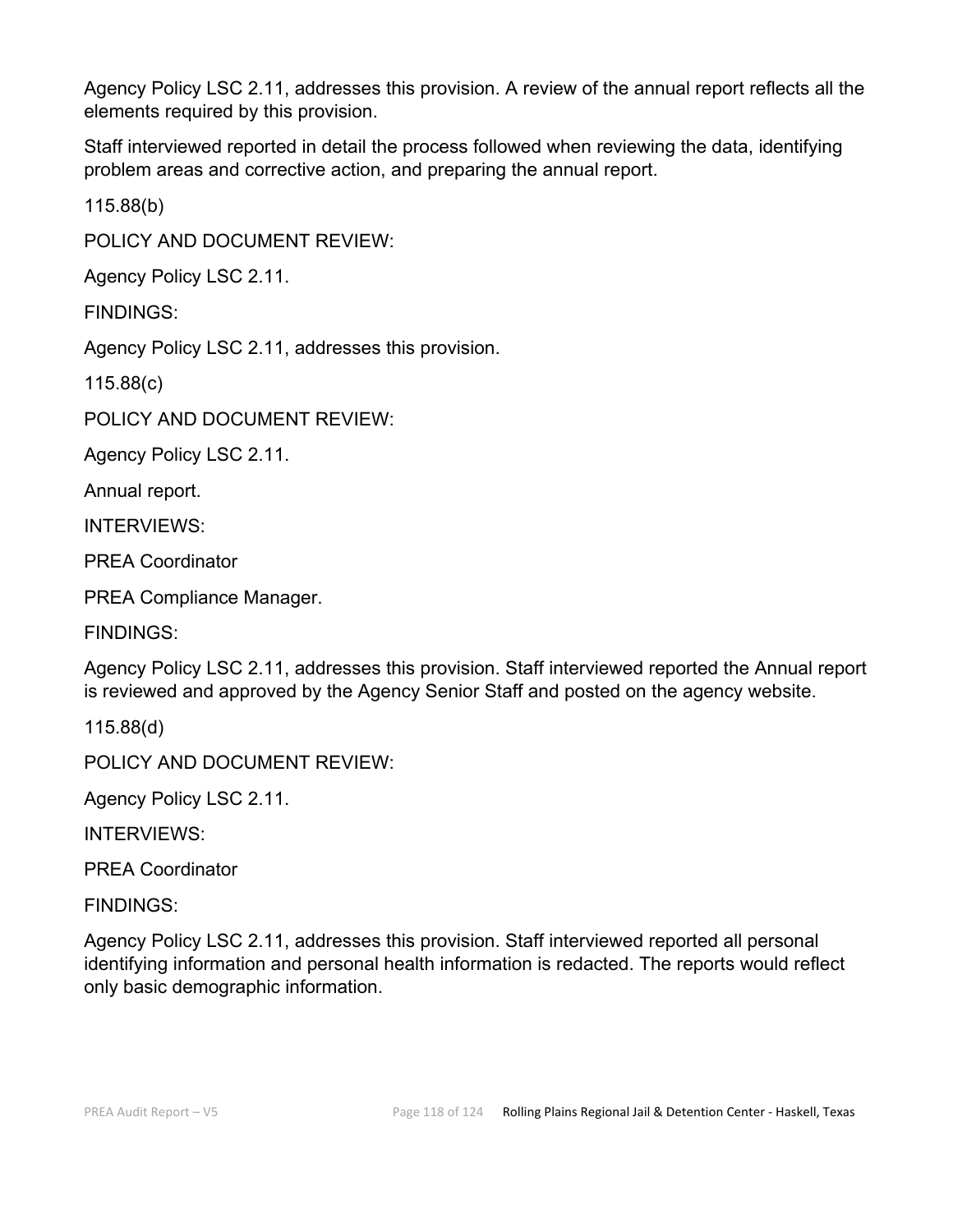# **Standard 115.89: Data storage, publication, and destruction**

# **115.89 (a)**

■ Does the agency ensure that data collected pursuant to § 115.87 are securely retained?  $\boxtimes$  Yes  $\Box$  No

# **115.89 (b)**

 Does the agency make all aggregated sexual abuse data, from facilities under its direct control and private facilities with which it contracts, readily available to the public at least annually through its website or, if it does not have one, through other means?  $\boxtimes$  Yes  $\Box$  No

# **115.89 (c)**

 Does the agency remove all personal identifiers before making aggregated sexual abuse data publicly available?  $\boxtimes$  Yes  $\Box$  No

#### **115.89 (d)**

 Does the agency maintain sexual abuse data collected pursuant to § 115.87 for at least 10 years after the date of the initial collection, unless Federal, State, or local law requires otherwise? ⊠ Yes □ No

#### **Auditor Overall Compliance Determination**

- ☐ **Exceeds Standard** (*Substantially exceeds requirement of standards*)
- ☒ **Meets Standard** (*Substantial compliance; complies in all material ways with the standard for the relevant review period*)
- 

☐ **Does Not Meet Standard** (*Requires Corrective Action*)

115.89(a)

# POLICY AND DOCUMENT REVIEW:

Agency Policy LSC 2.11.

INTERVIEWS:

PREA Coordinator

FINDINGS:

Agency Policy LSC 2.11, addresses this provision. Staff interviewed reported access to any data is restricted to the Agency Senior Staff for operational use and is password protected.

115.89(b)

# POLICY AND DOCUMENT REVIEW: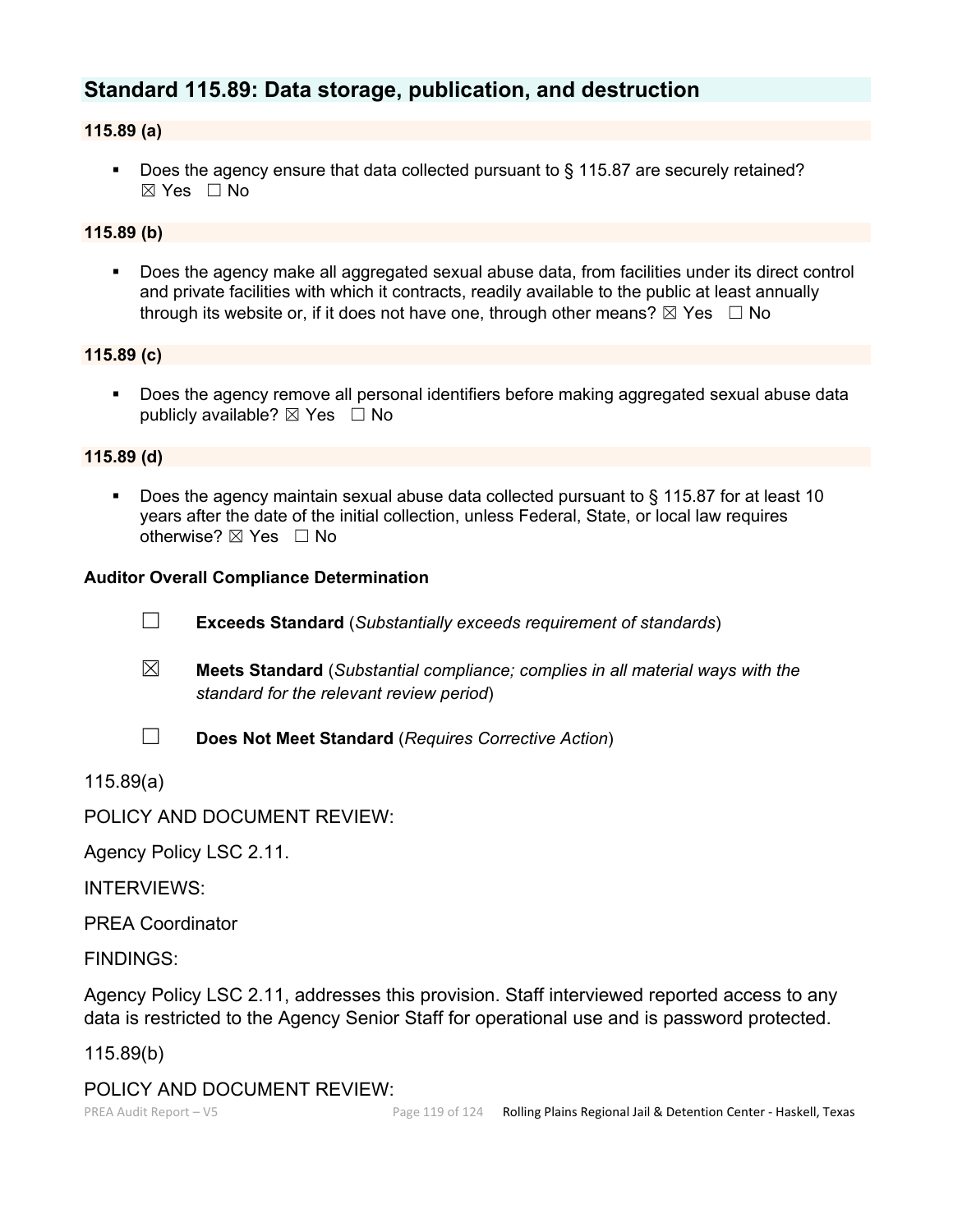Agency Policy LSC 2.11.

Aggregated data on website.

FINDINGS:

Agency Policy LSC 2.11, addresses this provision. The data posted on the agency website includes agency data from previous years to present.

115.89(c)

POLICY AND DOCUMENT REVIEW:

Agency Policy LSC 2.11.

Aggregated data on agency website.

FINDINGS:

Agency Policy LSC 2.11, addresses this provision. The data posted on the agency website has all personal identifiers redacted.

115.89(d)

POLICY AND DOCUMENT REVIEW:

Agency Policy LSC 2.11.

Aggregated data on agency website.

FINDINGS:

Agency Policy LSC 2.11, addresses this provision. The data and records collected are to be retained in accordance with state and agency retention requirements.

# **AUDITING AND CORRECTIVE ACTION**

# **Standard 115.401: Frequency and scope of audits**

# **115.401 (a)**

 During the prior three-year audit period, did the agency ensure that each facility operated by the agency, or by a private organization on behalf of the agency, was audited at least once? (*Note: The response here is purely informational. A "no" response does not impact overall compliance with this standard.*)  $\boxtimes$  Yes  $\Box$  No

# **115.401 (b)**

 Is this the first year of the current audit cycle? (*Note: a "no" response does not impact overall compliance with this standard.*) □ Yes  $\boxtimes$  No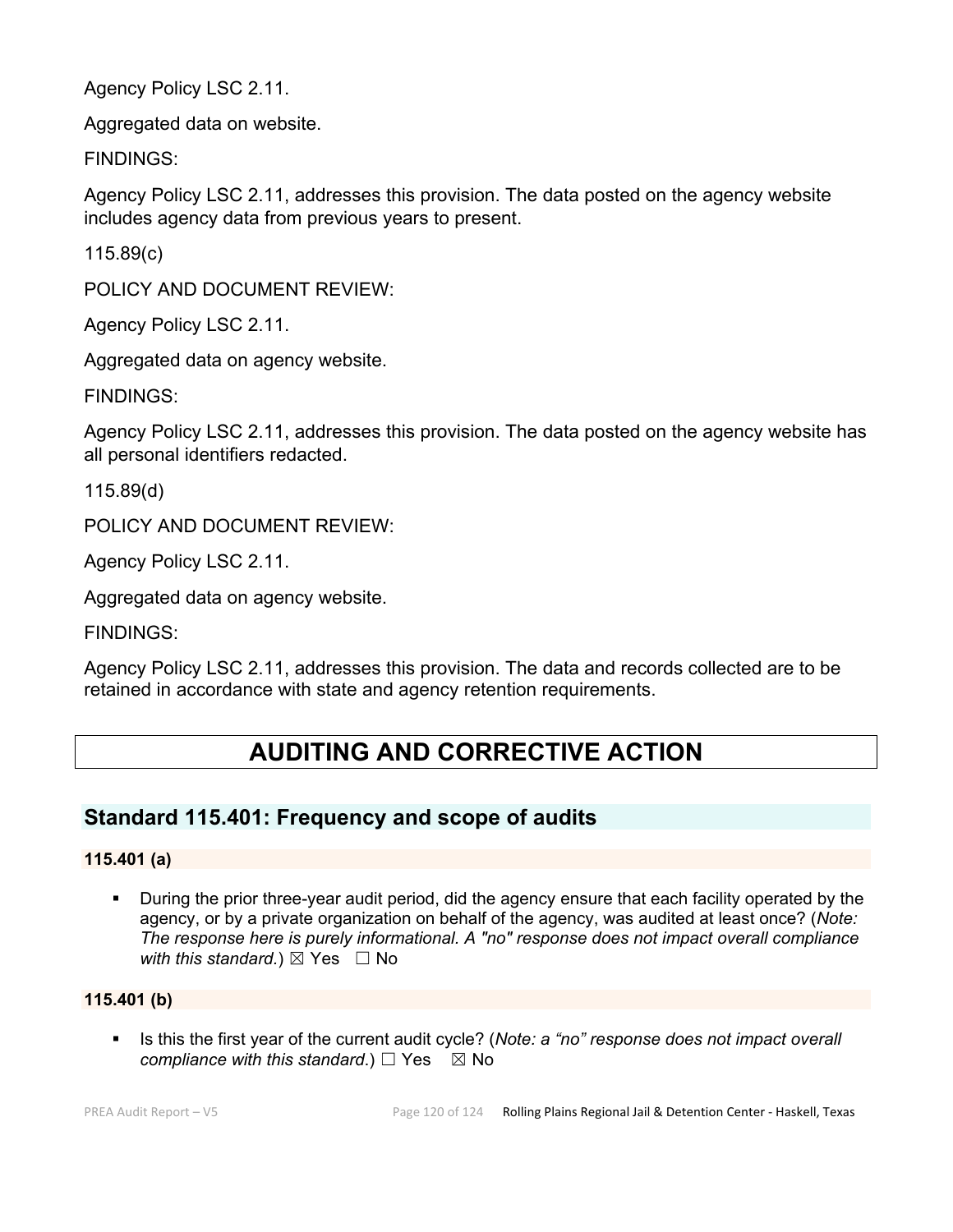- If this is the second year of the current audit cycle, did the agency ensure that at least one-third of each facility type operated by the agency, or by a private organization on behalf of the agency, was audited during the first year of the current audit cycle? (N/A if this is **not** the *second* year of the current audit cycle.)  $\boxtimes$  Yes  $\Box$  No  $\Box$  NA
- If this is the third year of the current audit cycle, did the agency ensure that at least two-thirds of each facility type operated by the agency, or by a private organization on behalf of the agency, were audited during the first two years of the current audit cycle? (N/A if this is **not** the *third* year of the current audit cycle.)  $\Box$  Yes  $\Box$  No  $\boxtimes$  NA

#### **115.401 (h)**

 Did the auditor have access to, and the ability to observe, all areas of the audited facility? ☒ Yes ☐ No

#### **115.401 (i)**

 Was the auditor permitted to request and receive copies of any relevant documents (including electronically stored information)?  $\boxtimes$  Yes  $\Box$  No

#### **115.401 (m)**

 Was the auditor permitted to conduct private interviews with inmates, residents, and detainees? ☒ Yes ☐ No

#### **115.401 (n)**

 Were inmates permitted to send confidential information or correspondence to the auditor in the same manner as if they were communicating with legal counsel?  $\boxtimes$  Yes  $\Box$  No

#### **Auditor Overall Compliance Determination**

- ☐ **Exceeds Standard** (*Substantially exceeds requirement of standards*)
- ☒ **Meets Standard** (*Substantial compliance; complies in all material ways with the standard for the relevant review period*)
- ☐ **Does Not Meet Standard** (*Requires Corrective Action*)

# 115.401(a)

POLICY AND DOCUMENT REVIEW:

Aggregated data on website.

#### FINDINGS:

The agency ensured that each facility operated by the agency, or by a private organization on behalf of the agency, was audited at least once.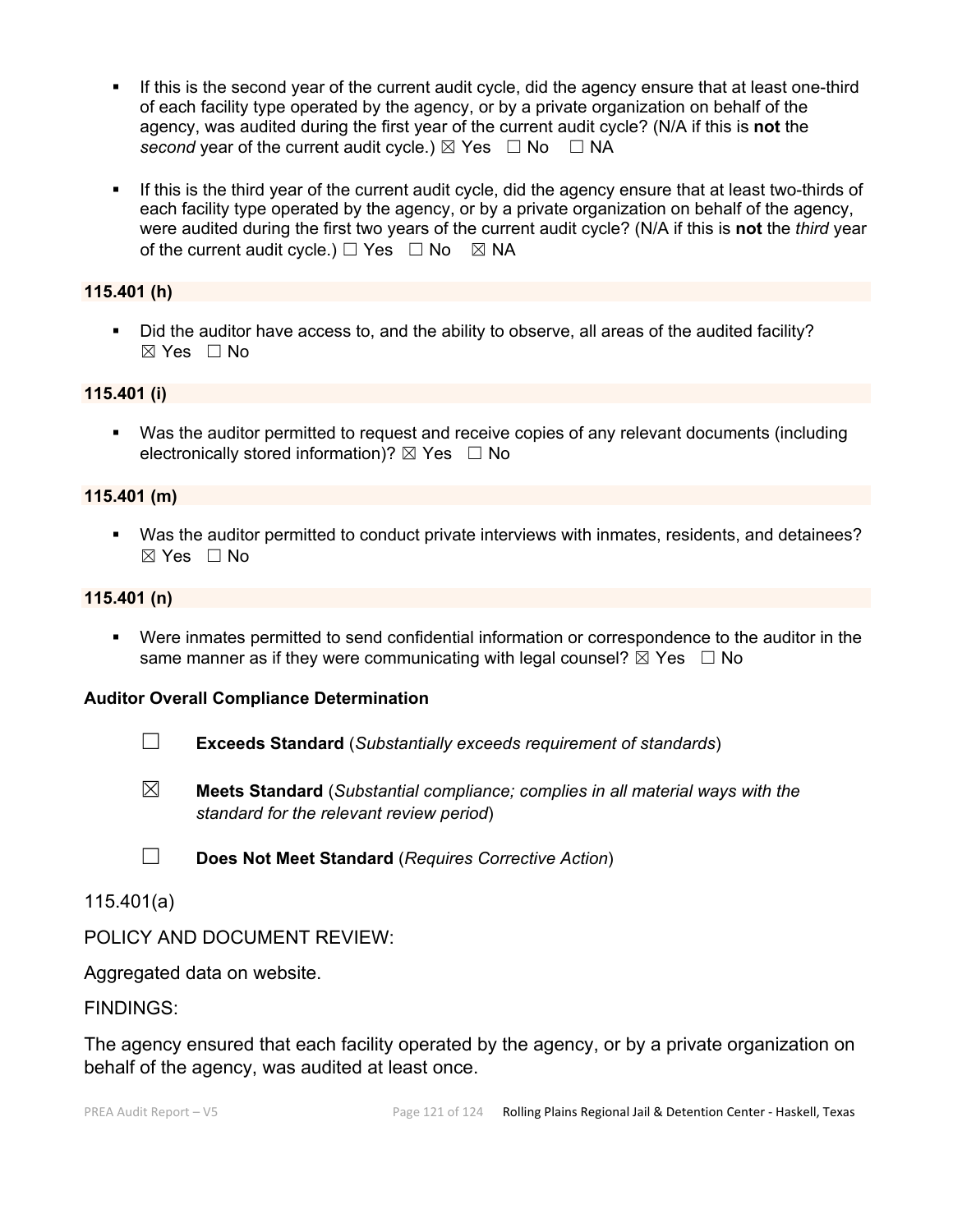115.401(b)

POLICY AND DOCUMENT REVIEW:

Aggregated data on website.

FINDINGS:

The agency is following their audit cycle and planned future audits. The data posted on the agency website.

115.401(h)

POLICY AND DOCUMENT REVIEW:

There is no agency policy for this provision.

FINDINGS:

The Auditor had full access to, and the ability to observe, all areas of the facility. The Auditor reviewed areas of this facility multiple times during the onsite review.

115.401(i)

POLICY AND DOCUMENT REVIEW:

There is no agency policy for this provision.

FINDINGS:

The auditor was permitted to request and did receive copies of any relevant documents needed for this audit.

115.401(m)

POLICY AND DOCUMENT REVIEW:

There is no agency policy for this provision.

FINDINGS:

The Auditor was permitted to conduct private interviews with inmates. The staff at this facility were very professional and efficient with regards to this provision.

115.401(n)

POLICY AND DOCUMENT REVIEW:

There is no agency policy for this provision.

FINDINGS:

Inmates were permitted to send confidential information or correspondence to the Auditor in the same manner as if they were communicating with legal counsel. The Auditor did not receive a confidential and unimpeded letter from an inmate residing at this facility.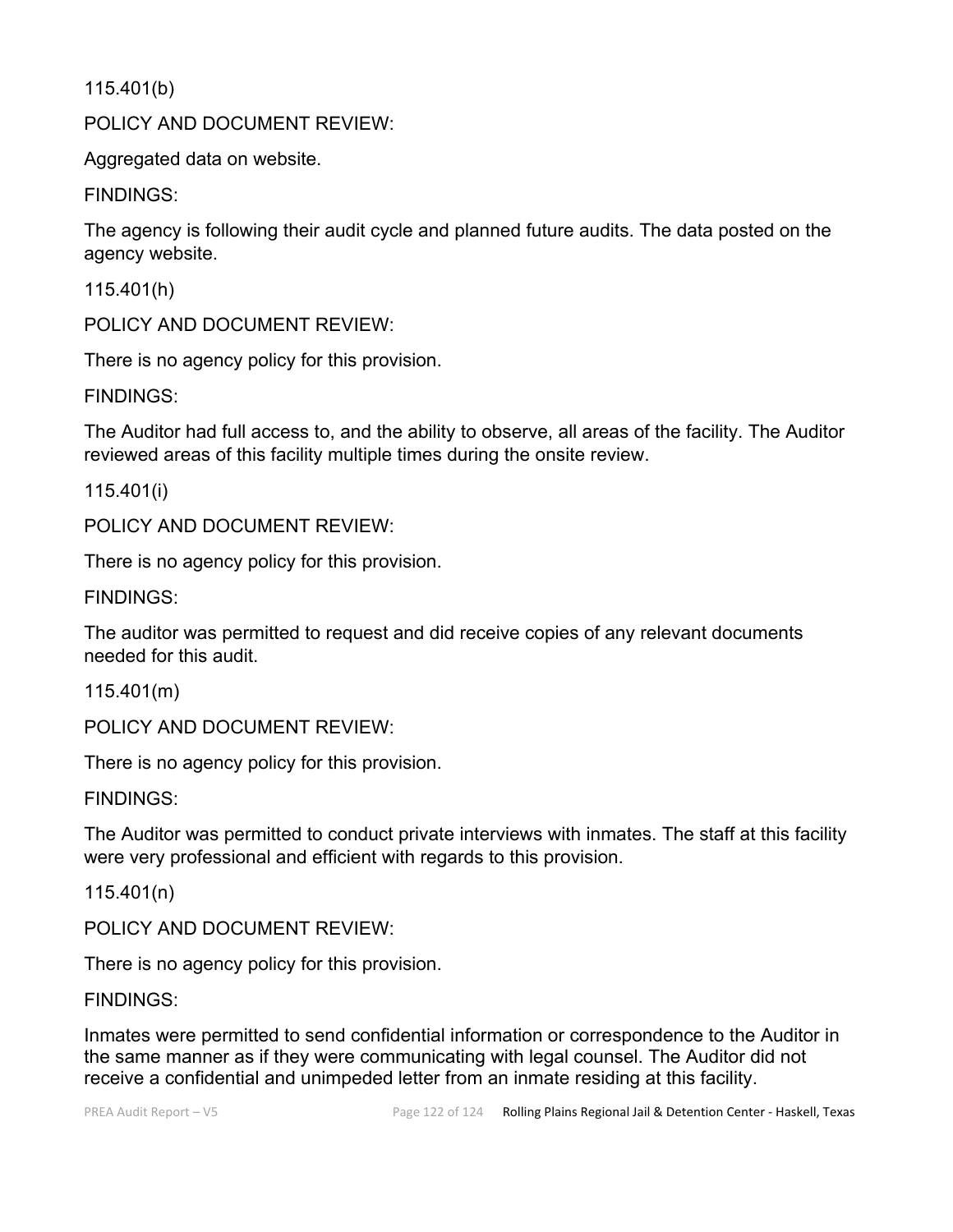# **Standard 115.403: Audit contents and findings**

# **115.403 (f)**

 The agency has published on its agency website, if it has one, or has otherwise made publicly available, all Final Audit Reports. The review period is for prior audits completed during the past three years PRECEDING THIS AUDIT. The pendency of any agency appeal pursuant to 28 C.F.R. § 115.405 does not excuse noncompliance with this provision. (N/A if there have been no Final Audit Reports issued in the past three years, or in the case of single facility agencies that there has never been a Final Audit Report issued.)  $\boxtimes$  Yes  $\Box$  No  $\Box$  NA

#### **Auditor Overall Compliance Determination**

- ☐ **Exceeds Standard** (*Substantially exceeds requirement of standards*)
- ☒ **Meets Standard** (*Substantial compliance; complies in all material ways with the standard for the relevant review period*)
- ☐ **Does Not Meet Standard** (*Requires Corrective Action*)

115.403(f)

POLICY AND DOCUMENT REVIEW:

There is no agency policy for this provision.

FINDINGS:

LaSalle Corrections, LLC., has published on its agency website all Final Audit Reports within 90 days of issuance by the Auditor. This information is made available to the public and is in accordance with 28 C.F.R. § 115.405.